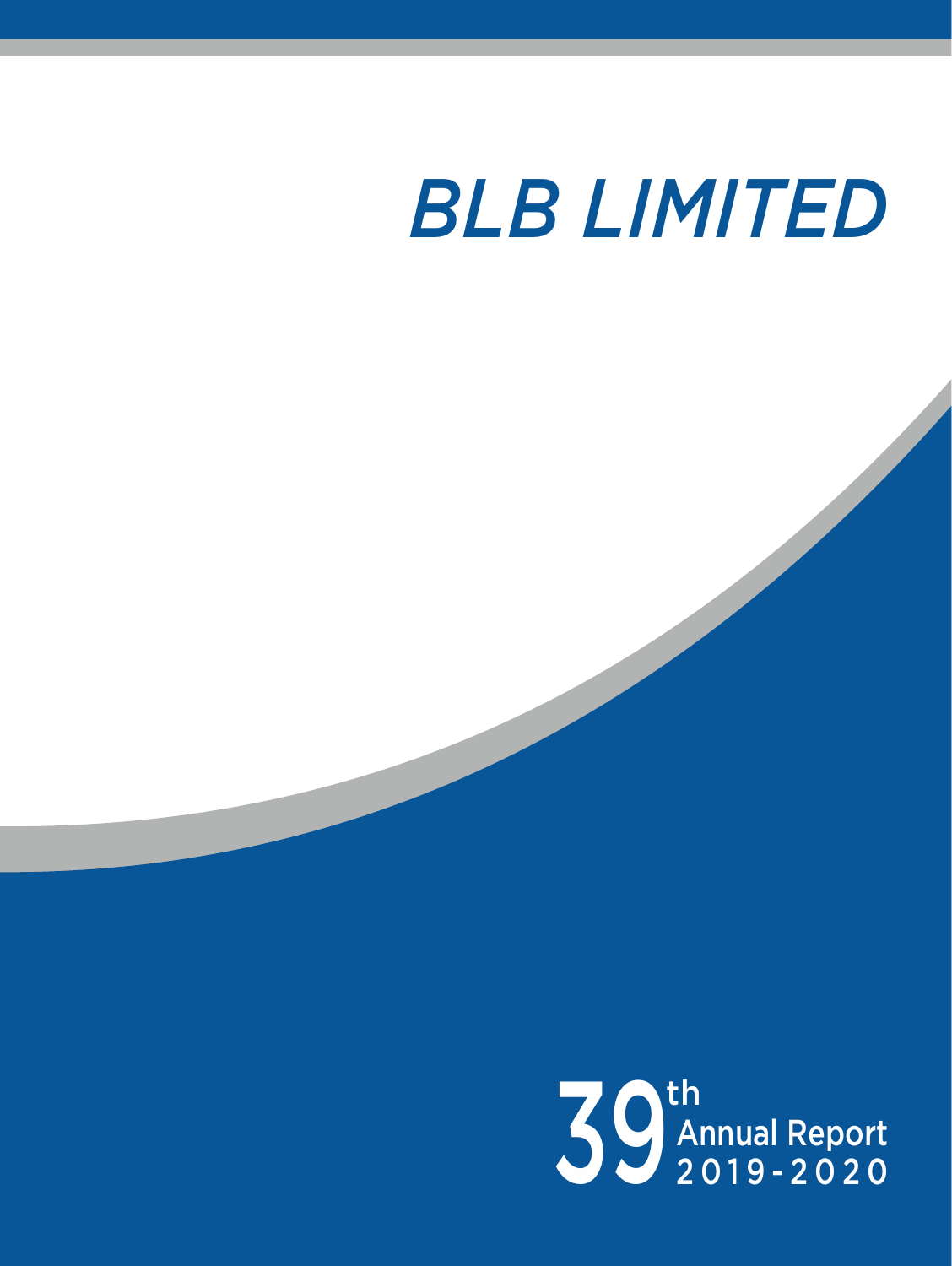| <b>Corporate Identification Number</b>                                                                                                                                         | L67120DL1981PLC354823                                                                                                                      |                                                                                                                                                       |  |  |  |  |
|--------------------------------------------------------------------------------------------------------------------------------------------------------------------------------|--------------------------------------------------------------------------------------------------------------------------------------------|-------------------------------------------------------------------------------------------------------------------------------------------------------|--|--|--|--|
| <b>Board of Directors</b>                                                                                                                                                      | Sh. Brij Rattan Bagri<br>Sh. Anshul Mehra<br>Sh. Keshav Chand Jain<br>Smt. Dhwani Jain<br>Sh. Chitter Kumar Aggarwal<br>Sh. Ram Pal Sharma | Chairman<br><b>Executive Director</b><br><b>Director</b><br><b>Independent Director</b><br><b>Independent Director</b><br><b>Independent Director</b> |  |  |  |  |
| <b>Chief Financial Officer</b>                                                                                                                                                 | Sh. Deepak Shrivastava                                                                                                                     |                                                                                                                                                       |  |  |  |  |
| <b>Company Secretary and</b><br><b>Compliance Officer</b>                                                                                                                      | Ms. Varsha Yadav                                                                                                                           |                                                                                                                                                       |  |  |  |  |
| <b>Principal Banker</b>                                                                                                                                                        | <b>HDFC Bank Limited</b>                                                                                                                   |                                                                                                                                                       |  |  |  |  |
| <b>Statutory Auditors</b>                                                                                                                                                      | M/s. R. K. Ahuja & Co.,<br><b>Chartered Accountants, Faridabad</b>                                                                         |                                                                                                                                                       |  |  |  |  |
| <b>Secretarial Auditors</b>                                                                                                                                                    | M/s. Chandrasekaran Associates<br>Company Secretaries, New Delhi                                                                           |                                                                                                                                                       |  |  |  |  |
| <b>Registered Office</b>                                                                                                                                                       | H. No. 4760-61/23, 3 <sup>rd</sup> Floor,<br>Ansari Road, Daryaganj,<br><b>New Delhi- 110002</b>                                           |                                                                                                                                                       |  |  |  |  |
| <b>Registrar and Share Transfer Agent</b><br>M/s. Abhipra Capital Limited<br>A-387, Abhipra Complex, Dilkhush Industrial Area<br>G. T. Karnal Road, Azadpur, New Delhi- 110033 |                                                                                                                                            |                                                                                                                                                       |  |  |  |  |
| <b>Listing at</b>                                                                                                                                                              | National Stock Exchange of India Limited (NSE)<br><b>BSE Limited (BSE)</b>                                                                 |                                                                                                                                                       |  |  |  |  |

| <b>Contents</b>                              | Page No.  |
|----------------------------------------------|-----------|
| Board's Report                               | $01 - 31$ |
| Corporate Governance Report                  | $32 - 55$ |
| Management Discussion & Analysis Report      | 56-59     |
| <b>Independent Auditor's Report</b>          | 60-67     |
| Financial Statement along with notes thereon | 68-101    |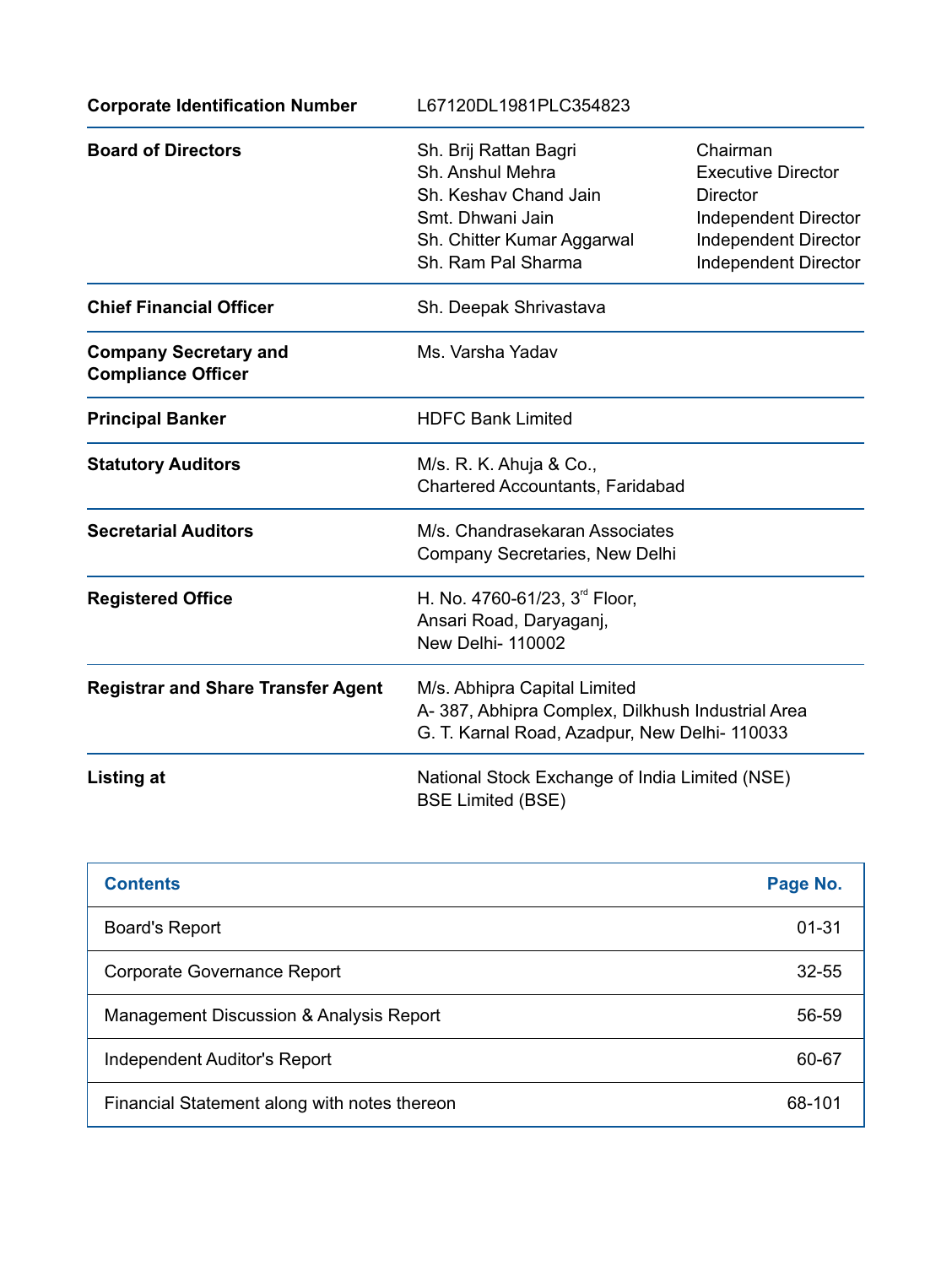*(Rs. In Lakhs)*

### **BOARD'S REPORT**

### **Dear Shareholders,**

**th** Your Directors take immense pleasure in presenting their **Thirty Nineth (39 )** Annual Report together with the Audited Financial Statement of Accounts of **BLB Limited ("the Company")** for the Financial Year 2019-20.

### **1. FINANCIALSUMMARYAND HIGHLIGHTS**

The summarized Audited results of your Company for the Financial Year 2019-20 ended on 31.03.2020 viz.-a-viz. for the Financial Year 2018-2019 ended on 31.03.2019 are given in the table below:

| <b>FINANCIAL YEAR ENDED</b> |            |  |  |  |  |
|-----------------------------|------------|--|--|--|--|
| 31/03/2020                  | 31/03/2019 |  |  |  |  |
| 20233.80                    | 19374.13   |  |  |  |  |
| (265.57)                    | 119.73     |  |  |  |  |
| (20018.77)                  | (19623.07) |  |  |  |  |
| (50.54)                     | (129.21)   |  |  |  |  |
|                             |            |  |  |  |  |

|                                                                         | 31/03/2020 | 31/03/2019 |
|-------------------------------------------------------------------------|------------|------------|
| Revenue from Operations                                                 | 20233.80   | 19374.13   |
| Other Income                                                            | (265.57)   | 119.73     |
| Expenses                                                                | (20018.77) | (19623.07) |
| Profit (loss) before Depreciation, Finance Costs, Exceptional items and | (50.54)    | (129.21)   |
| Tax Expense                                                             |            |            |
| Less: Depreciation/ Amortization/ Impairment                            | 36.87      | 36.30      |
| Profit (loss) before Finance Costs, exceptional items and Tax Expense   | (87.41)    | (165.51)   |
| <b>Less: Finance Costs</b>                                              | 154.62     | 121.32     |
| Profit (loss) before Exceptional items and Tax Expense                  | (242.03)   | (286.83)   |
| Less: Exceptional items                                                 | 933.02     |            |
| Profit (loss) before Tax Expense                                        | (1175.05)  | (286.83)   |
| Less: Tax Expense (Current & Deferred)                                  | (371.04)   | 119.12     |
| Profit (loss) for the year                                              | (804.01)   | (405.95)   |
| Other Comprehensive Income (loss)                                       | (91.42)    | 32.81      |
| Total Comprehensive Income (loss)                                       | (895.43)   | (373.14)   |
| Basic Earnings Per Share (in Rs.)                                       | (1.52)     | (0.77)     |
| Diluted Earnings Per Share (in Rs.)                                     | (1.52)     | (0.77)     |

Revenue from Operations for the Financial Year 2019-20 of your Company has increased from Rs. 19374.13 Lakhs for the previous F.Y. 2018-19 to Rs. 20233.80 Lakhs. Loss After Tax increased from Rs. 405.95 lakhs for F.Y. 2018-19 to Rs. 804.01 lakhs for the current F.Y. 2019-2020 on account of loss during the year under review.

### **2. COVID-19**

In the last month of 2019-2020, the COVID-19 pandemic developed rapidly into a global crisis, forcing governments to enforce lock-downs of all economic activity. For the Company, the focus immediately shifted to ensuring the health and well-being of all employees, and on minimizing disruption to business operations of company. As of March 31, 2020, work from home was enabled to close to 90 percent of the employees to work remotely and securely.

### **3. RESERVES AND SURPLUS**

The Board of Directors of your Company has decided not to transfer any amount to Reserves for the Financial Year 2019-2020.

### **4. DIVIDEND**

The Board of Directors of your Company after considering holistically the relevant circumstances has decided that it would be prudent, not to recommended any dividend for the Financial Year 2019-2020.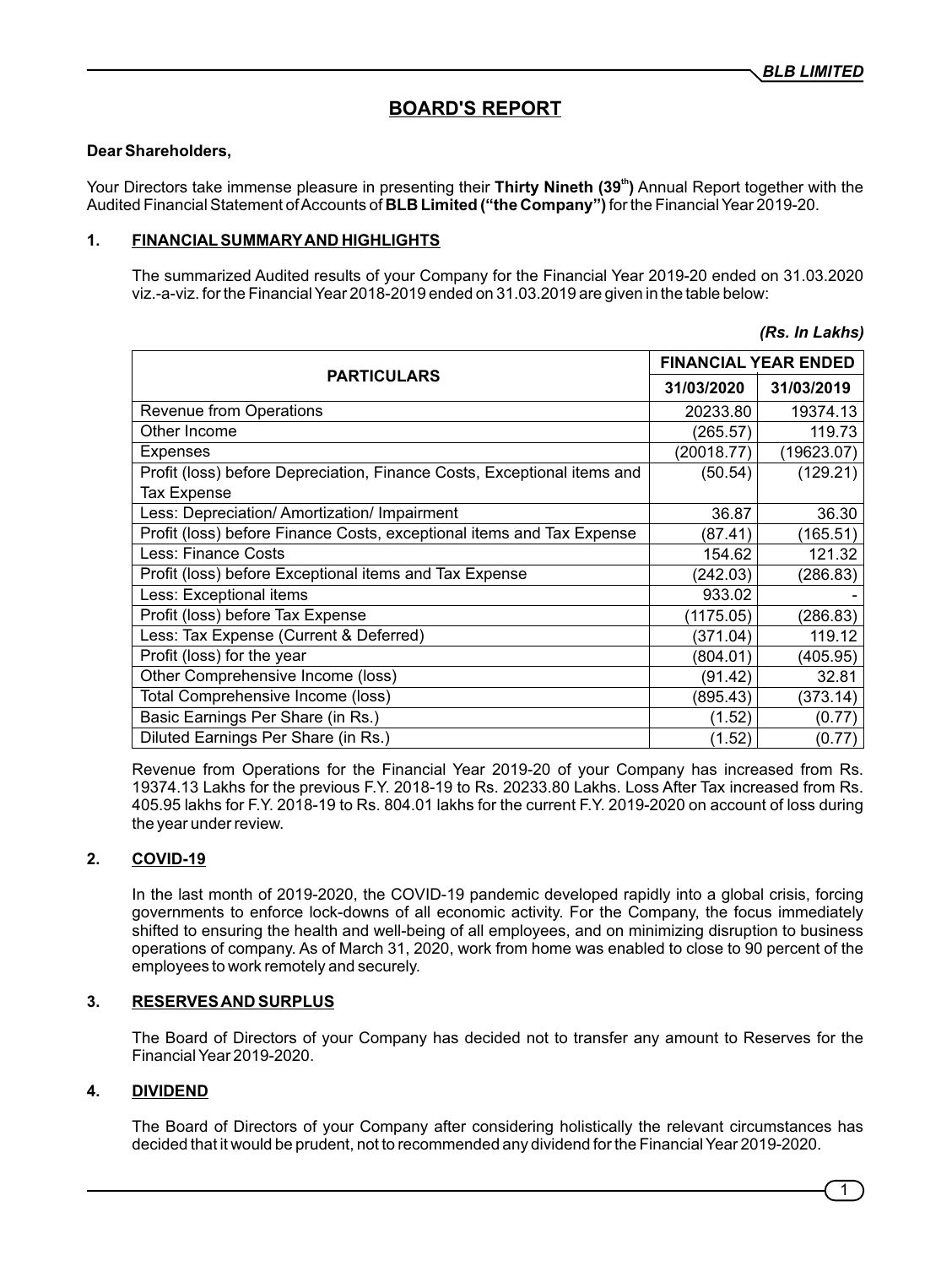### **5. STATE OF COMPANY'S AFFAIRS**

- **a) Segment Wise Position of Business-** The main business of the Company is in trading and investment in Shares and Securities.
- **b) Change in Status of Company** There is no change in the status of your Company as the Company continues to be listed in National Stock Exchange of India Limited (NSE) & BSE Limited (BSE). The Company has surrendered the membership of BSE and Currency Derivative Segment in NSE during the year under review.
- **c) Key Business Developments-** No key business developments took place during the year under review.
- **d)** Change in the Financial Year There has been no change in the financial year followed by Company. The Company follows financial year starting from 01<sup>st</sup> April and ending on 31<sup>st</sup> March.
- **e) Capital Expenditure Program-** There have been no Capital Expenditure Program during the year under review and also not likely in the future.
- **f) Developments, Acquisition and assignment of material Intellectual Property Rights-** There are no material developments, acquisitions and assignments of material Intellectual Property Rights that took place during the year under review.
- **g) Any other material event having an impact on the affairs of the Company-** No material event took place during the year under review having an impact on the affairs of the Company.

### **6. CHANGE IN NATURE OF BUSINESS**

During the year under review, there were no changes in nature of business of the company. The main business of company continued to trading and investment in Shares and Securities.

### **7. MATERIAL CHANGES AND COMMITMENT**

There have been no material changes and commitments affecting the financial position of the Company which have occurred between the end of financial year of the Company to which the Financial Statements relate and the date of this report.

### **8. DETAILS OF REVISION OF THE FINANCIALSTATEMENT OR REPORT**

There have been no revision in the Financial Statements and Board report during the Financial Year under review.

### **9. SHARE CAPITAL**

The Authorized Share Capital of your Company as on March 31, 2020 stood at Rs. 31,50,00,000/ comprising of 26,50,00,000 equity shares of Re. 1/- each amounting to Rs. 26,50,00,000/- and 5,00,000 preference shares of Rs. 100/- each amounting to Rs. 5,00,00,000/-and remained unchanged as compared to March 31,2019.

The Issued, Subscribed and Paid-up Equity Share Capital of your Company as on March 31, 2020, stood at Rs. 5,28,65,258/-, comprising of 5,28,65,258 Equity shares of Re. 1/- each fully paid-up and remained unchanged as compared to March 31,2019.

Further, no Capital reduction/ buyback/ change in voting rights have been undertaken during the year under review.

### **10. CHANGES IN SHARE CAPITALAND DISCLSOURES**

There was no change in the paid up Share Capital of the Company during the financial year 2019-2020.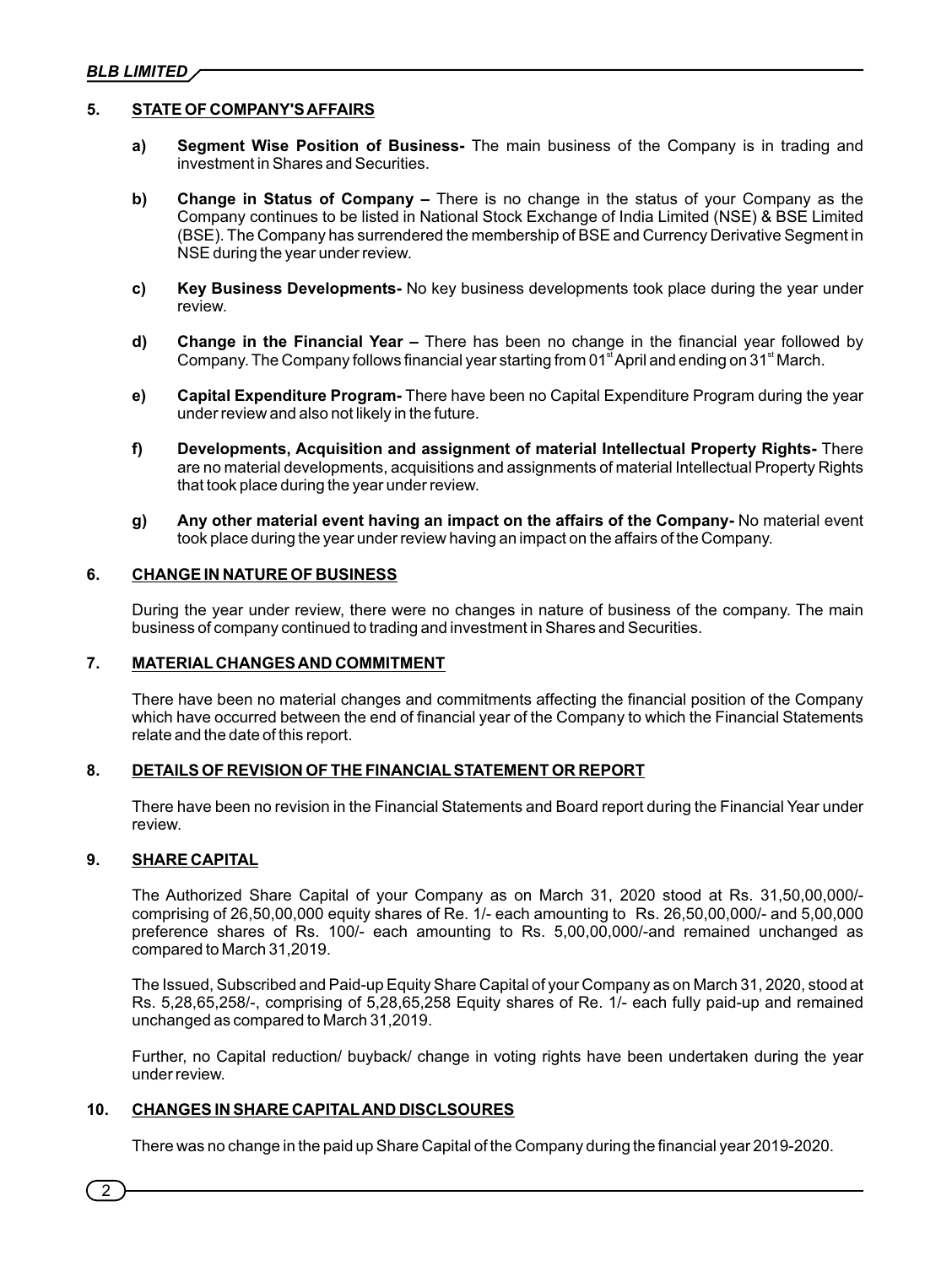### **Equity Shares or Other Convertible Securities:**

The Company has not issued any equity shares or other convertible securities during the year under review.

### **Equity Shares with Differential Rights:**

The Company has neither issued any equity shares with differential rights during the year under review nor are any such equity shares outstanding.

### **Sweat Equity Shares:**

The Company has not issued any Sweat Equity Shares during the year under review.

### **Employee Stock Options:**

The Company has not provided any Stock Option Scheme to the employees during the year under review.

### **Voting Rights not directly exercised by Employees:**

The Company has no Scheme in which voting rights are not directly exercised by Employees of Company. Further, no shares are held by trustee(s) for the benefit of employees.

### **Debentures, Bonds or other Non- convertible Securities:**

The Company has not issued any Debentures, Bonds or other non- convertible securities during the year under review. Also, SEBI Circular dated 26<sup>th</sup> November, 2018 regarding Large Corporates (LC) is not applicable to the Company for the Financial Year ended on 31<sup>st</sup> March, 2020.

### **Warrants:**

The Company has not issued any Warrants during the year under review.

### **Credit Rating of Securities:**

The Company has not obtained any Credit Rating of Securities during the year under review.

### **Bonus Shares:**

The Company has not issued any Bonus Shares during the year under review.

### **11. INVESTOR EDUCATION AND PROTECTION FUND**

Pursuant to the provisions of the Investor Education and Protection Fund Authority (Accounting, Audit, Transfer and Refund) Rules, 2016, all unclaimed and unpaid dividends are required to be transferred by the Company to the Investor Education and Protection Fund (IEPF), established by the Government of India, after completion of seven years from declaration of Dividend. Further, according to the rules, the shares on which the dividend has not been paid or claimed by the shareholders for seven consecutive years or more shall also be transferred to the demat account of the IEPF Authority.

During the year the Company has transferred the unclaimed and unpaid dividends amounting to Rs. 1,73,787.80 pertaining to the Financial Year 2011-12 and also transferred the 1,31,235 corresponding shares on which such dividends were unclaimed for seven consecutive years as per the requirement of IEPF rules. Detailed list of dividend amount and Shares transferred to IEPF Authority is available on the website of the Company viz. "www.blblimited.com".

### **12. NODALOFFICER**

In accordance with the provisions of sub-rule (2A) of Rule 7 of Investor Education and Protection Fund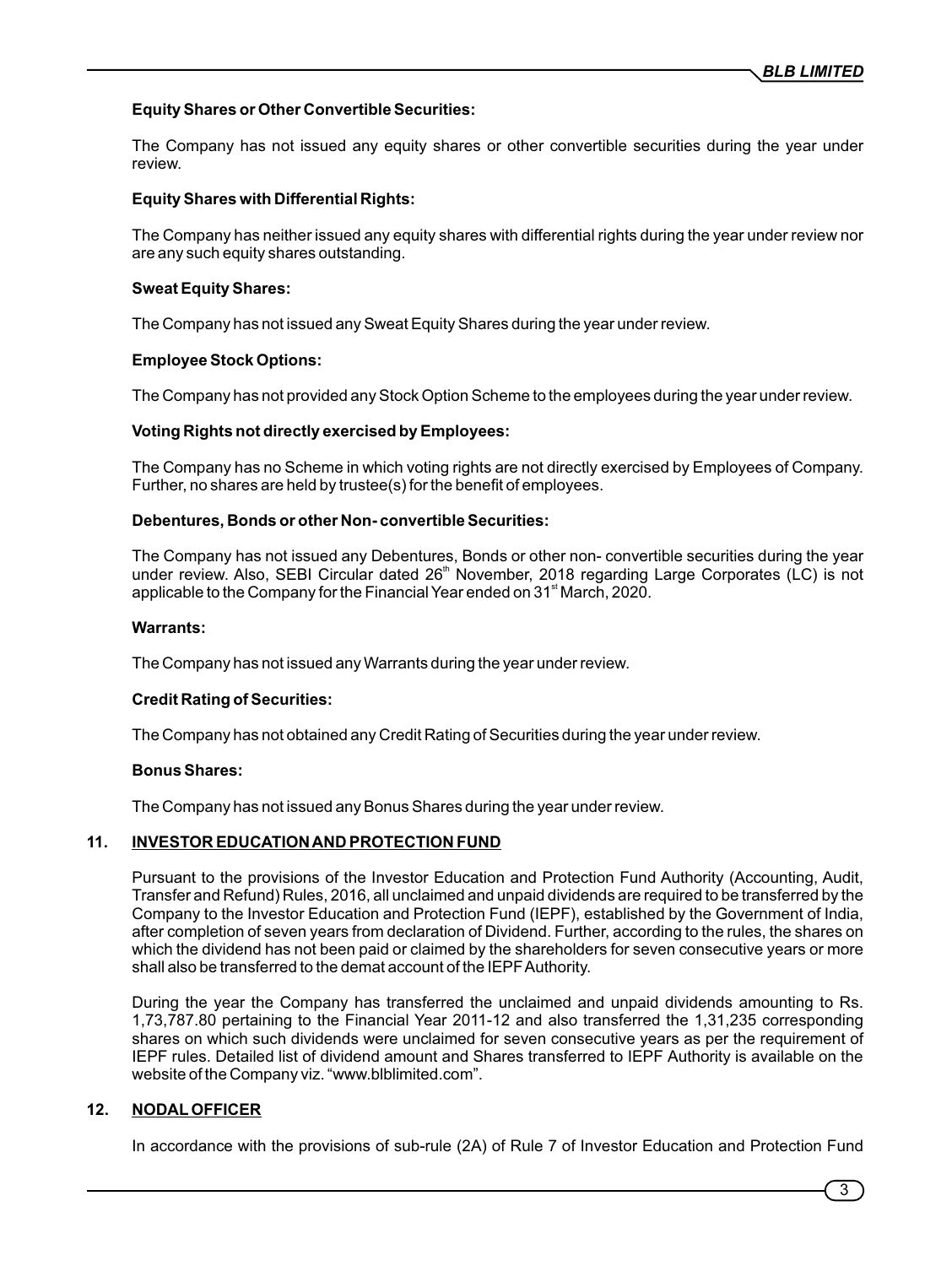### *BLB LIMITED*

Authority (Accounting, Audit, Transfer and Refund) Rules, 2016, Ms. Varsha Yadav, Company Secretary of the Company has been appointed as the Nodal Officer of the Company. The details are available on the Company's website at "www.blblimited.com".

### **13. DIRECTORS AND KEY MANAGERIALPERSONNELOF THE COMPANY**

### **Inductions:-**

- Sh. Anshul Mehra (DIN: 00014049) was appointed as Whole Time Director, designated as Executive Director of the Company, by the Shareholders in the 38<sup>th</sup> Annual General Meeting with effect from 01<sup>st</sup> August, 2019.
- Sh. Keshav Chand Jain (DIN: 00007539), was appointed as Non- Executive Director of the Company by the Shareholders in the 38<sup>th</sup> Annual General Meeting with effect from 01<sup>st</sup> August, 2019.
- Sh. Deepak Shrivastava was appointed as Chief Financial Officer of the Company with effect from  $13<sup>th</sup>$  August, 2019.
- The Board of Directors had re-appointed Mrs. Dhwani Jain as Independent Director for a second term of 5 years with effect from the 20<sup>th</sup> October, 2019 subject to the approval of shareholders at the forthcoming AGM. The Board recommends the same for your approval.

### **Resignations:-**

- Sh. Keshav Chand Jain resigned from the Directorship with effect from  $09<sup>th</sup>$  April, 2019. Thereafter, he was re-appointed as Non - Executive Director in the Annual General Meeting held on 01.08.2019.
- Sh. Vikram Rathi resigned from the post of Whole Time Director, designated as Executive Director, of the Company with effect from 02.10.2019.
- Sh. Anshul Mehra resigned as Chief Financial Officer of the Company with effect from  $13<sup>th</sup>$ August, 2019.

*The Board places on record the appreciation of services rendered by the Director's/ KMP(s) of the Company during the year under review.*

### **Appointments/ Re-appointments:-**

Sh. Brij Rattan Bagri (DIN: 00007441) Chairman and Non- Executive Director of the Company retires by rotation at the forthcoming Annual General Meeting and being eligible, offers himself for re-appointment. The Board recommends the same for your approval.

Further, the board of directors is recommending to appoint Mr. Deepak Sethi (DIN: 01140741) and Mr. Gaurav Gupta (DIN: 00531708) as an Independent Director of the Company at the ensuing Annual General Meeting for a term of 5 years to further strengthen the board.

### **14. DECLARATION BYINDEPENDENT DIRECTORS**

Sh. Ram Pal Sharma (DIN: 02785619), Sh. Chitter Kumar Aggarwal (DIN: 00038502) and Smt. Dhwani Jain (DIN: 06985038) are the Independent Directors on the Board of your Company. In the opinion of the Board and as declared by these Directors, each of them meets the criteria of independence as specified in Regulation 16 & 25 of the Listing Regulations and Section 149 (6) of the Companies Act, 2013 and the Rules made thereunder.

### **15. SEPARATE MEETING OF INDEPENDENT DIRECTORS**

The Company has convened and held a separate meeting of independent directors on 25.02.2020.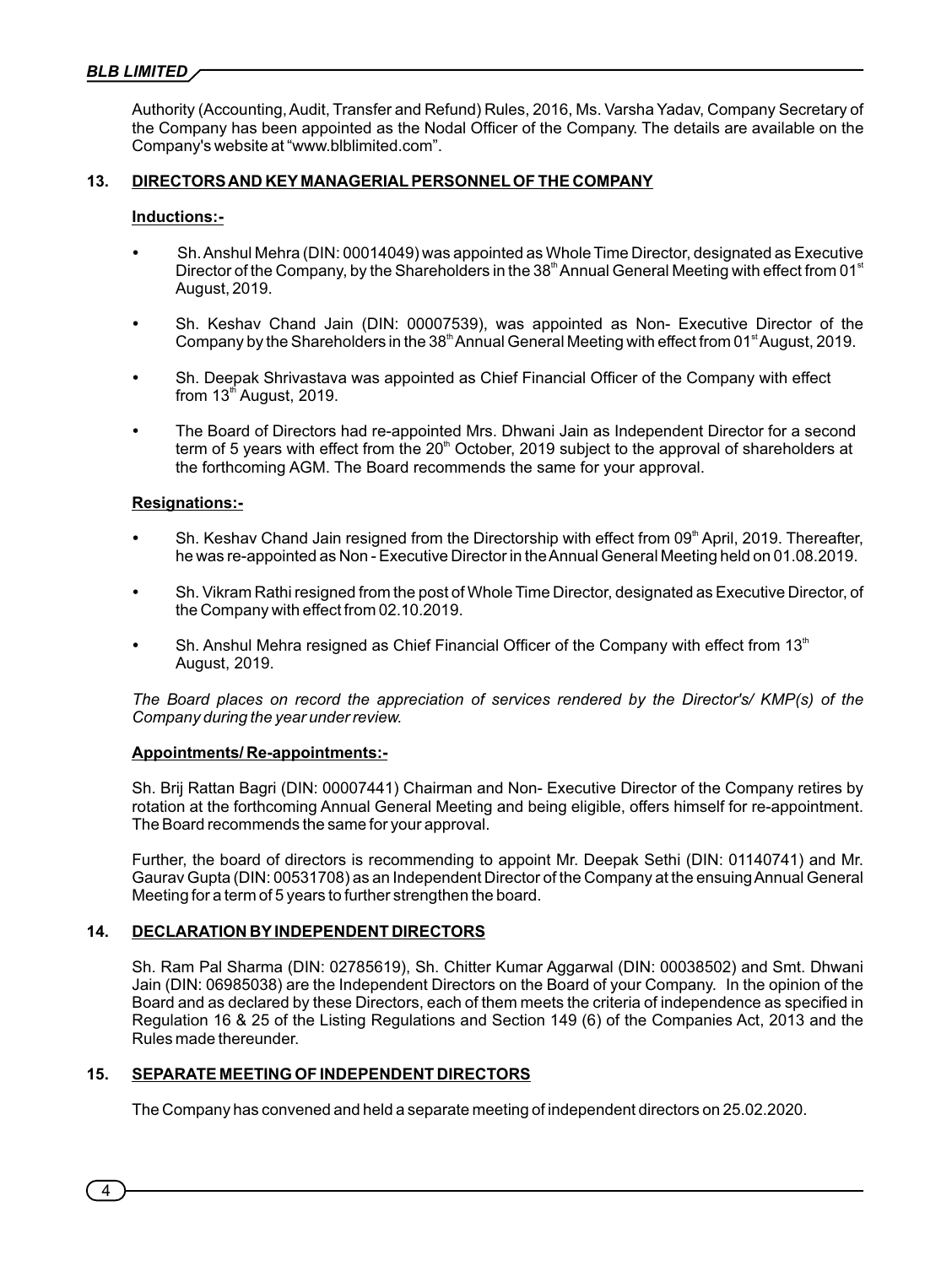### **16. FAMILIARIZATION PROGRAMMES**

The Company has familiarized the Independent Directors with the Company, their roles, responsibilities in the Company, nature of industry in which the Company operates, business model of the Company, various businesses in the group etc. The details of the familiarization Program are available on the website of the Company at www.blblimited.com.

### **17. CODE OF CONDUCT**

Pursuant to Regulation 26(3) of the Listing Regulations, all the Directors of the Company have affirmed compliance with the Code of Conduct of the Company.

### **18. DETAILS OF BOARD MEETINGS**

During the year under review, 9 (Nine) Board meetings were held, details of which are given in the relevant paragraphs of Corporate Governance Report which forms part of this report.

### **19. COMMITTEES OF BOARD**

The Composition of Committees, i.e. Audit Committee, Nomination and Remuneration Committee, Stakeholder Relationship Committee has changed since the last Annual General Meeting.

Details of the same like date of reconstitution of Committees, number of committee meetings, attendance of committee members and other terms of reference are given in the relevant paragraphs of Corporate Governance Report which forms part of this report.

### **20. RECOMMENDATIONS OF COMMITTEES**

Your Board has accepted all the recommendation(s) made by the all the Committees during the year and up to the date of this report.

### **21. COMPANY'S POLICYON APPOINTMENT AND REMUNERATION**

The Nomination and Remuneration Committee of your Company has framed a "Nomination, Remuneration and Evaluation Policy" on director's appointment and remuneration including criteria for determining qualifications, positive attributes, independence of a director. The said policy has been approved by the Board of Directors of your Company.

The detailed "Nomination, Remuneration and Evaluation Policy" is enclosed as an **Annexure -I**.

### **22. EVALUATION OF BOARD PERFORMANCE**

The Board has framed a performance evaluation policy which is displayed on the website of the company, viz. www.blblimited.com, for evaluating its own performance of Executive Director, Non-executive Directors including Independent Directors and Committees of Company.

Pursuant to the Section 134(3)(p) and Schedule IV of the Companies Act, 2013 read with Regulation 17 of the Listing Regulations, the Board of Directors in their meeting held on 25.02.2020 have carried out an evaluation of Independent Directors, the directors individually, as well as the evaluation of the working of its **Committees** 

Based on the Performance Evaluation carried out by the Board of the Company, the performance of the Board and its Committees and Individual Directors of the Company was found satisfactory.

As per Schedule IV to the Companies Act, 2013 and Regulation 25 of the Listing Regulations, a separate meeting of Independent Directors was held on 25<sup>th</sup> February, 2020, where Independent Directors, reviewed the performance of Non–Independent Directors, the Board as a whole, Chairman of the Company and found their performances to be satisfactory.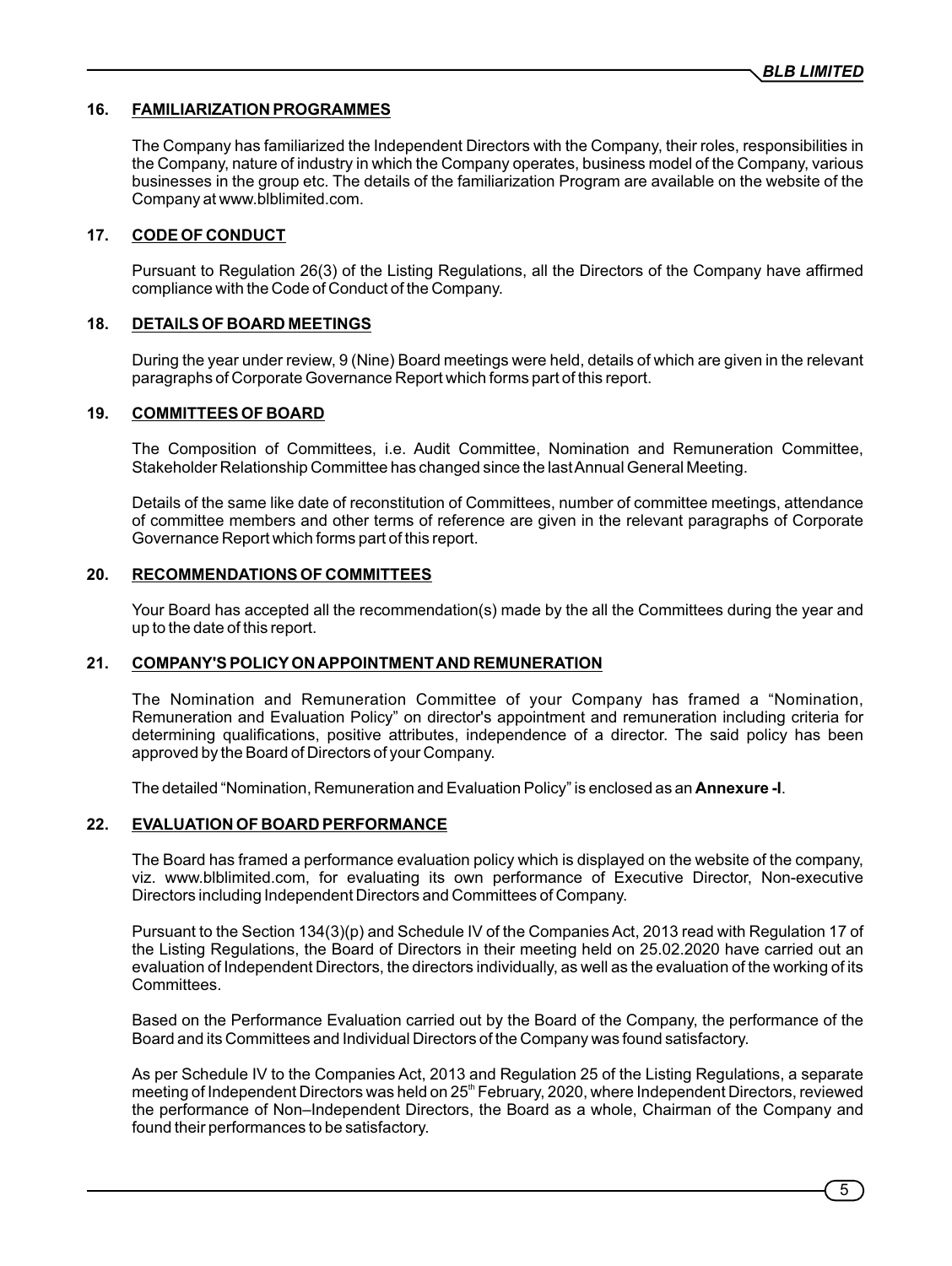### **23. DISCLOSURE ABOUT RECEIPT OF ANY COMMISSION/ REMUNERATION BY MANAGING DIRECTOR/WHOLE TIME DIRECTOR FROM HOLDING COMPANYOR SUBSIDIARY COMPANY**

The company does not have any holding or Subsidiary Company. So, the Whole Time Director was not in receipt of commission from the Holding Company or commission / remuneration from its Subsidiary Companies.

### **24. DIRECTORS' RESPONSIBILITYSTATEMENT**

Pursuant to the requirement of Clause (c) of Sub-Section (3) of Section 134 of the Companies Act, 2013, your Directors confirm that:

- A. in the preparation of the annual accounts, the applicable accounting standards had been followed along with proper explanation relating to material departures;
- B. the directors had selected such accounting policies and applied them consistently and made judgments and estimates that are reasonable and prudent so as to give a true and fair view of the state of affairs of the Company at the end of the financial year and of the loss of the Company for that period;
- C. the directors had taken proper and sufficient care for the maintenance of adequate accounting records in accordance with the provisions of this Act for safeguarding the assets of the Company and for preventing and detecting fraud and other irregularities;
- D. the directors had prepared the annual accounts on a going concern basis;
- E. the directors, had laid down internal financial controls to be followed by the Company and that such internal financial controls are adequate and were operating effectively; and
- F. the directors had devised proper systems to ensure compliance with the provisions of all applicable laws and that such systems were adequate and operating effectively.

### **25. INTERNALFINANCIAL CONTROLSYSTEM AND THEIR ADEQUACY**

The internal financial controls with reference to the Financial Statements are commensurate with the size and nature of business of the Company. The internal audit is entrusted to M/s. Ram Rattan & Associates, Chartered Accountants, New Delhi. Your Company continuously invests in strengthening the internal control processes and systems. The internal control process and systems provide a reasonable assurance in respect of providing financial and operational information, complying with applicable statutes, safeguarding of assets of the Company and ensuring compliance with corporate policies. Procedures to ensure conformance with the policies, processes and standards have been put in place covering all activities.

The processes and financial activities are subjected to independent audits by internal auditors as well as statutory auditors. Implementations of recommendations from various audit reports are regularly monitored by the senior management.

### **26. REPORTING OF FRAUD AS PER SECTION 143(12)**

For Financial Year 2019-2020, no Fraud has been reported by Auditors of the Company in terms of Section 143(12) of the Companies Act, 2013.

### **27. SUBSIDIARY/ JOINT VENTURE / ASSOCIATE COMPANY**

During the Financial Year under consideration there has been no subsidiary, joint venture or associate company of the company.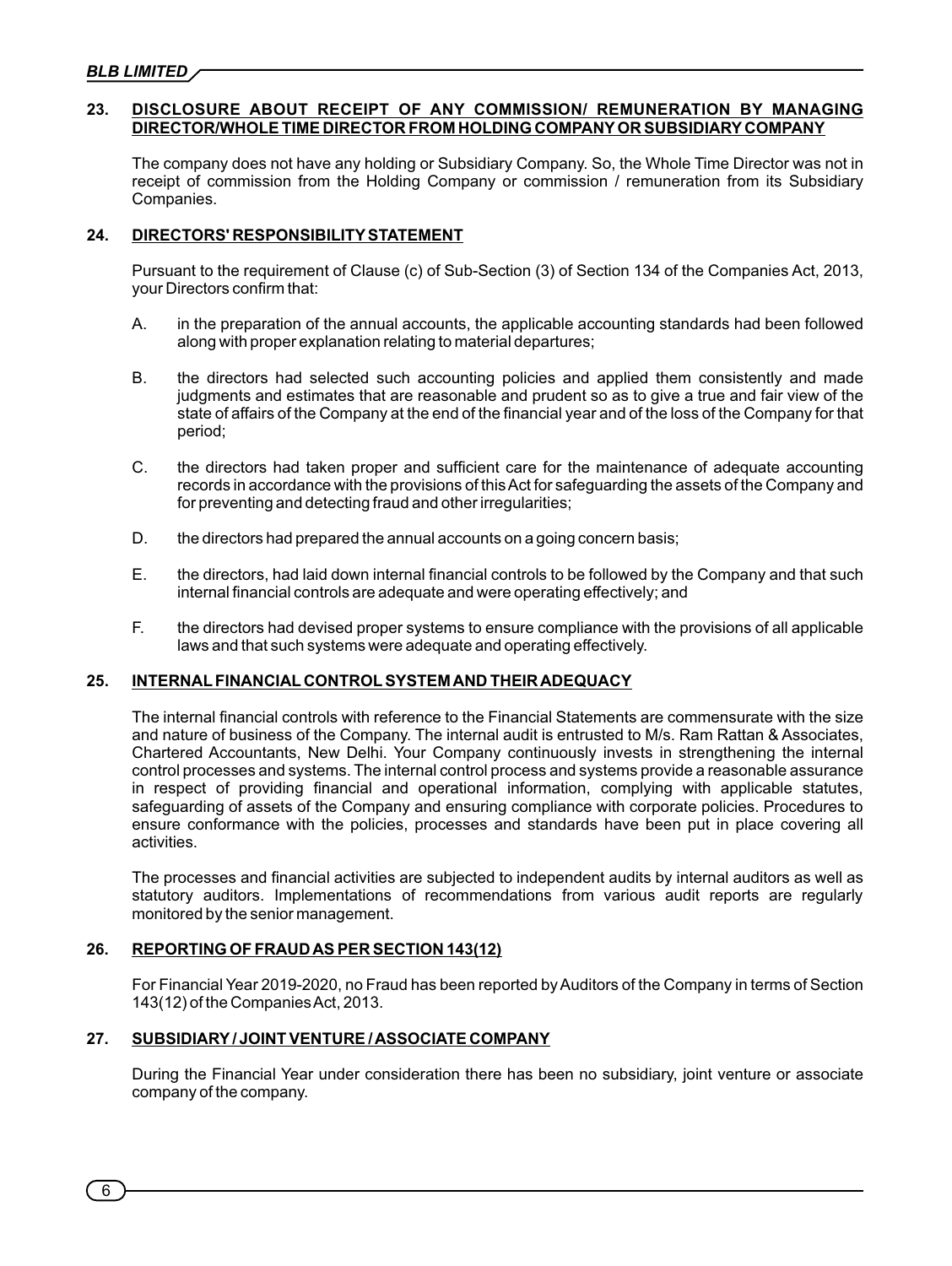### **28. PUBLIC DEPOSIT**

During the year under review, your Company had not accepted any deposits from public and as such, no amount on account of principal or interest on deposits from public was outstanding as on the date of the balance sheet.

However, Company had taken loan of Rs. 4.75 Cr. from one of its director Sh. Brij Rattan Bagri during the year in compliance with the Companies (Acceptance of Deposits) Rules, 2014 and repaid loan amounting to Rs. 1.75 Cr. The year end balance of loan was Rs. 15.70 Crore. (Previous year Rs. 12.65 Crore). A declaration to the effect that that loan granted to company was not out of borrowed funds was also provided by Sh. Brij Rattan Bagri.

### **29. LOANS, GUARANTEES AND INVESTMENTS**

Particulars of Loans, Investment and Guarantees given, as per the provision Section 186 of the Companies Act, 2013 are provided in Note Nos. 4 and 12 of Financial Statements, along with the purpose for which they have been granted which forms part of this Annual Report. The outstanding amount of loan granted by Company to other Companies as on March 31, 2020 stands at Rs. Nil (previous year Rs. 200.00 Lakhs)

Further your Company continues to hold investments in securities, details of which are provided in the Note No. 4 of Financial Statements which forms part of this Annual Report. No Guarantee was given by the company during the year under review.

### **30. RELATED PARTYTRANSACTIONS**

The Company has also adopted a Related Party Transaction Policy which is also available on the website of the Company viz **"www.blblimited.com"**. In the policy, the criteria for determining the material transactions has been defined according to which any contract or transaction or arrangement are to be considered material if the transaction(s) to be entered into individually or taken together with previous transactions during a financial year exceeds 10% of the annual consolidated turnover of the Company as per the last audited financial statement of the Company.

The contracts or arrangements with related parties referred to in sub-section (1) of Section 188 read with Section 2(76) of the Companies Act, 2013 entered into by the Company are in the ordinary course of business and on arm's length basis. There is no material transaction with related parties during the year as defined under Listing Regulations and as per company's Related Party Transaction Policy. Further, as per Companies Act, 2013 and rules made there under, the term "Material Transactions" has not been defined and therefore for the purpose of material transactions as mentioned in the **Form AOC-2**, the Company has taken the definition from the Regulation 23 of the Listing Regulations read with Related Party Transaction Policy and has concluded that no transaction falls under material transaction as per the requirement.

The prescribed **Form AOC-2**is enclosed and forms part of this Report as **Annexure-II.** Your directors draw attention of members to Note No. 35 to the financial statements which set out related party disclosures.

### **31. CORPORATE SOCIAL RESPONSIBILITY(CSR)**

During the year, the provisions of Section 135 of the Companies Act, 2013 were not applicable to the Company on account of losses; turnover not exceeding Rs. 1000 Crores or net worth not exceeding Rs. 500 Crores as per the last audited financial statement for FY 2018-19.

### **32. DETAILS OF CONSERVATION OF ENERGY, TECHNOLOGY ABSORPTION, FOREIGN EXCHANGE EARNINGS AND OUTGO**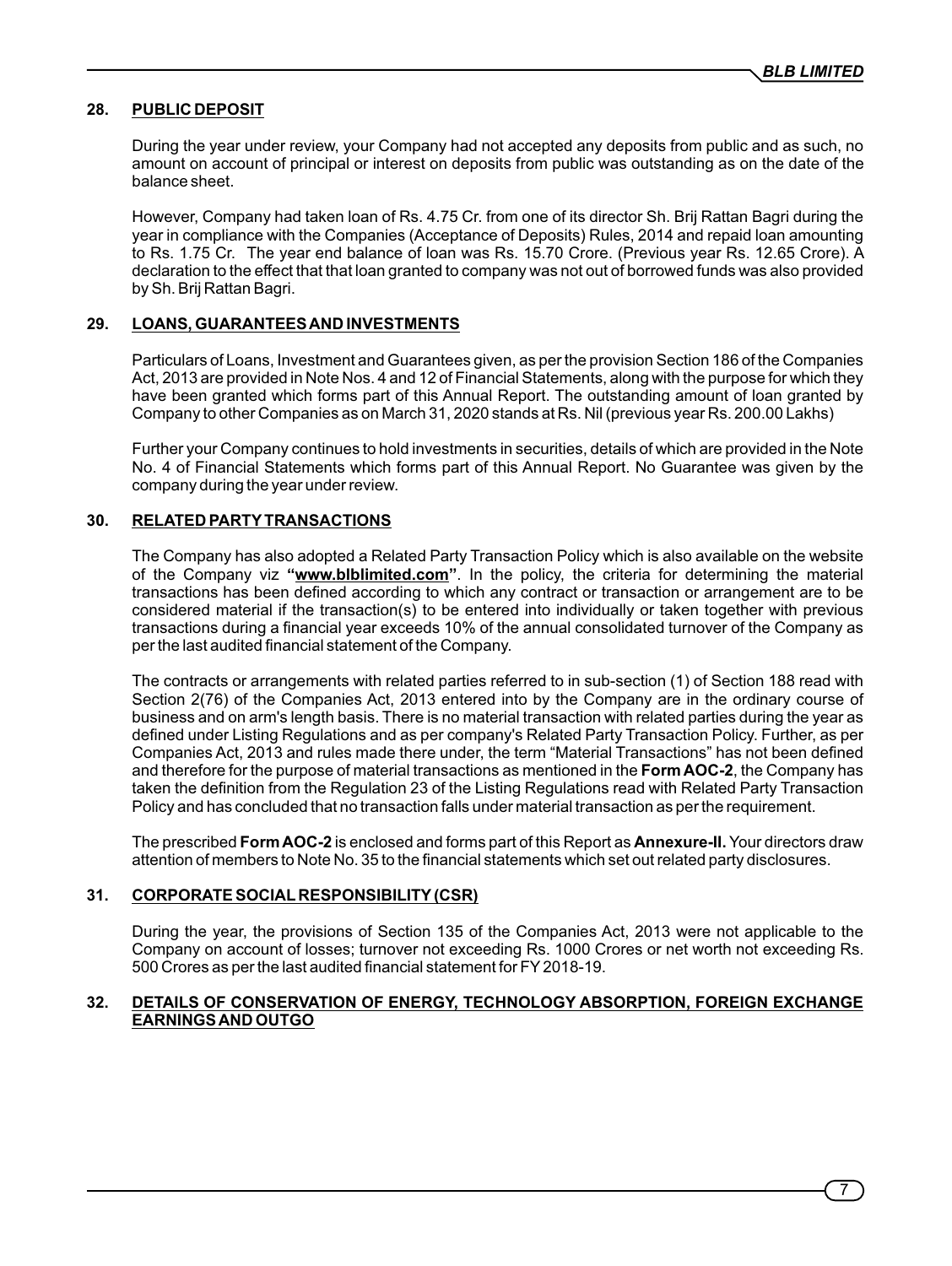The disclosures to be made under sub-section (3) (m) of Section 134 of the Companies Act, 2013 read with Rule 8 (3) of the Companies (Accounts) Rules, 2014 by your Company are explained as under:

|        | (A) Conservation of energy-                                                                                                                                      |                                                                                                                                                     |                                                                                             |  |  |  |  |  |
|--------|------------------------------------------------------------------------------------------------------------------------------------------------------------------|-----------------------------------------------------------------------------------------------------------------------------------------------------|---------------------------------------------------------------------------------------------|--|--|--|--|--|
| (i)    | the steps taken or impact on conservation of<br>energy                                                                                                           | The Company is a stock broking Company and<br>requires normal consumption of electricity. The                                                       |                                                                                             |  |  |  |  |  |
| (ii)   | the steps taken by the company for utilising<br>alternate sources of energy                                                                                      | Company takes all necessary steps to reduce the<br>consumption of energy. Your Company is not an<br>industry as listed in Schedule to Rule 2 of the |                                                                                             |  |  |  |  |  |
|        | (iii) the capital investment on energy conservation<br>equipments                                                                                                | of Board of Directors) Rule, 1988.                                                                                                                  | Companies (Disclosure of Particulars in the Report                                          |  |  |  |  |  |
|        | (B) Technology absorption-                                                                                                                                       |                                                                                                                                                     |                                                                                             |  |  |  |  |  |
| (i)    | the efforts made towards technology<br>absorption                                                                                                                |                                                                                                                                                     | The Company is engaged in the Stock Broking<br>Business and accordingly does not absorb any |  |  |  |  |  |
| (ii)   | the benefits derived like product improvement,<br>cost reduction, product development or import<br>substitution                                                  | Technology.                                                                                                                                         |                                                                                             |  |  |  |  |  |
|        | (iii) in case of imported technology (imported<br>during the last three years reckoned from the<br>beginning of the financial year)-                             |                                                                                                                                                     |                                                                                             |  |  |  |  |  |
|        | (a) the details of technology imported;                                                                                                                          |                                                                                                                                                     |                                                                                             |  |  |  |  |  |
| (b)    | the year of import;                                                                                                                                              |                                                                                                                                                     |                                                                                             |  |  |  |  |  |
|        | (c) whether the technology been fully absorbed;                                                                                                                  |                                                                                                                                                     |                                                                                             |  |  |  |  |  |
| (d)    | if not fully absorbed, areas where absorption<br>has not taken place, and the reasons thereof;<br>and                                                            |                                                                                                                                                     |                                                                                             |  |  |  |  |  |
|        | (iv) the expenditure incurred on Research and<br>Development                                                                                                     | Development.                                                                                                                                        | No expenditure was incurred on Research and                                                 |  |  |  |  |  |
|        | (C) Foreign Exchange Earnings and Outgo-                                                                                                                         |                                                                                                                                                     |                                                                                             |  |  |  |  |  |
|        | The total foreign exchange used and the total foreign exchange earned during the year as compared to<br>the previous financial year has been provided hereunder: |                                                                                                                                                     |                                                                                             |  |  |  |  |  |
|        | <b>Foreign Exchange Earnings &amp; Outgo</b>                                                                                                                     | <b>Current Year</b><br>(2019-2020)                                                                                                                  | <b>Previous Year</b><br>$(2018-19)$                                                         |  |  |  |  |  |
| Inflow |                                                                                                                                                                  | <b>NIL</b>                                                                                                                                          | <b>NIL</b>                                                                                  |  |  |  |  |  |
|        | Outflow                                                                                                                                                          | 1.53 Lacs                                                                                                                                           | <b>Rs. 5.13 lacs</b>                                                                        |  |  |  |  |  |

### **33. RISK MANAGEMENT POLICY**

- **a. Development:** In terms of the requirement of the Companies Act, 2013 and the Listing Regulations, the Company has developed and implemented the Risk Management Policy and the Audit Committee of the Company reviews the same periodically.
- **b.** Implementation: The Company recognizes that risk is an integral and unavoidable component of business and hence is committed to managing the risk in a proactive and effective manner. The Risk Management Policy approved by the Board has been effectively implemented. The Company's Management systems, organizational structures, processes, standards, code of conduct and behaviors together form the Risk Management System of the Company and are managed accordingly. In the opinion of Board, none of the risks which have been identified may threaten the existence of the Company.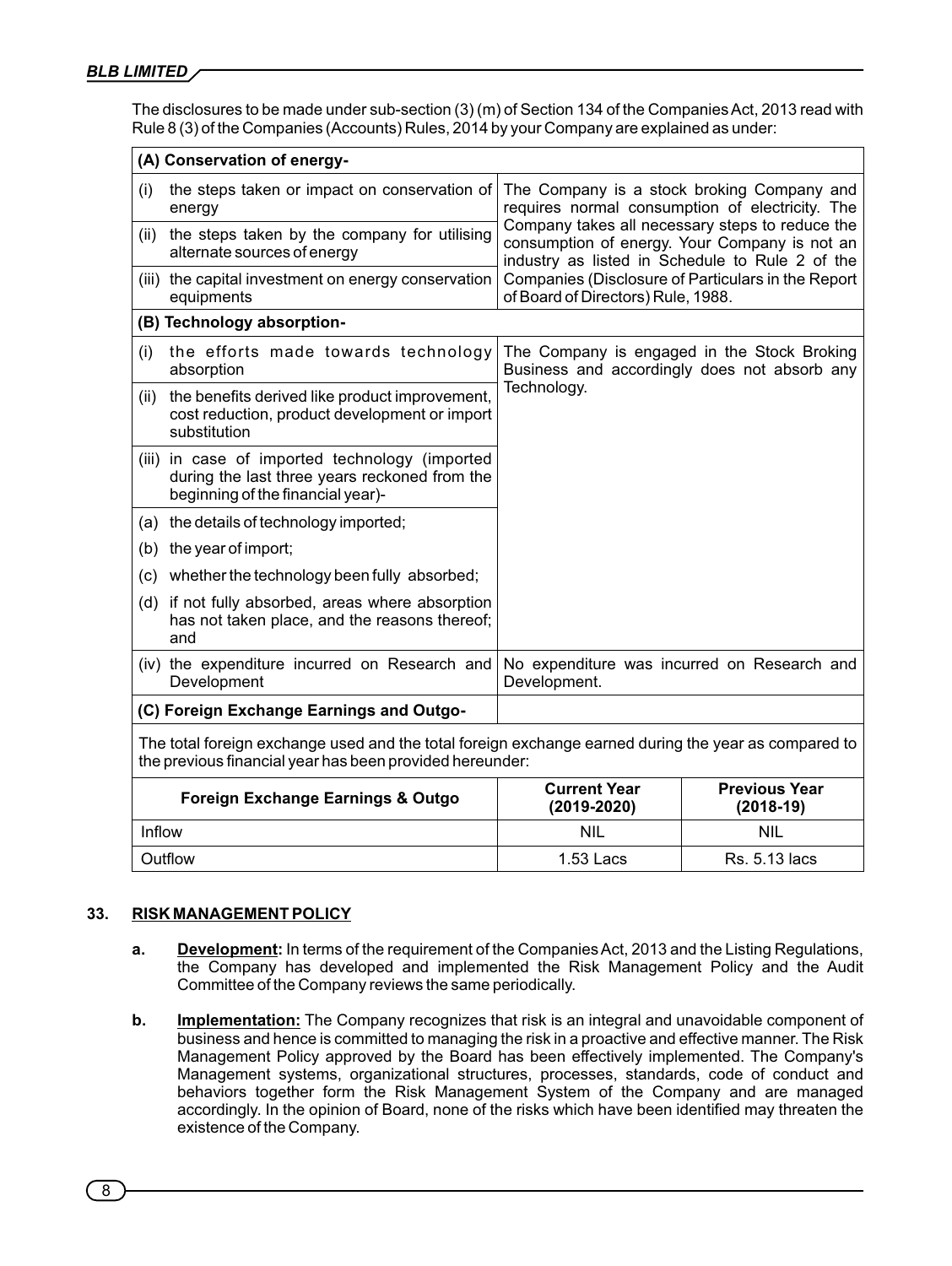**c. Identication of Key Risks which may Threaten the Existence of the Company and Risk Mitigation:** The common risks faced by the Company include Market Risk, Technology risk, Operational Risk, Reputation Risk, Financial and Accounting Risk Regulatory and Compliance Risk, Human Resource Risk and Business Continuity Risk. Your Company has well defined processes and systems to identify, assess & mitigate the key risks. A platform for exception reporting of violations is in place which is reviewed regularly and remedial measures are being undertaken immediately. The risk management process consists of risk identification, risk assessment, risk prioritization, risk treatment or mitigation, risk monitoring and documenting the new risks.

### **34. VIGIL MECHANISM**

Your Company has established a Vigil Mechanism (Whistle Blower Policy) as per the requirements of Section 177(9) & (10) of the Companies Act, 2013 and Regulation 22 of the Listing Regulations. The vigil mechanism is a channel through which the Directors and Employees of the Company have a secure mechanism to report genuine concerns including any unethical behavior, actual or suspected frauds taking place in the Company for appropriate action or reporting.

The functioning of the vigil mechanism is reviewed by the Audit Committee periodically. None of the Directors or employees have been denied access to the Audit Committee of the Board.

The vigil mechanism (Whistle Blower Policy) may be accessed on the Company's website **"www.blblimited.com".** 

### **35. SIGNIFICANT AND MATERIALORDERS PASSED BYTHE REGULATORS**

No significant or material orders were passed by the regulators or courts or tribunals impacting the going concern status and the Company's operations in future.

### **36. STATUTORYAUDITORS, THEIR REPORT AND NOTES TO FINANCIALSTATEMENTS**

In the 36th Annual General Meeting held on 16th September, 2017, M/s R.K. Ahuja & Co. Chartered Accountants, (FRN: 031632N) had been appointed as Statutory Auditors of the Company for a period of Five (5) years subject to ratification at every Annual General Meeting, if so required under the Act. The requirement to place the matter relating to appointment of auditors for ratification by Members at every AGM has been done away by the Companies (Amendment) Act, 2017 with effect from May 7, 2018. Accordingly, no resolution is being proposed for ratification of appointment of statutory auditors at the ensuing AGM.

However, M/s. R.K. Ahuja & Co., Chartered Accountants, a Partnership Firm having registration No. FRN 031632N has been converted into Proprietorship firm w.e.f. 01.04.2019, due to resignation of one of the partners of Statutory Auditor firm.

Further, the Company has received the consent and eligibility from M/s R.K. Ahuja & Co. Chartered Accountants, Statutory Auditors of the Company for the Financial Year 2019-20.

The report of the Statutory Auditors along with Notes on Financial Statements for the year ended 31.03.2020 is enclosed with the Annual Report. There is no qualification, reservation, adverse remarks or disclaimer in the Auditors' Report on Financial Statements.

### **37. SECRETARIALAUDITOR AND THEIR REPORT**

In terms of Section 204 of the Companies Act, 2013 and Rules made there under, Company had appointed M/s. Chandrasekaran Associates, Practicing Company Secretaries, to conduct the Secretarial Audit of the Company for the financial year 2019-2020.

The report of the Secretarial Auditors for the financial year 2019-2020 is enclosed as **Annexure-III** to this report. The report is self-explanatory and do not call for any further comments. There is no qualication, observations, disclaimer, adverse remark or other remarks in the Secretarial Auditors' Report.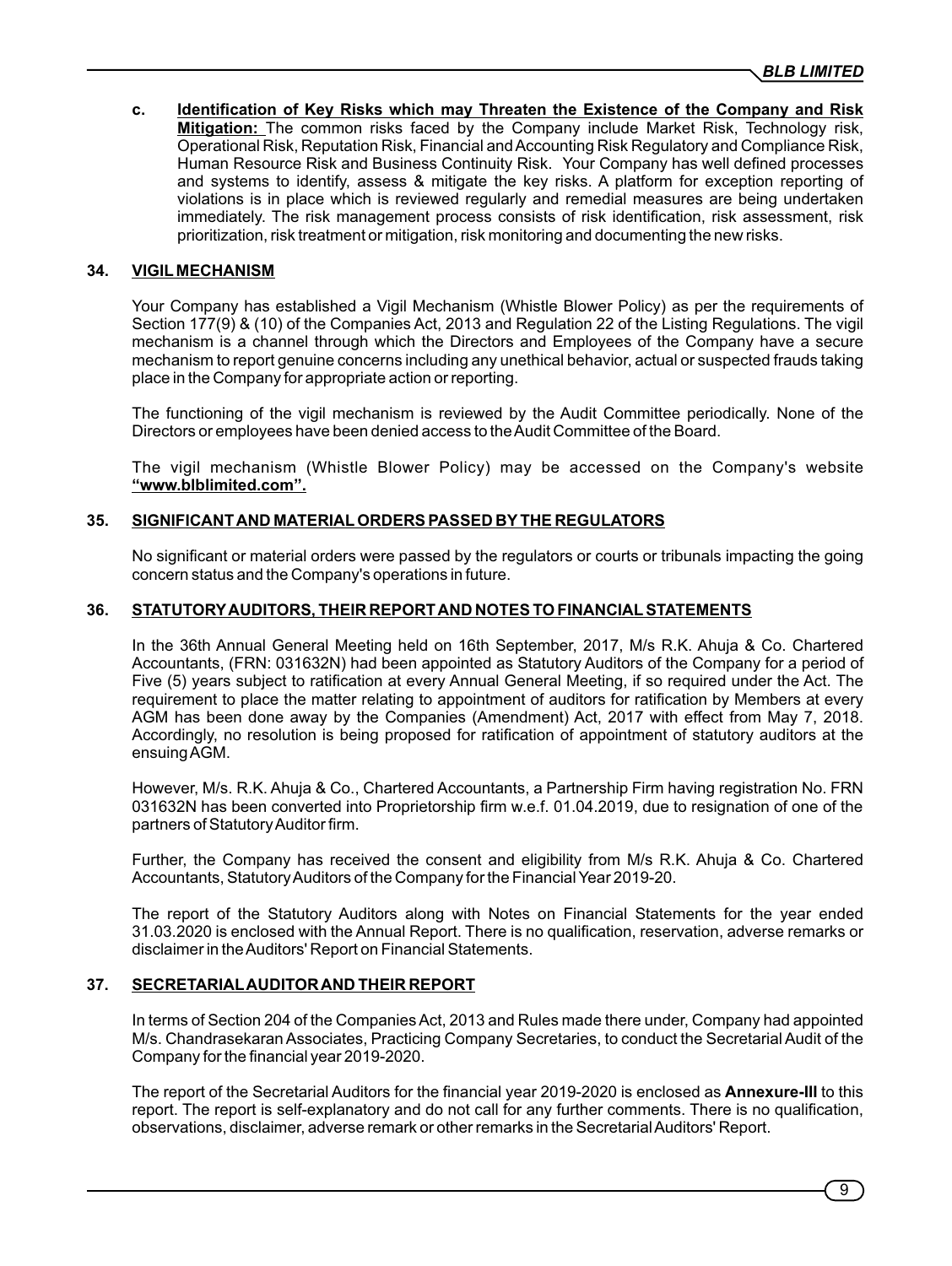However, in view of the secretarial auditor, the company was required to give disclosure of such reappointment to the stock exchanges in terms of Regulation 30 of SEBI (Listing Obligations and Disclosure Requirements) Regulations, 2015 read with SEBI circular no. CIR / CFD / CMD / 4 / 2015 dated 09.09.2015 regarding the re-appointment of Ms. Dhwani Jain as Woman Independent Director by the board for a second term of 5 years w.e.f. 20.10.2019 to 19.10.2024, subject to necessary approvals. In opinion of the board, re-appointment of Smt. Dhwani Jain did not amount to any change in the directorship of the Company as there is no break in directorship or any change in the terms of her appointment. Further on her reappointment there was no change in constitution of the Board of Directors of the Company. Since there has been no change in the constitution of Board of directors of the company upon reappointment of Smt. Dhwani Jain, there was no requirement for making disclosure under SEBI (LODR) Regulations read with SEBI Circular CIR/CFD/CMD/4/2015 dated September 09, 2015.

### **38. INTERNALAUDITOR AND THEIR REPORTS**

The Board has appointed M/s. Ram Rattan & Associates (FRN: 004472N), Chartered Accountants as the Internal Auditor of the Company to conduct the half yearly internal audits.

The Board on the recommendation of Audit Committee has re-appointed M/s. Ram Rattan & Associates (FRN: 004472N), Chartered Accountants as an Internal Auditor of the Company for the financial year 2020-2021.

### **39. COMPLIANCES OF SECRETARIALSTANDARDS**

The Company has complied Secretarial Standards issued by the Institute of Company Secretaries of India and notified by the Ministry of Corporate Affairs during the year under review.

### **40. EXTRACT OF ANNUAL RETURN**

Pursuant to Section 92(3) and 134(3)(a) of the Companies Act, 2013 ('the Act') and Rule 12(1) of the Companies (Management and Administration) Rules, 2014, extract of Annual Return in **Form MGT-9** is annexed as an **Annexure-IV**.

### **41. PARTICULARS OF EMPLOYEES**

The information as required under Section 197(12) of the Companies Act, 2013 read with Rule 5(1) & (2) of the Companies (Appointment and Remuneration of Managerial Personnel) Rules, 2014 in respect of employees of the Company forms part of this report as an **Annexure-V & VI**.

### **42. CORPORATE GOVERNANCE REPORT & MANAGEMENT DISCUSSION AND ANALYSIS REPORT**

As required by the SEBI (Listing Obligations and Disclosure Requirements) Regulations, 2015 (hereinafter referred as Listing Regulations), a separate report on Corporate Governance is appended along with the Compliance Certificate from M/s Chandrasekaran Associates, Practicing Company Secretaries, which forms part of this report as an **Annexure-VII.**

The Management Discussion and Analysis Report for the year under review, as stipulated under the Listing Regulations with the Stock Exchanges in India is presented in a separate section, which forms part of this report as an **Annexure- VIII.**

### **43. COST RECORDS**

During the year ended March 31, 2020, the Company is engaged in trading business in Shares, Securities and Commodities and it was exempted from maintenance of Cost records as specified by Central Government under Section 148(1) of the Act.

### **44. DISCLOSURE UNDER THE SEXUAL HARASSMENT OF WOMEN AT WORKPLACE (PREVENTION, PROHIBITION AND REDRESSAL) ACT, 2013**

The Company always endeavors to create and provide an environment that is free from discrimination,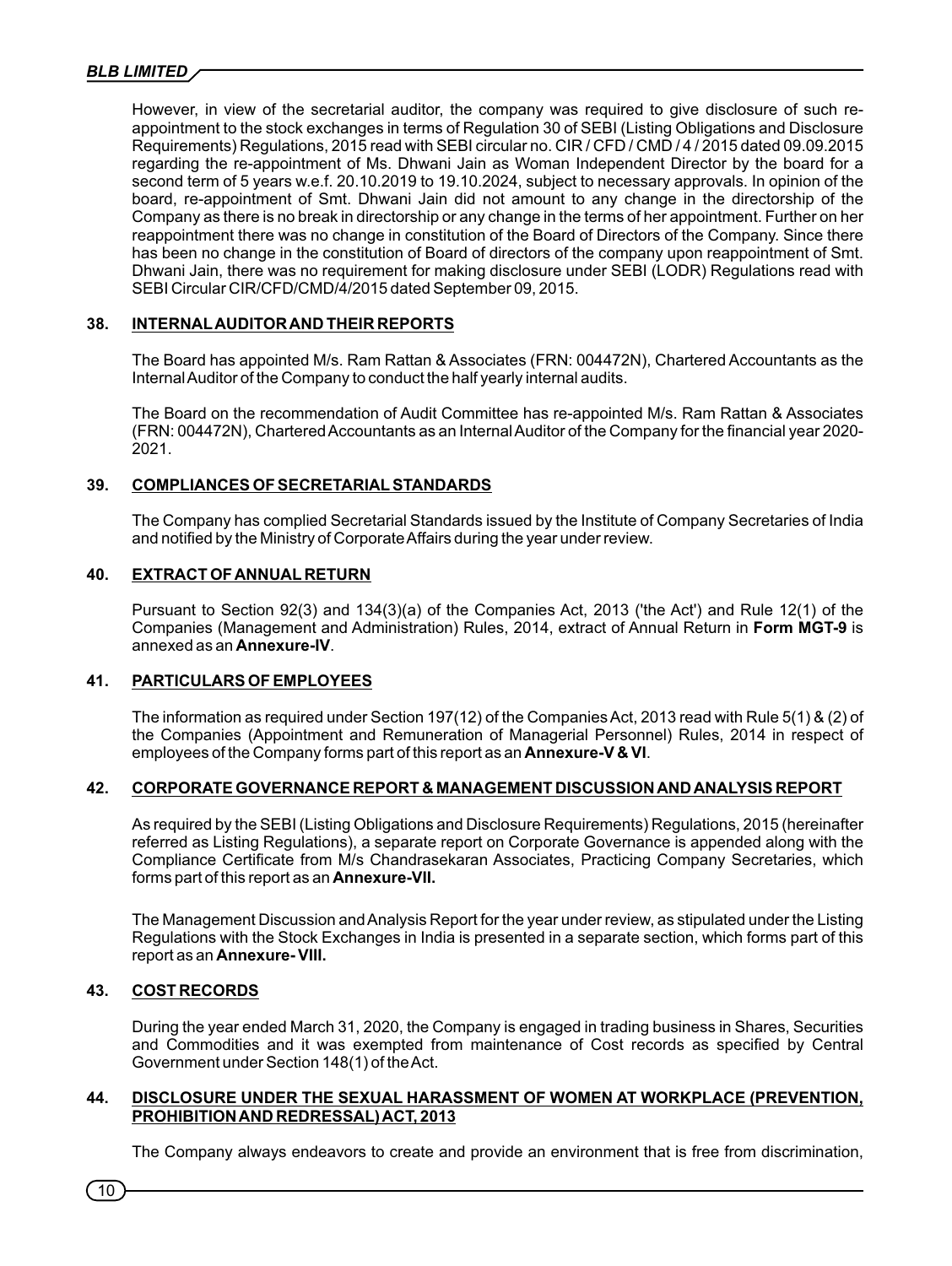intimidation, abuse and harassment including sexual harassment. It is also believed that, it's the responsibility of the organization to protect the integrity and dignity of its woman employees. The Company has "Prevention of Sexual Harassment Policy" in line with the requirements of The Sexual Harassment of Women at the Workplace (Prevention, Prohibition & Redressal) Act, 2013.

Internal Complaints Committee (ICC) has been set up to redress complaints received regarding sexual harassment. All employees (permanent, contractual, temporary, trainees) are covered under this policy. As per the policy, any woman employee may report her complaint to ICC which is formed for this purpose.

The following is a summary of sexual harassment complaints received and disposed off during the year 2019-2020:

Number of complaints pending as on the beginning of the financial year: Nil

Number of complaints filed during the financial year: Nill Number of complaints filed during the financial year:

### **45. CODE OF CONDUCT FOR PREVENTION OF INSIDER TRADING IN COMPANY'S SECURITIES**

Your Company has formulated Code of Conduct for Prevention of Insider Trading in Company's Securities ("Code") in accordance with SEBI (Prohibition of Insider Trading) Regulations, 2015. The objective of this Code is to protect the interest of Shareholders at large, to prevent misuse of any price sensitive information and to prevent any insider trading activity by dealing in shares of the Company by its Designated Persons. Ms. Varsha Yadav, Company Secretary and Compliance Officer of the Company is authorized to act as Compliance Officer under the Code.

### **46. CONSOLIDATED FINANCIALSTATEMENTS**

In accordance with Section 129(3) of the Companies Act, 2013, the company is not required to prepare Consolidated Financial Statements for the financial year 2019-2020 as the company has no subsidiaries as on date.

### **47. HUMAN RESOURCES MANAGEMENT**

Your Company treats its "human resources" as one of its most important assets. Your Company continuously invests in attraction, retention and development of talent on an ongoing basis.

### **ACKNOWLEDGEMENT**

Your Directors place on record their appreciation for employees at all levels, who have contributed to the growth and performance of your Company.

Your Directors also thank the clients, vendors, bankers, shareholders and advisers of the Company for their continued support.

Your Directors also thank Regulators, Stock Exchanges and other Statutory Authorities for their continued support.

> **For and on behalf of the Board of Directors of BLB LIMITED**

> > **(BRIJ RATTAN BAGRI) CHAIRMAN (DIN: 00007441)**

**Place : New Delhi Date : 24.08.2020**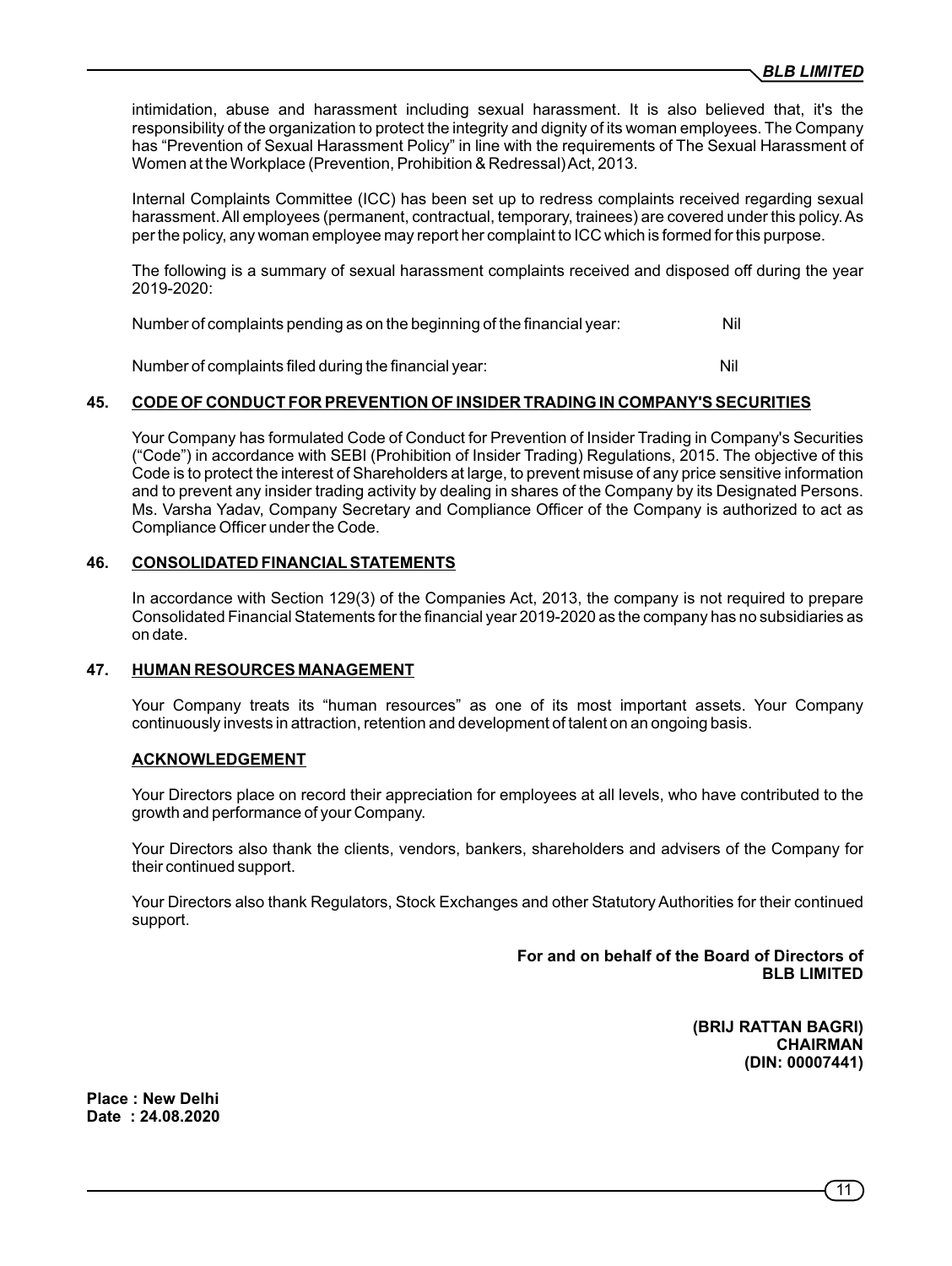### **ANNEXURE- I**

### **NOMINATION, REMUNERATION & EVALUATION POLICY**

*(Effective from 01st April, 2019) [Approved by the Board of Directors in its meeting held on 30th March, 2019]*

The Nomination, Remuneration & Evaluation Policy is amended hereunder as per the provisions of Section 178(4) of the Companies Act, 2013 read with Regulation 19(4) read with Part 'D' of Schedule II of the Securities and Exchange Board of India (Listing Obligations and Disclosure Requirements) Regulations, 2015. This Policy is also available on the website of the Company viz, www.blblimited.com." The amended policy shall be applicable on the Company w.e.f. 01<sup>st</sup> April, 2019.

### **I. INTRODUCTION**

This Nomination, Remuneration and Evaluation Policy (the "Policy") applies to the Board of Directors (the "Board"), Key Managerial Personnel (the "KMP") and the Senior Management Personnel of BLB Limited (the "Company").

"Key Managerial Personnel" (KMP), in relation to Company means—

- $(i)$  the Chief Executive Officer or the Managing Director or the Manager;
- (ii) the Company secretary;
- (iii) the Whole-Time Director;
- $(iv)$  the Chief Financial Officer; and
- $(v)$  such other officer as may be prescribed by Central Government from time to time;
- (d) "senior management" shall mean officers/personnel of the listed entity who are members of its core management team excluding board of directors and normally this shall comprise all members of management one level below the chief executive officer/managing director/whole time director/ manager (including chief executive officer/manager, in case they are not part of the board) and shall specifically include company secretary and chief financial officer.

This Policy is in compliance with Section 178 of the Companies Act, 2013 read along with the applicable rules thereto and Regulation 19(4) of the Securities and Exchange Board of India (Listing Obligations and Disclosure Requirements) Regulations, 2015.

### **II. PURPOSE**

The primary objective of the Policy is to provide a framework and set standards for the nomination, remuneration and evaluation of the Directors, Key Managerial Personnel and officials comprising the senior management. The Company aims to achieve a balance of merit, experience and skills amongst its Directors, Key Managerial Personnel and Senior Management.

### **III. ACCOUNTABILITIES**

- $\div$  The Board is ultimately responsible for the appointment of Directors and Key Managerial Personnel.
- $\cdot \cdot$  The Board has delegated responsibility for assessing and selecting the candidates for the role of Directors, Key Managerial Personnel and the Senior Management of the Company to the Nomination and Remuneration Committee which makes recommendations & nominations to the Board.

### **IV. NOMINATION AND REMUNERATION COMMITTEE**

The Nomination and Remuneration Committee is responsible for: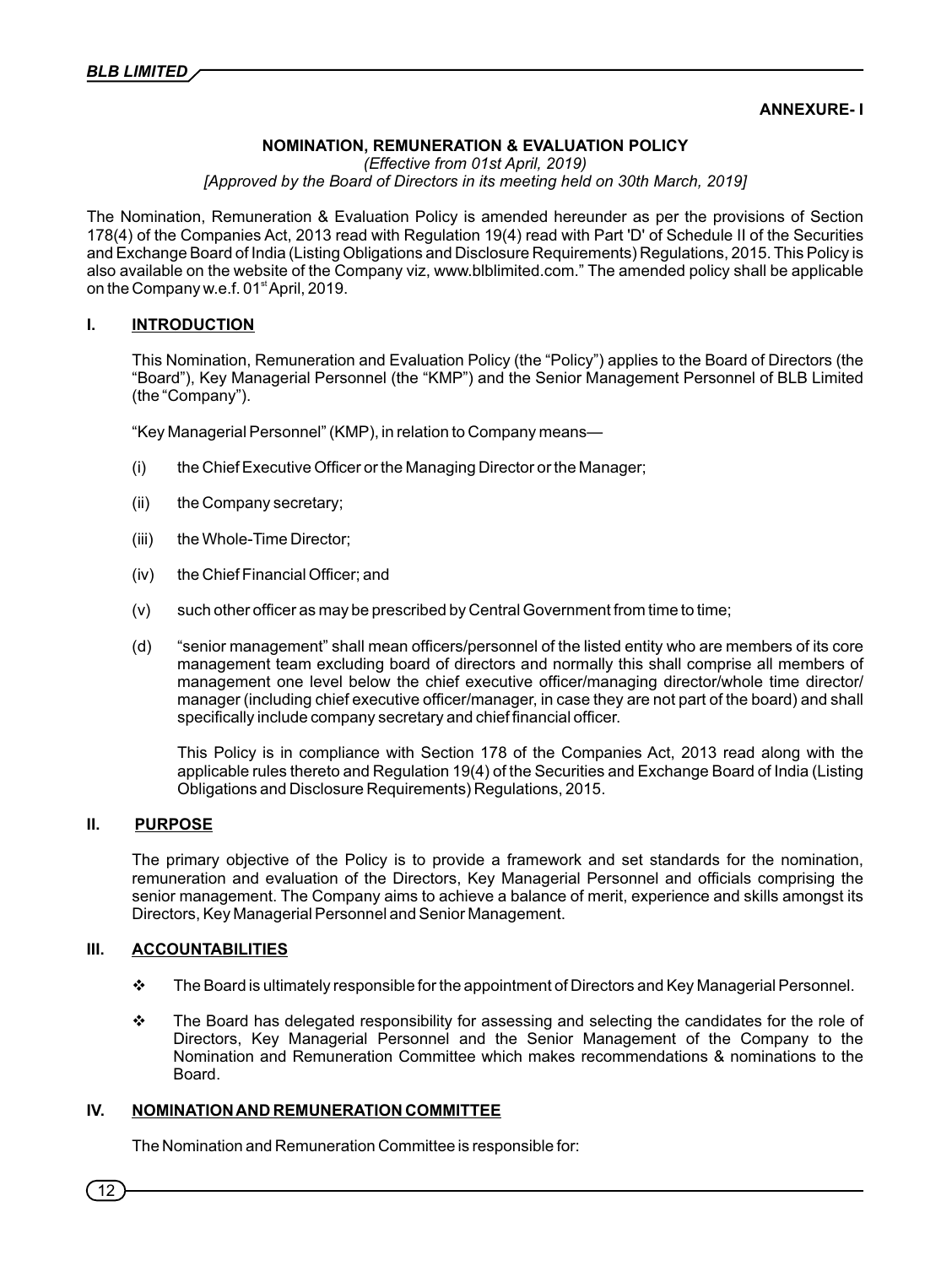- $\bullet$  Reviewing the structure, size and composition (including the skills, knowledge and experience) of the Director's, KMP's and Senior Management at least annually and making recommendations on any proposed changes to the Director's, KMP's and Senior Management to complement the Company's corporate strategy, with the objective to diversify the Board and Management of the Company;
- $\div$  Identifying individuals suitably qualified to be appointed as the KMP's or in the senior management of the Company;
- Recommending to the Board on the selection of individuals nominated for directorship;
- Making recommendations to the Board on the remuneration payable to the Directors / KMP's / Senior Officials so appointed/ reappointed;
- $\bullet$  Assessing the independence of independent directors, upon their appointment;
- Such other key issues/matters as may be referred by the Board or as may be necessary in view of the Securities and Exchange Board of India (Listing Obligations and Disclosure Requirements) Regulations, 2015 and provision of the Companies Act 2013 and Rules thereunder;
- $\div$  Ensure that level and composition of remuneration is reasonable and sufficient, relationship of remuneration to performance is clear and meets appropriate performance benchmarks;

### **V. COMPOSITION OF THE COMMITTEE**

The Nomination and Remuneration Committee comprises of the following:

- a) The Committee shall consist of a minimum 3 Non-Executive Directors, majority of them being independent.
- b) Majority of members shall constitute a quorum for the Committee Meeting.
- c) Membership of the Committee shall be disclosed in the Annual Report.
- d) Term of the Committee shall be continued unless terminated by the Board of Directors.

### **VI. CHAIRMAN OF THE COMMITTEE**

- a) Chairman of the Committee shall be an Independent Director.
- b) In the absence of the Chairman, the members of the Committee present at the meeting shall choose one amongst them to act as Chairman.
- c) Chairman of the Nomination and Remuneration Committee meeting could be present at the Annual General Meeting or may nominate some other member to answer the shareholders' queries.

### **VII. COMMITTEE MEMBERS' INTERESTS**

- a) A member of the Committee is not entitled to be present when his or her own remuneration is discussed at a meeting or when his or her performance is being evaluated.
- b) The Committee may invite such executives, as it considers appropriate, to be present at the meetings of the Committee.

### **VIII. VOTING**

- a) Matters arising for determination at Committee meetings shall be decided by a majority of votes of Members present and voting and any such decision shall for all purposes be deemed a decision of the Committee.
- b) In the case of equality of votes, the Chairman of the meeting will have a casting vote.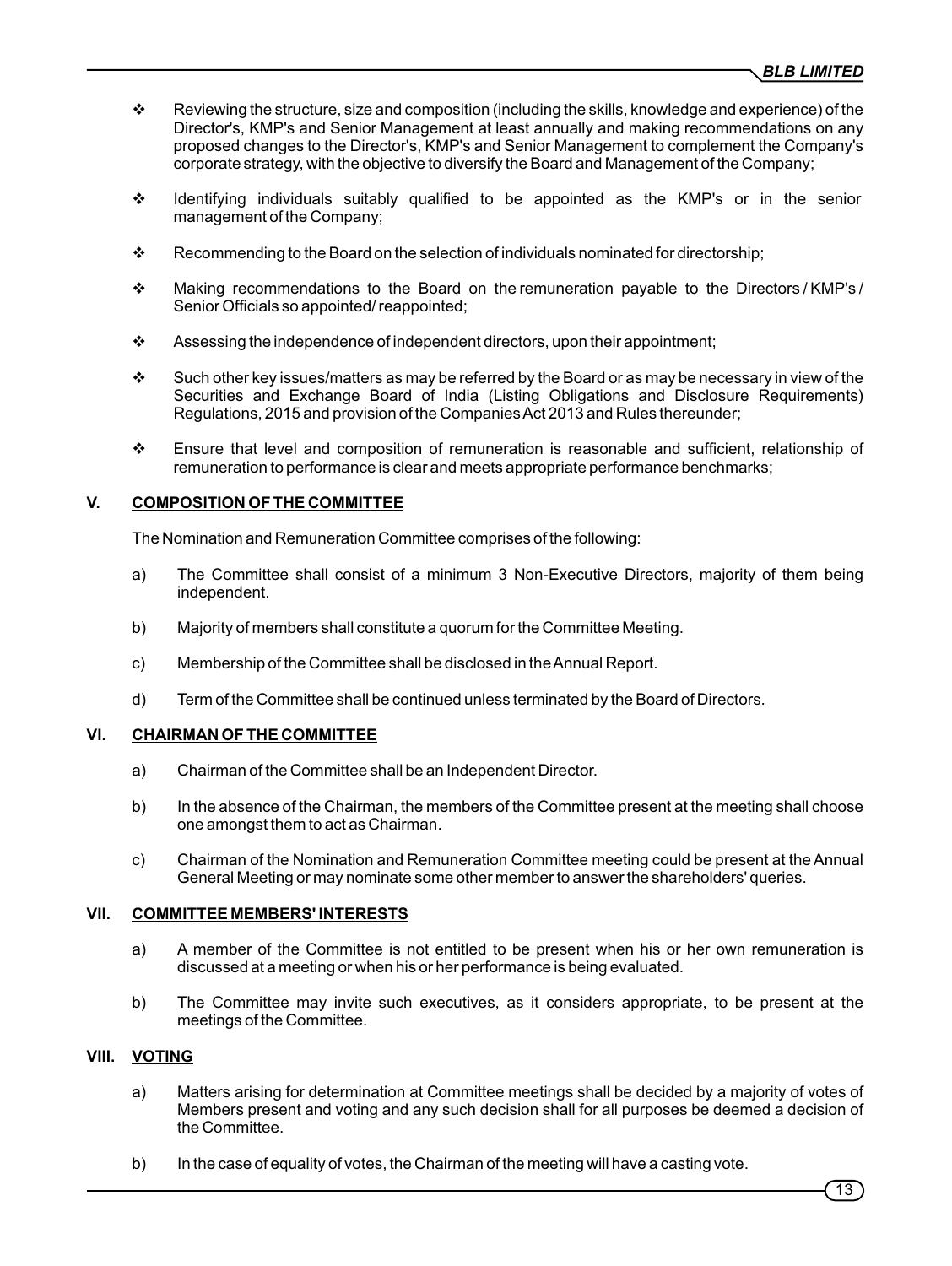### **IX. APPOINTMENT OF DIRECTORS / KMP's / SENIOR OFFICIALS**

- $\div$  Enhancing the competencies of the Board and attracting as well as retaining talented employees for role of KMP / a level below KMP are the basis for the Nomination and Remuneration Committee to select a candidate for appointment to the Board. When recommending a candidate for appointment, the Nomination and Remuneration Committee has regard to:
- Assessing the appointee against a range of criteria which includes but not be limited to qualifications, skills, industry experience, background and other qualities required to operate successfully in the position, with due regard for the benefits from diversifying the Board;
- The skills and experience that the appointee brings to the role of KMP / Senior Official and how an appointee will enhance the skill sets and experience of the Board as a whole;
- The nature of existing positions held by the appointee including directorships or other relationships and the impact they may have on the appointee's ability to exercise independent judgment;
- $\div$  Personal specifications:
	- Degree holder in relevant disciplines;
	- Experience of management in a diverse organization;
	- Commitment to high standards of ethics, personal integrity and probity;
	- Commitment to the promotion of healthy practices and health & safety in the workplace;

### **X. LETTER OF APPOINTMENT**

Each Director / KMP / Senior Official(s) is required to sign the letter of appointment with the Company containing the terms of appointment and the role assigned in the Company.

### **XI. REMUNERATION OF DIRECTORS, KEY MANAGERIALPERSONNELAND SENIOR MANAGEMENT**

The guiding principle is that the level and composition of remuneration shall be reasonable and sufficient to attract, retain and motivate Directors, Key Management Personnel and other senior officials. The Directors, Key Management Personnel and other senior official's salary shall be based & determined on the individual person's responsibilities and performance and in accordance with the limits as prescribed statutorily, if any.

The Nomination & Remuneration Committee determines individual remuneration packages for Directors, KMP's and Senior Officials of the Company taking into account factors it deems relevant, including but not limited to market, business performance and practices in comparable companies, having due regard to financial and commercial health of the Company as well as prevailing laws and government / other guidelines. The Committee consults with the Chairman of the Board as it deems appropriate. Remuneration of the Chairman is recommended by the Committee to the Board of the Company.

- (i) Remuneration:
- a) Base Compensation (fixed salaries)

Must be competitive and reflective of the individual's role, responsibility and experience in relation to performance of day-to-day activities, usually reviewed on an annual basis; (includes salary, allowances and other statutory/non-statutory benefits which are normal part of remuneration package in line with market practices).

b) Variable salary:

The Nomination & Remuneration Committee may in its discretion structure any portion of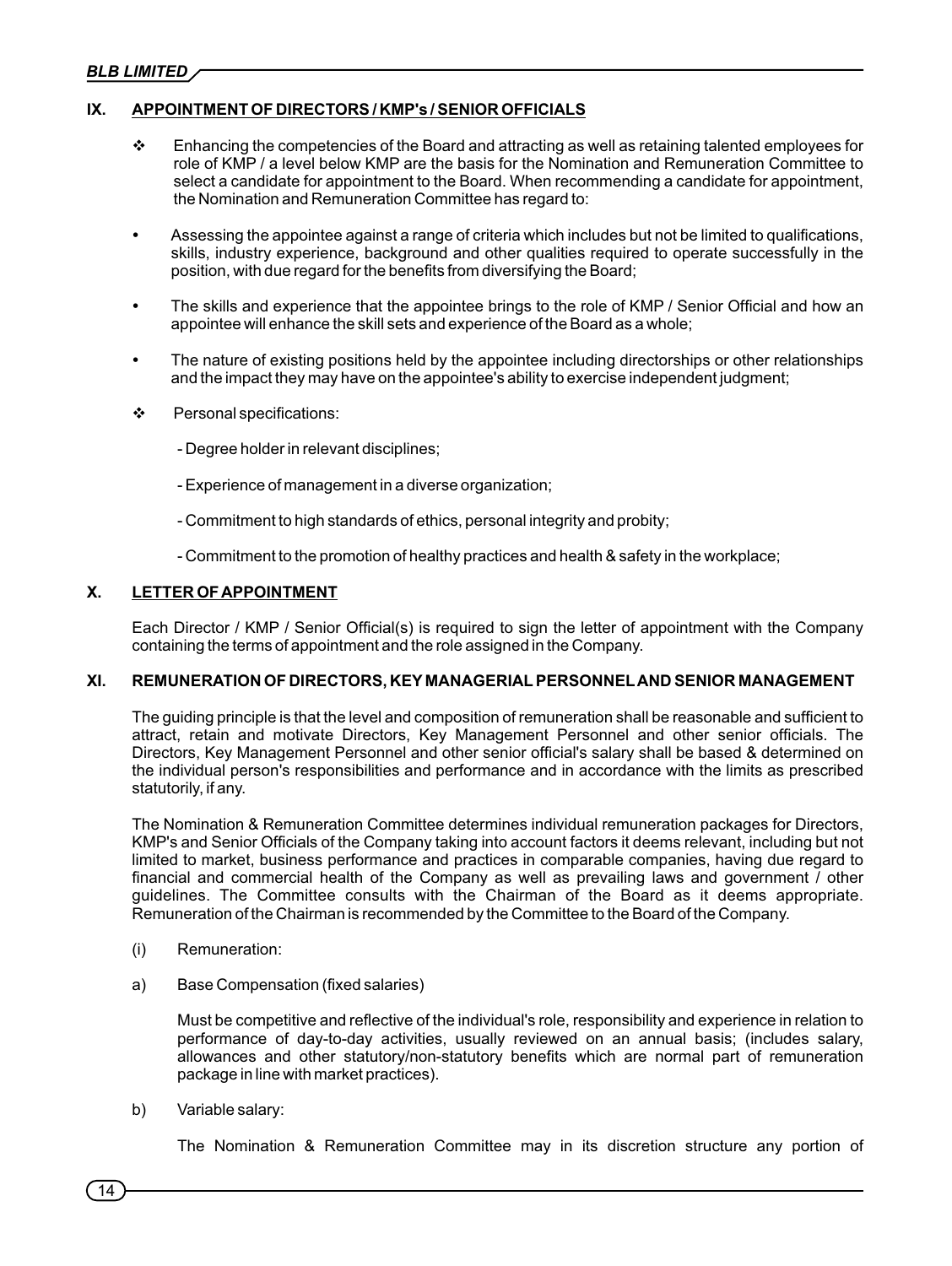remuneration to link rewards to corporate and individual performance, fulfilment of specified improvement targets or the attainment of certain financial or other objectives set by the Board. The amount payable is determined by the Committee, based on performance against pre-determined financial and non-financial metrics.

- (ii) Statutory Requirements:
- Section 197(5) provides for remuneration by way of a fee to a director for attending meetings of the Board of Directors and Committee meetings or for any other purpose as may be decided by the Board.
- Section 197(1) of the Companies Act, 2013 provides for the total managerial remuneration payable by the Company to its directors, including managing director and whole time director, and its manager in respect of any financial year shall not exceed eleven percent of the net profits of the Company computed in the manner laid down in Section 198 in the manner as prescribed under the Act and in case of inadequacy of profits the total managerial remuneration is payable as per Schedule V of the Companies Act, 2013.
- The Company with the approval of the Shareholders and Central Government may authorise the payment of remuneration exceeding eleven percent of the net profits of the Company, subject to the provisions of Schedule V.
- $\cdot \cdot$  The Company may with the approval of the shareholders authorise the payment of remuneration upto five percent of the net profits of the Company to its any one Managing Director/Whole Time Director/Manager and ten percent in case of more than one such official.
- $\div$  The Company may pay remuneration to its directors, other than Managing Director and Whole Time Director upto one percent of the net profits of the Company, if there is a managing director or whole time director or manager and three percent of the net profits in any other case.
- $\cdot \cdot$  The net profits for the purpose of the above remuneration shall be computed in the manner referred to in Section 198 of the Companies Act, 2013.
- The Independent Directors shall not be entitled to any stock option and may receive remuneration by way of fee for attending meetings of the Board or Committee thereof or for any other purpose as may be decided by the Board and profit related commission as may be approved by the members. The sitting fee to the Independent Directors shall not be less than the sitting fee payable to other directors.
- The remuneration payable to the Directors shall be as per the Company's policy and shall be valued as per the Income Tax Rules.
- The remuneration payable to the Key Managerial Personnel and the Senior Management shall be as may be decided by the Board having regard to their experience, leadership abilities, initiative taking abilities and knowledge base.

### **XII. EVALUATION/ ASSESSMENT OF DIRECTORS / KMP's / SENIOR OFFICIALS OF THE COMPANY**

The evaluation/assessment of the Directors, KMP's and the senior officials of the Company is to be conducted on an annual basis and to satisfy the requirements of the Securities and Exchange Board of India (Listing Obligations and Disclosure Requirements) Regulations, 2015.

The following criteria may assist in determining how effective the performances of the of the Board, its committees and individual directors to be carried have been:

- $\div$  Leadership & stewardship abilities
- $\div$  Contributing to clearly defined corporate objectives & plans
- $\div$  Communication of expectations & concerns clearly with subordinates
- ❖ Obtain adequate, relevant & timely information from external sources<br>❖ Review & approval achievement of strategic and operational plans, of
- Review & approval achievement of strategic and operational plans, objectives, budgets

 $15^{\circ}$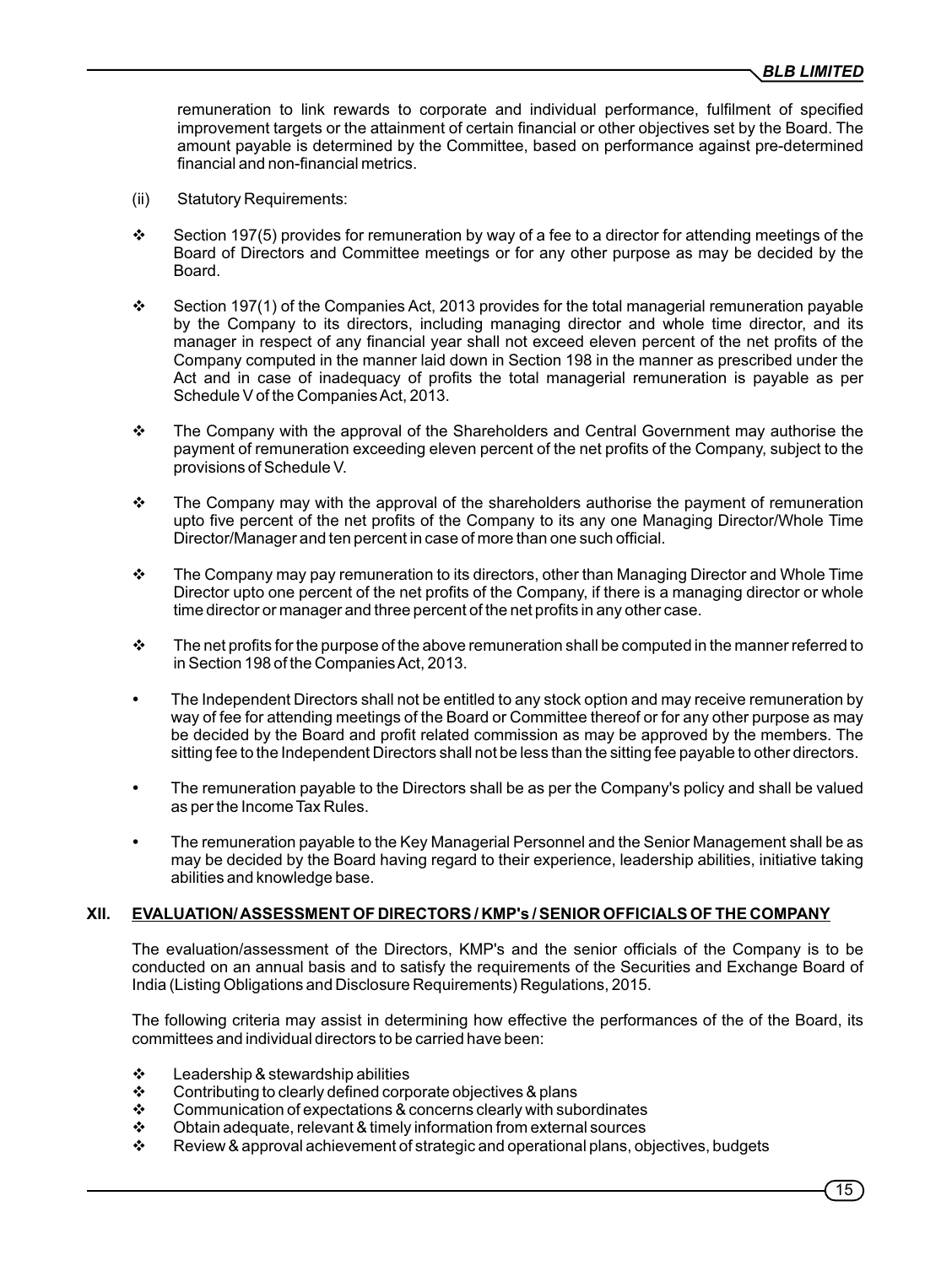- Regular monitoring of corporate results against projections<br>  $\cdot \cdot$  Identify monitor & mitigate significant corporate risks
- ❖ Identify, monitor & mitigate significant corporate risks<br>❖ Assess implement and follow policies structures & p
- ❖ Assess, implement and follow policies, structures & procedures<br>❖ Direct monitor & evaluate KMP's senior officials
- Direct, monitor & evaluate KMP's, senior officials
- $\mathbf{\hat{P}}$  Review succession plan
- Effective meetings
- \* Assuring appropriate board size, composition, independence, structure
- $\cdot \cdot$  Clearly defining roles & monitoring activities of committees
- Review of corporation's ethical conduct

Evaluation on the aforesaid parameters will be conducted by the Independent Directors for each of the Executive/ Non-Independent Directors in a separate meeting of the Independent Directors.

The Executive Director/Non-Independent Directors along with the Independent Directors will evaluate/assess each of the Independent Directors on the aforesaid parameters. Only the Independent Director being evaluated will not participate in the said evaluation discussion.

### **XIII. REVIEW**

The policy shall be reviewed by the Nomination & Remuneration Committee and the Board, from time to time as may be necessary.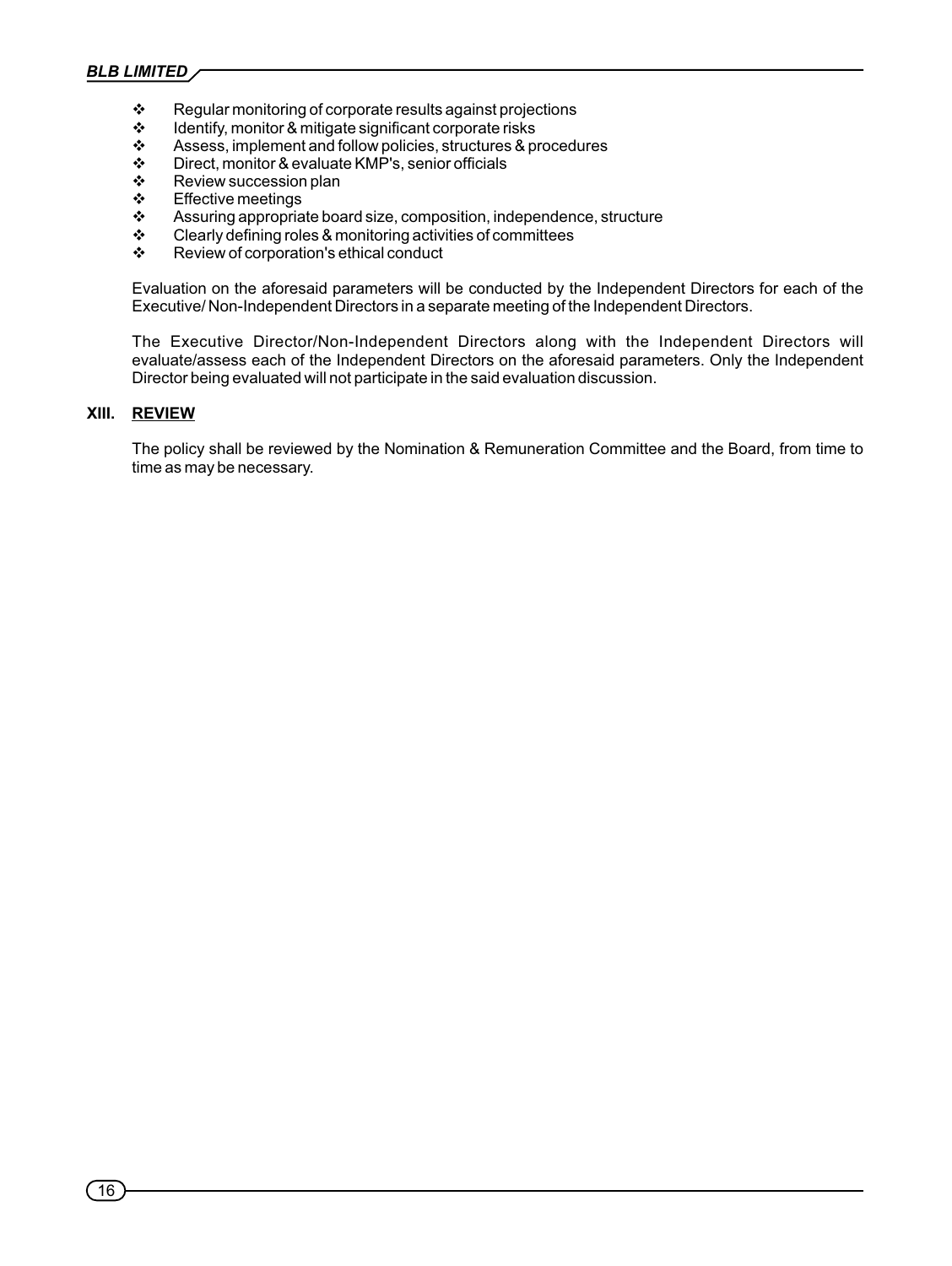**ANNEXURE-II ANNEXURE -II** 

## PARTICULARS OF CONTRACTS/ARRANGEMENTS MADE WITH RELATED PARTIES **PARTICULARS OF CONTRACTS/ARRANGEMENTS MADE WITH RELATED PARTIES**

[Pursuant to Section 134(3)(h) of the Companies Act, 2013 and Rule 8(2) of the Companies (Accounts) Rules, 2014 – AOC-2]<br>This Form pertains to the disclosure of particulars of contracts/arrangements entered into by the Com This Form pertains to the disclosure of particulars of contracts/arrangements entered into by the Company with related parties referred to in Section 188(1) of the *[Pursuant to Section 134(3)(h) of the Companies Act, 2013 and Rule 8(2) of the Companies (Accounts) Rules, 2014 – AOC-2]*  Companies Act, 2013. Companies Act. 2013.

# **Details of material contracts or arrangement or transactions not at arm's length basis**

There were no contracts or arrangements or transactions entered in to during the year ended March 31, 2020, which were not at arm's length basis. <u>Details of material contracts or arrangement or transactions not at arm's length basis</u><br>There were no contracts or arrangements or transactions entered in to during the year ended March 31, 2020, which were not at arm's l **Details of material contracts or arrangement or transactions at arm's length basis** 

|                                                                                                                                           | advances,<br>Amount<br>paid as<br>if any<br>diproval by<br>the Board,<br>Date(s) of<br>if any | $\equiv$<br>≺<br>Z<br>105.93<br>0.25<br>,570.00<br>475.00<br>170.00<br>1,265.00                                       | $\equiv$<br>∖<br>Z<br>0.75                                                             | $\equiv$<br>∠<br>Z<br>4.44                                                             | $\equiv$<br>∠<br>Z<br>8.94                                                               | $\equiv$<br>$\frac{1}{2}$<br>22.68     | $\equiv$<br>$\frac{1}{2}$<br>10.44                                                           | $\equiv$<br><<br>≥<br>5.04                     | $\equiv$<br>$\frac{1}{2}$<br>6.15 | $\equiv$<br>$\frac{1}{2}$<br>0.32             |
|-------------------------------------------------------------------------------------------------------------------------------------------|-----------------------------------------------------------------------------------------------|-----------------------------------------------------------------------------------------------------------------------|----------------------------------------------------------------------------------------|----------------------------------------------------------------------------------------|------------------------------------------------------------------------------------------|----------------------------------------|----------------------------------------------------------------------------------------------|------------------------------------------------|-----------------------------------|-----------------------------------------------|
|                                                                                                                                           | (in Lakhs)<br>Amount                                                                          | <b>Opening Balance</b><br>Closing balance<br>(iii)Interest paid<br>(ii)Loan repaid<br>(i) Loan taken<br>(iv)Rent paid | (i)Rent paid                                                                           | (i) Salary                                                                             | (i) Salary                                                                               | (i) Remuneration                       | (i) Remuneration                                                                             | (i) Salary                                     | (i) Salary                        | (i) Rental Income                             |
|                                                                                                                                           | arrangements or<br>Salient terms of<br>the contracts or<br>transactions                       | ≤<br>Z                                                                                                                | ∠<br>Z                                                                                 | ≤<br>Z                                                                                 | ≺<br>Z                                                                                   | <<br>≥                                 | ≤<br>Z                                                                                       | $\frac{1}{2}$                                  | $\frac{1}{2}$                     | $\frac{1}{2}$                                 |
|                                                                                                                                           | <b>Duration</b>                                                                               | Per Annum                                                                                                             | Per Annum                                                                              | Per Annum                                                                              | Per Annum                                                                                | Per Annum                              | Per Annum                                                                                    | Per Annum                                      | Per Annum                         | Per Annum                                     |
|                                                                                                                                           | ture of contracts/<br>arrangements<br>transactions<br><u>ក្នុ</u>                             | Loan                                                                                                                  | Rent                                                                                   | Salary                                                                                 | Salary                                                                                   | Remuneration                           | Remuneration                                                                                 | Salary                                         | Salary                            | Rental Income                                 |
|                                                                                                                                           | relationship<br>Nature of                                                                     | Director                                                                                                              | of Director<br>Relative                                                                | (Hil 30.06.2019)<br>of Director<br>Relative                                            | Relative of Director<br>Development and<br>(w.e.f. 02.07.2019<br>VP-Business             | Executive Director<br>(H   01.10.2019) | (w.e.f. 01.08.2019) and<br>Chief Financial Officer<br>Executive Director<br>till 13.08.2019) | Chief Financial Officer<br>(w.e.f. 13.08.2019) | Company Secretary                 | Significant influence<br><b>KMP</b> exercises |
| The details of material contracts or arrangements or transactions at arm's length basis for the year ended March 31, 2020 are as follows: | Name(s) of the<br>related party                                                               | Sh. Brij Rattan Bagri                                                                                                 | Director of the Company<br>Sh. Brij Rattan Bagri,<br>Mrs. Malati Bagri,<br>Relative of | Director of the Company<br>Sh. Brij Rattan Bagri,<br>Ms Nanditaa Bagri,<br>Relative of | Director of the Company<br>Sh. Brij Rattan Bagri,<br>Mr. Siddharth Bagri,<br>Relative of | Mr. Vikram Rathi                       | Mr. Anshul Mehra                                                                             | Mr. Deepak Shrivastava                         | Ms. Varsha Yadav                  | Manu Properties Pvt. Ltd.                     |

**(BRIJ RATTAN BAGRI)** (BRIJ RATTAN BAGRI)<br>CHAIRMAN<br>CHAIRMAN<br>CDIN: 00007441) **(DIN: 00007441)**

Place: New Delhi<br>Date: 24.08.2020 Date : 24.08.2020 Place : New Delhi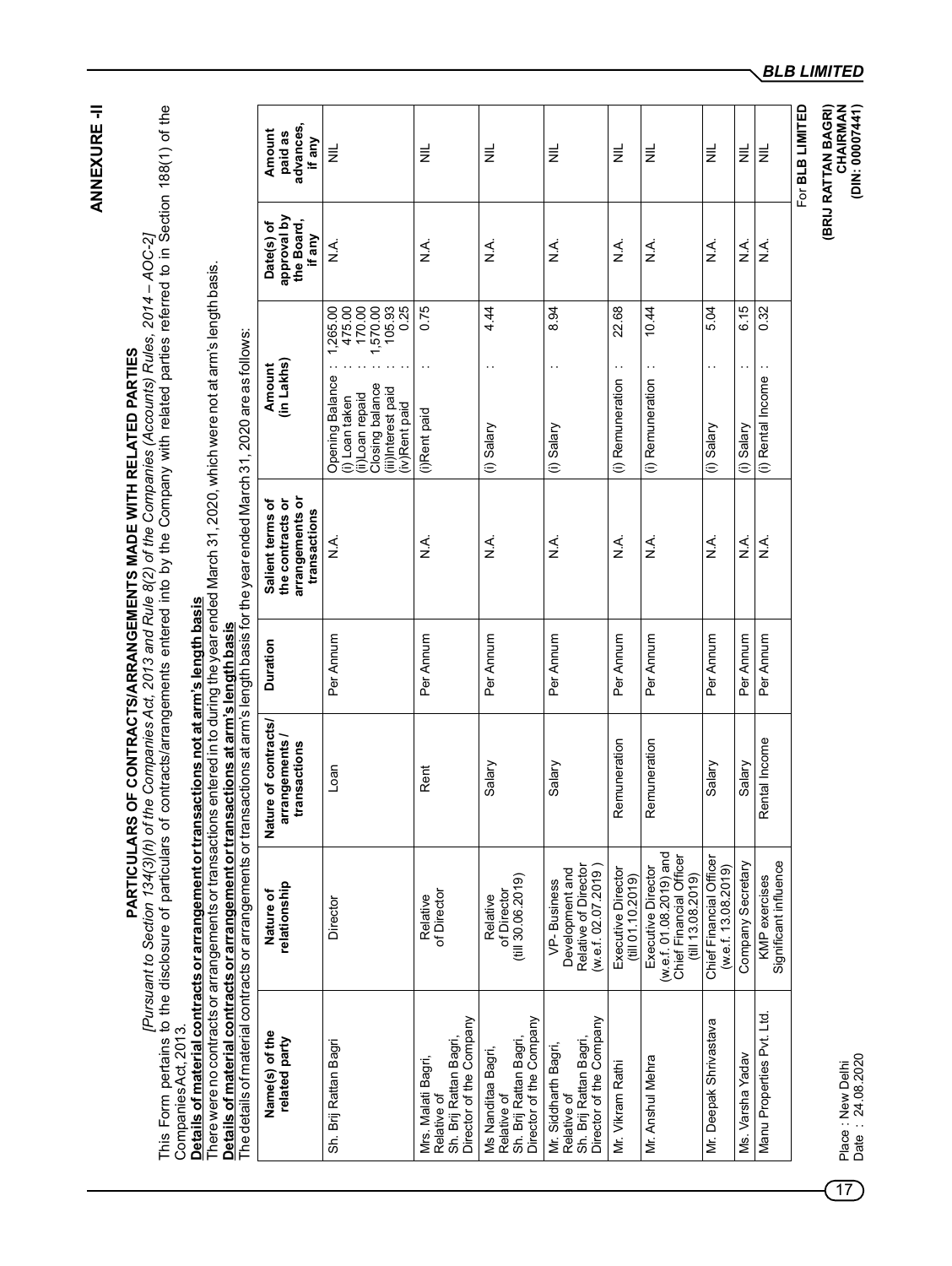**ANNEXURE- III**

### **SECRETARIAL AUDIT REPORT**

FOR THE FINANCIAL YEAR ENDED MARCH 31, 2020

To, The Members, **BLB Limited**  $H.$  No. 4760-61/23, 03<sup> $rd$ </sup> Floor, Ansari Road, Daryaganj New Delhi 110002

We have conducted the Secretarial Audit of the compliance of applicable statutory provisions and the adherence to good corporate governance practices by BLB Limited (hereinafter called the "Company"). Secretarial Audit was conducted in a manner that provided us a reasonable basis for evaluating the corporate conducts/ statutory compliances and expressing our opinion thereon.

Based on our verification of the Company's books, papers, minute books, forms and returns filed and other records maintained by the Company and also the information provided by the Company, its officers, agents and authorized representatives during the conduct of Secretarial Audit, we hereby report that in our opinion, the Company has, during the audit period covering the financial year ended on March 31, 2020 complied with the statutory provisions listed hereunder and also that the Company has proper Board-processes and compliancemechanism in place to the extent, in the manner and subject to the reporting made hereinafter.

We have examined the books, papers, minute books, forms and returns filed and other records maintained by the Company for the Financial Year ended on March 31, 2020 according to the provisions of:

- (i) The Companies Act, 2013 (the "Act") and the Rules made thereunder;
- (ii) The Securities Contracts (Regulation) Act, 1956 ("SCRA') and the Rules made thereunder;
- (iii) The Depositories Act, 1996 and the Regulations and Bye-laws framed thereunder to the extent of Regulation 76 of Securities and Exchange Board of India (Depositories and Participants) Regulations, 2018 (including erstwhile regulation 55A);
- (iv) Foreign Exchange Management Act, 1999 and the Rules and Regulations made thereunder to the extent of Foreign Direct Investment, Overseas Direct Investment and External Commercial Borrowings, to the extent applicable;
- (v) The following Regulations and Guidelines prescribed under the Securities and Exchange Board of India Act, 1992 ("SEBI Act"):-
	- (a) The Securities and Exchange Board of India (Substantial Acquisition of Shares and Takeovers) Regulations, 2011;
	- (b) The Securities and Exchange Board of India (Prohibition of Insider Trading) Regulations, 2015;
	- (c) The Securities and Exchange Board of India (Issue of Capital and Disclosure Requirements) Regulations, 2018 to the extent applicable;
	- (d) The Securities and Exchange Board of India (Share Based Employee Benefits) Regulations, 2014; **Not Applicable**
	- (e) The Securities and Exchange Board of India (Issue and Listing of Debt Securities) Regulations, 2008; **Not Applicable**
	- (f) The Securities and Exchange Board of India (Registrars to an Issue and Share Transfer Agents) Regulations, 1993 regarding the Companies Act and dealing with client to the extent of securities issued;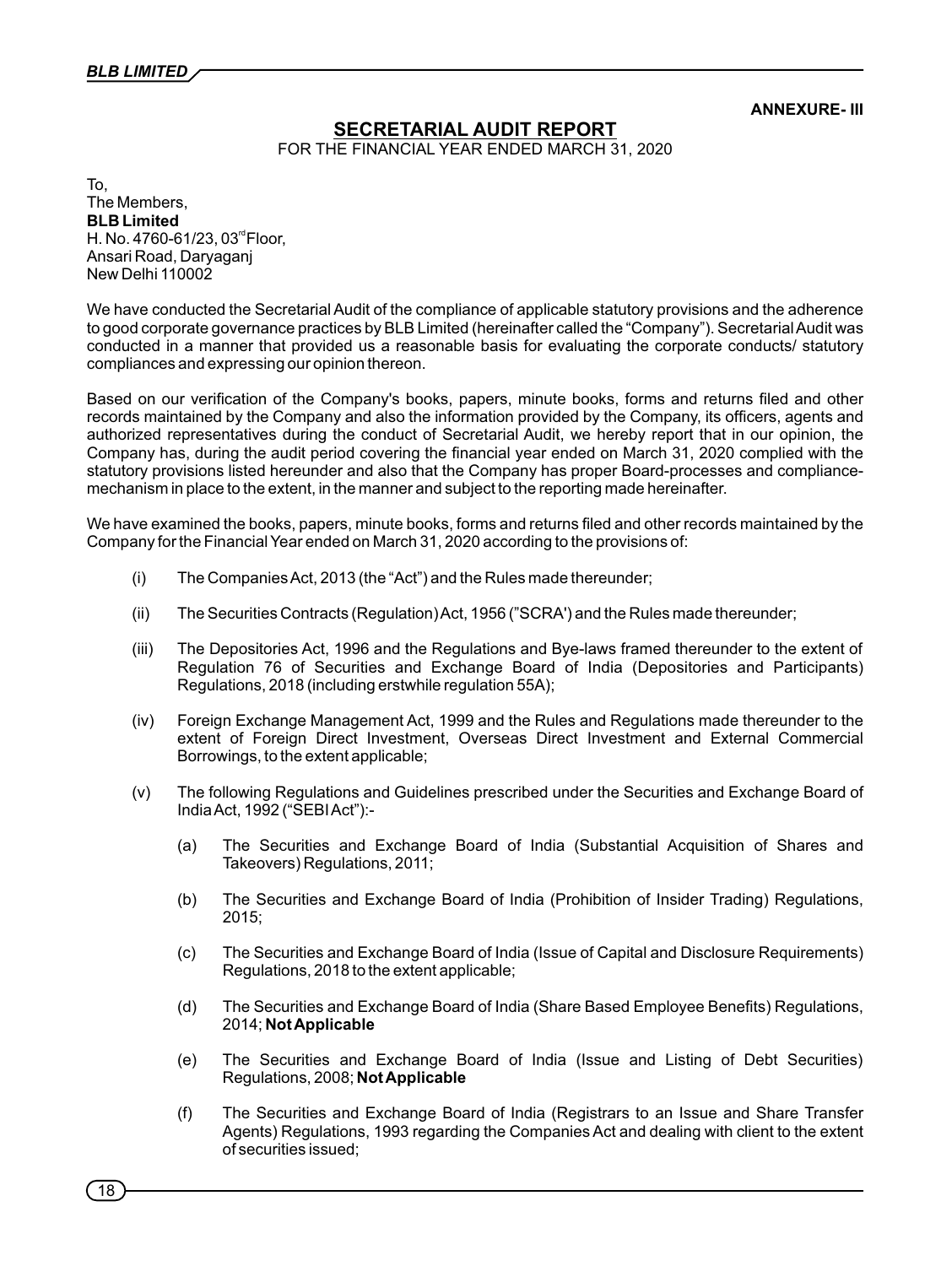- (g) The Securities and Exchange Board of India (Delisting of Equity Shares) Regulations, 2009; **Not Applicable**
- (h) The Securities and Exchange Board of India (Buyback of Securities) Regulations, 2018; **Not Applicable**
- (vi) The Management has identified and confirmed the following Laws as being specifically applicable to the Company:
	- 1. Securities and Exchange Board of India (Stock Brokers and Sub-Brokers) Regulations, 1992;
	- 2. Rules, Regulations, Bye-Laws of National Stock Exchange India Limited and NSE Clearing Corporation of India Limited;
	- 3. Rules, Regulations, Bye-Laws of BSE Limited and Indian Clearing Corporation Limited;
	- 4. Rules, Regulations, Bye-Laws of Metropolitan Stock Exchange of India Limited (MSEI) and Metropolitan Clearing Corporation of India Ltd. (MCCIL)

We have also examined compliance with the applicable clauses/ Regulations of the following:

- (i) Secretarial Standards issued by The Institute of Company Secretaries of India;
- (ii) Securities and Exchange Board of India (Listing Obligations and Disclosure Requirements) Regulations, 2015.

During the period under review, the Company has generally complied with the provisions of the Act, Rules, Regulations, Guidelines, Standards, etc. mentioned above.

### We further report that:

The Board of Directors of the Company is duly constituted with proper balance of Executive Director, Non-Executive Directors and Independent Directors. The changes in the composition of the Board of Directors that took place during the period under review were carried out in compliance with the provisions of the Act.

*The Board of Directors of the Company in its meeting held on 01.10.2019 has re-appointed Ms. Dhwani Jain as Woman Independent Director for a second term of 5 years w.e.f. 20.10.2019 to 19.10.2024, subject to necessary approvals. In our view, the Company was required to give disclosure of such re-appointment to the stock exchanges in terms of Regulation 30 of SEBI (Listing Obligations and Disclosure Requirements) Regulations, 2015 read with SEBI circular no. CIR / CFD / CMD / 4 / 2015 dated 09.09.2015.* 

*However, the management has taken an opinion on the subject matter and is of view that Regulation 30 of SEBI (Listing Obligations and Disclosure Requirements) Regulations, 2015 SEBI (LODR) Regulations, 2015 read with SEBI Circular CIR/CFD/CMD/4/2015 dated September 09, 2015 prescribes the requirement of disclosure to the stock exchanges only when there is a change in directors. The board has only re-appointed Ms. Dhwani Jain as an Independent Director for a second term of 5 years and the same neither amounts to any change in the directorship of the Company as there is no break in term of directorship nor any change in the terms of her appointment nor any change in constitution of the Board of Directors of the Company. Therefore, as per the management, since there has been no change in the constitution of Board of directors of the company upon re-appointment of Ms. Dhwani Jain as Independent Director, there was no requirement for making any disclosure to stock exchange under Regulation 30 of SEBI (Listing Obligations and Disclosure Requirements) Regulations, 2015 SEBI (LODR) Regulations, 2015 read with SEBI Circular CIR/CFD/CMD/4/2015 dated September 09, 2015.*

Adequate notice is given to all directors to schedule the Board / Committee Meetings. Agenda and detailed notes on agenda were sent in advance (and at a shorter notice for which necessary approvals obtained, if any) and a system exists for seeking and obtaining further information and clarifications on the agenda items before the meeting and for meaningful participation at the meeting.

 $19^{\degree}$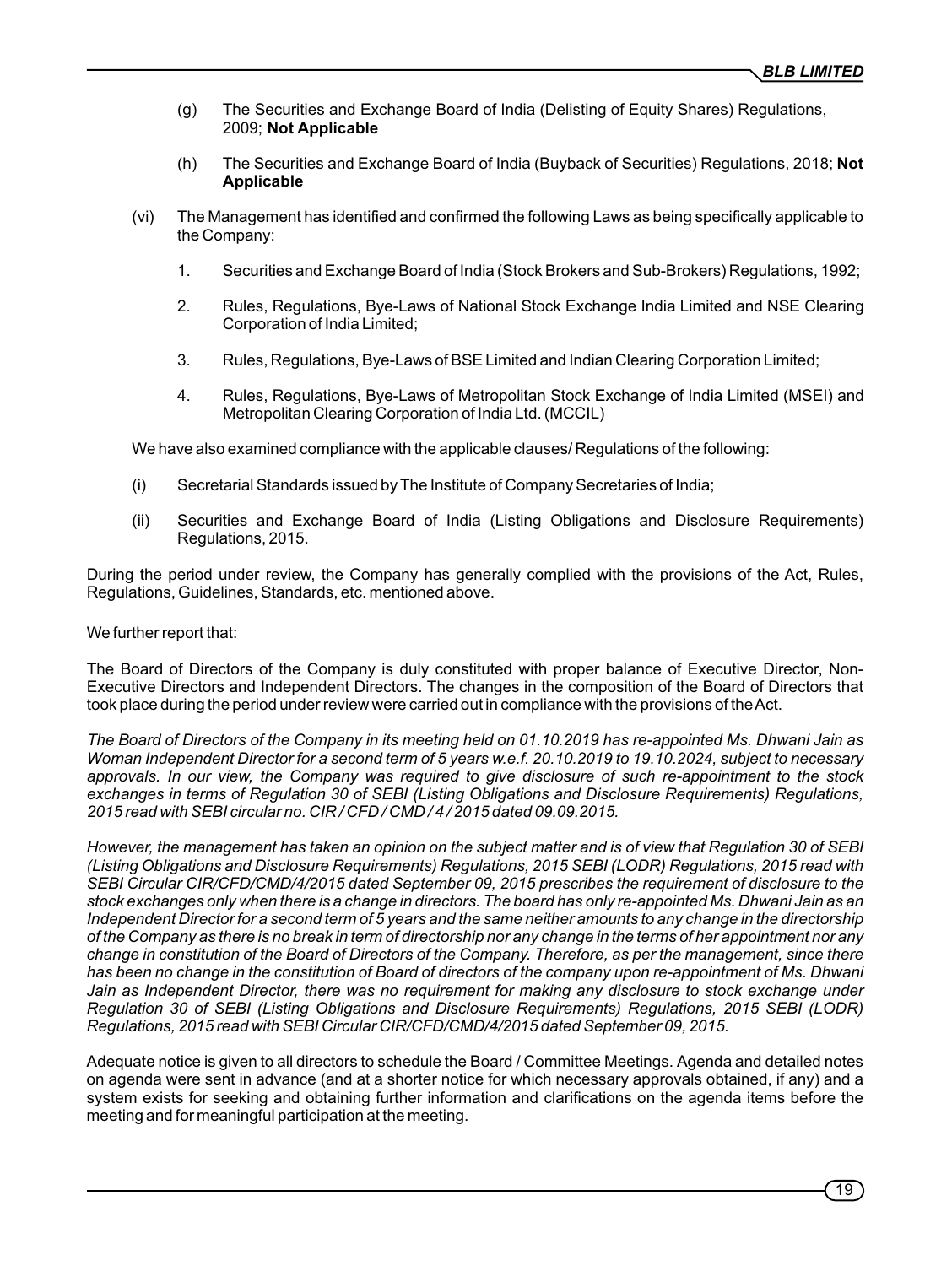### *BLB LIMITED*

All decisions at Board Meetings and Committee Meetings are carried out unanimously or with requisite majority as recorded in the minutes of the meetings of the Board of Directors or Committee of the Board, as the case may be.

We further report that there are adequate systems and processes in the Company commensurate with the size and operations of the Company to monitor and ensure compliance with applicable Laws, Rules, Regulations and Guidelines.

We further report that during the audit period the specific events/actions took place having a major bearing on the company's affairs in pursuance of the above referred laws, rules, regulations, guidelines, standards, etc is as follows:

1. The Company has surrendered the membership of Capital Market (Cash) Segment of the BSE Limited (BSE) and voluntary closure of business with effect from 26th April, 2019.

> For **Chandrasekaran Associates** Company Secretaries

**Shashikant Tiwari** Partner Membership No. A28994 Certificate of Practice No. 13050 UDIN: A028994B000385416

Date: 26.06.2020 Place: Delhi

### **Notes:**

- (i) This report is to be read with our letter of even date which is annexed as Annexure A and forms an integral part of this report
- (ii) Due to restricted movement amid COVID-19 pandemic, we conducted the secretarial audit by examining the Secretarial Records including Minutes, Documents, Registers and other records etc., and some of them received by way of electronic mode from the Company and could not be verified from the original records. The management has confirmed that the records submitted to us are the true and correct.
- (iii) This Report is limited to the Statutory Compliances on laws / regulations / guidelines listed in our report which have been complied by the Company up to the date of this Report pertaining to Financial Year 2019- 2020. We are not commenting on the Statutory Compliances whose due dates are extended by Regulators from time to time due to COVID-19 or still there is time line to comply with such compliances.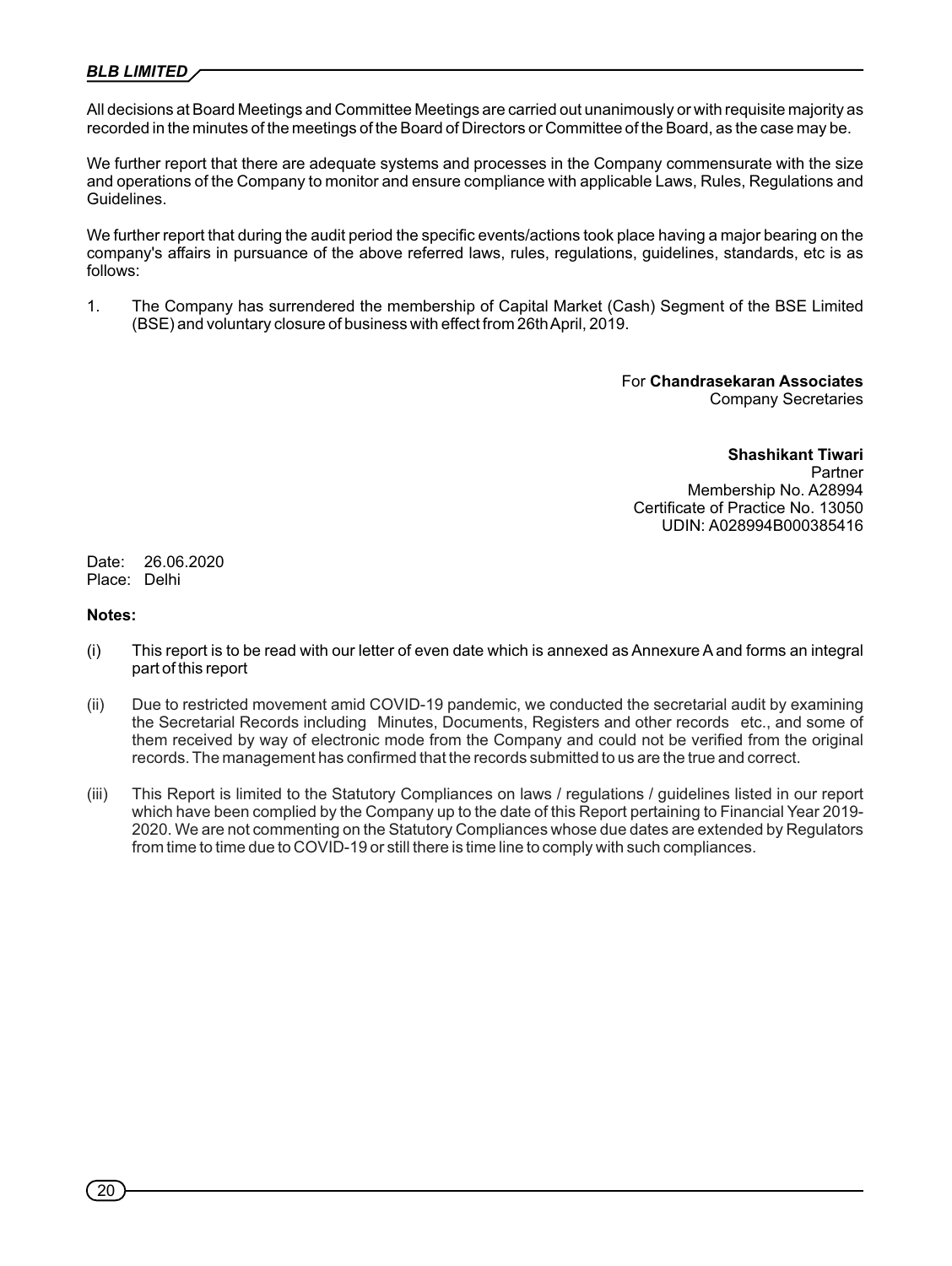### **Annexure-A to Secretarial Audit report**

To, The Members **BLB Limited** H. No. 4760-61/23, 03 $^{\text{rd}}$ Floor, Ansari Road, Daryaganj New Delhi 110002

- 1. Maintenance of secretarial record is the responsibility of the Management of the Company. Our responsibility is to express an opinion on these secretarial records based on our audit.
- 2. We have followed the audit practices and processes as were appropriate to obtain reasonable assurance about the correctness of the contents of the Secretarial records. The verification was done on the random test basis to ensure that correct facts are reflected in secretarial records. We believe that the processes and practices, we followed provide a reasonable basis for our opinion.
- 3. We have not verified the correctness and appropriateness of financial records and Books of Accounts of the Company.
- 4. Wherever required, we have obtained the Management representation about the compliance of laws, rules and regulations and happening of events etc.
- 5. The compliance of the provisions of Corporate and other applicable Laws, Rules, Regulations, Standards is the responsibility of Management. Our examination was limited to the verification of procedures on random test basis.
- 6. The Secretarial Audit report is neither an assurance as to the future viability of the Company nor of the efficacy or effectiveness with which the Management has conducted the affairs of the Company.

For **Chandrasekaran Associates** Company Secretaries

**Shashikant Tiwari** Partner Membership No. A28994 Certificate of Practice No. 13050 UDIN: A028994B000385416

Date: 26.06.2020 Place: Delhi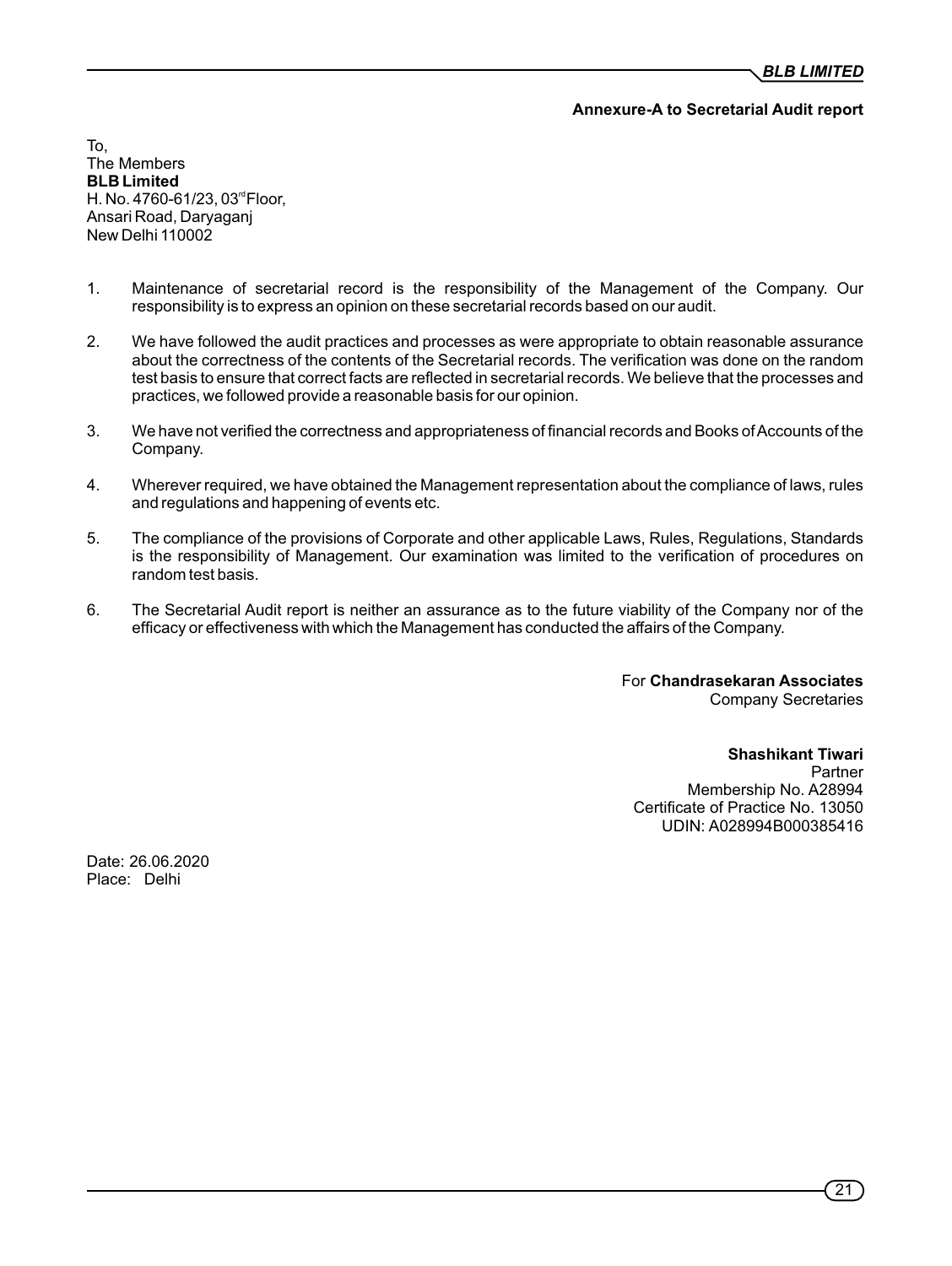### **ANNEXURE-IV**

### **FORM NO. MGT-9 EXTRACT OF ANNUAL RETURN**

as on the financial year ended on 31st March, 2020 [Pursuant to Section 92(3) of the Companies Act, 2013 and Rule 12(1) of the Companies (Management and Administration) Rules, 2014]

### **I. REGISTRATION AND OTHER DETAILS:**

| i)   | <b>CIN</b>                                                                         |                          | L67120DL1981PLC354823                                                                                                                                                                   |
|------|------------------------------------------------------------------------------------|--------------------------|-----------------------------------------------------------------------------------------------------------------------------------------------------------------------------------------|
| ii)  | <b>Registration Date</b>                                                           | $\overline{\phantom{0}}$ | 04.12.1981                                                                                                                                                                              |
| iii) | Name of the Company                                                                |                          | - BLB LIMITED                                                                                                                                                                           |
| iv)  | Category/Sub-Category of the Company                                               | $ \,$                    | <b>Public Company / Company Limited by shares</b>                                                                                                                                       |
| V)   | Address of the Registered Office and<br>contact details                            |                          | - H. No. 4760-61/23, 3rd Floor, Ansari Road,<br>Daryaganj, New Delhi - 110002<br>Tel: 011 -49325600<br>Email: infoblb@blblimited.com                                                    |
| vi)  | Whether listed company (Yes/No)                                                    |                          | Yes                                                                                                                                                                                     |
| vii) | Name, Address and Contact details of<br>Registrar and Share Transfer Agent, if any | $\blacksquare$           | M/s. Abhipra Capital Limited, A-387,<br>Abhipra Complex, Dilkhush Industrial Area,<br>G.T. Karnal Road, Azadpur, New Delhi - 110 033<br>Phone: 011-42390909<br>E-mail: info@abhipra.com |

### **II. PRINCIPAL BUSINESS ACTIVITIES OF THE COMPANY**

All the business activities contributing 10% or more of the total turnover of the company shall be stated:-

| $S.$ No. | <b>Name and Description of</b><br>main products/services | NIC Code of the<br>product /service | % to total turnover<br>of the Company |  |
|----------|----------------------------------------------------------|-------------------------------------|---------------------------------------|--|
|          | Securities brokerage services                            | 64990                               | $100\%$                               |  |

### **III. PARTICULARS OF HOLDING, SUBSIDIARY AND ASSOCIATE COMPANIES**

| $ \mathsf{S.\,No.} $ | <b>Name and Description of</b><br>main products/services | <b>CIN/GLN</b> | Holding/<br>Subsidiary/<br><b>Associate</b> | % of shares<br>held | <b>Applicable</b><br><b>Section</b> |
|----------------------|----------------------------------------------------------|----------------|---------------------------------------------|---------------------|-------------------------------------|
|                      |                                                          |                |                                             |                     |                                     |
|                      |                                                          | NA             |                                             |                     |                                     |

 $\left( 22\right)$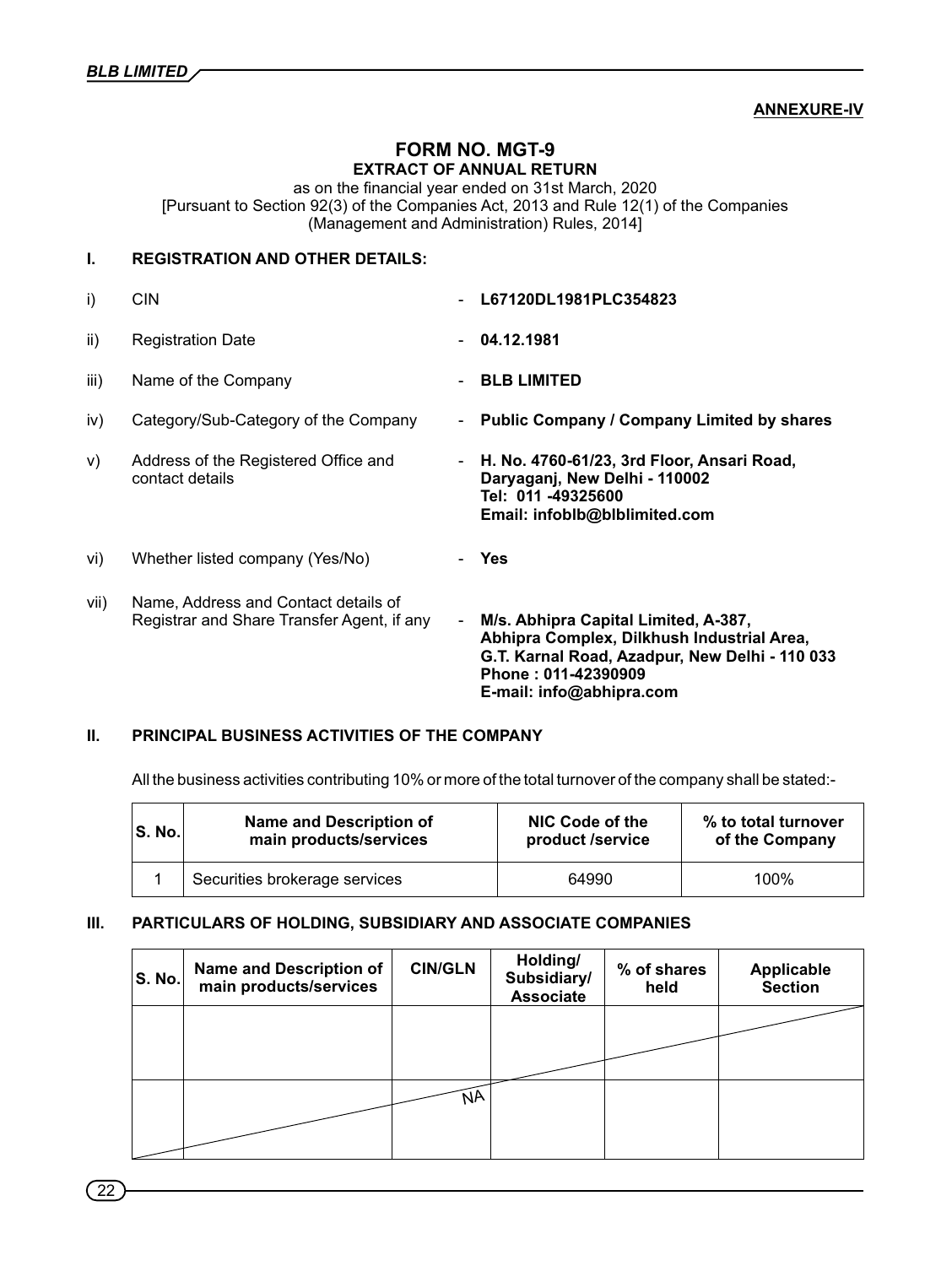### **IV. SHAREHOLDING PATTERN (Equity Share Capital Breakup as percentage of Total Equity)**

### **(i) Category-wise Share Holding**

| S.  | Category of                      | No. of Equity shares held at the<br>beginning of the year (01.04.2019) |          |              |                             | No. of Equity shares held at the<br>end of the year (31.03.2020) |                |              |                             | % Change<br>during |
|-----|----------------------------------|------------------------------------------------------------------------|----------|--------------|-----------------------------|------------------------------------------------------------------|----------------|--------------|-----------------------------|--------------------|
| No. | <b>Shareholders</b>              | <b>Demat</b>                                                           | Physical | <b>Total</b> | % of Total<br><b>Shares</b> | Demat                                                            | Physical       | <b>Total</b> | % of Total<br><b>Shares</b> | the year           |
| Α.  | <b>Promoters</b>                 |                                                                        |          |              |                             |                                                                  |                |              |                             |                    |
|     | 1 Indian                         |                                                                        |          |              |                             |                                                                  |                |              |                             |                    |
|     | a) Individual/HUF                | 35577690                                                               | 0        | 35577690     | 67.30                       | 35577690                                                         | 0              | 35577690     | 67.30                       | 0                  |
|     | b) Central Govt.                 | 0                                                                      | 0        | 0            | 0                           | 0                                                                | 0              | 0            | $\Omega$                    | 0                  |
|     | c) State Govt(s)                 | $\mathbf 0$                                                            | 0        | 0            | $\mathbf 0$                 | $\mathbf 0$                                                      | 0              | $\mathbf 0$  | $\Omega$                    | 0                  |
|     | d) Bodies Corporate              | 0                                                                      | 0        | 0            | $\mathbf 0$                 | $\mathbf 0$                                                      | $\overline{0}$ | 0            | $\mathbf 0$                 | 0                  |
|     | e) Banks/FI                      | 0                                                                      | 0        | 0            | $\mathbf 0$                 | $\mathbf 0$                                                      | 0              | $\mathbf 0$  | $\mathbf 0$                 | 0                  |
|     | f) Any Other                     | 0                                                                      | 0        | 0            | $\Omega$                    | $\Omega$                                                         | $\mathbf 0$    | $\Omega$     | $\Omega$                    | 0                  |
|     | Sub-total (A) (1):-              | 35577690                                                               | 0        | 35577690     | 67.30                       | 35577690                                                         | 0              | 35577690     | 67.30                       | 0                  |
|     | 2 Foreign                        |                                                                        |          |              |                             |                                                                  |                |              |                             |                    |
|     | a) NRIs- Individuals             | $\mathbf 0$                                                            | 0        | 0            | $\mathbf 0$                 | $\mathbf 0$                                                      | $\mathbf 0$    | $\mathbf 0$  | $\Omega$                    | 0                  |
|     | b) Other-Individuals             | 0                                                                      | 0        | 0            | $\mathbf 0$                 | $\mathbf 0$                                                      | 0              | 0            | $\Omega$                    | 0                  |
|     | c) Bodies Corporate              | $\mathbf 0$                                                            | 0        | 0            | $\mathbf 0$                 | $\mathbf 0$                                                      | $\mathbf 0$    | 0            | $\Omega$                    | 0                  |
|     | d) Banks/Fl                      | 0                                                                      | 0        | 0            | $\mathbf 0$                 | $\mathbf 0$                                                      | $\mathbf 0$    | 0            | $\mathbf 0$                 | 0                  |
|     | e) Any Other                     | $\mathbf 0$                                                            | 0        | 0            | $\mathbf 0$                 | $\mathbf{0}$                                                     | 0              | $\Omega$     | $\Omega$                    | 0                  |
|     | Sub-total (A) (2):-              | 0                                                                      | 0        | 0            | 0                           | $\bf{0}$                                                         | 0              | $\bf{0}$     | $\bf{0}$                    | 0                  |
|     | <b>Total Shareholding of</b>     | 35577690                                                               | 0        | 35577690     | 67.30                       | 35577690                                                         | 0              | 35577690     | 67.30                       | 0                  |
|     | Promoter (A) = $(A)(1)+(A)(2)$   |                                                                        |          |              |                             |                                                                  |                |              |                             |                    |
| В.  | <b>Public shareholding</b>       |                                                                        |          |              |                             |                                                                  |                |              |                             |                    |
|     | <b>Institutions</b><br>1.        |                                                                        |          |              |                             |                                                                  |                |              |                             |                    |
|     | a) Mutual Funds                  | $\mathbf 0$                                                            | 0        | 0            | 0                           | $\mathbf 0$                                                      | 0              | $\mathbf 0$  | 0                           | 0                  |
|     | b) Banks/FI                      | 0                                                                      | 0        | 0            | $\mathbf 0$                 | 0                                                                | 0              | 0            | $\Omega$                    | 0                  |
|     | c) Central Govt.                 | $\mathbf 0$                                                            | 0        | 0            | $\mathbf 0$                 | $\mathbf 0$                                                      | $\mathbf 0$    | $\mathbf 0$  | $\mathbf 0$                 | 0                  |
|     | d) State Govt(s)                 | $\mathbf 0$                                                            | 0        | 0            | $\mathbf 0$                 | $\mathbf 0$                                                      | $\mathbf 0$    | $\mathbf 0$  | $\Omega$                    | 0                  |
|     | e) Venture Capital Funds         | 0                                                                      | 0        | 0            | $\mathbf 0$                 | 0                                                                | 0              | 0            | 0                           | 0                  |
|     | f) Insurance Companies           | 0                                                                      | $\Omega$ | 0            | $\Omega$                    | $\mathbf{0}$                                                     | $\mathbf{0}$   | $\Omega$     | $\Omega$                    | 0                  |
|     | g) Flls                          | 0                                                                      | 0        | 0            | 0                           | 0                                                                | 0              | 0            | 0                           | 0                  |
|     | h) Foreign Venture Capital Funds | $\pmb{0}$                                                              | 0        | 0            | $\mathsf 0$                 | $\pmb{0}$                                                        | $\pmb{0}$      | 0            | 0                           | 0                  |
|     | i) Others (specify)              | 0                                                                      | 0        | 0            | 0                           | 0                                                                | 0              | 0            | 0                           | 0                  |
|     | Sub-total (B) (1):-              | 0                                                                      | 0        | 0            | $\bf{0}$                    | 0                                                                | 0              | $\mathbf{0}$ | 0                           | 0                  |
|     | 2 Non- Institutions              |                                                                        |          |              |                             |                                                                  |                |              |                             |                    |
|     | a) Bodies Corporate              |                                                                        |          |              |                             |                                                                  |                |              |                             |                    |
|     | Indian<br>i)                     | 11046369                                                               | 0        | 11046369     | 20.90                       | 10965748                                                         | 0              | 10965748     | 20.74                       | $-0.16$            |
|     | ii) Overseas                     | 0                                                                      | 0        | 0            | 0.00                        | $\boldsymbol{0}$                                                 | 0              | 0            | 0.00                        | 0.00               |

 $(23)$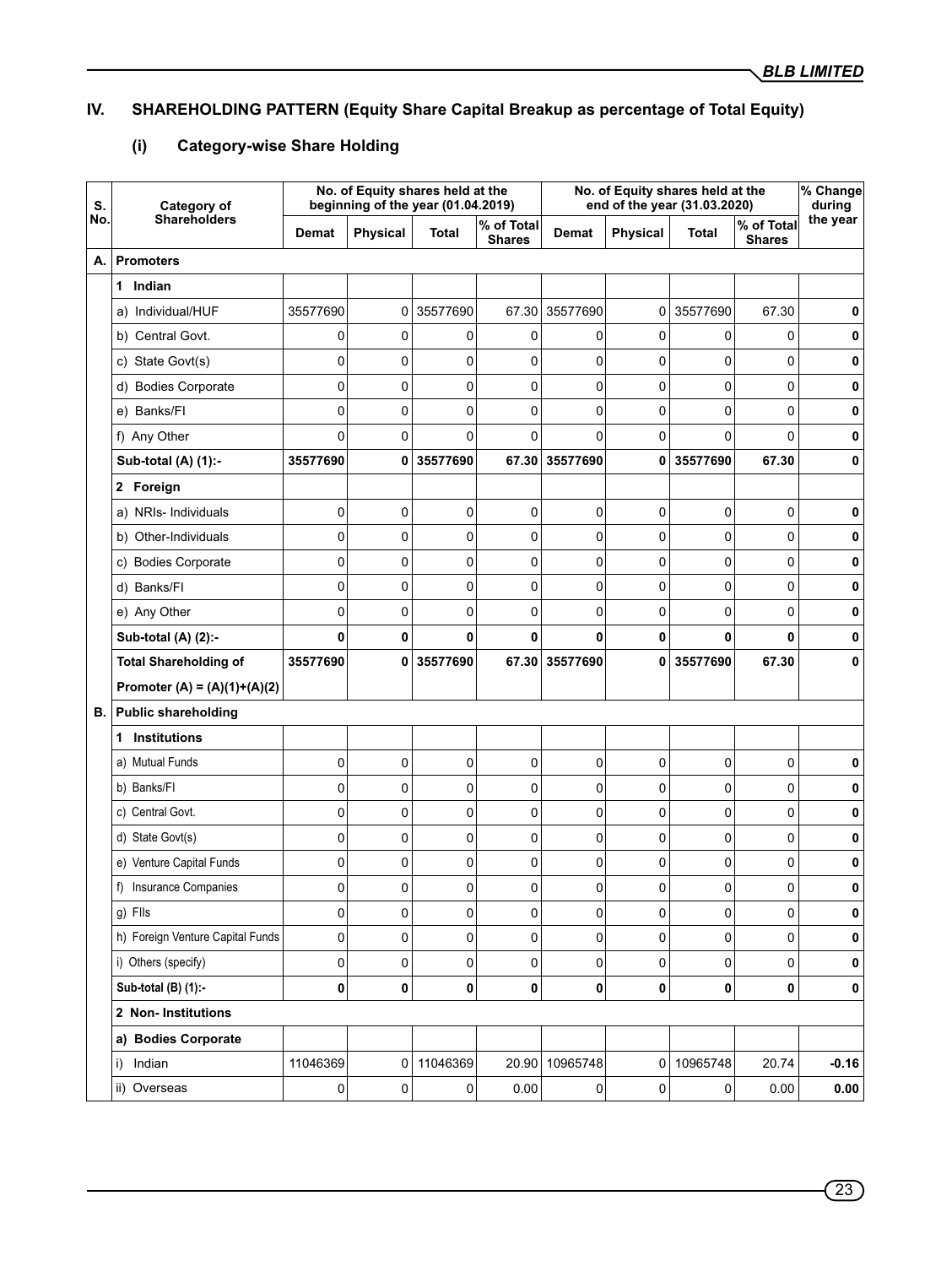### *BLB LIMITED*

| S.  | Category of                                                                             |              | No. of Equity shares held at the<br>beginning of the year (01.04.2019) |                 |                             | No. of Equity shares held at the<br>end of the year (31.03.2020) |                 |              |                             | % Change<br>during |
|-----|-----------------------------------------------------------------------------------------|--------------|------------------------------------------------------------------------|-----------------|-----------------------------|------------------------------------------------------------------|-----------------|--------------|-----------------------------|--------------------|
| No. | <b>Shareholders</b>                                                                     | <b>Demat</b> | <b>Physical</b>                                                        | <b>Total</b>    | % of Total<br><b>Shares</b> | <b>Demat</b>                                                     | <b>Physical</b> | <b>Total</b> | % of Total<br><b>Shares</b> | the year           |
|     | b) Individuals                                                                          |              |                                                                        |                 |                             |                                                                  |                 |              |                             |                    |
|     | 1.<br>Indian                                                                            |              |                                                                        |                 |                             |                                                                  |                 |              |                             |                    |
|     | Individual shareholders<br>i)<br>holding nominal share<br>capital upto Rs. 1 Lakh       | 3682878      | 706312                                                                 | 4389190         | 8.30                        | 3867011                                                          | 352481          | 4219492      | 7.98                        | $-0.32$            |
|     | ii) Individual shareholders<br>holding nominal share capital<br>in excess of Rs. 1 Lakh | 861655       | 107200                                                                 | 968855          | 1.63                        | 1324310                                                          | 100             | 1324410      | 2.51                        | 0.88               |
|     | Others (specify)<br>C)                                                                  |              |                                                                        |                 |                             |                                                                  |                 |              |                             |                    |
|     | <b>Clearing Members</b><br>ı.                                                           | 5884         | 0                                                                      | 5884            | 0.01                        | 22232                                                            | $\Omega$        | 22232        | 0.04                        | 0.03               |
|     | II. NRI's                                                                               | 21401        | 0                                                                      | 21401           | 0.04                        | 24287                                                            | $\Omega$        | 24287        | 0.05                        | 0.01               |
|     | III. HUF                                                                                | 302915       | 0                                                                      | 302915          | 0.57                        | 153750                                                           | $\Omega$        | 153750       | 0.29                        | $-0.28$            |
|     | IV. Unclaimed Shares<br>Suspense Account                                                | 106440       | 0                                                                      | 106440          | 0.20                        | $\mathbf{0}$                                                     | $\Omega$        | $\Omega$     | 0.00                        | $-0.20$            |
|     | V. Investor Education and<br><b>Protection Fund Authority</b>                           | 446514       | 0                                                                      | 446514          | 0.84                        | 577649                                                           | $\Omega$        | 577649       | 1.09                        | 0.25               |
|     | Sub-total (B) (2):-                                                                     | 16474056     |                                                                        | 813512 17287568 | 32.70                       | 16934987                                                         | 352581          | 17287568     | 32.70                       | 0.20               |
|     | <b>Total Public Shareholding</b>                                                        | 16474056     |                                                                        | 813512 17287568 | 32.70                       | 16934987                                                         | 352581          | 17287568     | 32.70                       | 0.00               |
|     | $(B)=(B)(1)+(B)(2)$                                                                     |              |                                                                        |                 |                             |                                                                  |                 |              |                             |                    |
| C.  | Shares held by<br><b>Custodian for</b><br><b>GDRs &amp; ADRs</b>                        | $\bf{0}$     | 0                                                                      | 0               | 0                           | $\bf{0}$                                                         | $\bf{0}$        | 0            | $\bf{0}$                    | 0                  |
|     | Grand Total (A+B+C)                                                                     | 52051746     | 813512                                                                 | 52865258        | 100.00                      | 52512677                                                         | 352581          | 52865258     | 100.00                      | 0.00               |

### **(ii) Shareholding of Promoters**

| S.<br>No. | <b>Shareholder's Name</b> | Shareholding at the beginning of the year |                                                  |                                                          | Shareholding at the end of the year | % change                                         |                                                          |                                           |
|-----------|---------------------------|-------------------------------------------|--------------------------------------------------|----------------------------------------------------------|-------------------------------------|--------------------------------------------------|----------------------------------------------------------|-------------------------------------------|
|           |                           | No. of<br><b>Equity</b><br><b>Shares</b>  | % of total<br><b>Shares</b><br>of the<br>Company | % of Shares<br>Pledged/<br>encumbered to<br>total shares | No. of<br>Equity<br><b>Shares</b>   | % of total<br><b>Shares</b><br>of the<br>Company | % of Shares<br>Pledged/<br>encumbered to<br>total shares | in share<br>holding<br>during<br>the year |
|           | Brij Rattan Bagri         | 32309490                                  | 61.12                                            | 0                                                        | 32309490                            | 61.12                                            | 0                                                        | 0                                         |
| 2         | Malati Bagri              | 3068200                                   | 5.80                                             | 0                                                        | 3068200                             | 5.80                                             | 0                                                        | 0                                         |
| 3         | Siddharth Bagri           | 100000                                    | 0.19                                             | 0                                                        | 100000                              | 0.19                                             | $\Omega$                                                 | 0                                         |
| 4         | Nanditaa Bagri            | 100000                                    | 0.19                                             | 0                                                        | 100000                              | 0.19                                             | 0                                                        | 0                                         |
|           | <b>Total</b>              | 35577690                                  | 67.30                                            | 0                                                        | 35577690                            | 67.30                                            | 0                                                        | 0                                         |

 $\overline{24}$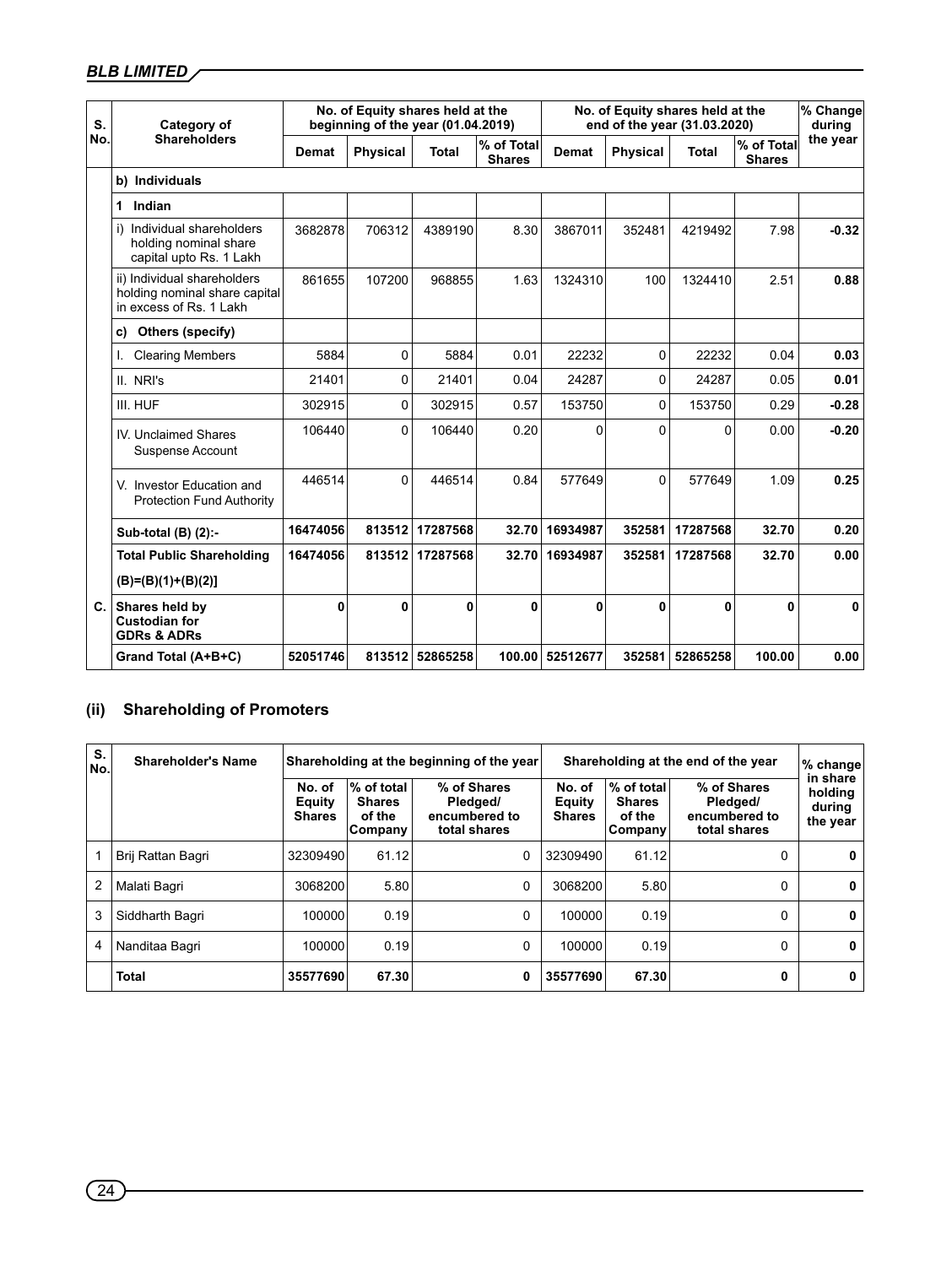### **(iii) Change in Promoters' Shareholding (please specify, if thereis no change)**

There is no change in promoter's shareholding during FY 2019-20

| S.              | Shareholder's                                             |                                          | Shareholding at the<br>beginning of the<br>year i.e. 01.04.2019 | <b>Date</b>                                                                                                       | Increase/<br><b>Decrease</b><br>in share-    | Reason<br>for<br>Increase /                                                                                                                                                              | <b>Cumulative</b><br>Shareholding<br>during the year                         |                                                              | i.e. 31.03.2020                          | Shareholding at the<br>end of the year    |
|-----------------|-----------------------------------------------------------|------------------------------------------|-----------------------------------------------------------------|-------------------------------------------------------------------------------------------------------------------|----------------------------------------------|------------------------------------------------------------------------------------------------------------------------------------------------------------------------------------------|------------------------------------------------------------------------------|--------------------------------------------------------------|------------------------------------------|-------------------------------------------|
| No.             | <b>Name</b>                                               | No. of<br><b>Equity</b><br><b>Shares</b> | % of total<br>shares<br>of the<br>Company                       |                                                                                                                   | holdina                                      | decrease                                                                                                                                                                                 | No. of<br><b>Equity</b><br><b>Shares</b>                                     | $\overline{\%}$ of total<br>shares<br>of the<br>Company      | No. of<br><b>Equity</b><br><b>Shares</b> | % of total<br>shares<br>of the<br>Company |
| 1               | <b>ACN FINANCIAL SERVICES</b><br><b>LIMITED</b>           | 10340389                                 |                                                                 | 19.56 01.04.2019                                                                                                  | Nil                                          | N.A.                                                                                                                                                                                     | 10340389                                                                     | 19.56                                                        | 10340389                                 | 19.56                                     |
| 2               | <b>NAMAN BAGRI</b>                                        | 861655                                   |                                                                 | 1.63 01.04.2019                                                                                                   | Nil                                          | N.A.                                                                                                                                                                                     | 861655                                                                       | 1.63                                                         | 861655                                   | 1.63                                      |
| 3               | <b>INVESTOR EDUCATION &amp;</b><br>PROTECTION FUND (IEPF) | 446514                                   |                                                                 | 0.84 25.10.2019<br>27.11.2019                                                                                     | 100<br>131235                                | Claim of<br><b>Shares</b><br>Transferred<br>to IEPF                                                                                                                                      | 446414<br>577649                                                             | 0.84<br>1.09                                                 | 577649                                   | 1.09                                      |
| 4               | SILVERTOSS SHOPPERS<br><b>PVT LTD</b>                     | $\mathbf 0$                              | 0.00                                                            | 14.02.2020                                                                                                        | 263925                                       | Purchase<br>of Shares                                                                                                                                                                    | 263925                                                                       | 0.50                                                         | 263925                                   | 0.50                                      |
| 5               | <b>SIMEX PROJECTS</b><br>PVT. LTD.                        | 0                                        |                                                                 | 0.00 04.10.2019<br>18.10.2019<br>25.10.2019<br>01.11.2019<br>08.11.2019<br>22.11.2019<br>29.11.2019<br>13.12.2019 | 125065<br>64401<br>2253<br>5000<br>20<br>267 | Purchase of Shares<br>Purchase of Shares<br>Purchase of Shares<br>10140 Purchase of Shares<br>Purchase of Shares<br>668   Purchase of Shares<br>Purchase of Shares<br>Purchase of Shares | 125065<br>189466<br>191719<br>201859<br>206859<br>207527<br>207547<br>207814 | 0.23<br>0.35<br>0.36<br>0.38<br>0.39<br>0.39<br>0.39<br>0.39 | 207814                                   | 0.39                                      |
| 6               | SIDDESH SANJEEV PATIL                                     | 0                                        |                                                                 | $0.00$  24.05.2019<br>31.05.2019<br>20.12.2019<br>20.03.2020                                                      | 63179<br>77758<br>10492                      | Purchase of Shares<br>Purchase of Shares<br>Purchase of Shares<br>35283   Purchase of Shares                                                                                             | 63179<br>140937<br>151429<br>186712                                          | 0.12<br>0.26<br>0.28<br>0.35                                 | 186712                                   | 0.35                                      |
| $\overline{7}$  | AMBRISH DAMANI                                            | 0                                        | 0.00                                                            | 11.10.2019<br>18.10.2019<br>08.11.2019                                                                            | 110377<br>20000                              | Purchase of Shares<br>38466 Purchase of Shares<br>Purchase of Shares                                                                                                                     | 110377<br>148843<br>168843                                                   | 0.12<br>0.28<br>0.32                                         | 168843                                   | 0.32                                      |
| 8               | <b>AJESH KUMAR SHARMA</b>                                 | 107200                                   | 0.20                                                            | N.A.                                                                                                              | N.A.                                         | N.A.                                                                                                                                                                                     | 107200                                                                       | 0.20                                                         | 107200                                   | 0.20                                      |
| 9               | <b>DHARAMSHI LAKHABHAI</b><br><b>SENJALIA</b>             | 0                                        | 0.00                                                            | 04.10.2019                                                                                                        |                                              | 74869 Purchase of Shares                                                                                                                                                                 | 74869                                                                        | 0.14                                                         | 74869                                    | 0.14                                      |
| 10 <sup>1</sup> | <b>ISHAAN EXIMCO PRIVATE</b><br><b>LIMITED</b>            | 70423                                    | 0.13                                                            | N.A.                                                                                                              | N.A.                                         | N.A.                                                                                                                                                                                     | 70423                                                                        | 0.13                                                         | 70423                                    | 0.13                                      |

### **(iv) Shareholding Pattern of top ten Shareholders (other than Directors, Promoters and Holders of GDRs and ADRs)**

Note: The above details are as on March 31, 2020. In case of demat shares, it is not feasible to track movement of shares on daily basis. Also the reasons of change in shareholding are not known to the Company as the same are not disclosed to the Company. Company has not allotted or issued any allotment, bonus, sweat equity shares during the year.

\$ Date of change in holding/ transaction is provided on the basis of weekly benpose received from M/s Abhipra Capital Limited, the Registrar and Share Transfer Agent of the Company. The last date of benpose period is taken as the date of change for above purpose.

### **(v) Shareholding of Directors and Key Managerial Personnel**

| S.             |                                                                | of the year i.e. 01.04.2019    | Shareholding at the beginning          | <b>Cumulative Shareholding</b><br>during the year |                                        | Shareholding at the end<br>of the year i.e. 31.03.2020 |                                        |
|----------------|----------------------------------------------------------------|--------------------------------|----------------------------------------|---------------------------------------------------|----------------------------------------|--------------------------------------------------------|----------------------------------------|
| ۱No.           | <b>Name</b>                                                    | No. of Equity<br><b>Shares</b> | % of total<br>shares of the<br>Company | No. of Equity<br><b>Shares</b>                    | % of total<br>shares of the<br>Company | No. of Equity<br><b>Shares</b>                         | % of total<br>shares of the<br>Company |
|                | Brij Rattan Bagri<br>Chairman                                  | 32309490                       | 61.12                                  | 32309490                                          | 61.12                                  | 32309490                                               | 61.12                                  |
| $\overline{2}$ | Vikram Rathi<br><b>Executive Director</b><br>(upto 01.10.2019) | 45600                          | 0.09                                   | 45600                                             | 0.09                                   | 45600                                                  | 0.09                                   |

 $\overline{25}$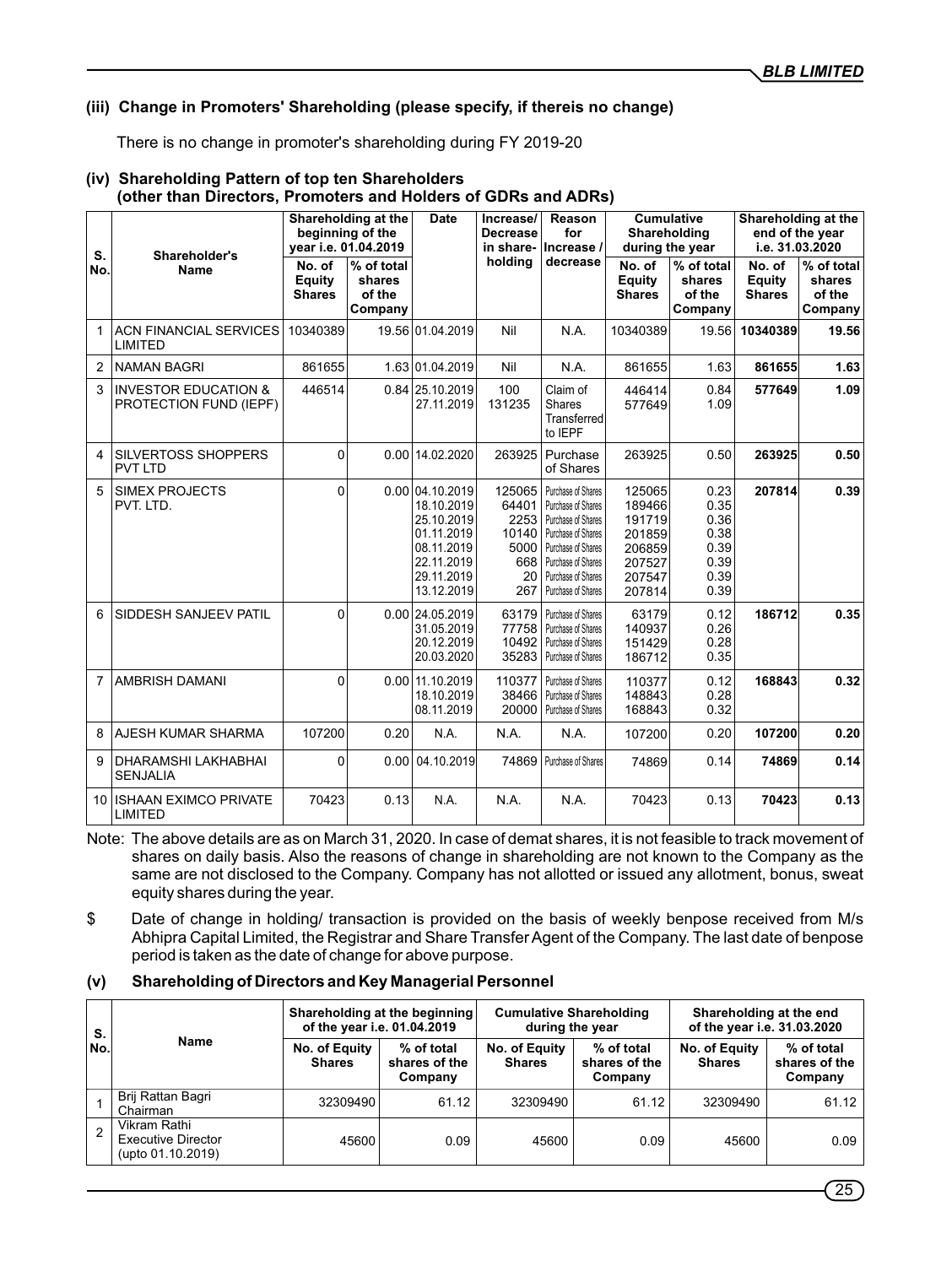### **V. INDEBTEDNESS**

### **Indebtedness of the Company including interest outstanding/accrued but not due for payment**

|                                                     | <b>Secured Loans</b><br>excluding deposits | <b>Unsecured Loans</b>   | <b>Deposits</b> | <b>Total Indebtedness</b> |  |
|-----------------------------------------------------|--------------------------------------------|--------------------------|-----------------|---------------------------|--|
| Indebtedness at the beginning of the financial year |                                            |                          |                 |                           |  |
| i) Principal Amount                                 |                                            | 1265.00                  | ۰               | 1265.00                   |  |
| ii) Interest due but not paid                       |                                            | $\overline{\phantom{a}}$ |                 |                           |  |
| iii) Interest Accrued but not due                   |                                            |                          |                 |                           |  |
| Total (i+ii+iii)                                    |                                            | 1265.00                  |                 | 1265.00                   |  |
| Change in Indebtedness during the financial year    |                                            |                          |                 |                           |  |
| Addition                                            |                                            | 475.00                   |                 | 475.00                    |  |
| Reduction                                           |                                            | 170.00                   |                 | 170.00                    |  |
| <b>Net Change</b>                                   |                                            | 305.00                   |                 | 305.00                    |  |
| Indebtedness at the end of the financial year       |                                            |                          |                 |                           |  |
| i) Principal Amount                                 |                                            | 1570.00                  |                 | 1570.00                   |  |
| ii) Interest due but not paid                       | -                                          | $\overline{\phantom{a}}$ | $\blacksquare$  |                           |  |
| iii) Interest Accrued but not due                   | -                                          |                          |                 |                           |  |
| Total (i+ii+iii)                                    |                                            | 1570.00                  |                 | 1570.00                   |  |
|                                                     |                                            |                          |                 |                           |  |

*(*` *in Lakhs)*

### **VI. REMUNERATION OF DIRECTORS AND KEY MANAGERIAL PERSONNEL**

### **A. Remuneration to Managing Director, Whole-time Directors and/or Manager**

*(*` *in Lakhs)*

| SI. | <b>Particulars of Remuneration</b>                                                                     | Name of Managing Director/<br><b>Wholetime Director/ Manager</b> | Total                                                                |        |
|-----|--------------------------------------------------------------------------------------------------------|------------------------------------------------------------------|----------------------------------------------------------------------|--------|
| No. |                                                                                                        | <b>Sh. Vikram Rathi</b>                                          | <b>Sh. Anshul Mehra</b><br>(Executive Director) (Executive Director) | Amount |
| 1   | <b>Gross Salary</b>                                                                                    |                                                                  |                                                                      |        |
|     | (a) Salary as per provisions contained in<br>Section 17(1) of the Income Tax Act, 1961                 | 22.56                                                            | 7.38                                                                 | 29.94  |
|     | (b) Value of perquisites u/s 17(2) of Income<br>Tax Act, 1961                                          | 0.12                                                             | 0.15                                                                 | 0.27   |
|     | Profits in lieu of salary under section 17(3)<br>$\left( \mathrm{c}\right)$<br>of Income Tax Act, 1961 | Nil                                                              | Nil                                                                  | Nil    |
| 2   | <b>Stock Option</b>                                                                                    | Nil                                                              | Nil                                                                  | Nil    |
| 3   | <b>Sweat Equity</b>                                                                                    | Nil                                                              | Nil                                                                  | Nil    |
| 4   | Commission                                                                                             | Nil                                                              | Nil                                                                  | Nil    |
|     | - as % of profit                                                                                       | Nil                                                              | Nil                                                                  | Nil    |
|     | - Others, specify                                                                                      | Nil                                                              | Nil                                                                  | Nil    |
| 5   | Others, please specify                                                                                 | Nil                                                              | Nil                                                                  | Nil    |
|     | Total(A)                                                                                               | 22.68                                                            | 7.53                                                                 | 30.21  |
|     | <b>Ceiling as per Companies Act, 2013</b>                                                              | 30.00                                                            | 30.00                                                                | 60.00  |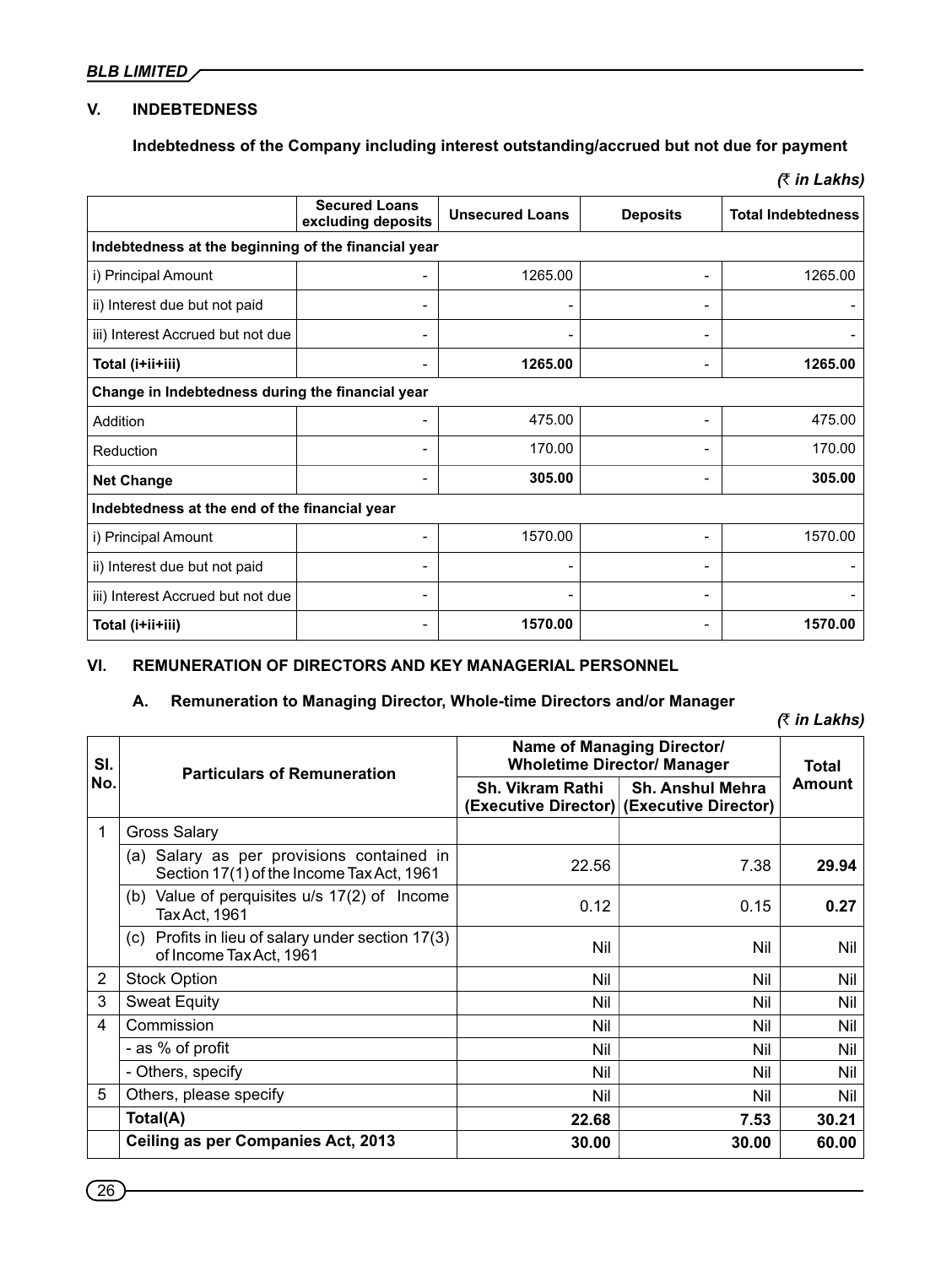### *(*` *in Lakhs)* **B. Remuneration to Other Directors**

|                |                                              |                                    |                                    | <b>Name of Directors</b>      |                                 |                                                |                 |
|----------------|----------------------------------------------|------------------------------------|------------------------------------|-------------------------------|---------------------------------|------------------------------------------------|-----------------|
| SI.<br>No.     | <b>Particulars of</b><br><b>Remuneration</b> | Sh. Brij<br>Rattan<br><b>Bagri</b> | <b>Sh. Keshav</b><br>Chand<br>Jain | Smt.<br><b>Dhwani</b><br>Jain | Sh. Ram<br>Pal<br><b>Sharma</b> | <b>Sh. Chitter</b><br><b>Kumar</b><br>Aggarwal | Total<br>Amount |
| 1              | <b>Independent Directors</b>                 |                                    |                                    |                               |                                 |                                                |                 |
|                | -Fees for attending Board/                   | Nil                                | Nil                                | Nil                           | Nil                             | Nil                                            | Nil             |
|                | <b>Committee Meetings</b>                    |                                    |                                    |                               |                                 |                                                |                 |
|                | -Commission                                  | Nil                                | Nil                                | Nil                           | Nil                             | Nil                                            | Nil             |
|                | -Others, please specify                      | Nil                                | Nil                                | Nil                           | Nil                             | Nil                                            | Nil             |
|                | Total(1)                                     | Nil                                | Nil                                | Nil                           | Nil                             | Nil                                            | Nil             |
| $\overline{2}$ | Other Non-executive Directors                |                                    |                                    |                               |                                 |                                                |                 |
|                | -Fees for attending Board/                   | Nil                                | Nil                                | Nil                           | Nil                             | Nil                                            | Nil             |
|                | <b>Committee Meetings</b>                    |                                    |                                    |                               |                                 |                                                |                 |
|                | -Commission                                  | Nil                                | Nil                                | Nil                           | Nil                             | Nil                                            | Nil             |
|                | -Others, please specify                      | Nil                                | 1                                  | Nil                           | Nil                             | Nil                                            | Nil             |
|                | (Professional Fees)                          |                                    |                                    |                               |                                 |                                                |                 |
|                | Total(2)                                     | Nil                                | Nil                                | Nil                           | Nil                             | Nil                                            | Nil             |
|                | $Total(B)=(1+2)$                             | Nil                                | 1                                  | Nil                           | Nil                             | Nil                                            | Nil             |
|                | <b>Total Managerial Remuneration</b>         | $\blacksquare$                     | $\blacksquare$                     | $\qquad \qquad \blacksquare$  |                                 |                                                | $\blacksquare$  |
|                | <b>Overall Ceiling as per the</b>            |                                    |                                    |                               |                                 |                                                |                 |
|                | Companies Act, 2013*                         |                                    |                                    |                               |                                 |                                                |                 |

Note\* Overall ceiling of Remuneration to other Directors includes only maximum remuneration payable for sitting fees for attending Board and Committee Meetings.

### **C. Remuneration to key managerial personnel other than MD/Manager/WTD**

*(*` *in Lakhs)*

|            |                                                                                           |                                                  |                                           | <b>Key Managerial Personnel</b>                                        |                                                       |                 |
|------------|-------------------------------------------------------------------------------------------|--------------------------------------------------|-------------------------------------------|------------------------------------------------------------------------|-------------------------------------------------------|-----------------|
| SI.<br>No. | <b>Particulars of Remuneration</b>                                                        | <b>Chief</b><br><b>Executive</b><br>Officer(CEO) | Officer (CFO)<br>(Deepak<br>Shrivastava)# | Chief Financial Chief Financial<br>Officer (CFO)<br>(Anshul<br>Mehra)* | Company<br><b>Secretary</b><br>(CS) (Varsha<br>Yadav) | Total<br>Amount |
| 1          | Gross Salary                                                                              |                                                  |                                           |                                                                        |                                                       |                 |
|            | (a) Salary as per provisions contained in<br>Section 17(1) of the Income Tax Act,<br>1961 |                                                  | 4.90                                      | 2.84                                                                   | 5.93                                                  | 13.67           |
|            | (b) Value of perquisites $u/s$ 17(2) of Income<br>Tax Act, 1961                           |                                                  | 0.14                                      | 0.07                                                                   | 0.22                                                  | 0.43            |
|            | (c) Profits in lieu of salary under section<br>17(3) of Income Tax Act, 1961              |                                                  | Nil                                       | Nil                                                                    | Nil                                                   | Nil             |
| 2          | <b>Stock Option</b>                                                                       |                                                  | Nil                                       | Nil                                                                    | Nil                                                   | Nil             |
| 3          | <b>Sweat Equity</b>                                                                       |                                                  | Nil                                       | Nil                                                                    | Nil                                                   | Nil             |
| 4          | Commission                                                                                |                                                  |                                           |                                                                        | Nil                                                   | Nil             |
|            | - as % of profit                                                                          |                                                  | Nil                                       | Nil                                                                    |                                                       |                 |
|            | - Others, specify                                                                         |                                                  |                                           |                                                                        |                                                       |                 |
| 5          | Others, please specify                                                                    |                                                  | Nil                                       | Nil                                                                    | Nil                                                   | Nil             |
| Total      |                                                                                           |                                                  | 5.04                                      | 2.91                                                                   | 6.15                                                  | 14.10           |

*\* Sh. Anshul Mehra, CFO resigned from the Company w.e.f. 13.08.2019.*

# Sh. Deepak Shrivastava appointed as Chief Financial Officer w.e.f. 13.08.2019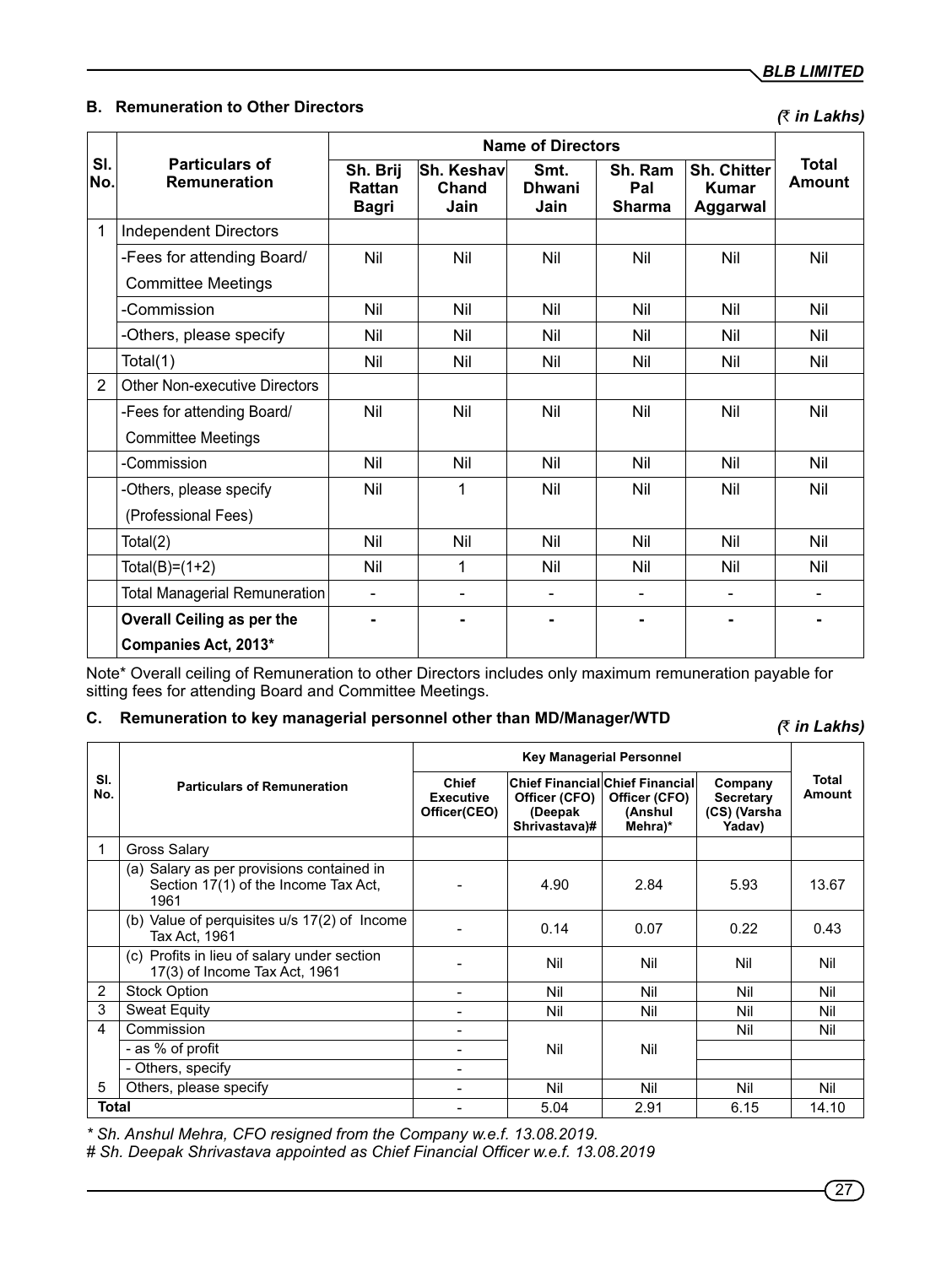### *BLB LIMITED*

### **VII. PENALTIES/PUNISHMENT/COMPOUNDING OF OFFENCES:** *(*` *in Lakhs)*

| <b>Type</b>                        | <b>Section</b><br>of the<br><b>Companies</b><br>Act | <b>Brief</b><br><b>Description</b> | Details of Penalty/<br>Punishment/<br>Compounding/<br>Compounding<br>fees imposed |  | <b>Authority</b><br>[RD/NCLT/<br><b>COURT]</b> | <b>Appeal</b><br>made,<br>if any<br>(give<br>details) |
|------------------------------------|-----------------------------------------------------|------------------------------------|-----------------------------------------------------------------------------------|--|------------------------------------------------|-------------------------------------------------------|
| A. COMPANY - NIL                   |                                                     |                                    |                                                                                   |  |                                                |                                                       |
| Penalty                            |                                                     |                                    |                                                                                   |  |                                                |                                                       |
| Punishment                         |                                                     |                                    |                                                                                   |  |                                                |                                                       |
| Compounding                        |                                                     |                                    |                                                                                   |  |                                                |                                                       |
| <b>B. DIRECTORS - NIL</b>          |                                                     |                                    |                                                                                   |  |                                                |                                                       |
| Penalty                            |                                                     |                                    |                                                                                   |  |                                                |                                                       |
| Punishment                         |                                                     |                                    |                                                                                   |  |                                                |                                                       |
| Compounding                        |                                                     |                                    |                                                                                   |  |                                                |                                                       |
| C. OTHER OFFICERS IN DEFAULT - NIL |                                                     |                                    |                                                                                   |  |                                                |                                                       |
| Penalty                            |                                                     |                                    |                                                                                   |  |                                                |                                                       |
| Punishment                         |                                                     |                                    |                                                                                   |  |                                                |                                                       |
| Compounding                        |                                                     |                                    |                                                                                   |  |                                                |                                                       |

For and on behalf of the Board of Directors of **BLB LIMITED**

Place : New Delhi Date: 24.08.2020

**(BRIJ RATTAN BAGRI) CHAIRMAN (DIN: 00007441)**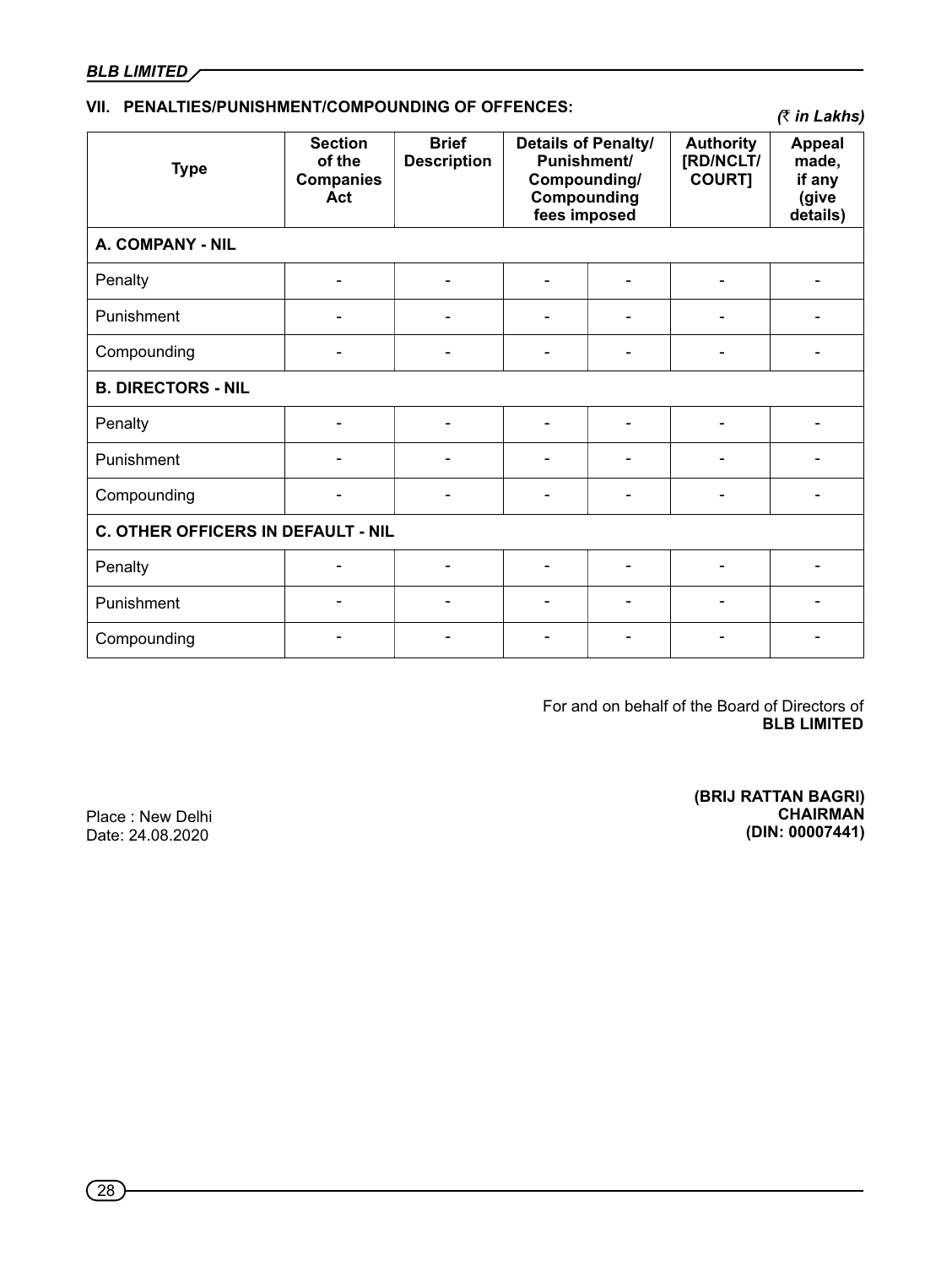**ANNEXURE-V**

### **PARTICULARS OF REMUNERATION**

The information required under Section 197(12) read with Rule 5 of Companies (Appointment and Remuneration of Managerial Personnel) Rules, 2014 of the Act and the Rules made thereunder, in respect of employees of the Company is follows:

**(a) the ratio of the remuneration of each director to the median remuneration of the employees of the**  company for the financial year 2019-20;

| <b>Name of Director(s)</b>                          | <b>Ratio to Median Remuneration</b> |
|-----------------------------------------------------|-------------------------------------|
| <b>Non-Executive Directors</b>                      |                                     |
| Sh. Brij Rattan Bagri                               | N.A.                                |
| Sh. Keshav Chand Jain (appointed w.e.f. 01.08.2019) | N.A.                                |
| Smt. Dhwani Jain                                    | N.A.                                |
| Sh. Chitter Kumar Aggarwal                          | N.A.                                |
| Sh. Ram Pal Sharma                                  | N.A.                                |
| <b>Executive Directors</b>                          | N.A.                                |
| Sh. Vikram Rathi (resigned w.e.f. 02.10.2019)       | N.A.                                |
| Sh. Anshul Mehra (appointed w.e.f. 01.08.2019)      | N.A.                                |

(b) the percentage increase in remuneration of each Director, Chief Executive Officer, Chief Financial **Officer, Company Secretary or Manager, if any, in the financial year 2019-20;** 

| Name of Person                                                               | % increase in remuneration |
|------------------------------------------------------------------------------|----------------------------|
| Sh. Brij Rattan Bagri                                                        | N.A.                       |
| Sh. Keshav Chand Jain (appointed w.e.f. 01.08.2019)                          | N.A.                       |
| Sh. Vikram Rathi (resigned w.e.f. 02.10.2019)                                | 17.50%                     |
| Sh. Anshul Mehra (appointed w.e.f. 01.08.2019)                               | 44.34%                     |
| Smt. Dhwani Jain                                                             | N.A.                       |
| Sh. Chitter Kumar Aggarwal                                                   | N.A.                       |
| Sh. Ram Pal Sharma                                                           | N.A.                       |
| Sh. Deepak Shrivastava, Chief Financial Officer (resigned w.e.f. 13.08.2019) | 25.29%                     |
| Sh. Anshul Mehra, Chief Financial Officer (resigned w.e.f. 13.08.2019)       | N.A.                       |
| Ms. Varsha Yadav, Company Secretary                                          | 4.17%                      |

### (c) the percentage increase in the median remuneration of employees in the financial year 2019-20 was **7.51%**

### **(d) the number of permanent employees on the rolls of Company:**

The number of employees on the payroll of the Company as on 31<sup>st</sup> March, 2020 were 31, as against 38 in the previous Financial Year.

**(e) average percentile increase already made in the salaries of employees other than the managerial**  personnel in the last financial year and its comparison with the percentile increase in the managerial remuneration and justification thereof and point out if there are any exceptional **circumstances for increase in the managerial remuneration**

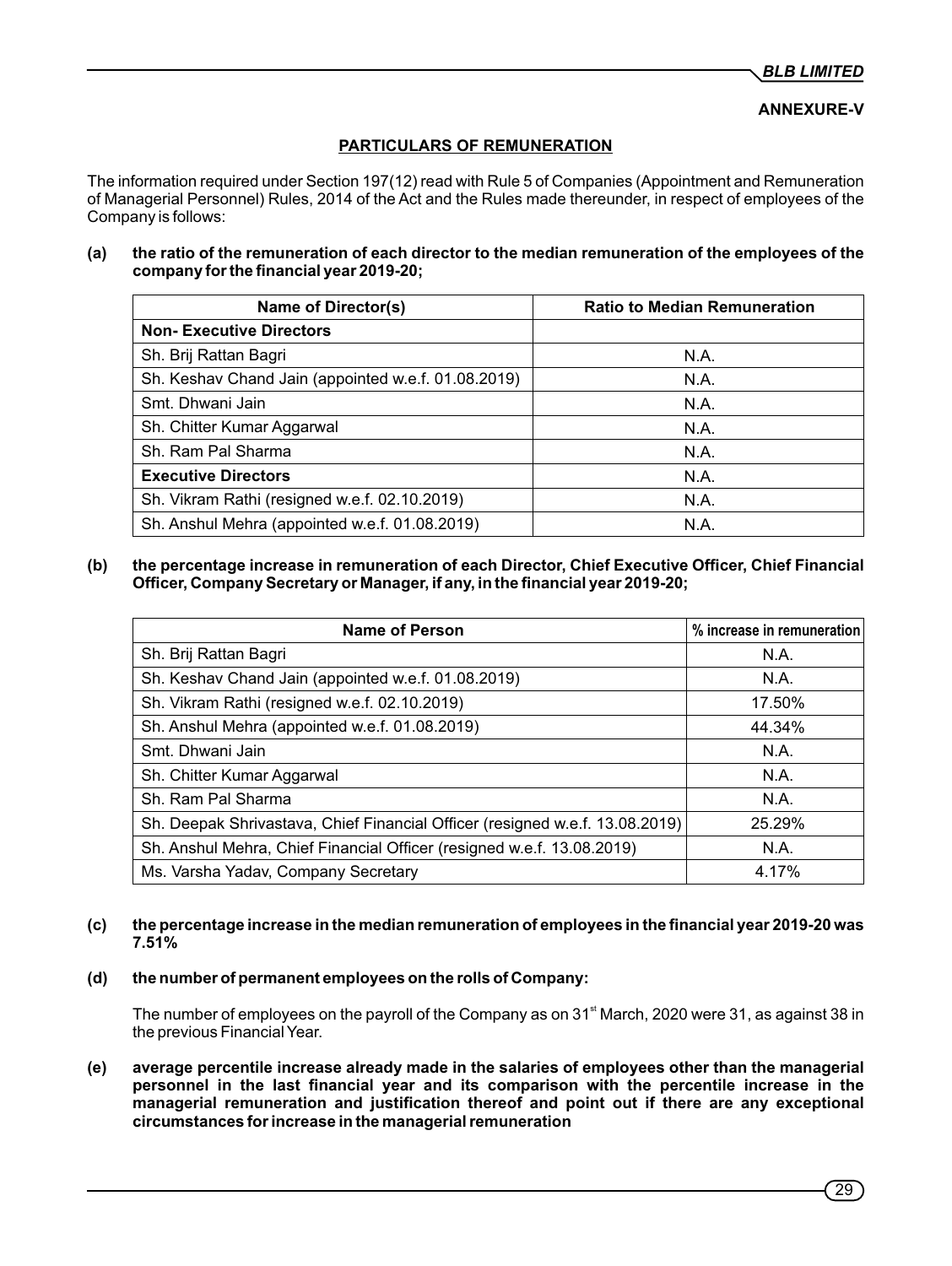The average decrease in salaries of employees excluding managerial personnel in **2019-20** was **13.28%.**

The average decrease in remuneration of Managerial Personnel was 16.47% for the financial year 2019-20.

The increase in Managerial remuneration is lower than percentile increase in salary of other employees.

### **(f) afrmation that the remuneration is as per the remuneration policy of the Company**

The remuneration is as per the Nomination, Remuneration and Evaluation Policy for Directors, Key Managerial Personnel and other employees of the Company to whom it applies.

**(g) Particulars of Employees pursuant to provisions of section 197 of the Companies Act, 2013 and Rule 5 of Companies (Appointment and Remuneration of Managerial Personnel) Rules, 2014, is hereby attached with this report as Annexure – VI.**

> **For and on behalf of the Board of Directors of BLB Limited**

> > **(Brij Rattan Bagri) CHAIRMAN (DIN: 00007441)**

**Place : New Delhi Date : 24.08.2020**

 $30<sup>2</sup>$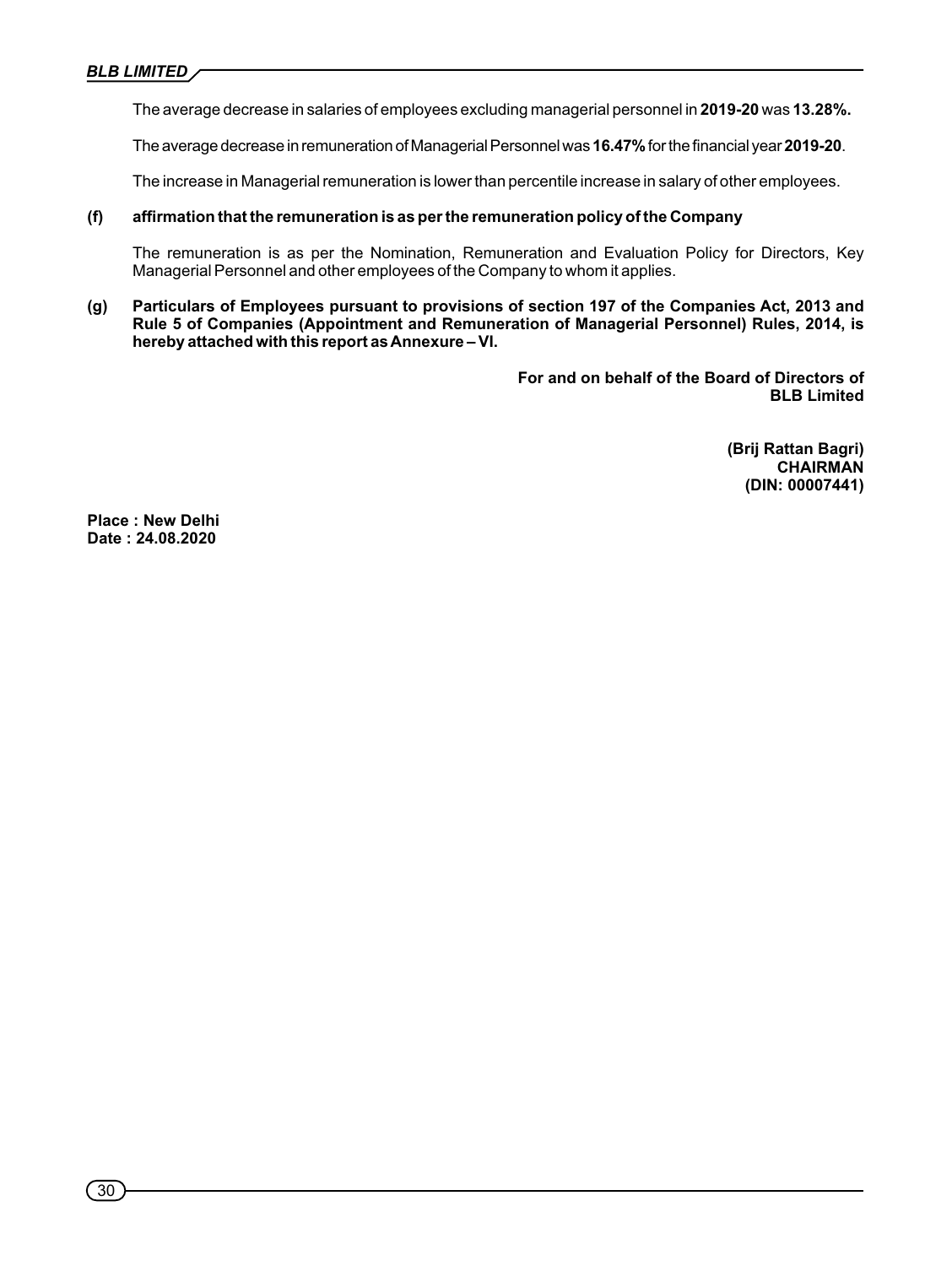**ANNEXURE -VI**  ANNEXURE -VI

> Top 10 Employee in terms of remuneration who were Employed throughout the financial year: **a) Top 10 Employee in terms of remuneration who were Employed throughout the nancial year:**

 $\widehat{\mathbf{a}}$ 

| ີ່ 20<br>ອ້              | Name                                                                                                  | Designation                       | Remuneration<br>(Amt. in Rs.) | employment<br>Nature of |                           | Designation Qualification | Experience     | (No. of Years) Commencement<br>of employment<br>Date of | (years)<br>Age | Last employment<br>before joining<br>the Company | % of Equity<br>Capital held | Relation with<br>the Company<br>Manager of<br><b>Director/</b> |
|--------------------------|-------------------------------------------------------------------------------------------------------|-----------------------------------|-------------------------------|-------------------------|---------------------------|---------------------------|----------------|---------------------------------------------------------|----------------|--------------------------------------------------|-----------------------------|----------------------------------------------------------------|
| $\overline{\phantom{0}}$ | Anshul Mehra                                                                                          | Executive Director                | 10,44,081                     | Contractual             | Finance &<br>Accounts     | B.Com.,<br>FCA            | 28             | 01.07.2011                                              | 54             | Commodities Ltd<br>BLB                           | None                        | None                                                           |
| $\sim$                   | Deepak Shrivastava                                                                                    | Chief Financial<br>Officer        | 7,65,683                      | Permanent               | Accounts                  | B.A. (H)                  | 27             | 14.07.1993                                              | $\ddot{4}$     | Commodities Ltd<br><b>BLB</b>                    | None                        | None                                                           |
| S                        | Varsha Yadav                                                                                          | Secretary<br>Company              | 6,15,68                       | Permanent               | Secretarial<br>Department | CS, M.com,<br>LLB         | 5              | 22.06.2018                                              | 27             | Portfolio Limited<br>Bonanza                     | None                        | None                                                           |
| 4                        | Prashant Kumar                                                                                        | Manager Legal &<br>Administration | $\circ$<br>5,64,87            | Permanent               | Legal &<br>Admin          | B.Com, LLB                | $\overline{1}$ | 01.02.2019                                              | 42             | Management<br>Group<br>SSN                       | None                        | None                                                           |
| ю                        | Mayank Kumar Mittal                                                                                   | Senior Technical<br>Analyst       | 5,54,466                      | Permanent               | Stock<br>Market           | <b>BSC</b>                | $\overline{4}$ | 01.01.2013                                              | 36             | Commodities Ltd<br><b>BLB</b>                    | None                        | None                                                           |
| ဖ                        | Shashikant                                                                                            | Research Analyst                  | 42867                         | Permanent               | Stock<br>Market           | <b>BSC</b>                | r              | 28.08.2015                                              | 57             | Perfect Research                                 | None                        | None                                                           |
| $\overline{r}$           | Rajinder Pal                                                                                          | System<br>Administrator           | 402734                        | Permanent               | Department<br>E           | <b>BCA</b>                | <u>:</u>       | 03.05.2012                                              | 5              | Shokeen Group                                    | None                        | None                                                           |
| ${}^{\circ}$             | Ajay Kumar                                                                                            | Executive<br>Accounts             | 397066                        | Permanent Accounts      |                           | A.<br>B.A                 | Ľ              | 07.05.1969                                              | 5              | $\blacksquare$                                   | None                        | None                                                           |
| တ                        | Shankar Kumar Jha                                                                                     | Coder - AFL                       | 267122                        | Permanent               | Stock<br>Market           | <b>MCA</b>                | ဖ              | 01.01.2017                                              | 30             | <b>API Technology</b><br>Pvt. Ltd.               | None                        | None                                                           |
| $\frac{1}{2}$            | Mohd. Ezaz                                                                                            | Electrician                       | 263800                        | Permanent               | House<br>Keeping          | Primary                   | 25             | 04.01.2011                                              | 56             | BLB<br>Commodities Ltd.                          | None                        | None                                                           |
| $\widehat{e}$            | Employees who were in the receipt of remuneration aggregating Rs. 1,02,00,000 or more per annum: None |                                   |                               |                         |                           |                           |                |                                                         |                |                                                  |                             |                                                                |

(b) Employees who were in the receipt of remuneration aggregating Rs. 1,02,00,000 or more per annum : **None**

(c) Employed for part of the nancial year and was in receipt of remuneration not less than Rs. 8,50,000 per month : **None**  $\widehat{\mathfrak{S}}$ 

(d) Employee who was in receipt of remuneration in excess of that drawn by the Managing Director or whole time director or manager and holds by himself or along with his spouse and dependent children, not less than 2% of the equity shares of the Company : **None** (c) Employed for part of the financial year and was in receipt of remuneration not less than Rs. 8,50,000 per month : **None**<br>(d) Employee who was in receipt of remuneration in excess of that drawn by the Managing Director

1. There were no employee in the Company, throughout the nancial year or part of the year, who were in receipt of remuneration aggregating Rs. 1,02,00,000 or more per annum or Rs.

8,50,000 per month.

### *BLB LIMITED*

(BRIJ RATTAN BAGRI)<br>CHAIRMAN<br>CHAIRMAN<br>CHAIRMAN For BLB LIMITED For **BLB LIMITED (BRIJ RATTAN BAGRI) (DIN: 00007441)**

> Place: New Delhi<br>Date: 24.08.2020 Date : 24.08.2020 Place : New Delhi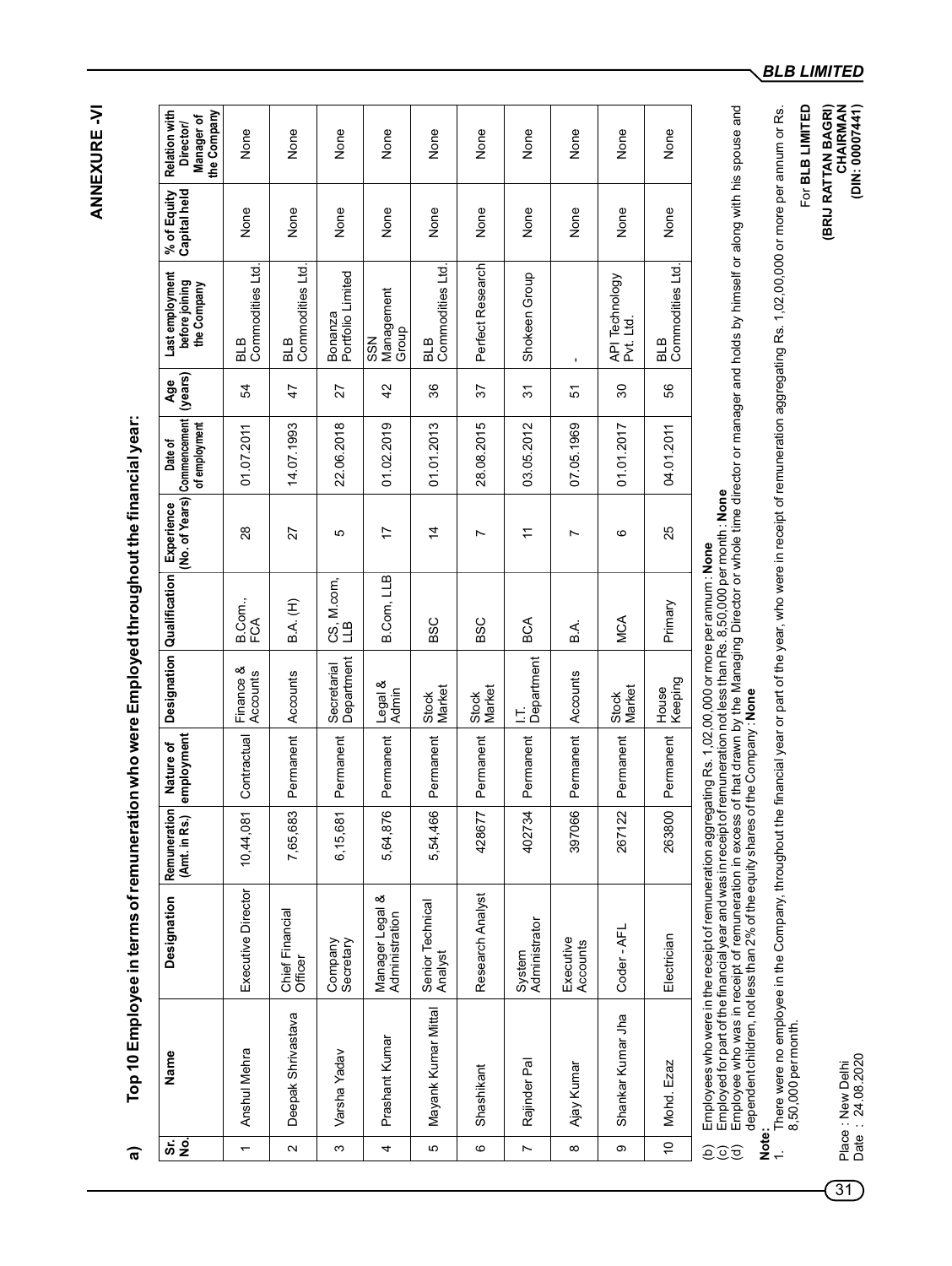### **Annexure-VII**

### **REPORT ON CORPORATE GOVERNANCE**

### **1. COMPANY'S PHILOSOPHYON CODE OF CORPORATE GOVERNANCE**

Corporate Governance is all about sound corporate practices based on conscience, openness, fairness, professionalism, transparency, credibility and accountability for building confidence of its various stakeholders. It is the responsibility of the Board of Directors and Management of the Company towards shareholders and other stakeholders/investors of the Company. It is a key element in improving efficiency and growth of the Company and to enhance the investor confidence in the Company.

The Company is committed to ensure that all stakeholders' interests are protected, by continuously striving to increase the efficiency of the operations as well as the systems and processes for use of corporate resources. The Company aims at achieving not only the highest possible standards of legal and regulatory compliances, but also of effective management. We believe in a Board of appropriate size, composition and commitment to adequately discharge its responsibilities and duties. We consistently review on a periodical basis all systems, policies and delegations so as to establish adequate and sound systems of risk management and internal control.

Corporate Governance is founded upon a rich legacy of fair, ethical and transparent governance practices, many of which were practiced by the Company. Our Corporate governance policy has been based on professionalism, honesty, integrity and ethical behavior. Through the Governance mechanism in the Company, the Board along with its Committees undertakes its fiduciary responsibilities to all its stakeholders by ensuring transparency, fair play and independence in its decision making.

Our corporate governance framework ensures that we make timely disclosures and share correct information regarding our financials and performance as well as business of the Company. Given below is a brief report for the year April 01, 2019 to March 31, 2020 on the practices followed at BLB Limited ("the Company") towards achievement of good Corporate Governance.

### **2. BOARD OF DIRECTORS**

The Board of Directors ("Board") comprises of optimum number of Executive, Non-Executive and Independent Directors as required under applicable legislations. As on date of this Report, the Board consists of six (6) Directors comprising one (1) Executive Director and five (5) Non-Executive Directors. The Chairman of the Company is a Non- Executive Director and is also the promoter of the Company. There are three (3) Independent Directors in the Company including one (1) Independent Woman Director as required under Section 149 of the Companies Act, 2013 and rules made thereunder and Regulation 17 of the Securities Exchange Board of India (Listing Obligations and Disclosure Requirements) Regulations, 2015 (hereinafter referred as "Listing Regulations").

The composition of the Board is in conformity with the Regulation 17 of the Listing Regulations. The composition of the Board represents an optimal mix of professionalism, knowledge and experience and enables the Board to discharge its responsibilities and provide effective leadership to the business.

Based on the confirmation/ disclosures received from the Directors and on evaluation of the relationships disclosed, all Non-Executive Directors other than Sh. Brij Rattan Bagri, Chairman and Sh. Keshav Chand Jain are Independent in terms of Section 149 of the Companies Act, 2013 and Regulation 16 of the Listing Regulations. None of the Directors is on the Board of more than twenty (20) Companies or a Director in more than 10 public companies or a Member of more than ten (10) Board-level Committees or a Chairperson of more than five (5) such Committees. Further the number of other Board of Directors or Committees in which Directors of the Company is Director/ member or Chairperson is as under: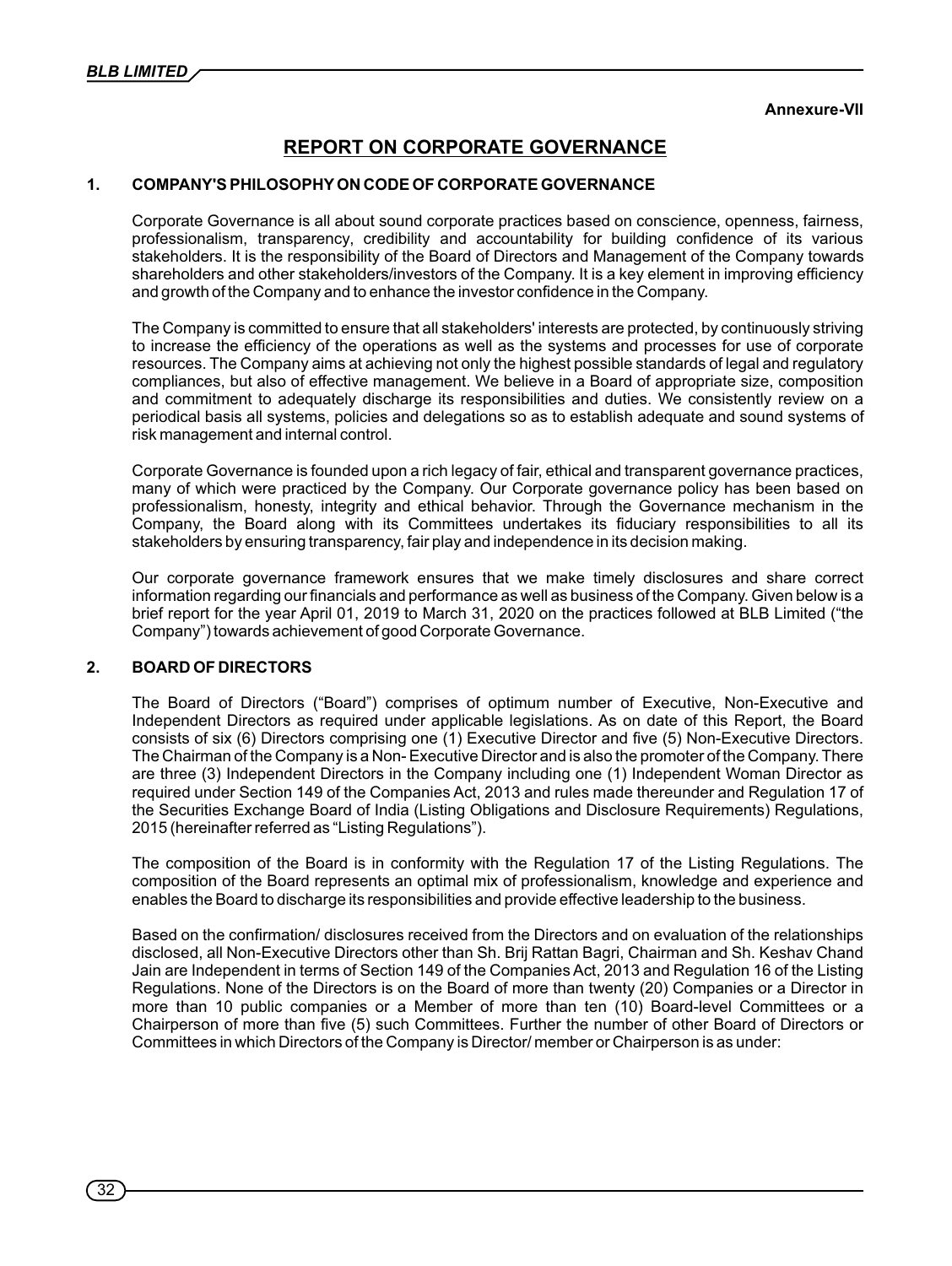| SI.<br>No.     | Name of the<br>Director (DIN)                      | <b>Category of</b><br>Directorship/               | Inter-se relationship<br>between Directors # |                 | No. of other<br><b>Boards on</b>                          | <b>No.of Committees</b><br>of other                                              |
|----------------|----------------------------------------------------|---------------------------------------------------|----------------------------------------------|-----------------|-----------------------------------------------------------|----------------------------------------------------------------------------------|
|                |                                                    | <b>Designation</b>                                | <b>Director</b><br>with whom<br>related      | <b>Relation</b> | which<br>Director is<br>a Director<br>as on<br>31/03/2020 | companies in<br>which Director<br>is Member/<br>Chairperson<br>as on 31/03/2020* |
| 1              | Sh. Brij Rattan Bagri<br>(00007441)                | Promoter &<br>Non-Executive<br><b>Director</b>    | None                                         | N.A.            | 0                                                         | $\mathbf 0$                                                                      |
| $\overline{2}$ | Sh. Vikram Rathi***<br>(00007325)                  | Executive<br><b>Director</b>                      | None                                         | N.A.            | $\mathbf 0$                                               | $\mathbf 0$                                                                      |
| 3              | Sh. Keshav<br><b>Chand Jain**</b><br>(00007539)    | Non-Executive<br>Director                         | None                                         | N.A.            | $\mathbf 0$                                               | $\mathbf 0$                                                                      |
| 4              | <b>Sh. Chitter Kumar</b><br>Aggarwal<br>(00038502) | Independent<br>Non-Executive<br><b>Director</b>   | None                                         | N.A.            | $\Omega$                                                  | $\mathbf 0$                                                                      |
| 5              | Sh. Ram Pal Sharma<br>(02785619)                   | Independent<br>Non-Executive<br><b>Director</b>   | None                                         | N.A.            | $\mathbf 0$                                               | $\mathbf 0$                                                                      |
| 6              | Smt. Dhwani Jain<br>(06985038)                     | Woman<br>Independent<br>Non-Executive<br>Director | None                                         | N.A.            | $\mathbf 0$                                               | $\mathbf 0$                                                                      |
| $\overline{7}$ | <b>Sh. Anshul</b><br>Mehra****<br>(00014049)       | Executive<br>Director                             | None                                         | N.A.            | 1                                                         | $\mathbf 0$                                                                      |

*\*(Audit Committee/Nomination and Remuneration Committee/Stakeholder Relationship Committee)*

*\*\*Sh. Keshav Chand Jain had resigned from the Board of Company and as a Member of Nomination and Remuneration Committee and Committee of Directors with effect from 09<sup>th</sup> April, 2019 and was reappointed as a Non- Executive Director in the Annual General Meeting held on 01.08.2019.* 

\*\*\* Sh. Vikram Rathi resigned from the Directorship of Company w.e.f. 02<sup>nd</sup> October, 2019.

*\*\*\*\* Sh. Anshul Mehra was appointed as Whole Time Director designated as Executive Director of the Company with effect from 01<sup>st</sup> August, 2019.* 

None of the Directors on the Board serve as an Independent Director in more than seven listed companies. There is no Whole Time Director in the Company who also serves as an Independent Director in more than three listed companies.

None of the Directors are related to each other.

The Company has not issued any convertible instruments. Further, company doesn't have outstanding convertible instruments during the year under consideration.

The Company did not advance loan to any of its Directors during Financial Year 2019-20.

Sh. Brij Rattan Bagri, Non executive Director holds 32309490 equity shares of face value of Re. 1 each of Company while rest Non executive directors do not hold any shares of the Company.

The details of the composition of the Board, attendance record of Directors at the Board Meetings / Committee Meetings, last Annual General Meeting (AGM) and the Directorships / Committee Memberships, held in other companies by the Directors of the Company are given below:-

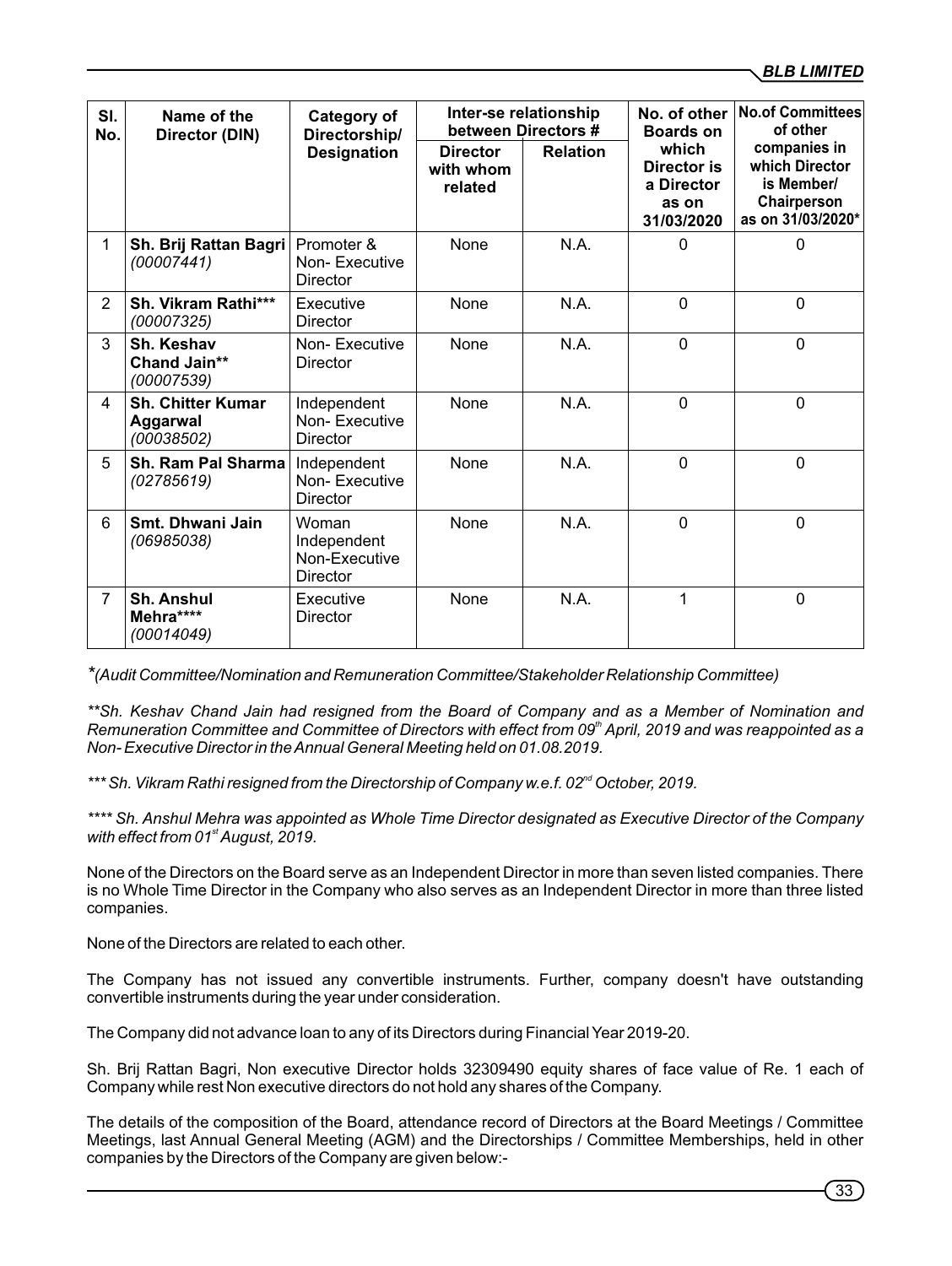### **Composition of the Board as on March 31, 2020 and details of meetings:**

| SI.            | Name of the                   | <b>Category of</b>                                       | <b>Attendance Particulars</b> |                                                   | Details of share<br>holding in the   |                                                               |
|----------------|-------------------------------|----------------------------------------------------------|-------------------------------|---------------------------------------------------|--------------------------------------|---------------------------------------------------------------|
| No.            | <b>Director</b>               | Directorship/<br><b>Designation</b>                      |                               | <b>No. of Board Meetings</b><br>during FY 2019-20 | At AGM held<br>on August<br>01, 2019 | <b>Company held</b><br>by the Director(s)<br>as on 31.03.2020 |
|                |                               |                                                          | <b>Held</b>                   | <b>Attended</b>                                   | <b>Attended</b>                      | <b>(Equity shares</b><br>of Re. 1 each)                       |
| 1              | Sh. Brij Rattan Bagri         | Promoter &<br>Non-Executive<br>Director                  | 9                             | 8                                                 | Yes                                  | 32309490                                                      |
| $\overline{2}$ | Sh. Vikram Rathi*             | Executive<br>Director                                    | 9                             | 6                                                 | Yes                                  | 45600                                                         |
| 3              | Sh. Anshul Mehra**            | Executive<br>Director                                    | 9                             | 5                                                 | N.A.                                 | $\Omega$                                                      |
| 4              | Sh. Keshav<br>Chand Jain***   | Non-Executive<br><b>Director</b>                         | 9                             | 5                                                 | N.A.                                 | $\Omega$                                                      |
| 5              | Sh. Chitter Kumar<br>Aggarwal | Independent<br>Non-Executive<br><b>Director</b>          | 9                             | 9                                                 | Yes                                  | $\Omega$                                                      |
| 6              | Sh. Ram Pal Sharma            | Independent<br>Non-Executive<br><b>Director</b>          | 9                             | 9                                                 | Yes                                  | $\Omega$                                                      |
| $\overline{7}$ | Smt. Dhwani Jain              | Woman<br>Independent<br>Non-Executive<br><b>Director</b> | 9                             | 9                                                 | Yes                                  | $\Omega$                                                      |

*\$ Dates of Board meetings are given in separate section of the report.*

*\* Sh. Vikram Rathi resigned from Directorship w.e.f. 02.10.2019.*

*\*\* Sh. Anshul Mehra was appointed as Executive Director w.e.f. 01.08.2019.*

*\*\*\* Sh. Keshav Chand Jain was appointed as Non- Executive Director w.e.f. 01.08.2019.*

### **Independent Directors Confirmation by the Board**

All Independent Directors have given declarations that they meet the criteria of independence as laid down under Section 149(6) of the Companies Act, 2013 and Regulation 16(1) (b) read with Regulation 25(8) of the Listing Regulations. In the opinion of the Board, the Independent Directors, fulfill the conditions of independence specified in Section 149(6) of the Companies Act, 2013 and Regulation 16(1) (b) read with Regulation 25(8) of the Listing Regulations. The Company has issued letter of appointment to all the Independent Directors and the terms and conditions of their appointment have been disclosed in the 'Investor Relations' Section of the website of the Company i.e. "**www.blblimited.com".** Details of resignations and appointments of Independent Directors are set out in Board Report.

### **Number of Independent Directorships**

As per Regulation 17A of the Listing Regulations, Independent Directors of the Company shall not serve as Independent Director in more than seven listed companies. The number of Directorships, Committee Membership(s) of all Directors is within respective limits prescribed under the Companies Act, 2013 and Listing Regulations.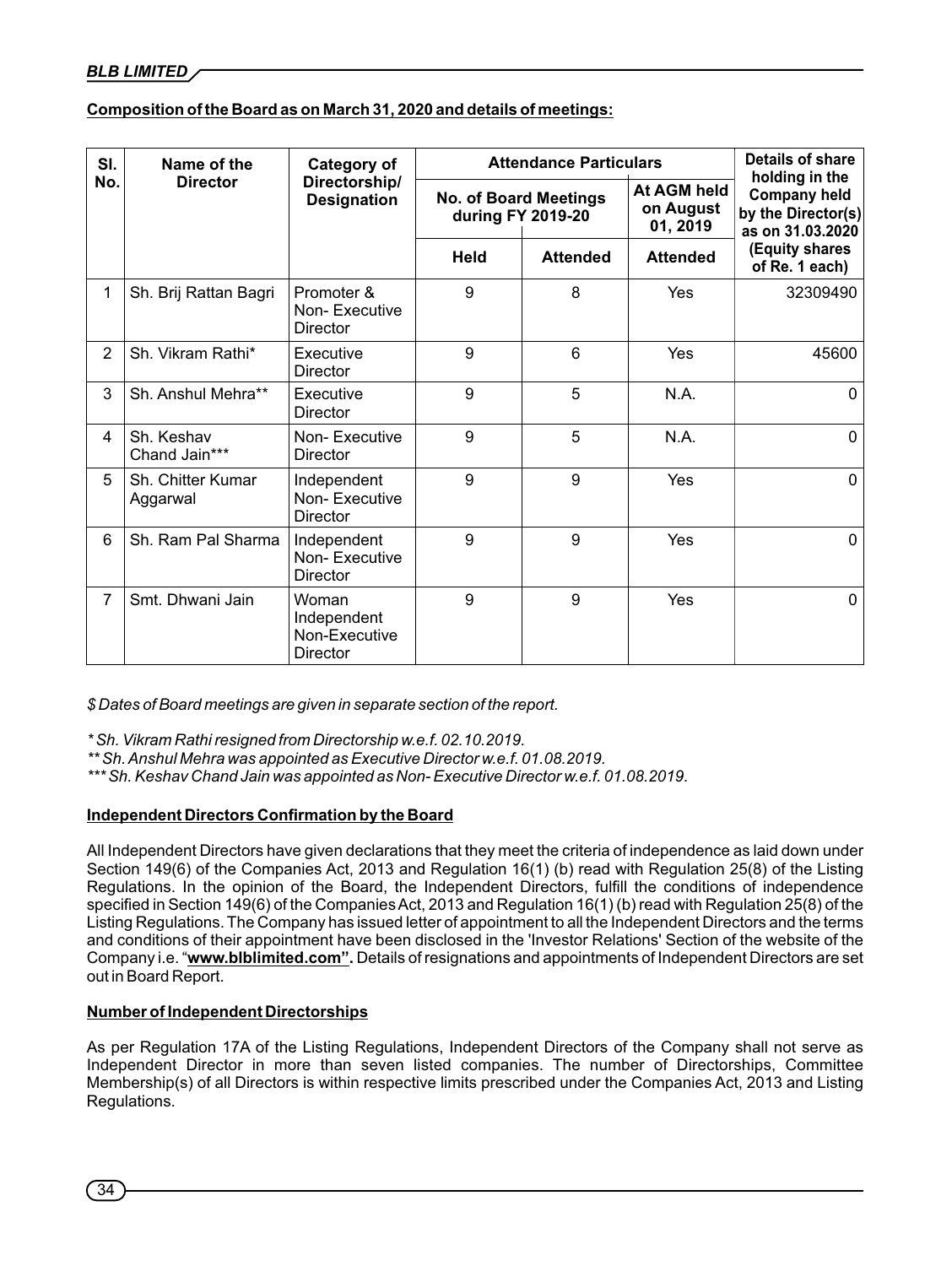# **Letter of Appointment for Independent Directors**

The Company has issued letter of appointment to all the Independent Directors and the terms and conditions of their appointment have been disclosed in the 'Investor Relations' section of the website of the Company at "www.blblimited.com''.

# **Matrix Chart of core skills/ expertise/ competencies of the Board Members:**

The Board of Directors of the Company have Diversity in Board. It seeks to maintain a Board comprised of talented and dedicated directors with a diverse mix of expertise, experience, skills and backgrounds. For purposes of Board composition, diversity includes, but is not limited to, educational and functional background, industry experience, geography, age, insider status, gender, and ethnicity. The skills and backgrounds collectively represented on the Board reflect the diverse nature of the business environment in which the Company operates. Accordingly, a matrix chart setting out the core skills, experience, and competencies of the Board of Directors for the year ended  $31<sup>st</sup>$  March, 2020 are mentioned below:

| <b>Technical skills/</b><br>experience/<br>competencies | Sh. Brij<br>Rattan Bagri Chand Jain | Sh. Keshav | Sh. Anshul<br>Mehra | Smt. Dhwani<br>Jain | Sh. Chitter<br><b>Kumar</b><br><b>Aggarwal</b> | Sh. Ram<br>Pal Sharma |
|---------------------------------------------------------|-------------------------------------|------------|---------------------|---------------------|------------------------------------------------|-----------------------|
| Knowledge of the Sector                                 | $\checkmark$                        |            | ✓                   | ✓                   | ✓                                              |                       |
| Accounting & Finance                                    | ✓                                   |            |                     |                     | ✓                                              |                       |
| Corporate Governance<br>& Compliances                   | ✓                                   |            | ✓                   |                     | $\checkmark$                                   |                       |
| <b>Marketing Experience</b>                             |                                     |            | ✓                   |                     |                                                |                       |
| <b>Strategy Development</b><br>and implementation       | ✓                                   | ✓          |                     |                     |                                                |                       |
| Stakeholder<br>Relationship                             | ✓                                   |            | $\checkmark$        | ✓                   | $\checkmark$                                   |                       |
| Risk Management<br>system                               | ✓                                   |            |                     | ✓                   |                                                |                       |
| Experience/ Leadership/<br>management                   | ✓                                   |            |                     | ✓                   | $\checkmark$                                   |                       |
| Information Technology                                  | ✓                                   |            | ✓                   |                     |                                                |                       |

The Board of the Company has the necessary Skills/Expertise/ Competence in all the above mentioned areas.

#### **A. DETAILS OF BOARD MEETINGS HELD DURING THE FINANCIALYEAR 2019-20:**

The meetings are convened by the Board at regular intervals by giving appropriate advance notice to review, discuss and decide on company policies, business strategies and issues which have to be decided by the Board. The Agenda of the Board / Committee meetings is set by the Company Secretary in consultation with the Chairman and Executive Director of the Company. The Agenda was circulated at least seven days before the meeting. The Agenda for the Board and Committee meetings includes detailed notes on the items to be discussed at the meeting to enable the Directors/Members of Committees to take an informed decision. The Board has periodically reviewed compliance report of all laws applicable on the Company as well as steps taken to rectify instances of non-compliances, if any.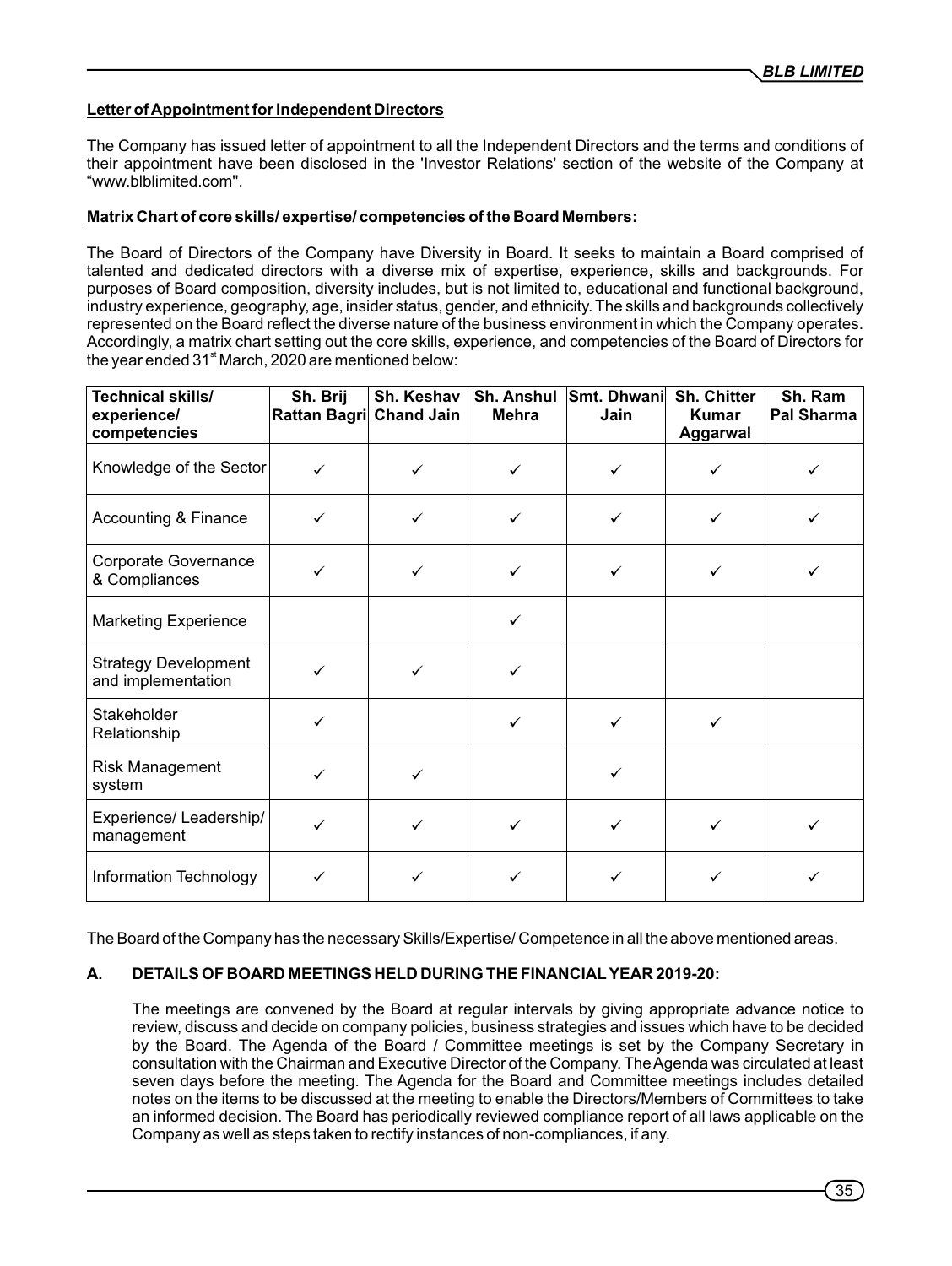The maximum interval between any two meetings was well within the maximum allowed gap of 120 days. During the Financial Year ended March 31, 2020, Nine (9) meetings of the Board were held, details of which are as follows:

| SI. No.       | <b>Date of Board Meeting</b> | <b>Board Strength</b> | No. of Directors present |
|---------------|------------------------------|-----------------------|--------------------------|
|               | 09.04.2019                   | 5                     |                          |
| $\mathcal{P}$ | 17.05.2019                   | 5                     | 5                        |
| 3             | 30.05.2019                   | 5                     | 5                        |
| 4             | 02.07.2019                   | 5                     | 5                        |
| 5             | 01.08.2019                   |                       |                          |
| 6             | 13.08.2019                   |                       |                          |
|               | 01.10.2019                   | 6                     | 6                        |
| 8             | 13.11.2019                   | 6                     | 6                        |
| 9             | 11.02.2020                   | 6                     |                          |

A separate meeting of the Independent Directors was held on 25.02.2020 as per the requirements of Schedule IV of Companies Act, 2013 and Regulation 25 of the Listing Regulations.

# **B. CODE OF CONDUCT**

The Company has laid down a Code of Conduct ("Code") for all Board members and Senior Management of the Company. The code is available in the 'Investor Relations' Section of the website of the Company i.e. **www.blblimited.com**. The Code has been circulated to all the members of the Board and Senior Management and they have affirmed compliance with the Code for the financial year ended March 31, 2020. A declaration signed by Sh. Anshul Mehra, Executive Director of the Company afrming the compliance of the Code of Conduct by Board Members and Senior Management Executives is attached to this Annual Report as**Annexure-A.**

#### **3. COMMITTEES OF THE BOARD**

In compliance with the Listing Regulations, the Board has constituted three (3) Committees of the Board, namely: "Audit Committee", "Nomination and Remuneration Committee"; and "Stakeholders' Relationship Committee". The objective is to focus effectively on the issues and ensure expedient resolution of the diverse matters. The Board approves the terms of reference for these Committees. The minutes of the meetings of the Committees are placed before the Board for information in their immediate next board meeting.

Apart from above three (3) Committees the Board has voluntarily formulated one (1) more committee of the Board viz. Committee of Directors of the Company to ease the financial transactions relating to availing and granting Loan and/or making Investments or providing guarantees etc. of the Company. The Committee of Directors was formed on May 30, 2014 to delegate some of the powers of the Board i.e. to invest the funds of the Company, to borrow money, to grant loans and/or give guarantee and/or provide security in connection with the loans;

One committee namely Enquiry Committee was formulated on 30<sup>th</sup> March, 2019 by the Board of Directors of company to ensure Compliance of SEBI (Prohibition of Insider Trading) (Amendment) Regulations, 2018. Committee was formed to look into procedure of inquiry in case of leak of Unpublished Price Sensitive Information ("UPSI").

The details as to the terms of reference, composition, number of meetings and related attendance, etc., of these Committees are provided hereunder: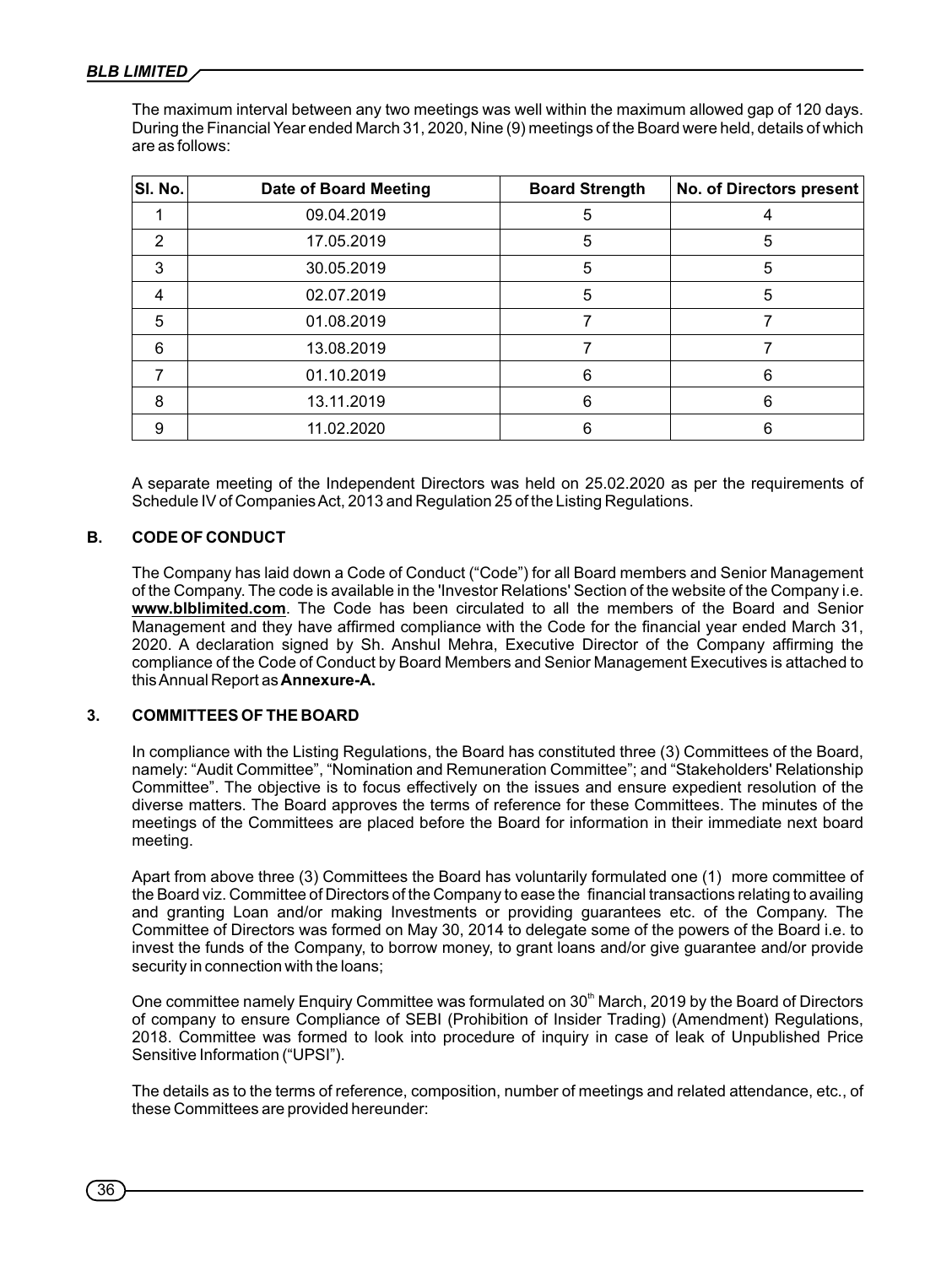# **A. AUDIT COMMITTEE**

# **I. BRIEF TERMS OF REFERENCE:**

The powers, role and terms of reference of the Audit Committee covers the area as mentioned under Regulation 18 of the Listing Regulations and Section 177 of the Companies Act, 2013, besides other terms as may be referred by the Board of Directors.

The powers, role and terms of reference of the Audit Committee include inter alia oversight of Company's financial reporting process, internal financial controls, reviewing the adequacy of the internal audit function, reviewing with management the quarterly/ annual financial statements before submission to the Board, recommending the appointment of statutory auditors and fixation of their remuneration, approval of related party transactions, evaluation of risk management systems etc.

# **II. COMPOSITION, MEETINGS AND ATTENDANCE OF THE COMMITTEE**

The Audit Committee as on 31.03.2020 has three (3) Non- Executive Directors as members of the committee, two (2) of whom are Independent Directors. The Chairperson of the Committee was present at the last Annual General Meeting held on August 01, 2019. The Company Secretary acts as the Secretary to the Committee. The Chief Financial Officer, Statutory Auditors and Internal Auditors are relevantly invited to the Audit Committee Meetings where Quarterly/Annual Unaudited/ Audited Financial Results/ Statements and Internal Audit Reports/ Limited Review Reports/ Statutory Audit Reports are discussed. All members of the Committee possess sound knowledge of accounts, audit and finance etc.

The Committee met Five (5) times during the Financial Year 2019-20. The meetings were held on – 30.05.2019; 02.07.2019; 13.08.2019; 13.11.2019; 11.02.2020. The time gap between the two meetings did not exceed one hundred and twenty days.

| SI.<br>No. | <b>Name of Director</b>    | Category                              | <b>Designation</b>     | <b>No. of Meetings</b><br>during FY 2019-20 |                 |
|------------|----------------------------|---------------------------------------|------------------------|---------------------------------------------|-----------------|
|            |                            |                                       |                        | <b>Held</b>                                 | <b>Attended</b> |
|            | Smt. Dhwani Jain           | Non-Executive<br>Independent Director | Member/<br>Chairperson | 5                                           | 5               |
| 2          | Sh. Brij Rattan Bagri      | Non-Executive<br><b>Director</b>      | Member                 | 5                                           | 5               |
| 3          | Sh. Chitter Kumar Aggarwal | Non-Executive<br>Independent Director | Member                 | 5                                           | 5               |

The details of the attendance of Committee members at the Meetings are as follows:

#### **B. NOMINATION & REMUNERATION COMMITTEE**

#### **I. BRIEF TERMS OF REFERENCE :**

The Nomination and Remuneration Committee was constituted in accordance with Section 178 of the Companies Act, 2013 and Regulation 19 of the Listing Regulations, the terms of reference of the Committee includes the following namely-formulation of criteria for determining qualifications, positive attributes and independence of a director and recommending to the Board a policy relating to remuneration of the directors, key managerial personnel and other employees; formulation of criteria for evaluation of Directors performance, devising a policy on Board diversity, identifying persons who are qualified to become directors and who may be appointed in senior management positions in accordance with the criteria laid down, and recommend to Board their appointment and removal.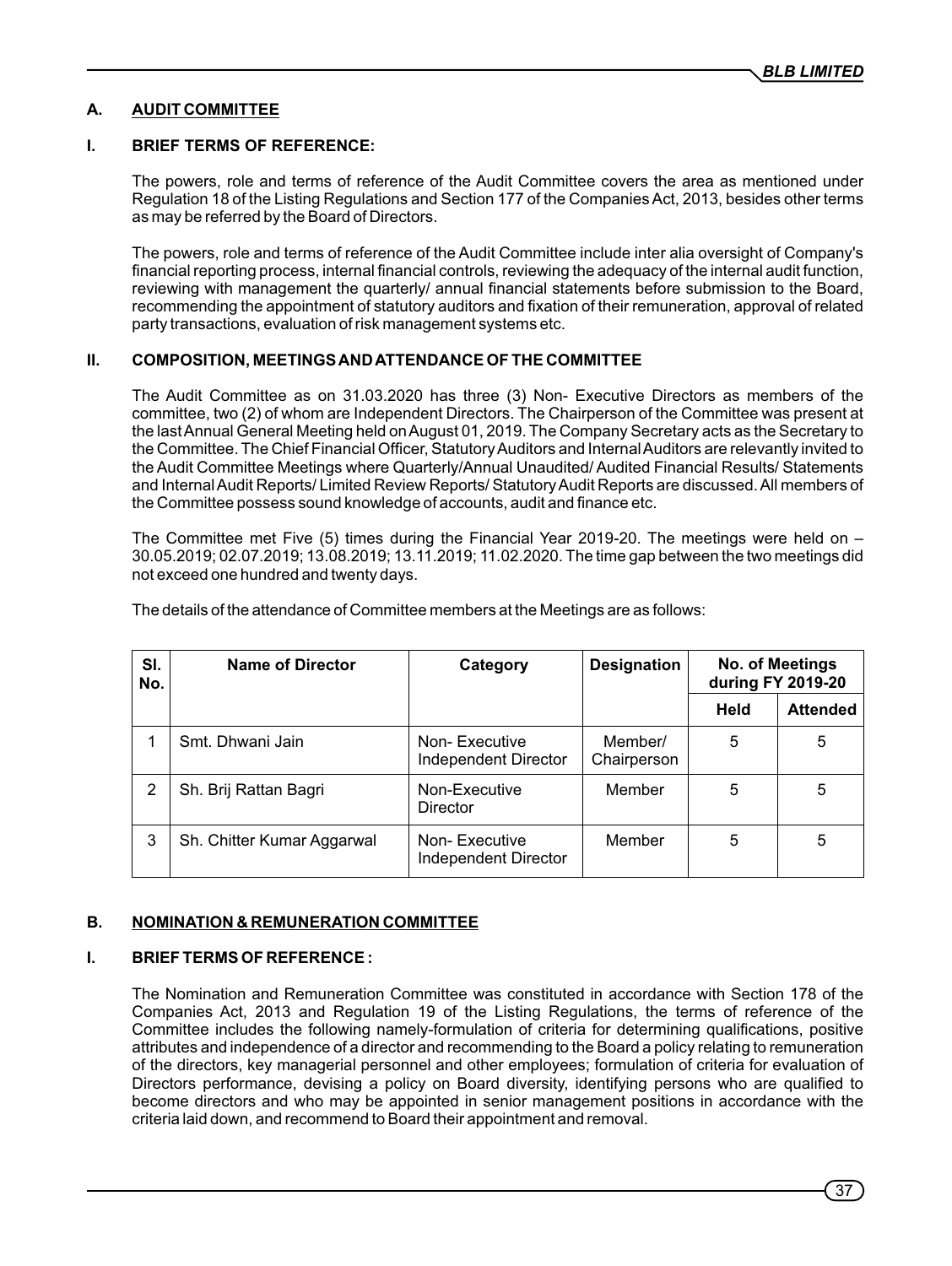# **II. COMPOSITION, MEETINGS AND ATTENDANCE OF THE COMMITTEE**

There are three (3) Non-Executive Directors as members of the Committee out of which two are independent. The Chairperson of the Committee is an Independent Director and the Company Secretary acts as the Secretary to the Committee.

The Committee met five  $(5)$  times during the financial year 2019-20 on 06.04.2019; 02.07.2019; 01.08.2019; 13.08.2019 and 01.10.2019.

The composition of the Committee and details of meetings attended by the members of the Committee during the year are as follows:

| SI.<br>No.     | Name of Director/ Member                                            | <b>Designation</b><br>Category        |                        | <b>No. of Meetings</b><br>during FY 2019-20 |                 |
|----------------|---------------------------------------------------------------------|---------------------------------------|------------------------|---------------------------------------------|-----------------|
|                |                                                                     |                                       |                        | Held                                        | <b>Attended</b> |
|                | Smt. Dhwani Jain                                                    | Non-Executive<br>Independent Director | Member/<br>Chairperson | 5                                           | 5               |
| $\overline{2}$ | Sh. Keshav Chand Jain<br>(Ceased as Member<br>w.e.f. 06.04.2019)    | Non-Executive<br>Independent Director | Member                 | 5                                           |                 |
| 3              | Sh. Brij Rattan Bagri<br>(Appointed as Member<br>w.e.f. 06.04.2019) | Non-Executive<br>Director             | Member                 | 5                                           | 4               |
| 4              | Sh. Chitter Kumar Aggarwal                                          | Non-Executive<br>Independent Director | Member                 | 5                                           | 5               |

#### **III. DETAILS OF REMUNERATION PAID TO DIRECTORS**

The following are the details of the remuneration paid to the managerial personnel during the Financial Year 2019-20:

## **Details of Remuneration to Executive Director**

The salary, benefits and perquisites paid to the Executive Director(s) during the financial year 2019-20 were Rs. 30.21 Lakhs, which is within overall limit as approved by the Shareholders of the Company.

| <b>DETAILS OF REMUNERATION</b><br>(SH. VIKRAM RATHI, EXECUTIVE DIRECTOR TILL 01.10.2019) |                                    |  |  |  |
|------------------------------------------------------------------------------------------|------------------------------------|--|--|--|
|                                                                                          | Amount (Rs. in Lakhs)              |  |  |  |
| Salary                                                                                   | 22.56                              |  |  |  |
| Perquisites                                                                              | 0.12                               |  |  |  |
| Stock options                                                                            |                                    |  |  |  |
| Number of Shares held                                                                    | 45,600 Equity Shares of Re. 1 each |  |  |  |
| Service Contract                                                                         | 30.01.2017 till 29.01.2020         |  |  |  |

| <b>DETAILS OF REMUNERATION</b><br>(SH. ANSHUL MEHRA, EXECUTIVE DIRECTOR FROM 01.08.2019) |                          |  |  |  |
|------------------------------------------------------------------------------------------|--------------------------|--|--|--|
|                                                                                          | Amount (Rs. in Lakhs)    |  |  |  |
| Salary                                                                                   | 7.38                     |  |  |  |
| Perquisites                                                                              | 0.15                     |  |  |  |
| Stock options                                                                            |                          |  |  |  |
| Number of Shares held                                                                    | Nil                      |  |  |  |
| <b>Service Contract</b>                                                                  | 01.08.2019 to 31.07.2022 |  |  |  |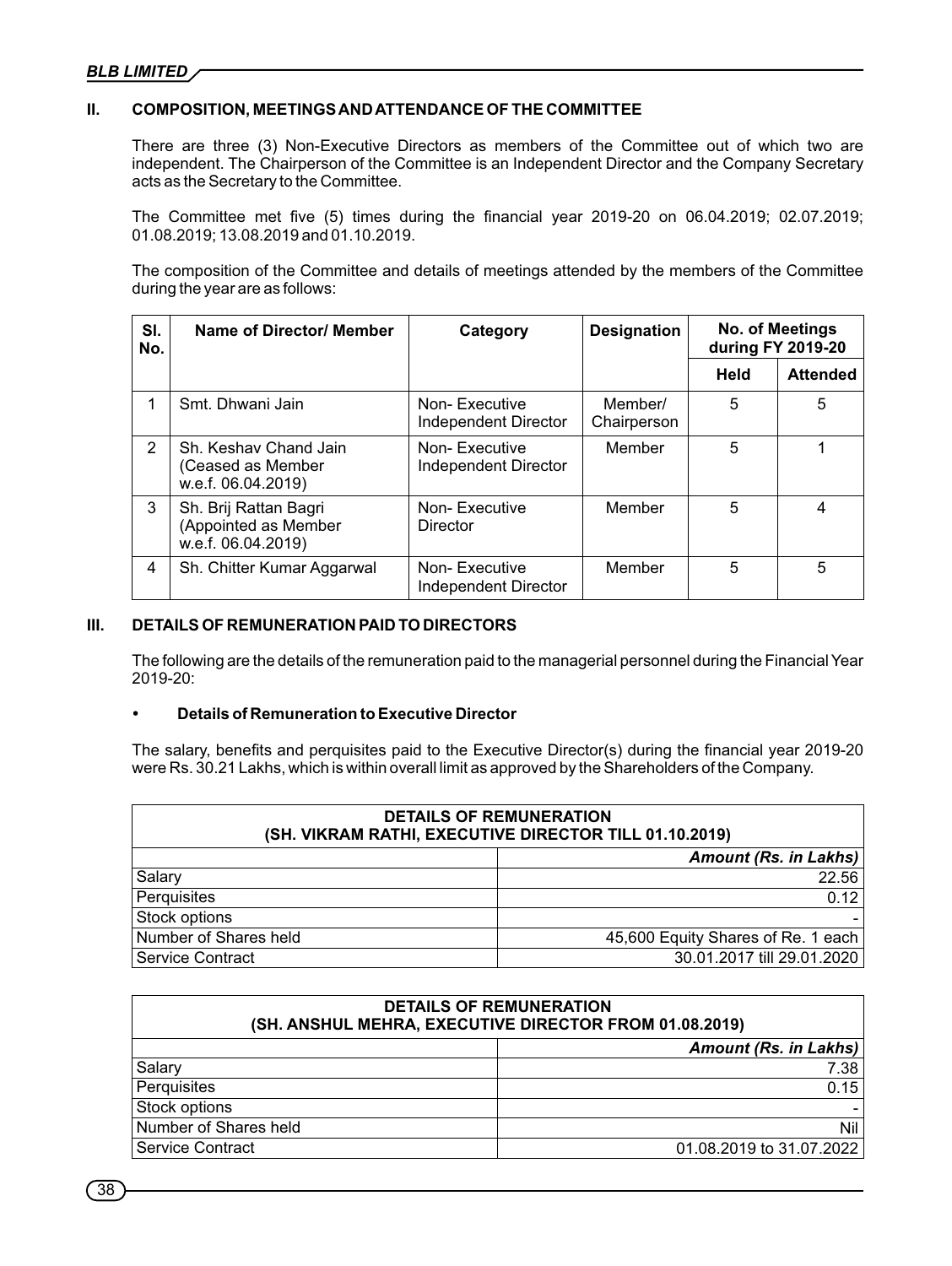- $\triangleright$  Entire Salary of Sh. Vikram Rathi and Sh. Anshul Mehra is fixed and there is no variable component except performance linked incentive(s), if any, given to them.
- $\triangleright$  Service Contract, Notice Period, Severance fees is as per HR Policies of the Company.
- The Company did not have any Employee Stock Option Plans (ESOPs) till March 31, 2020.

## **Non-Executive Directors**

No remuneration/commission or sitting fees was paid to any Non- Executive Director(s) for attending Board Meetings / Committee Meetings, by the Company for the Financial Year 2019-20.

#### **All pecuniary relationship or transactions of the non-executive Directors vis-à-vis the listed entity: NIL**

#### **IV. REMUNERATION POLICY**

The remuneration paid to Directors/ Key Managerial Personnel/Relative of Director(s) is recommended by the Nomination and Remuneration Committee and approved by the Board of Directors in the Board Meeting, and wherever required pursuant to the subsequent approval by the Shareholders at the General Meeting and such other authorities, as the case may be and as per the regulatory requirements. The Company did not have any Employee Stock Option Plans (ESOPs) till March 31, 2020. The Company has a comprehensive policy which ensures equality, fairness and consistency in rewarding the employees on the basis of performance against set objectives. The Company endeavors to attract, retain, develop and motivate a high performance workforce and appropriately reward the workforce for contribution made towards growth of the Company.

# **V. PERFORMANCE EVALUATION**

The criteria for performance evaluation cover the areas relevant to the functioning of Independent Directors and the guidance note on Board Evaluation issued by SEBI via circular dated 05.01.2017 which includes experience, qualification, participation, conduct and effectiveness, etc. The performance evaluation of Independent Director(s) was done by the entire Board of Director(s) and in the evaluation process the director(s) who are subject to evaluation did not participate.

Criteria for performance evaluation of Independent Directors, as laid in the Nomination, Remuneration & Evaluation Policy is detailed in Board Report.

# **C. STAKEHOLDERS' RELATIONSHIP COMMITTEE**

The role of the Stakeholders' Relationship Committee covers the area as mentioned under Regulation 20 of the Listing Regulations and Section 178 of the Companies Act, 2013. The Committee's scope includes looking into redressal of grievances of the investors pertaining to transfer of shares, non-receipt of annual report, non-receipt of dividend, dematerialisation / rematerialisation of shares, complaint letters received from Stock Exchanges, SEBI, non-receipt of interest warrants, repayment of Fixed Deposit issues etc.

# **I. COMPOSITION, MEETINGS AND ATTENDANCE OF THE COMMITTEE**

During the financial year under review, the Stakeholders' Relationship Committee comprised of one (1) Executive Director and two (2) Non-Executive Independent Directors as members of the committee. The Chairperson of the Committee is Non – Executive Independent Director as per the requirements of Section 178(5) of the Companies Act, 2013 and Regulation 20 of the Listing Regulations. The Company Secretary acts as the Secretary to the Committee.

The Committee met two (2) times during the Financial Year 2019-20. The meetings were held on– 02.07.2019 and 26.08.2019.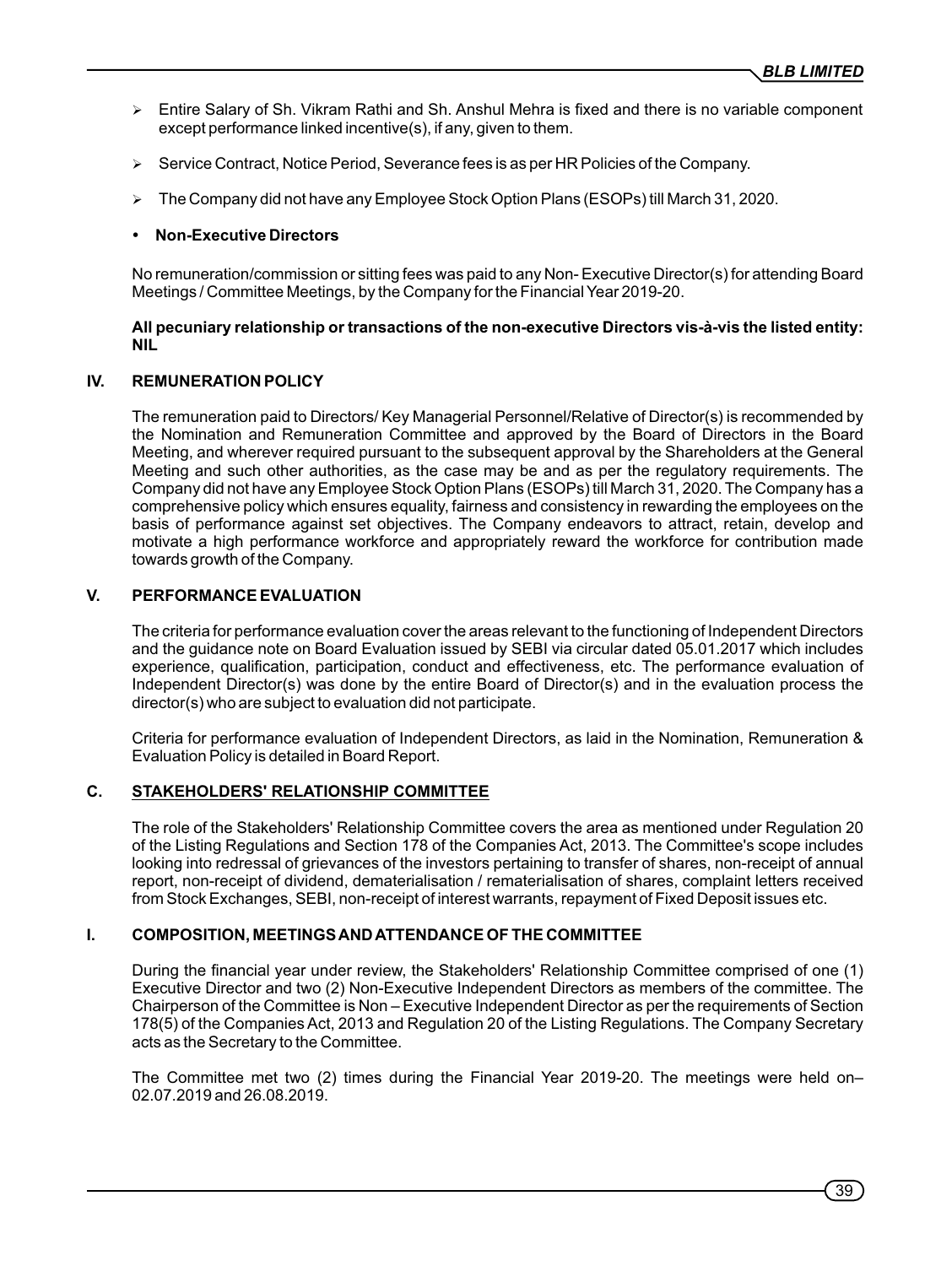The composition of the Committee and the details of meetings attended by the members of the above said Committee during the year are as follows:

| SI.<br>No.     | <b>Name of Director</b>                                        | <b>Designation</b><br>Category        |                        | <b>No. of Meetings</b><br>during FY 2019-20 |                 |
|----------------|----------------------------------------------------------------|---------------------------------------|------------------------|---------------------------------------------|-----------------|
|                |                                                                |                                       |                        | Held                                        | <b>Attended</b> |
|                | Smt. Dhwani Jain                                               | Non-Executive<br>Independent Director | Member/<br>Chairperson | 2                                           | 2               |
| $\overline{2}$ | Sh. Vikram Rathi<br>(Ceased as member<br>w.e.f. 02.10.2019)    | <b>Executive Director</b>             | Member                 | 2                                           | 2               |
| 3              | Sh. Anshul Mehra<br>(Appointed as member<br>w.e.f. 02.10.2019) | <b>Executive Director</b>             | Member                 | 2                                           | 0               |
| 4              | Sh. Chitter Kumar Aggarwal                                     | Non-Executive<br>Independent Director | Member                 | $\mathfrak{p}$                              | $\mathfrak{p}$  |

The signed minutes of the Committee meetings are placed in the subsequent Board Meetings held thereafter. The Shareholders' Grievances are closely supervised by the Company Secretary who coordinates with the concerned authorities, if required.

To redress the investor grievances, the Company has a dedicated e-mail ID displayed on Company's website, i.e. "*investorcomplaint@blblimited.com."* for the purpose of registering complaints by investors and to take necessary follow-up action in relation thereto.

#### **II. Name, designation and address of Compliance Officer**

#### **Ms. Varsha Yadav**

(COMPANYSECRETARYAND COMPLIANCE OFFICER)

Registered Office: **BLB LIMITED** H. No. 4760-61/23, 3rd Floor, Ansari Road, Darya Ganj, New Delhi-110002 Tel : +91-11 - 49325600 Email: csblb@blblimited.com, infoblb@blblimited.com

#### **III. DETAILS OF SHAREHOLDER'S COMPLAINTS RECEIVED :**

During the Financial Year 2019-20 under report the details of complaints received and redressed are shown below:

| <b>Opening Balance</b> | <b>Received</b> | <b>Resolved</b> | Pending    | <b>Closing Balance</b> |
|------------------------|-----------------|-----------------|------------|------------------------|
| <b>NIL</b>             | <b>NIL</b>      | <b>NIL</b>      | <b>NIL</b> | NIL                    |

# **IV. TRANSFER OR TRANSMISSION OR TRANSPOSITION OF SECURITIES:**

Pursuant to Regulation 7(3) and 40(9) of the Listing Regulations, a certificate on half-yearly basis confirming due compliance of share transfer formalities by the Company from Registrar Transfer Agent, Company Secretary and Practicing Company Secretary has been submitted to the Stock Exchanges within stipulated time. In terms of requirements to amendments to Regulation 40 of Listing Regulations w.e.f. 1st April, 2019, transfer of securities in physical form, except in case of request received for transmission or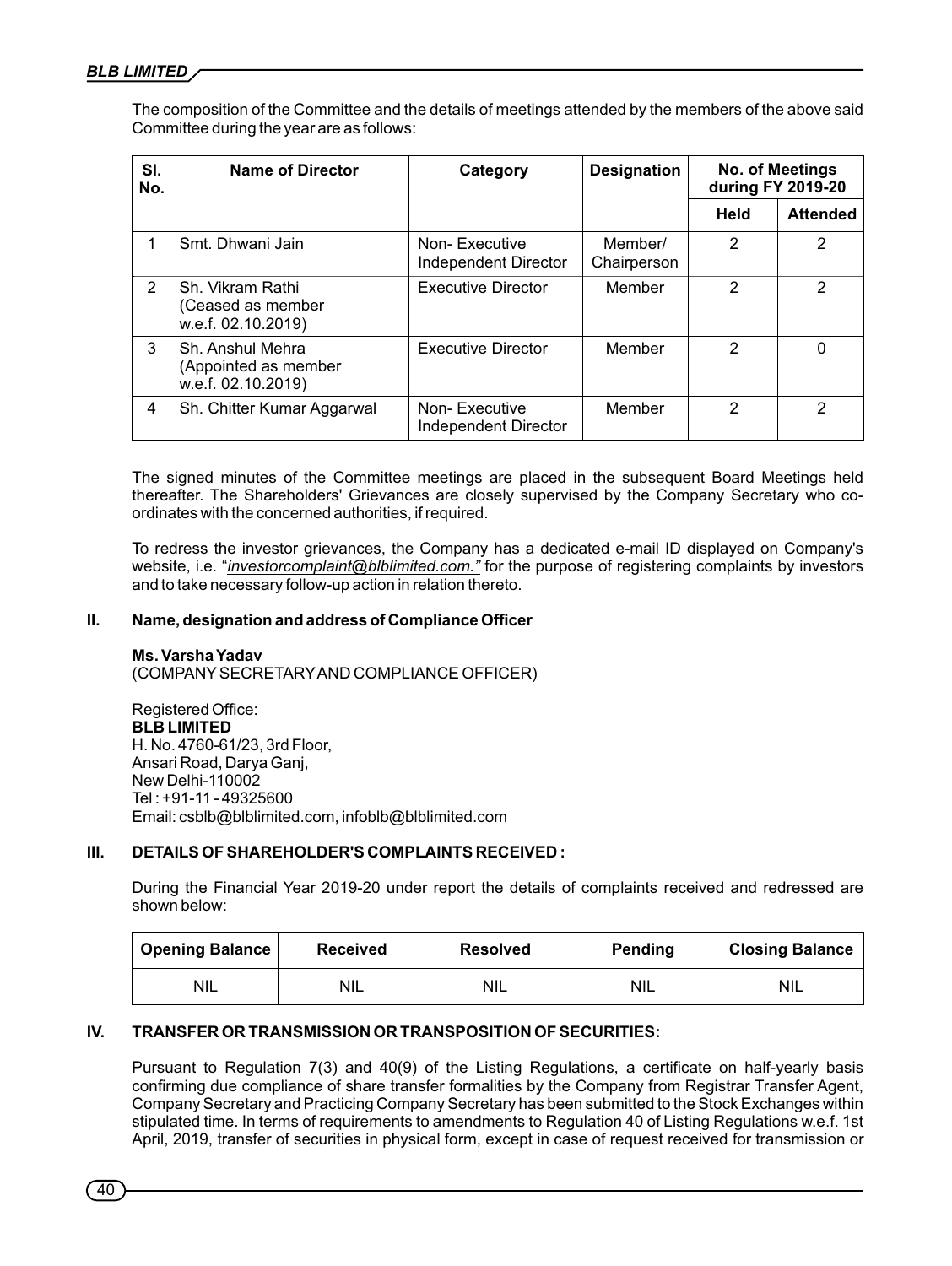transposition of securities, shall not be processed unless the securities are held in the dematerialised form with a depository

The company processes the request for Transfer of shares within 15 Days from the date of receipt of request in order, with the company or to the Registrar and Share Transfer Agent subject to documents being valid and complete in all respects.

The Board has delegated the authority for approving transfer, transmission, dematerialisation of shares etc. to the Share Transfer / Transmission Committee.

#### **D. FAMILIARIZATION PROGRAMME**

The Independent Directors are familiarized with their roles, rights, responsibilities, etc. The details of the familiarization Programme are uploaded in the policies and codes in 'Investor Relations' column of the website of the Company at **"www.blblimited.com".**

#### **E. INDEPENDENT DIRECTORS MEETING**

During the year under review, the Independent Directors met on 25<sup>th</sup> February, 2020, inter alia, to:

- Evaluate performance of Non-Independent Directors and the Board of Directors as a whole;
- Evaluate performance of the Chairman of the Company, taking into account the views of the Executive and Non- Executive Directors;
- Evaluation of the quality, content and timeliness of flow of information between the Management and the Board that is necessary for the Board to effectively and reasonably perform its duties.

All the Independent Directors were present at this Meeting.

# **4. GENERAL BODY MEETINGS**

The details of General meetings held during the last three Financial Year(s) are mentioned in table below:

#### **ANNUALGENERAL MEETING**

| <b>Financial</b><br>Year | Date of<br>Meeting                             | Time of<br>Meeting | <b>Venue of Meeting</b>                                                                                                                  | <b>Special Resolution passed</b>                                                                                                                                                                                                                               |
|--------------------------|------------------------------------------------|--------------------|------------------------------------------------------------------------------------------------------------------------------------------|----------------------------------------------------------------------------------------------------------------------------------------------------------------------------------------------------------------------------------------------------------------|
|                          | 2016-2017   September   11:00 A.M.<br>16, 2017 |                    | Magpie Tourist Resort,<br>(A unit of Haryana Tourism<br>Corporation Ltd.), Sector - 16A,<br>Mathura Road,<br>Faridabad - 121002, Haryana | None                                                                                                                                                                                                                                                           |
| 2017-2018                | August<br>28, 2018                             | 11:00 A.M.         | Magpie Tourist Resort,<br>(A unit of Haryana Tourism<br>Corporation Ltd.), Sector - 16A,<br>Mathura Road,<br>Faridabad - 121002, Haryana | 1. Appointment of Sh. Chitter<br>Kumar Aggarwal (DIN:<br>00038502) as a Director of the<br>company<br>2. To approve change in the name<br>of Company and amendment in<br>Memorandum of Association<br>3. To approve amendment in the<br>Article of Association |
| 2018-2019                | August<br>01, 2019                             | 11:00 A.M.         | Magpie Tourist Resort,<br>(A unit of Haryana Tourism<br>Corporation Ltd.), Sector - 16A,<br>Mathura Road,<br>Faridabad - 121002, Haryana | 1. To appoint Sh. Keshav Chand<br>Jain (DIN: 00007539) as a<br>Director of the Company.<br>2. To appoint Sh. Anshul Mehra<br>(DIN: 00014049) as Whole Time<br>Director of the Company.                                                                         |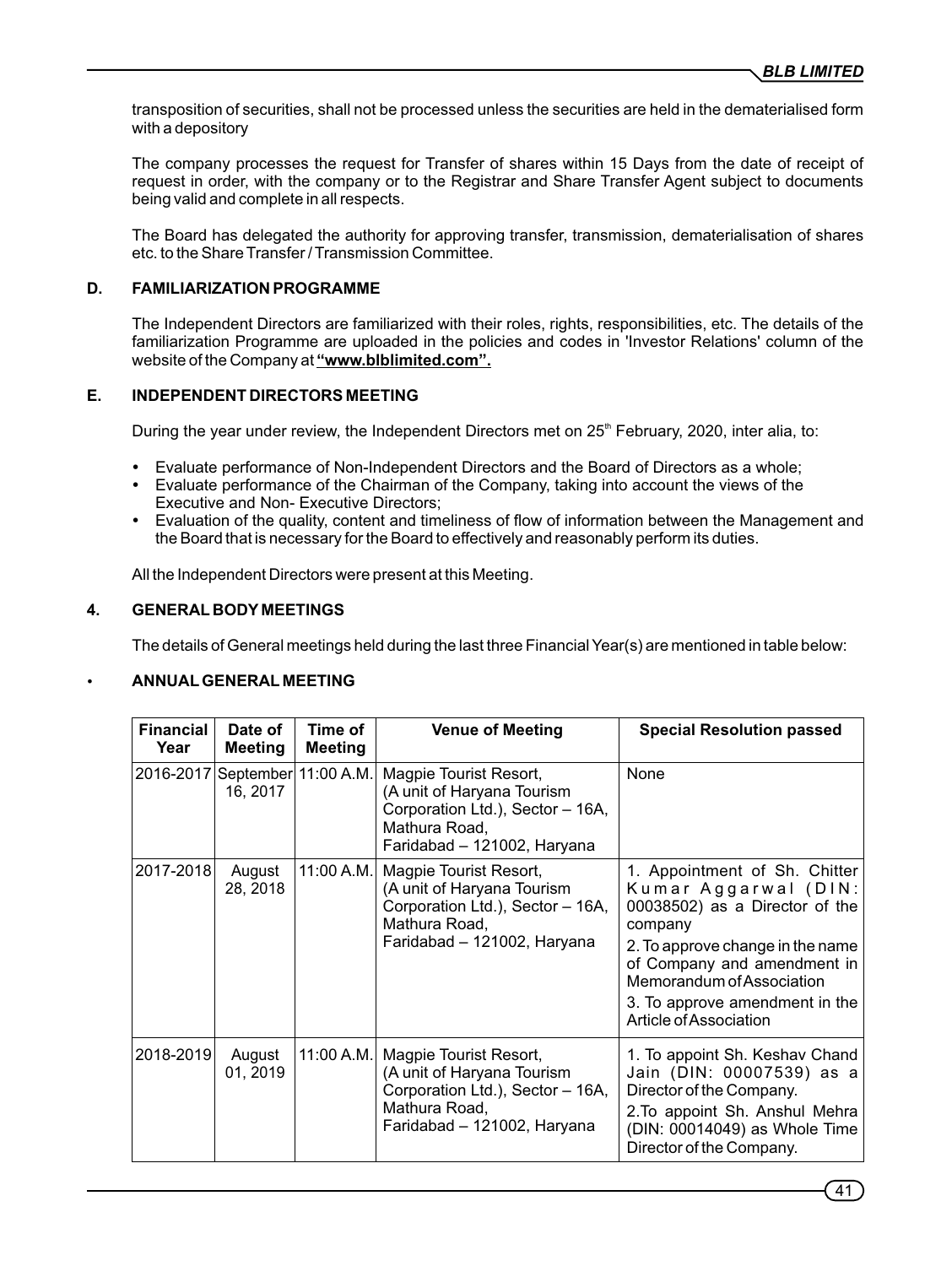# **EXTRAORDINARYGENERAL MEETING/ MEETING THROUGH POSTAL BALLOT**

During the year under review, no Extra Ordinary General Meeting of the members of the Company was held during financial year 2019-20.

The Company has publish and sent Postal ballot notices to all individual members of Company through email whose email id are registered with the company and physical notice to those members who has not registered their email id's. Voting was done through Postal ballot and e-voting through National Securities Depositories Limited (NSDL) platform. Postal ballot exercise was conducted by M/s. Chandrasekaran Associates, Scrutinizer of Postal Ballot of the Company and special resolution for shifting of registered office from State of Haryana to NCT of Delhi was passed through Postal Ballot on 18<sup>th</sup> May, 2019

# **5. MEANS OF COMMUNICATION**

#### **Quarterly Results**

Company's quarterly/half-yearly financial results for quarters during FY 2019-20 were published in the leading Hindi and English newspapers as per Regulation 47 of Listing Regulation. These were published for the quarter ended June 2019; September, 2019; December, 2019 and March, 2020 in the Financial Express (English), all India Edition and Jansatta (Hindi), Delhi NCR edition.

In addition to the above, the financial results are also displayed in the 'Investor Relations' section of the website of the Company i.e. **www.blblimited.com** for the information of all shareholders. All price sensitive information is made public at the earliest through intimation to Stock Exchange(s).

#### **Newspaper in which results are published**

The Financial Express (English) and Jansatta (Hindi) edition.

#### **Website**

The Company's website i.e. **www.blblimited.com** contains a separate dedicated section 'Investor Relations' where all information needed by the shareholders is available including the Financial Results and Annual Report of the Company and of its subsidiary Companies. During the period under review Company has not made any presentation to institutional investors or analysts.

#### **Official News Release**

The official news releases are also displayed in the 'Investor Relations' section of the website of the Company i.e. **www.blblimited.com** for the information of all shareholders.

#### **Presentations made to Institutional Investors or to the analysts**

Not applicable.

#### **Annual Report**

Annual Report containing, inter alia, Audited Annual Accounts, Directors' Report, Auditor's Report and other important information is circulated to members and others entitled thereto. The Management Discussion and Analysis Report forms part of the Annual Report and is displayed in the 'Investor Relations' section of the website of the Company viz. "**www.blblimited.com".**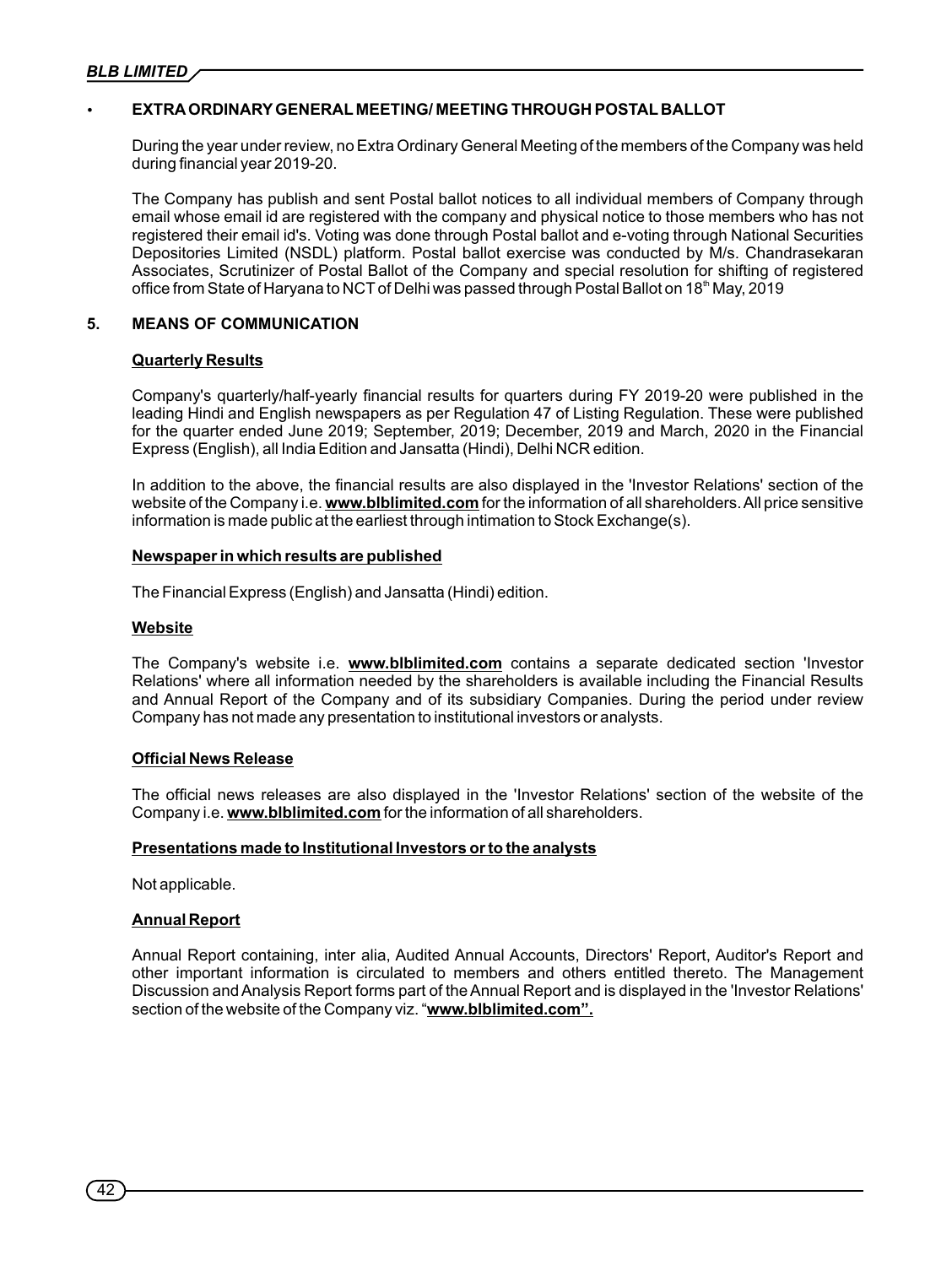# **6. GENERALSHAREHOLDER INFORMATION**

## **I. ANNUALGENERAL MEETING**

| <b>Financial Year</b> | 2019-20                                                                                                                                                                                                                      |
|-----------------------|------------------------------------------------------------------------------------------------------------------------------------------------------------------------------------------------------------------------------|
| Date                  | September 28, 2020                                                                                                                                                                                                           |
| Day                   | Monday                                                                                                                                                                                                                       |
| Time                  | 12:00 Noon                                                                                                                                                                                                                   |
| Venue                 | AGM will be held through video conferencing/ other audio visual<br>means (Deemed venue for the AGM will be registered office i.e. H.<br>No. 4760-61/23, 3 <sup>rd</sup> Floor, Ansari Road, Daryaganj, New Delhi-<br>110002. |

# **II.** FINANCIAL CALENDAR (TENTATIVE) FOR THE FINANCIAL YEAR 01<sup>st</sup> APRIL, 2020 TO 31<sup>st</sup> **MARCH, 2021**

For the Approval of Unaudited Quarterly Financial Results for the quarter ending:

- June 30, 2020 **-** On or before August 14, 2020
- September 30, 2020 **-** On or before November 14, 2020
- On or before February 14, 2021

For the Approval of Audited Financial Results for Financial Year ending:

March 31, 2021 **-** On or before May 30, 2021

#### **III. DATE OF BOOK CLOSURE**

The Company is not required to close books as no dividend is declared or recommended by the Board of Directors. However, the Share transfer books for physical securities holders shall remain closed on 21 $^{\rm st}$ September, 2020 in terms of provision of Regulation 42(5) of SEBI (Listing Obligations and Disclosure Requirements) Regulations, 2015 for the purpose of Annual General Meeting.

#### **IV. DIVIDEND**

The Board did not declare and recommend any Dividend for the year ended March 31, 2020.

#### **V. UNCLAIMED DIVIDEND/ SHARES**

Pursuant to the provisions of Section 124(5) of the Companies Act, 2013, if the dividend transferred to the Unpaid Dividend Account of the Company remains unpaid or unclaimed for a period of seven years from the date of such transfer then such unclaimed or unpaid dividend shall be transferred by the Company along with interest accrued, if any to the Investor Education and Protection Fund ('the IEPF'), a fund established under sub-section (1) of section 125 of the Act. The details of unclaimed/unpaid dividend are available on the website of the Company viz. www.blblimited.com.

#### **Mandatory Transfer of Shares to Demat Account of Investors Education and Protection Fund Authority (IEPFA) in case of unpaid/ unclaimed dividend on shares for a consecutive period of seven years**

In terms of Section 124(6) of the Companies Act, 2013 read with Rule 6 of the Investor Education and Protection Fund Authority (Accounting, Audit, Transfer and Refund) Rules, 2016, (as amended from time to time) (IEPF Rules) shares on which dividend has not been paid or claimed by a shareholder for a period of seven consecutive years or more shall be credited to the Demat Account of Investor Education and Protection Fund Authority (IEPFA) within a period of thirty days of such shares becoming due to be so transferred. Upon transfer of such shares, all benefits (like bonus, etc.), if any, accruing on such shares shall also be credited to such Demat Account and the voting rights on such shares shall remain frozen till the rightful owner claims the shares.

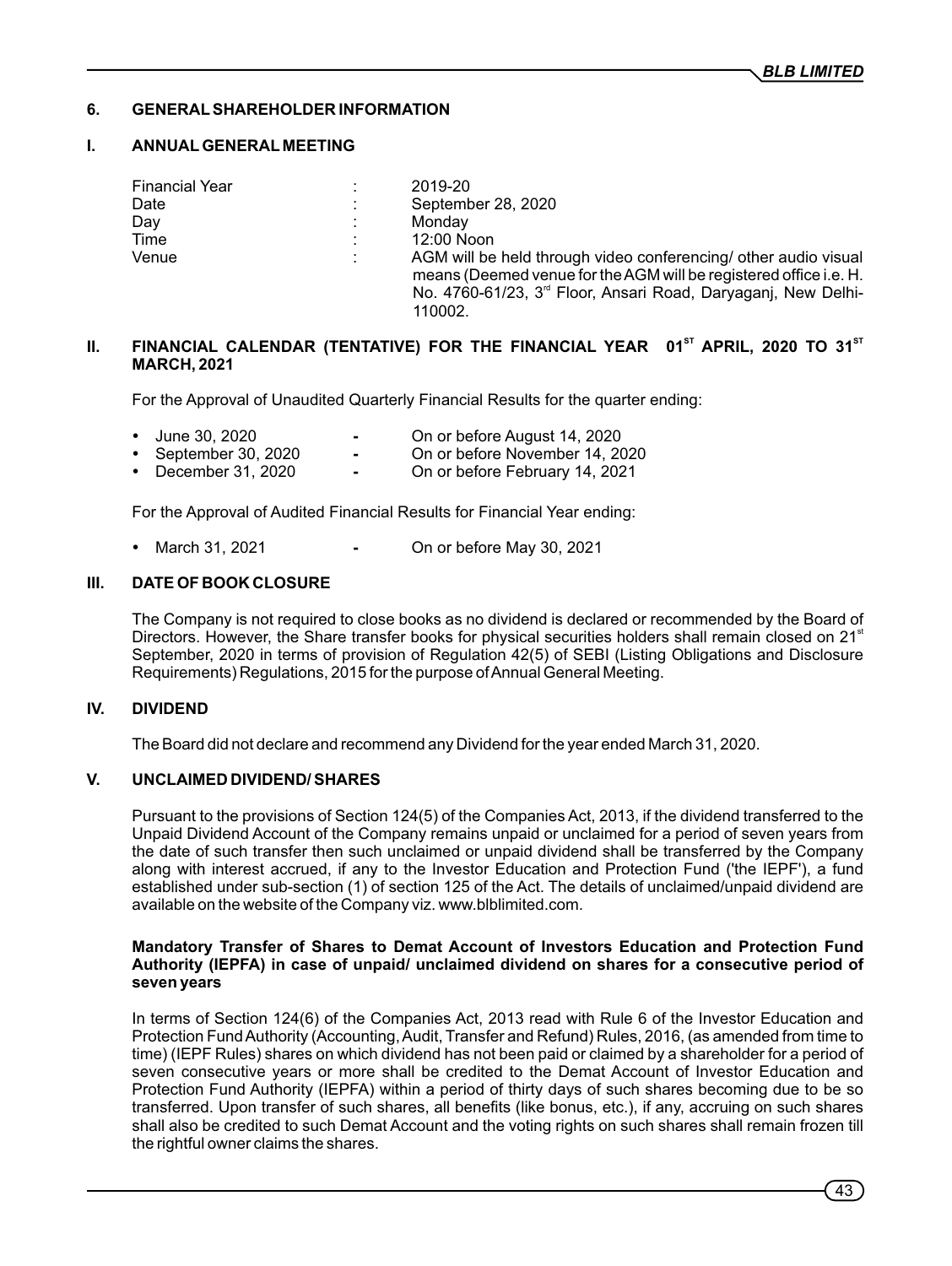Shares which are transferred to the Demat Account of IEPFAcan be claimed back by the shareholders from IEPFAby following the procedure prescribed under the aforesaid rules.

The Company has sent out individual communication to the concerned Members whose shares are liable to be transferred to IEPFA to take immediate action in the matter. As required under the IEPF Rules, the Company has also published a Notice informing the Members' who have not claimed their dividend for a period of 7 years to claim the same from the Company before they are transferred to IEPFA.

Therefore, it is in the interest of shareholders to regularly claim the dividends declared by the Company. Details of Unclaimed Dividend as on March 31, 2020 and due dates for transfer to IEPF are detailed in Board's report.

During the year under review, the Company has transferred unpaid and Unclaimed Dividend of Rs. 1,73,787.80/- which was declared in FY 2011-12 and 1,31,235 corresponding Equity Shares having face value Rupee 1/- each to Investor Education and Protection Fund.

Details of the Shares credited to Investor Education and Protection Fund are as follows:

| <b>S. No.</b> | <b>Particulars</b>                                                                                                       | Number of<br><b>Shareholders</b> | <b>Number of Shares</b> |
|---------------|--------------------------------------------------------------------------------------------------------------------------|----------------------------------|-------------------------|
|               | Total shares in the MCA IEPF Account as on April 1,<br>2019                                                              | 985                              | 446514                  |
| 2             | Details of shares transferred on November 27, 2019<br>with respect to the Dividend for the year ended<br>March 31, 2012. | 118                              | 131235                  |
| 3             | Number of shares claimed and transferred to the<br>shareholders from MCA IEPF Account during the<br>year.                |                                  | 100                     |
|               | Total shares in the MCA IEPF Account as on March<br>31, 2020.                                                            | 1102                             | 577649                  |

Voting rights on shares lying in the MCA IEPF account shall remain frozen till the rightful owner of such shares establishes his/her title of ownership to claim the shares. The details of shares so transferred are available on the Company's website under the Investor Section at www.blblimited.com.

The concerned shareholders may note that, no claim shall lie against the Company in respect of unclaimed dividend amounts and shares credited to the Demat Account of IEPF. Pursuant to the provisions of the Act and the Rules, the concerned shareholders can claim the shares along with the unclaimed dividend amount(s) which have been transferred to IEPF Account from the MCA. The procedure for claiming such dividend and/or shares is available on the website of the Company at www.blblimited.com and on the website of the Ministry of Corporate Affairs at www.mca.gov.in and www.iepf.gov.in.

The following table gives information relating to various outstanding dividends and the dates by which they can be claimed by the shareholders from the Company or Company's Registrar and Transfer Agent:

| S.<br>No. | <b>Dividend Year and Rate</b>     | Date of Declaration | Last date for<br>claiming Dividend |
|-----------|-----------------------------------|---------------------|------------------------------------|
|           | <b>Dividend</b><br>2012-2013 @10% | 05.08.2013          | 02.09.2020                         |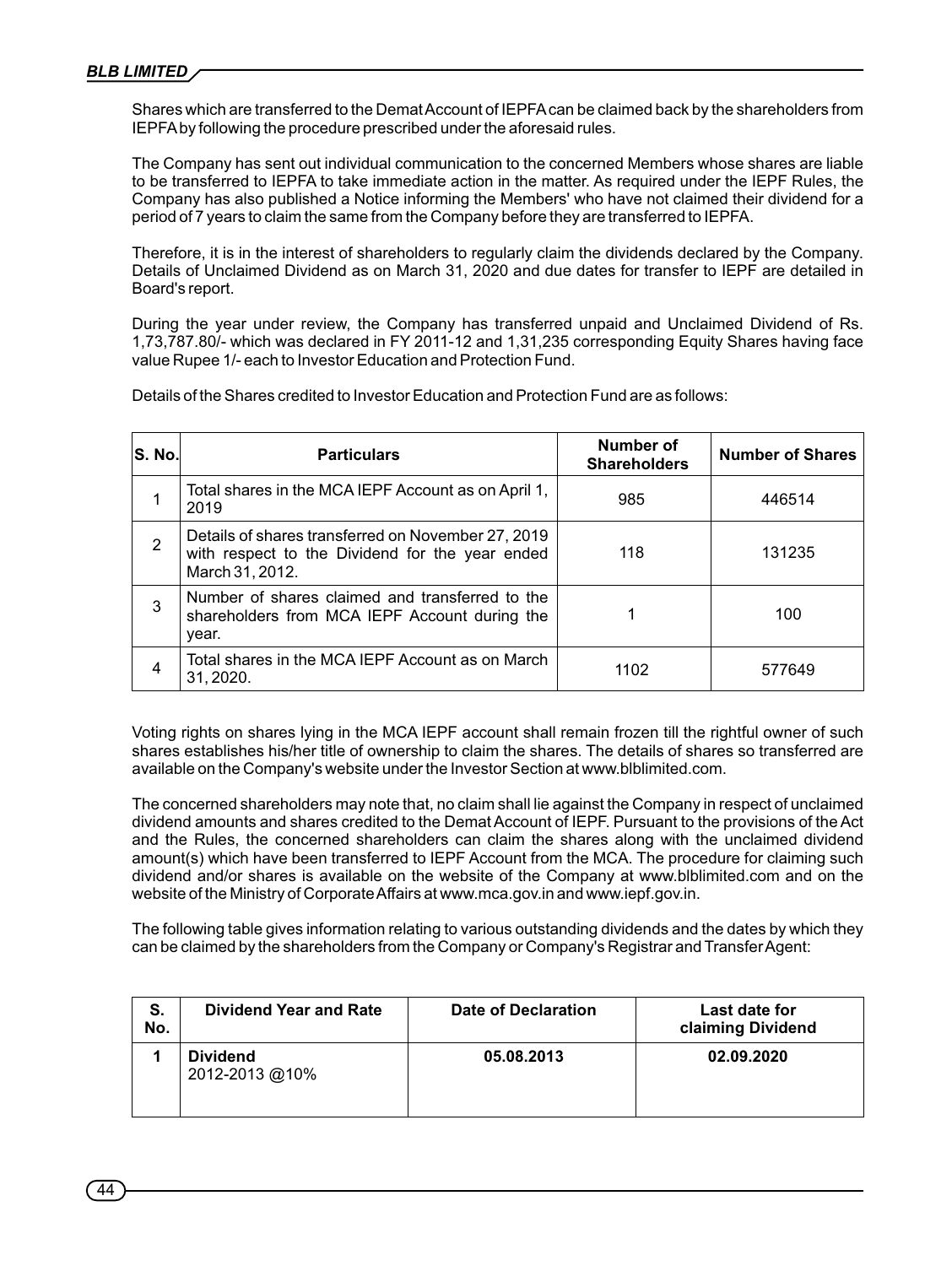# **VI. LISTING ON STOCK EXCHANGES**

As on March 31, 2020, the securities of the Company are listed on the following exchanges:

#### **1. BSE LIMITED**

Phiroze Jeejeebhoy Towers, 1<sup>st</sup> Floor, Dalal Street, Mumbai – 400 001 Tel : 022 – 22721233/34 Fax : 022 – 22721919/3027 Email: corp.relations@bseindia.com

#### **2. NATIONALSTOCK EXCHANGE OF INDIALIMITED**

Exchange Plaza,  $5<sup>th</sup>$  floor, Plot No. C/1, G-Block, Bandra-Kurla Complex, Bandra (East) Mumbai – 400 051 Tel : 022 – 26598100-14 Fax : 022 – 26598237-38 Email: cmlist@nse.co.in

#### **VII. LISTING FEE :**

The Annual Listing Fee for the Financial Year 2018-19 and 2019-20 has been paid to BSE Limited and National Stock Exchange of India Limited within the stipulated time.

# **VIII. STOCK CODE**

BSE LIMITED : 532290 NATIONAL STOCK EXCHANGE OF INDIALTD.

# **IX. STOCK MARKET PRICE DATAFOR THE FINANCIALYEAR 2019-20:**

High/Low market prices of the Equity shares of a face value of Re. 1/- each of the Company traded on National Stock Exchange of India Limited and BSE Limited with comparative indices during the period April 01, 2019 to March 31, 2020 are furnished below:

|               | <b>NSE</b><br><b>BSE</b><br>NIFTY50 |             | <b>S&amp;P BSE SENSEX</b> |             |          |          |          |          |
|---------------|-------------------------------------|-------------|---------------------------|-------------|----------|----------|----------|----------|
| Month         | High<br>(Rs)                        | Low<br>(Rs) | High<br>(Rs)              | Low<br>(Rs) | High     | Low      | High     | Low      |
| Apr-19        | 5.40                                | 4.60        | 5.74                      | 4.45        | 11856.15 | 11549.10 | 39487.45 | 38460.25 |
| May-19        | 6.90                                | 3.30        | 7.30                      | 3.50        | 12041.15 | 11108.30 | 40124.96 | 36956.10 |
| Jun-19        | 4.95                                | 3.85        | 5.10                      | 3.88        | 12103.05 | 11625.10 | 40312.07 | 38870.96 |
| <b>Jul-19</b> | 4.45                                | 3.50        | 4.54                      | 3.65        | 11981.75 | 11229.80 | 40032.41 | 37128.26 |
| Aug-19        | 3.85                                | 3.10        | 4.18                      | 3.40        | 11181.45 | 10637.15 | 37807.55 | 36102.35 |
| Sep-19        | 3.70                                | 3.05        | 3.79                      | 3.34        | 11694.85 | 10670.25 | 39441.12 | 35987.80 |
| Oct-19        | 3.90                                | 2.85        | 3.82                      | 3.03        | 11945.00 | 11090.15 | 40392.22 | 37415.83 |
| <b>Nov-19</b> | 4.05                                | 3.30        | 4.12                      | 3.06        | 12158.80 | 11802.65 | 41163.79 | 40014.23 |
| $Dec-19$      | 5.75                                | 3.30        | 5.75                      | 3.15        | 12293.90 | 11832.30 | 41809.96 | 40135.37 |
| Jan-20        | 5.85                                | 3.65        | 5.61                      | 3.90        | 12430.50 | 11929.60 | 42273.87 | 40476.55 |
| Feb-20        | 5.20                                | 3.20        | 5.25                      | 3.41        | 12246.70 | 11175.05 | 41709.30 | 38219.97 |
| Mar-20        | 4.85                                | 2.80        | 4.95                      | 2.81        | 11433.00 | 7511.10  | 39083.17 | 25638.90 |

 $45<sup>2</sup>$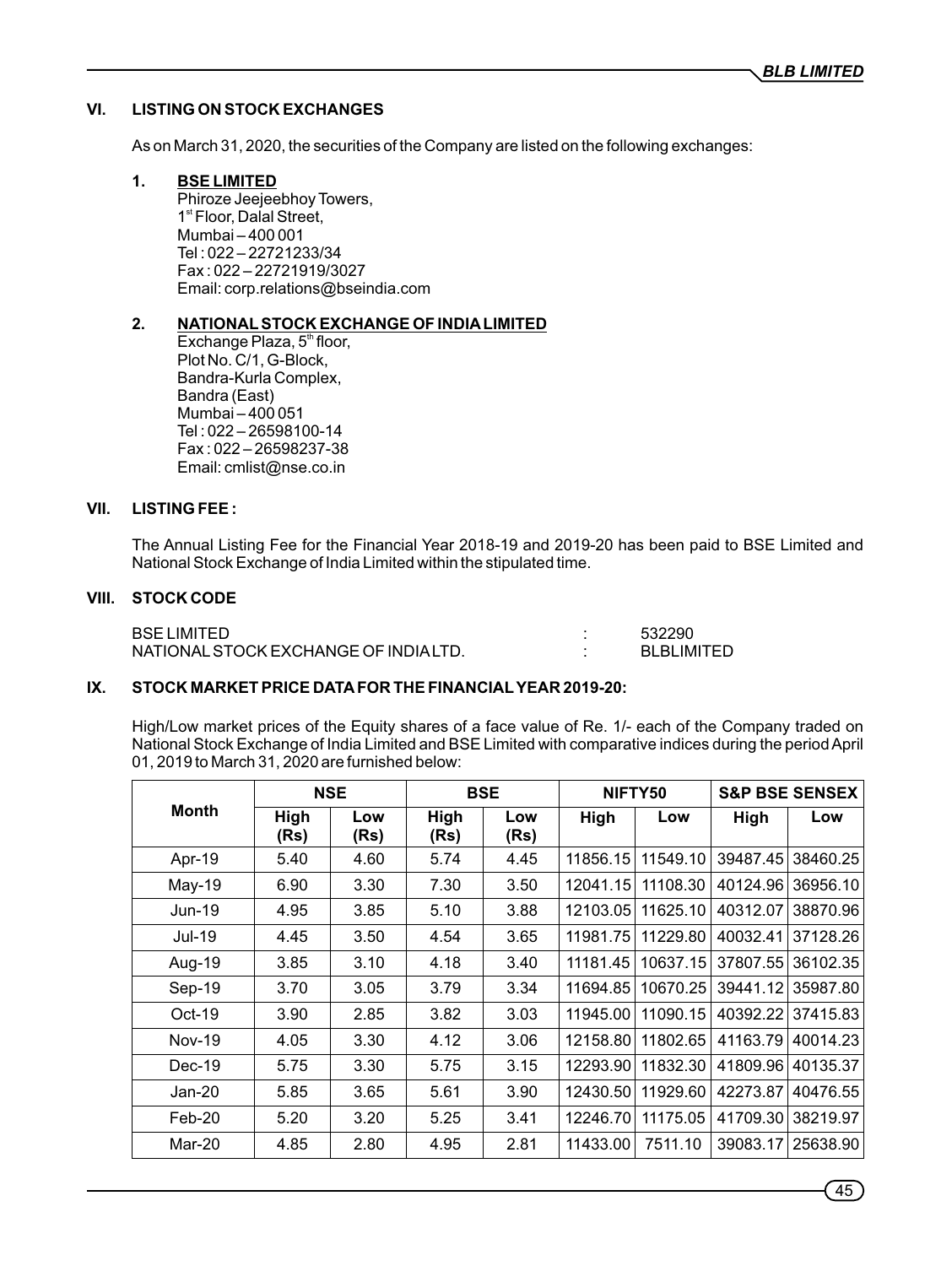#### **X. PERFORMANCE OF SHARE PRICE OF THE COMPANY IN COMPARISON S&P BSE SENSEX AND NIFTY50:**





#### **XI. SUSPENSION OF COMPANY'S SECURITIES**

Trading of the Securities of the Company has not been suspended during the FY2019-20.

#### **XII. REGISTRAR AND SHARE TRANSFER AGENTS**

M/s Abhipra Capital Limited is the Registrar and Share Transfer Agent for the Equity Shares of the Company both in the Demat and Physical forms.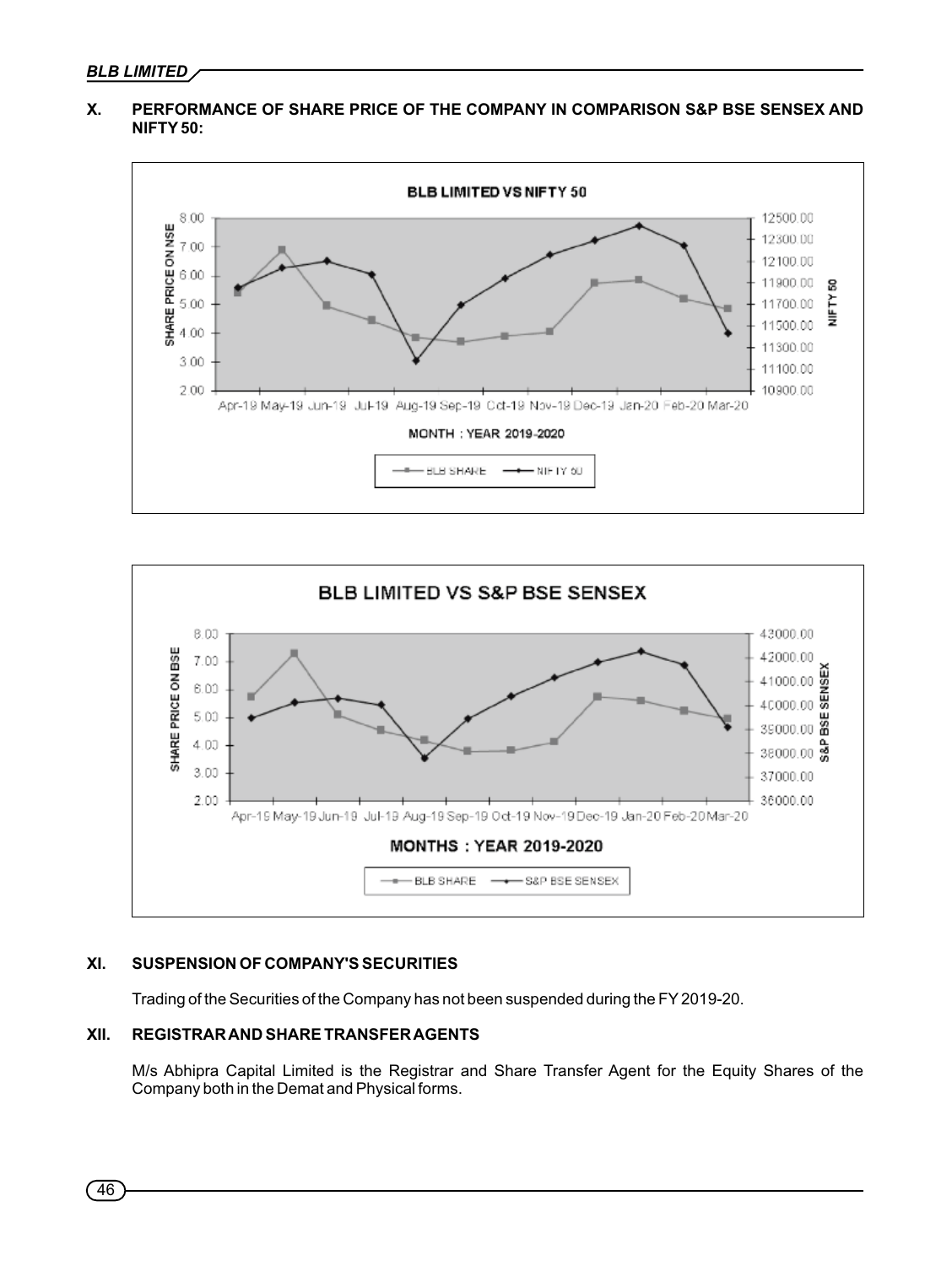# **M/S ABHIPRACAPITALLIMITED**

#### **Corporate Office Address:**

A-387, Abhipra Complex, Dilkhush Industrial Area, G.T. Karnal Road, Azadpur, New Delhi-110 033 Phone: +91-11- 42390909, Fax: +91-11-42390704-05-06 E-mail: info@abhipra.com, Website: www.abhipra.com

#### **XIII. SHARE TRANSFER SYSTEM**

The Equity Shares of the Company are traded compulsorily in dematerialized form pursuant to SEBI directive. The Registrar and Share Transfer Agent of the Company M/s Abhipra Capital Limited looks after all the matters relating to the transfer, transmission etc. of the Equity Shares of the Company subject to the approval from the Company by way of Committee or Board approval.

# **XIV. DISTRIBUTION OF SHAREHOLDING AND SHAREHOLDING PATTERN AS ON MARCH 31, 2020**

| Category                                              | No. of<br><b>Shares held</b> | Percentage of<br><b>Share holding</b> |
|-------------------------------------------------------|------------------------------|---------------------------------------|
| A. Promoter and Promoter group Shareholding           |                              |                                       |
| a. Indian                                             | 35577690                     | 67.30                                 |
| b. Foreign                                            |                              |                                       |
| <b>Sub-Total</b>                                      | 35577690                     | 67.30                                 |
| <b>B.</b> Public Shareholding                         |                              |                                       |
| Institutional Investors<br>1.                         |                              |                                       |
| a. Mutual Funds and UTI                               |                              |                                       |
| b. Banks, Financial Institutions, Insurance Companies |                              |                                       |
| (Central/State Govt. Institutions / Non-Government    |                              |                                       |
| Institutions)                                         |                              |                                       |
| c. FII's, QFI's and Others                            |                              |                                       |
| Sub-Total                                             |                              |                                       |
| Non-Institutional Investors<br>$\mathcal{P}$          |                              |                                       |
| a. Bodies Corporate                                   |                              |                                       |
| b. Indian Public                                      | 10965748                     | 20.74                                 |
| c. NRIs/OCBs                                          | 5543902                      | 10.48                                 |
| d. Any other (HUF, Clearing Members and Unclaimed     | 24287                        | 0.05                                  |
| Suspense Account/IEPF)                                | 753631                       | 1.43                                  |
| Sub-Total                                             | 17287568                     | 32.70                                 |
| <b>GRAND TOTAL</b>                                    | 52865258                     | 100.00                                |

#### **SHAREHOLDING PATTERN AS ON MARCH 31, 2020**

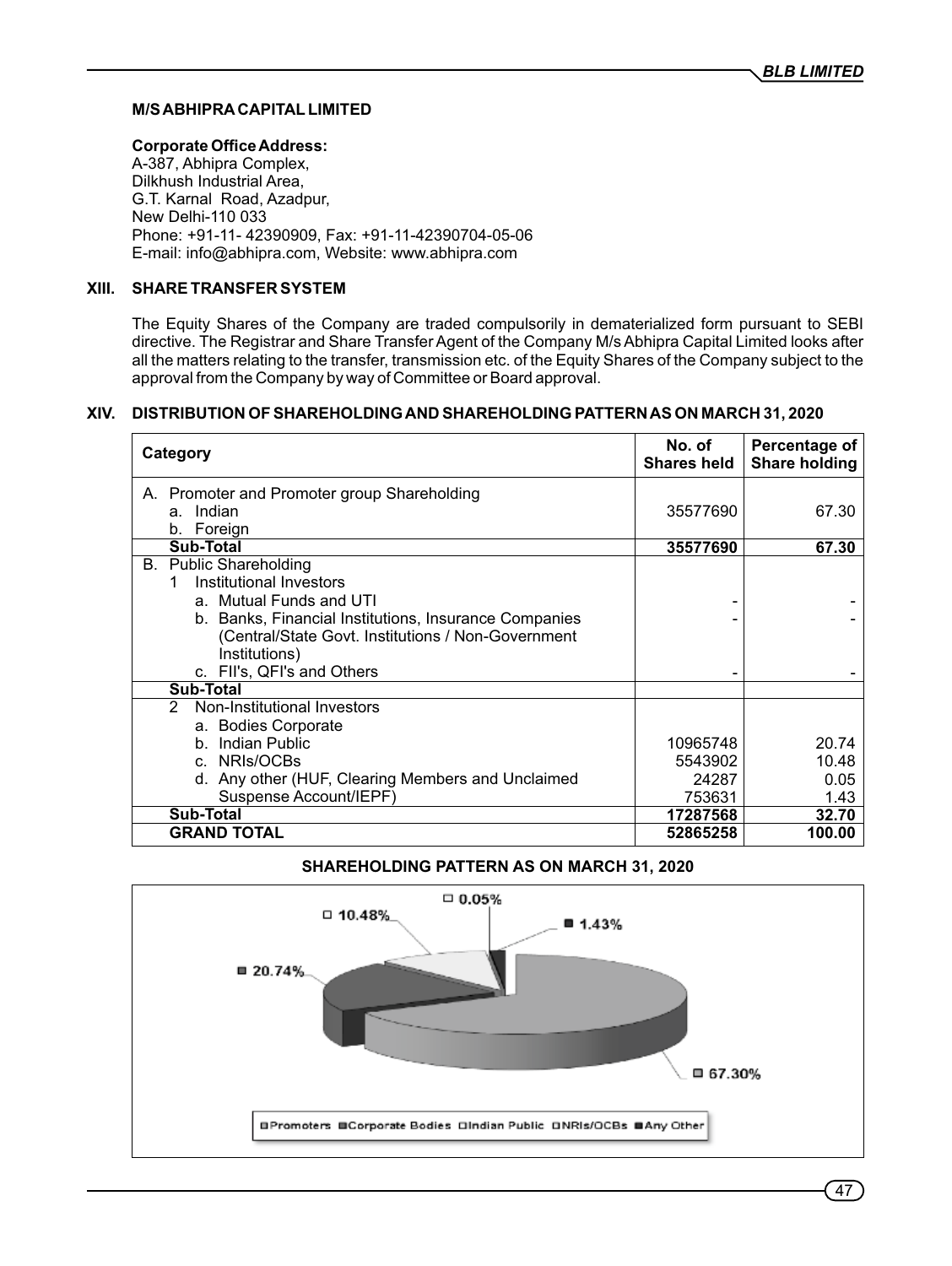|              |                                       |        | <b>Shareholders</b> | Paid-up Value |               |            |
|--------------|---------------------------------------|--------|---------------------|---------------|---------------|------------|
|              | <b>Share holding of Nominal Value</b> |        | <b>Number</b>       | % to total    | <b>Number</b> | % to total |
| Upto         | $\qquad \qquad \blacksquare$          | 2500   | 3514                | 91.34         | 1278348       | 2.41       |
| 2501         |                                       | 5000   | 159                 | 4.13          | 603047        | 1.14       |
| 5001         | $\qquad \qquad \blacksquare$          | 10000  | 86                  | 2.23          | 627864        | 1.19       |
| 10001        |                                       | 20000  | 33                  | 0.85          | 469580        | 0.89       |
| 20001        |                                       | 30000  | 20                  | 0.52          | 496044        | 0.94       |
| 30001        |                                       | 40000  | 8                   | 0.20          | 285289        | 0.54       |
| 40001        |                                       | 50000  | 7                   | 0.18          | 311498        | 0.59       |
| 50001        |                                       | 100000 | 10                  | 0.26          | 701711        | 1.33       |
| 100001       | &                                     | Above  | 10                  | 0.26          | 48091877      | 90.97      |
| <b>TOTAL</b> |                                       |        | 3847                | 100.00        | 52865258      | 100.00     |

# **XV. DISTRIBUTION OF SHAREHOLDING AS ON MARCH 31, 2020**

# **XVI. DEMATERIALIZATION OF SHARES AND LIQUIDITY**

The Equity Shares of the Company are traded on the recognized Stock Exchanges only in dematerialized form with effect from June 26, 2000.

As on March 31, 2020, 99.33% of the Company's total paid up equity capital representing 52,512,677 equity shares were held in dematerialized form and the balance 0.67% equity capital representing 3,52,581 Equity shares were held in physical form.

The Equity Shares of the Company are available for trading in depository systems of both the depositories viz. National Securities Depository Limited (NSDL) and Central Depository Services (India) Limited (CDSL). The ISIN of the Equity Shares of the Company is INE791A01024.

#### **XVII. OUTSTANDING ADR/GDR/WARRANTS OR ANY CONVERTIBLE INSTRUMENTS**

The Company has not issued any GDRs/ ADRs. Further the Company has no outstanding warrants or any convertible instruments as on March 31, 2020.

#### **XVIII. COMMODITY PRICE RISK OR FOREIGN EXCHANGE RISK AND HEDGING ACTIVITIES**

The Company has adequate risk assessment and minimization system in place including for commodities. The Company does not have material exposure of any commodity and accordingly, no hedging activities for the same are carried out. Therefore, there is no disclosure to offer in terms of SEBI circular no. SEBI/HO/CFD/CMD1/CIR/P/ 2018/0000000141 dated November 15, 2018.

# **XIX. PLANT LOCATIONS**

The Company is not a manufacturing entity. Hence, it has no plants.

# **XX. ADDRESS OF CORRESPONDENCE**

Shareholders correspondence should be addressed to: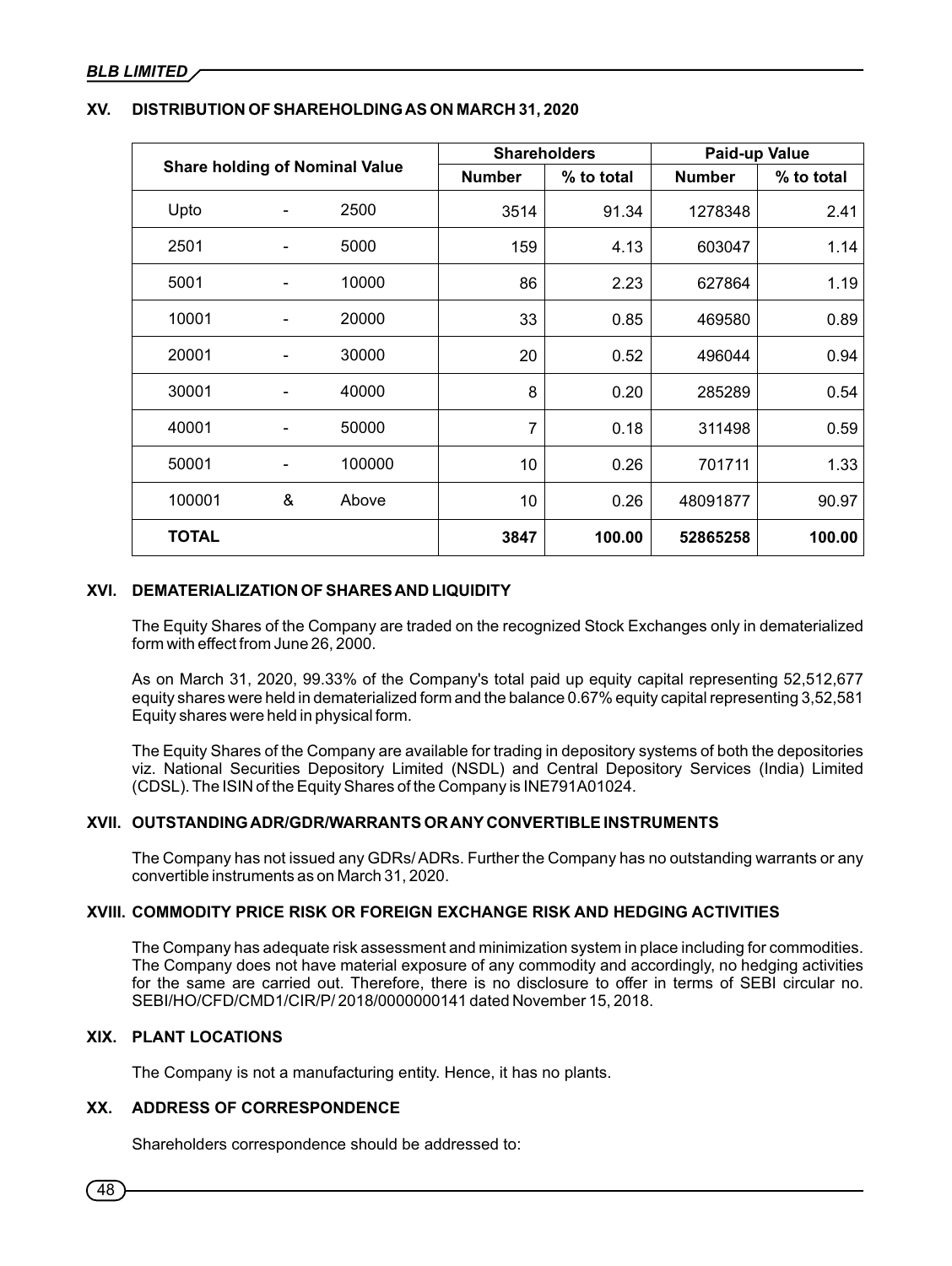#### **Ms. Varsha Yadav** *(COMPANYSECRETARYAND COMPLIANCE OFFICER)*

#### **CORPORATE OFFICE: BLB LIMITED** H. No. 4760-61/23, 3rd Floor, Ansari Road, Darya Ganj, New Delhi-110002 Tel : +91-11 - 49325600 Email: csblb@blblimited.com

# **XXI. LIST OF ALL CREDIT RATINGS FOR DEBT INSTRUMENT**

During the year under consideration, the Company has not issued any Debt Instruments or securities. Therefore, no Credit Ratings has been obtained by the Company.

#### **7. AFFIRMATIONS AND DISCLOSURES**

#### **I. MATERIALLYSIGNIFICANT RELATED PARTYTRANSACTIONS**

During the year, no transaction of material nature has been entered into by the Company with its Promoters, the Directors or the Management, their relatives or subsidiary etc. that may have a potential conflict with the interests of the Company. Transactions with related parties as per the requirements of IND-AS 'Related Party Disclosures' issued by the Institute of Chartered Accountants of India (ICAI) are disclosed by way of Note No. 35 to the Financial Statement in the Annual Report. Further, the Policy on dealing with Related Party Transaction as required under Regulation 23(1) of the Listing Regulations has been formulated and uploaded in the 'Investor Relations' Section of the website of the Company viz. **"www.blblimited.com".** A statement in summary form of transactions with Related Parties in ordinary course of business and arm's length basis is periodically placed before the Audit committee for review and recommendation to the Board for their approval.

None of the transactions with Related Parties were in conflict with the interest of Company. All the transactions are on arm's length basis and have no potential conflict with the interest of the Company at large and are carried out on an arm's length or fair value basis.

#### **II. DETAILS OF NON-COMPLIANCE BY THE COMPANY, PENALTIES, AND STRICTURES IMPOSED ON THE COMPANY BY STOCK EXCHANGES OR SEBI OR ANY STATUTORY AUTHORITY, ON ANY MATTER RELATED TO CAPITAL MARKETS, DURING LAST THREE FINANCIALYEARS**

The Company has complied with all requirements specified under the Listing Requlations as well as other regulations and guidelines of SEBI. Consequently, there were no strictures or penalties imposed by either SEBI or Stock Exchanges or any statutory authority for non-compliance of any matter related to the capital markets during the last three Financial years.

# **III. WHISTLE BLOWER (VIGIL MECHANISM) POLICY**

The Company has adopted a whistle blower (vigil mechanism) policy for all the Directors and employees of the Company to report their genuine concerns to the management. The purpose of this policy is to provide a framework to promote responsible whistle blowing by the Directors and Employees wishing to raise a concern about serious irregularities, unethical behavior, actual or suspected frauds within the Company or violation of Company's Code of Conduct. The Policy is available in the 'Investor Relations' Section of the website of the Company i.e. "www.blblimited.com". Further, it is affirmed that no personnel have been denied access to the Audit Committee during the year under review.

# **IV. MANDATORY & NON-MANDATORY REQUIREMENTS**

The Company has complied with all the mandatory requirements specified in Requlations 17 to 27 and Clauses (b) to (i) of Sub – regulation (2) of Regulation 46 of the Listing Regulations.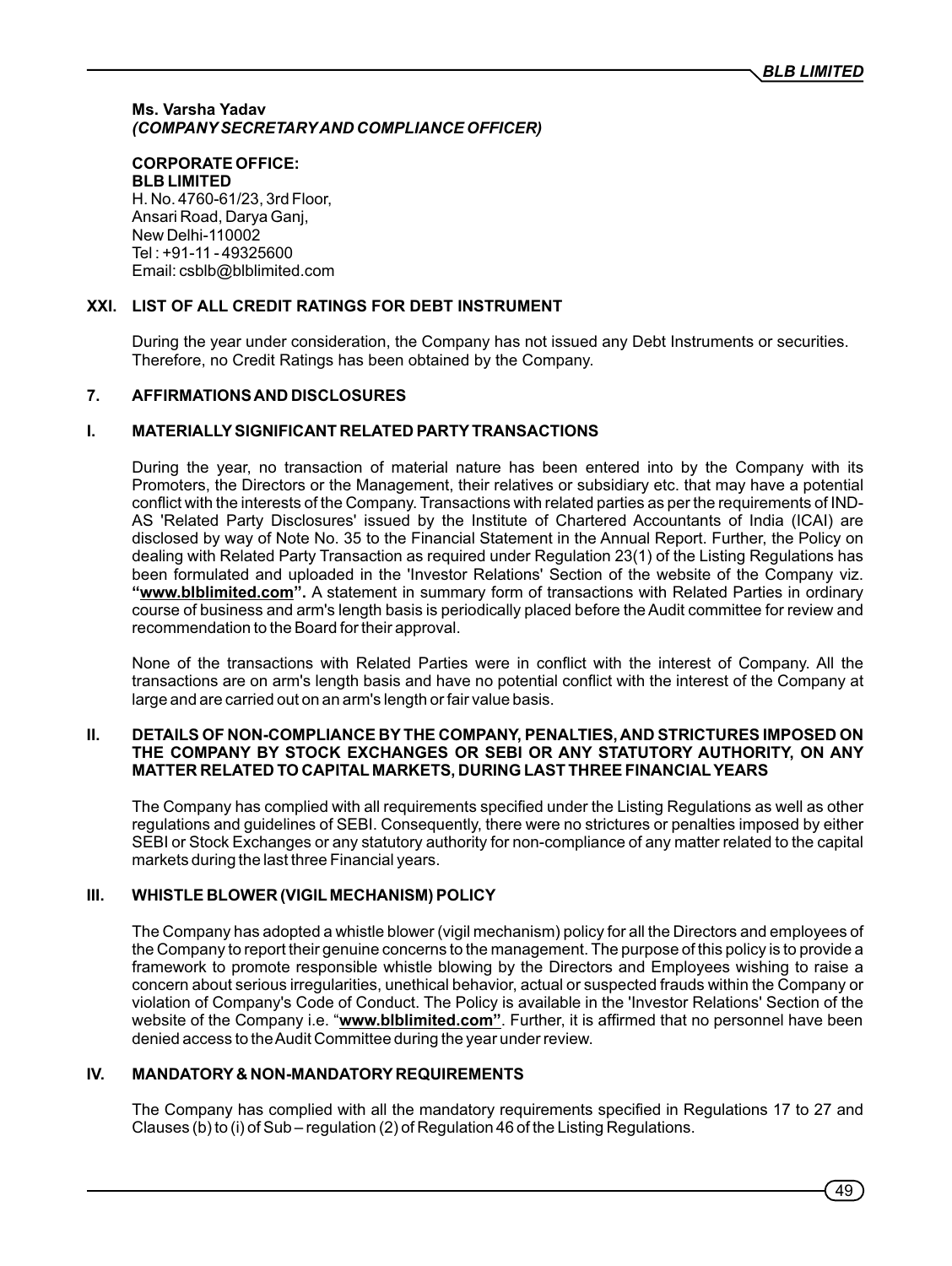The status of compliance with the non-mandatory recommendations of the Listing Regulations with Stock Exchange(s) is provided below:

- **1.** The Board- The requirement relating to maintenance of office and reimbursement of expenses of Non-Executive Chairman is not applicable to the Company since the Chairman of the Company is a Non- Executive Director.
- **2. Shareholders rights** The Company has not adopted the practice of sending out half-yearly declaration of financial performance to shareholders. Quarterly results as approved by the Board are disseminated to Stock Exchanges and updated on the website of the Company.
- **3. Modified Opinion(s) on Audit Report** It is always the Company's endeavour to present financial statements with unmodified opinion of Auditors. Further, there are no qualified opinion(s) of the Auditor on the Company's financial statements for the year ended March 31, 2020.
- **4. Reporting of Internal Auditor** In accordance with the provisions of Section 138 of the Companies Act, 2013, the Company has appointed an Internal Auditor who reports to the Audit Committee. Half yearly internal audit reports are submitted to the Audit Committee which reviews the audit reports and suggests necessary action.

The Company has complied with all the mandatory requirements and non mandatory requirements to the extent stated above.

# **V. WEB LINK WHERE POLICYFOR DETERMINING MATERIALSUBSIDIARIES IS DISCLOSED**

The Company has no material subsidiary as on  $31<sup>st</sup>$  March, 2020.

# **VI. WEB LINK WHERE POLICYON DEALING WITH RELATED PARTYTRANSACTIONS**

The web link for Related Party Transactions is available in the 'Investor Relations' Section of the website of the Company viz. **"www.blblimited.com".**

# **VII. DETAILS OF UTILIZATION OF FUNDS RAISED**

During the Financial Year 2019-20, the Company has not raised any funds through Preferential Allotment or Qualified Institutions Placement (QIP's) as specified under Regulation 32(7A) of SEBI (Listing Obligations and Disclosure Requirements), Regulations, 2015.

#### **VIII. CERTIFICATE FROM ACOMPANYSECRETARYIN PRACTICE**

As required by the Listing Regulations, a Certificate is required under Schedule V point 10(i) Regulation 25A of SEBI (Listing Obligation and Disclosure Requirements) Regulations, 2015 regarding a declaration that none of the Directors on the Board of the Company have been debarred or disqualified from being appointed or continuing as Director of Company by SEBI/ Ministry of Corporate Affairs or any such Statutory Authority issued by practicing Company Secretary is annexed herewith as an **Annexure - B**.

## **IX. NON-ACCEPTANCE OF RECOMMENDATION OF ANY COMMITTEE**

There has been no instances where Board had not accepted any recommendation of any Committee of the Board which is mandatorily required during the Financial Year 2019-20.

# **X. FEES PAID TO THE STATUTORYAUDITOR**

Details relating to fees paid to the Auditors of the company are given in Note No. 28 to the Financial Statements. However, the company has paid following professional fees to statutory auditors of the company for the financial year ended  $31<sup>st</sup>$  March, 2020:

- Statutory Audit fees Rs. 2,00,000/-
- System Audit Fees- Rs. 15,000/-
- CTCLAudit Fees- 5,000/-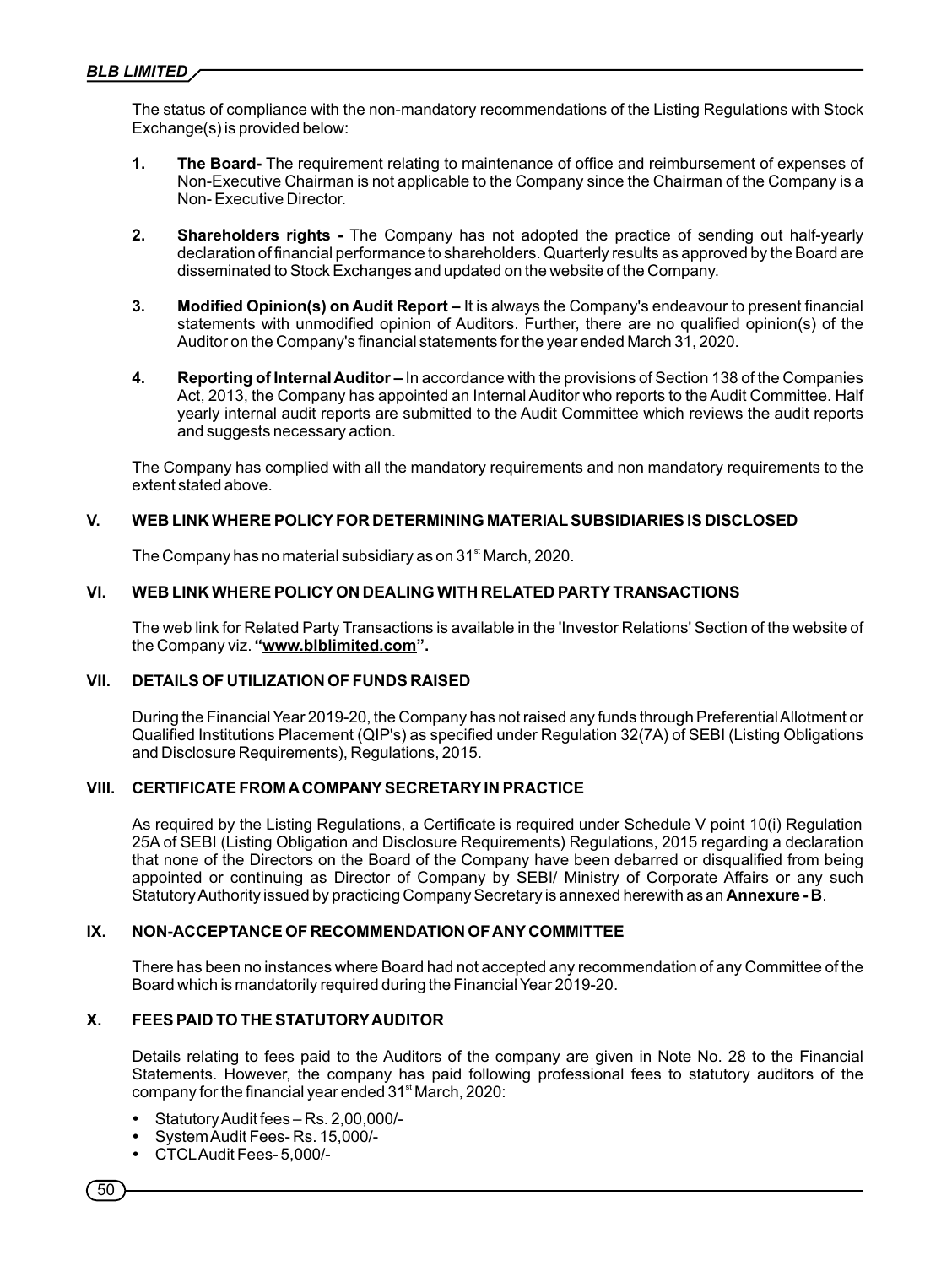#### **XI. DISCLOSURES IN RELATION TO THE SEXUAL HARASSMENT OF WOMEN AT WORKPLACE (PREVENTION, PROHIBITION AND REDRESSAL) ACT, 2013.**

The details of number of complaints filed and disposed of during the year and pending as on March 31, 2020 is given in the Directors' report.

#### **XII. CODE OF CONDUCT FOR PREVENTION OF INSIDER TRADING**

The Company has formulated a Code of Conduct for its management and employees for the Prevention of Insider Trading ('the Code') in accordance with the guidelines specified under the SEBI (Prohibition of Insider Trading) Regulations, 2015. The code lays down guidelines, which advises them on procedures to be followed and disclosures to be made, while dealing with shares of the Company and cautioning them on consequences of non-compliance.

#### **XIII. DISCLOSURE OF ACCOUNTING TREATMENT**

The financial statements of the Company have been prepared in accordance with the Section 133 of the Companies Act, 2013 and Indian Accounting Standard Rules, 2015, which became applicable on the Company w.e.f. 01.04.2017. The significant accounting policies which are consistently applied are set out in the Notes to the Financial Statements.

## **XIV. RISK MANAGEMENT POLICY**

The Company has a risk management policy for risk identification, assessment and control to effectively manage risk associated with the business of the Company. The Policy is available in the 'Investor Relations' Section of the website of the Company i.e. "**www.blblimited.com"**.

#### **XV. CEO / CFO CERTIFICATION**

The Executive Director and CFO of the Company have certified, in terms of Regulation 17(8) of the Listing Regulations, to the Board that the financial statements present a true and fair view of the Company's affairs and are in compliance with existing accounting standards, applicable laws and regulations. A Certificate with respect to above said matter was received by the company and has been duly signed by Mr. Anshul Mehra, Executive Director and Mr. Deepak Shrivastava, Chief Financial Officer of the Company.

#### **XVI. COMPLIANCE CERTIFICATE**

As required by the Listing Regulations, Compliance Certificate from M/s Chandrasekaran Associates, Practicing Company Secretaries forms part of this Report and is annexed as **Annexure- C.**

# **XVII. GREEN INITIATIVE IN CORPORATE GOVERNANCE**

Shareholders desirous of receiving notices, documents and other communication from the Company through electronic mode can register their e-mail addresses with the Company. Shareholders may contact the Company Secretary/RTAfor registration or updating of email id with the company.

#### **8. THE DISCLOSURES OF THE COMPLIANCE WITH CORPORATE GOVERNANCE REQUIREMENTS SPECIFIED IN REGULATION 17 TO 27 AND REGULATION 46(2) of SEBI (LODR), 2015**

The Disclosure of the Compliance with Corporate Governance Requirements specified in Regulation 17 to 27 and Regulation 46(2) of SEBI (LODR), 2015 is available in the 'Investor Relations' Section of the website of the Company i.e. "www.blblimited.com".

#### **9. CERTIFICATE FOR COMPLIANCE OF CONDITIONS OF CORPORATE GOVERNANCE**

The Certificate regarding compliance of conditions of Corporate Governance received from M/s. Chandrasekaran Associates, Practicing Company Secretaries is attached herewith as part of Corporate Governance Report as an **Annexure- C**.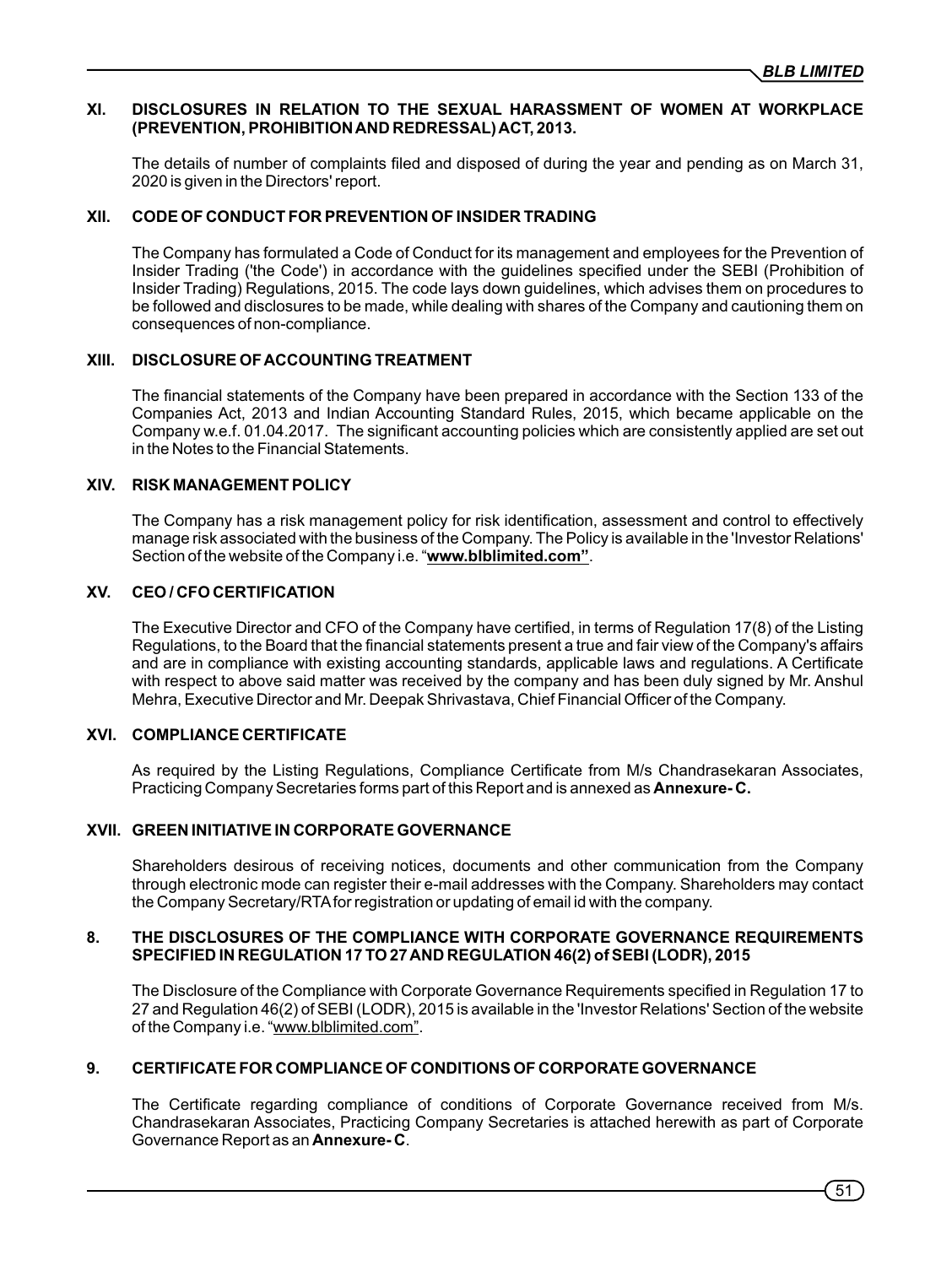# **10. DISCLOSURE WITH RESPECT TO DEMAT SUSPENSE ACCOUNT/UNCLAIMED SUSPENSE ACCOUNT**

The details of Demat Suspense Account/ Unclaimed Suspense Account forming part of this Report is annexed as**Annexure-D.**

#### **11. DETAILS OF NON-COMPLIANCE OF ANY REQUIREMENT OF CORPORATE GOVERNANCE**

There has been no instance of non-compliance of any requirement of corporate governance by the Company during financial year 2019-20.

> **FOR AND ON BEHALF OF THE BOARD OF DIRECTORS OF BLB LIMITED**

> > **(BRIJ RATTAN BAGRI) CHAIRMAN DIN: 00007441**

**Place: New Delhi Date: 29.06.2020**

 $\sqrt{52}$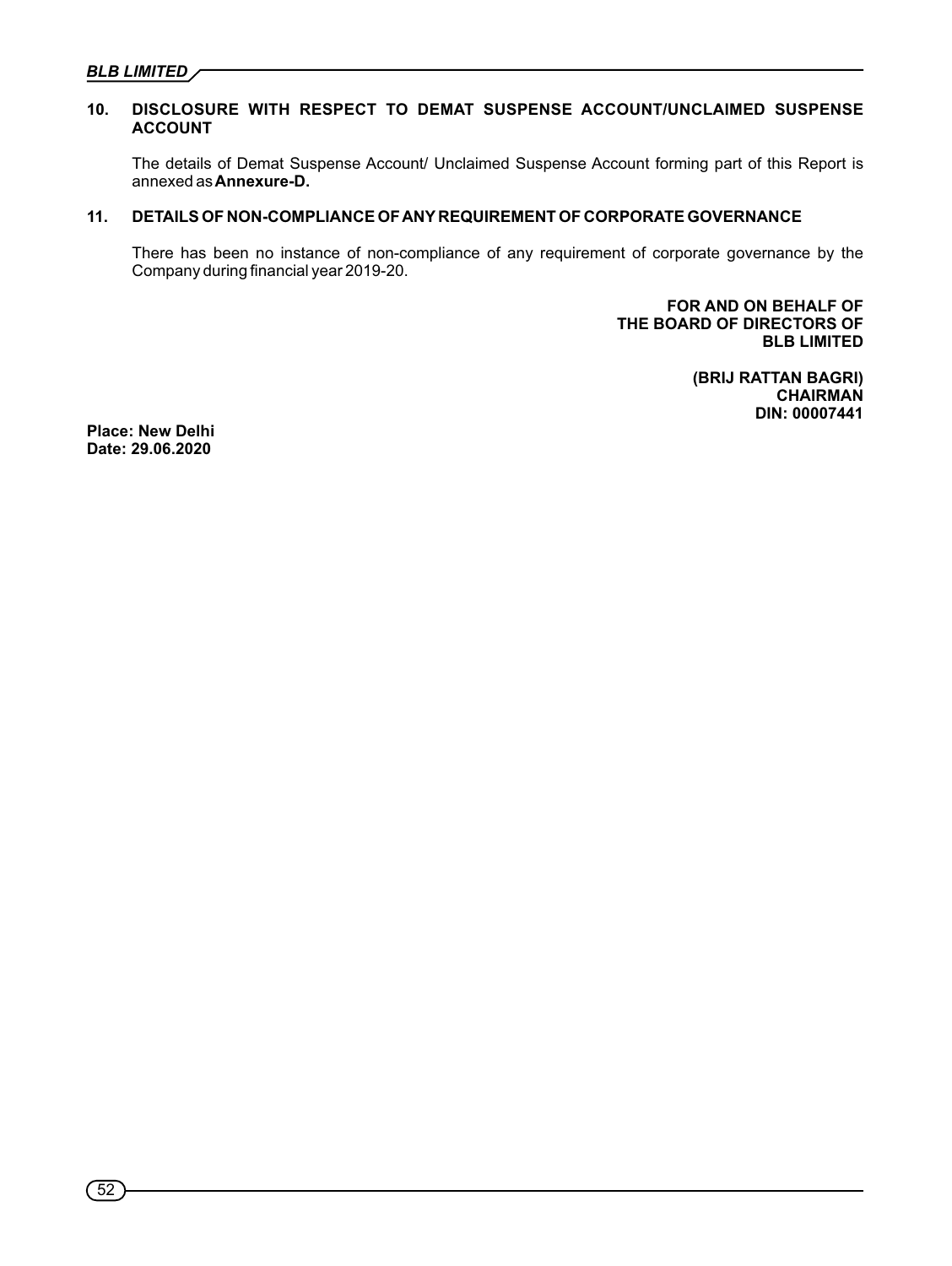## **ANNEXURE-A**

# **ANNUAL COMPLIANCE REPORT**

This is certify that the company has laid down Code of Conduct for all the Board Members and Senior management of the Company and the copy of the same has been uploaded on the Website of the Company i.e. www.blblimited.com.

Further certified that the Members of the Board of Directors and Senior Management personnel have affirmed having complied with the Code applicable to them during the year ended 31<sup>st</sup> March, 2020.

> **For BLB LIMITED (ANSHUL MEHRA)**

**EXECUTIVE DIRECTOR**

Date: 04.06.2020 Place: New Delhi

**ANNEXURE-B**

#### **CERTIFICATE OF NON-DISQUALIFICATION OF DIRECTORS**

(Pursuant to Regulation 34(3) and Schedule V Para C clause (10)(i) of the SEBI (Listing Obligations and Disclosure Requirements) Regulations, 2015)

To, The Members **BLB Limited**  H. No. 4760-61/23, 3rd Floor, Ansari Road, Daryaganj, New Delhi 110002

We have examined the relevant registers, records, forms, returns and disclosures received from the Directors of BLB Limited and having CIN L67120DL1981PLC354823 and having Registered office H. No. 4760-61/23, 3rd Floor, Ansari Road, Daryaganj, New Delhi 110002 (hereinafter referred to as 'the Company'), produced before us by the Company for the purpose of issuing this Certificate, in accordance with Regulation 34(3) read with Schedule V Para-C Sub clause 10(i) of the Securities and Exchange Board of India (Listing Obligations and Disclosure Requirements) Regulations, 2015.

In our opinion and to the best of our information and according to the verifications (including Directors Identification Number (DIN) status at the portal www.mca.gov.in) as considered necessary and explanations furnished to us by the Company & its officers, We hereby certify that none of the Directors on the Board of the Company as stated below for the Financial Year ending on March 31, 2020 have been debarred or disqualified from being appointed or continuing as Directors of companies by the Securities and Exchange Board of India, Ministry of Corporate Affairs or any such other Statutory Authority:

| S.No. | <b>Name of Director</b> | <b>DIN</b> | Date of appointment in Company |
|-------|-------------------------|------------|--------------------------------|
| 1.    | Brij Rattan Bagri       | 00007441   | 04/12/1981                     |
| 2.    | Keshav Chand Jain       | 00007539   | 01/08/2019                     |
| 3.    | Anshul Mehra            | 00014049   | 01/08/2019                     |
| 4.    | Chitter Kumar Aggarwal  | 00038502   | 28/08/2018                     |
| 5.    | Ram Pal Sharma          | 02785619   | 20/09/2018                     |
| 6.    | Dhwani Jain             | 06985038   | 20/10/2014                     |

Ensuring the eligibility for the appointment / continuity of every Director on the Board is the responsibility of the management of the Company. Our responsibility is to express an opinion on these based on our verification. This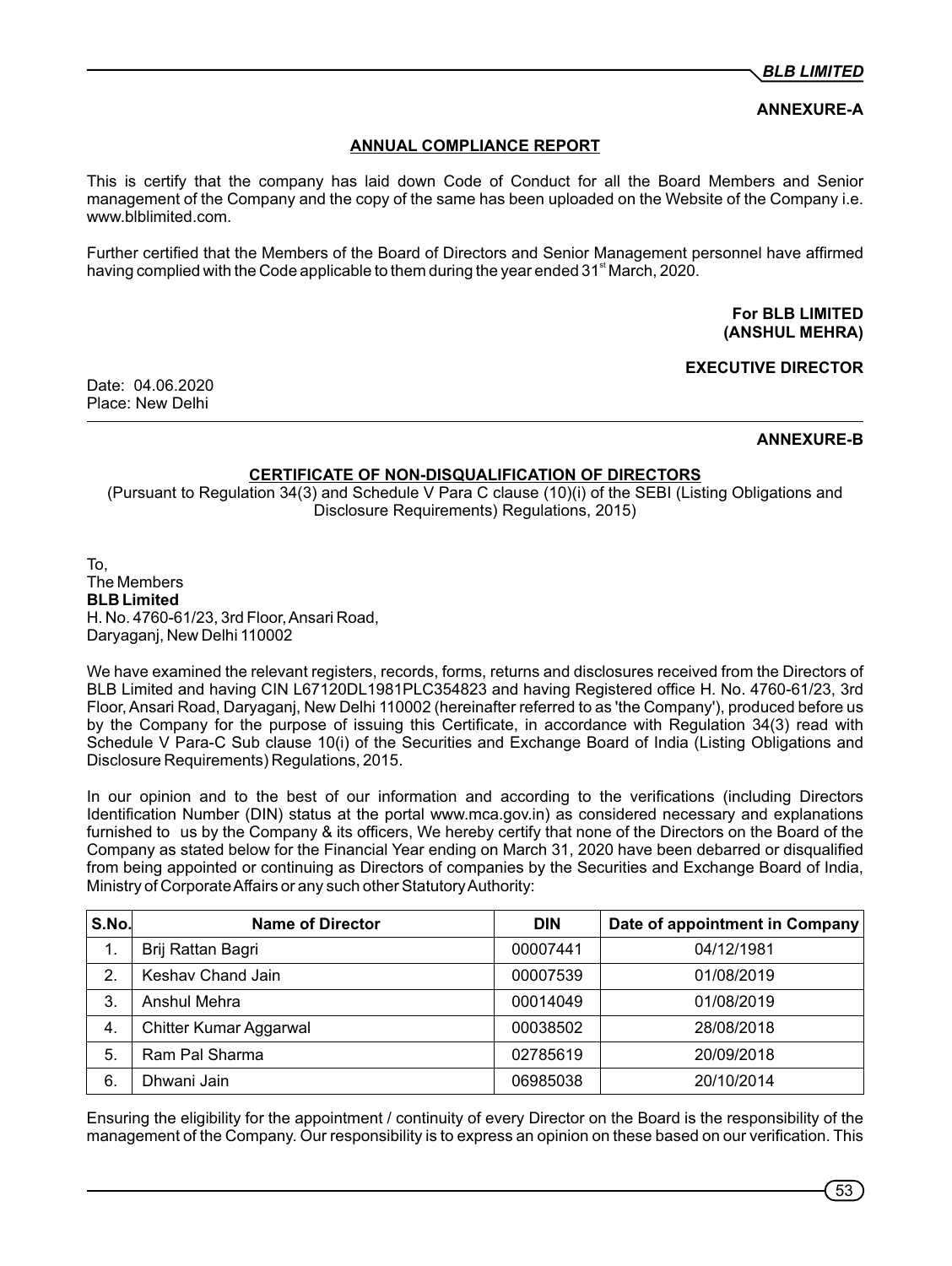certificate is neither an assurance as to the future viability of the Company nor of the efficiency or effectiveness with which the management has conducted the affairs of the Company.

**For Chandrasekaran Associates Company Secretaries**

**Shashikant Tiwari Partner Membership No. ACS No.: 28994 Certicate of Practice No.: 13050 UDIN: A028994B000385493**

Date: 29.06.2020 Place: Delhi

# **ANNEXURE-C**

#### **CERTIFICATE ON COMPLIANCE WITH THE CONDITIONS OF CORPORATE GOVERNANCE UNDER LISTING REGULATIONS, 2015**

The Members **BLB LIMITED** H. No. 4760-61/23, 03rd Floor, Ansari Road, Daryaganj, New Delhi-110002

We have examined all relevant records of BLB Limited (the Company) for the purpose of certifying of all the conditions of the Corporate Governance under SEBI (Listing Obligations and Disclosure Requirements) Regulations, 2015 for the financial year ended  $31<sup>st</sup>$  March 2020. We have obtained all the information and explanations which to the best of our knowledge and belief were necessary for the purposes of certification.

The compliance of the conditions of Corporate Governance is the responsibility of the management. Our examination was limited to the procedures and implementation thereof. This certificate is neither an assurance as to the future viability of the Company nor of the efficacy or effectiveness with which the management has conducted the affairs of the Company.

On the basis of our examination of the records produced explanations and information furnished, we certify that the Company has complied with the conditions of the Corporate Governance under SEBI (Listing Obligations and Disclosure Requirements) Regulations, 2015.

**For Chandrasekaran Associates Company Secretaries**

**Shashikant Tiwari Partner Membership No: A28994 Certicate of Practice No: 13050 UDIN: A028994B000385966**

Date: 29.06.2020 Place: Delhi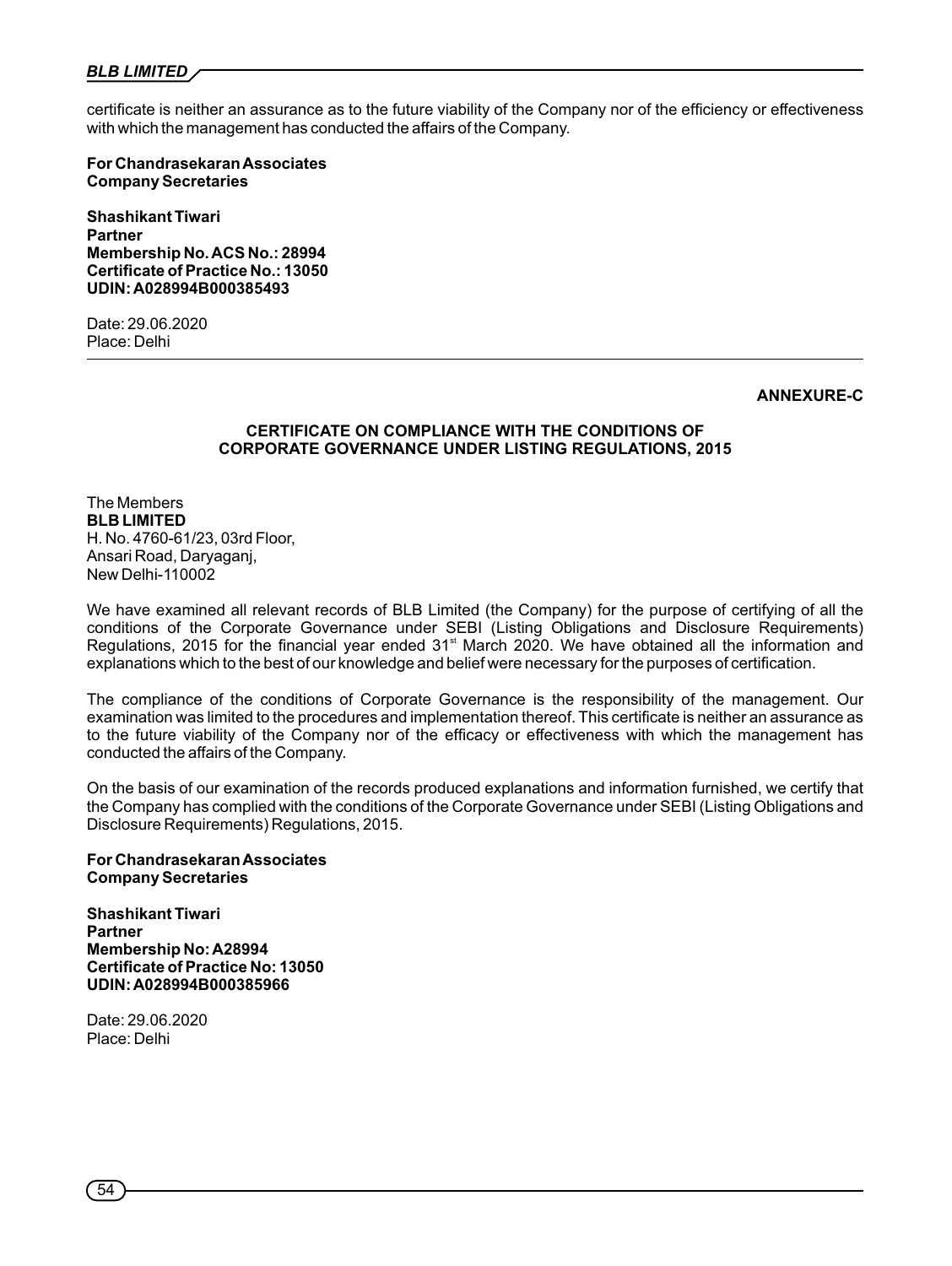# **ANNEXURE-D**

# **EQUITY SHARES IN UNCLAIMED SUSPENSE ACCOUNT**

In terms of Regulation 39(4) of the SEBI (Listing Obligations and Disclosure Requirements) Regulations, 2015, the Company reports the following details in respect of equity shares lying in the Unclaimed Suspense Account which are in demat form only:

| SI. No.        | <b>Particulars</b>                                                                                                                                           | No. of<br><b>Shareholders</b> | Outstanding<br><b>Equity Shares</b> |
|----------------|--------------------------------------------------------------------------------------------------------------------------------------------------------------|-------------------------------|-------------------------------------|
| $1_{\cdot}$    | Aggregate number of shareholders and the outstanding<br>shares lying in the Unclaimed Suspense Account at the<br>beginning of the year as on 01.04.2019      | 66                            | 106440                              |
| 2.             | Number of shareholders who approached the Company for<br>transfer of shares from the Unclaimed Suspense Account<br>during the financial year 2019-20         | 0                             |                                     |
| 3 <sub>1</sub> | Number of shareholders to whom shares were transferred<br>from the Unclaimed Suspense Account during the financial<br>year 2019-20                           | <sup>0</sup>                  |                                     |
| 4.             | Details of Shares transferred to IEPF Authority                                                                                                              | 66                            | 106440                              |
| 5.             | Aggregate number of shareholders and the balance shares<br>lying in the Unclaimed Suspense Account at the end of the<br>financial year i.e. as on 31.03.2020 | 0                             |                                     |

In terms of the requirement of the SEBI (Listing Obligations and Disclosure Requirements) Regulations, 2015, the voting rights on shares outstanding in Unclaimed Suspense Account are frozen till the rightful owners claim their shares.

During the year under review, Company has transferred 66 folios having 106440 Equity Shares from Unclaimed Suspense Account to Investor Education and Protection fund Authority demat Account.

#### **FOR AND ON BEHALF OF THE BOARD OF DIRECTORS OF BLB LIMITED**

 **(BRIJ RATTAN BAGRI) CHAIRMAN DIN: 00007441**

Date: 29.06.2020 Place: New Delhi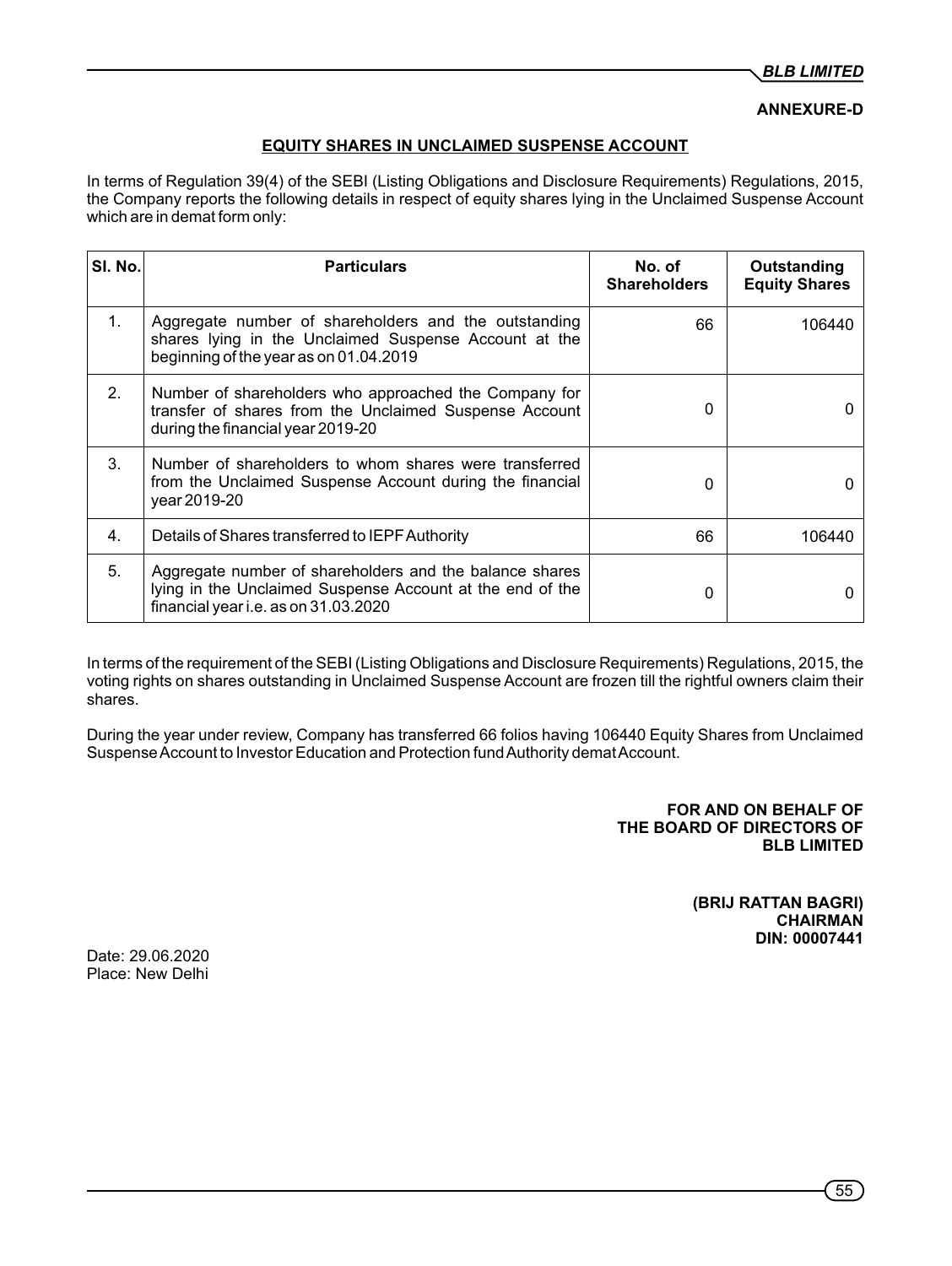# **MANAGEMENT DISCUSSION & ANALYSIS REPORT**

# **MACRO ECONOMY: REVIEW AND OUTLOOK**

FY2020 was a challenging year for Indian market. NDA secured second term in the general elections and announced several economic measures to revive domestic economic growth that has slumped to lowest in decade. The single biggest event of the year having huge impact on domestic and global economy (ies), in last quarter was origination and spread of corona virus pandemic. The virus that originated in China rapidly covered all major countries, especially in the month of March, 2020. Many economies implemented shutdown – partial or full and consequently economic activity was severely disrupted globally. This resulted in a fall in most asset classes including equities, commodities and currencies.

In India, to check the spread of the virus, government announced lockdown from  $22^{nd}$  March 2020 to - 31<sup>st</sup> May, 2020. Government announced economic stimulus packages to revive the Country's economy. Ahost of measures were taken by RBI to help liquidity conditions in the economy.

# **OVERALLOUTLOOK**

FY2020 was a volatile year for global markets. The year began with a trade and tariff war between US and China. In December 2019, they came to an agreement and there was a partial roll back of tariffs. By January 2020, a new problem in the form of COVID-19 virus surfaced in the city of Wuhan in China and spread rapidly across the globe in a short span. The speed and severity of the spread led World Health Organization (WHO) to classify COVID-19 as a pandemic.

As a result, many economies were locked down as a preventive measure. As this health crisis unfolded into an emerging economic crisis, most of the global central banks unveiled large stimulus packages cumulatively running into trillions of dollars. This helped stabilise sharply falling equity markets which touched valuation levels last seen in Global Financial Crisis over a decade ago.

Market had a roller coaster ride in FY 2020. Both Sensex and Nifty closed at an all-time high of 42,273 and 12,430 respectively in the month of January 2020. Then came corona virus and as the pandemic rampaged across the world, Sensex and Nifty ended the year with large negative returns. With India in midst of a complete lockdown, Sensex and Nifty closed at 29,469 and 8,598 levels respectively on 31<sup>st</sup> March, 2020.

#### **CAPITAL MARKETS**

Performance of major sector indices was negative for the year with Metals, Auto, Capital Gods and Banking underperforming significantly. The S&P BSE SENSEX / NIFTY 50 ended FY 19-20 with large negative returns but outperformed mid-cap and small cap indices.

All major global indices, namely, S&P, FTSE, DAX, Nikkei, Shanghai, delivered negative returns but most of them outperformed NIFTY 50. Notably, while India has underperformed in FY 19-20, it has outperformed most of the other markets over a 10-year period.

FY 2020 saw Rs. 916.7 billion being raised through the public equity markets, 62% higher than the 564.9 billion raised in FY 19 (Source: Prime Database). Money raised through QIPs also saw a healthy growth trend in FY 2020 as against FY 2019. Companies mobilized Rs. 512.2 billion through Qualified Institutional Placement. This is 388% higher than the Rs. 104.9 billion raised in the previous year (Source: Prime Database). IPO's of high quality companies, which had differentiated business models or are sector leaders, were successful. FY 19-20 was a mixed year for Indian Fixed income markets. Gsec yields moved lower during the year but the credit markets faced a challenging time.

# **INDUSTRYSTRUCTURE AND DEVELOPMENTS**

In recent years, due to higher inflation, India's economy tilted more towards consumption. As inflation expectations moderate and real interest rates turn positive, that balance will shift in favor of saving leading to a higher savings ratio for the country.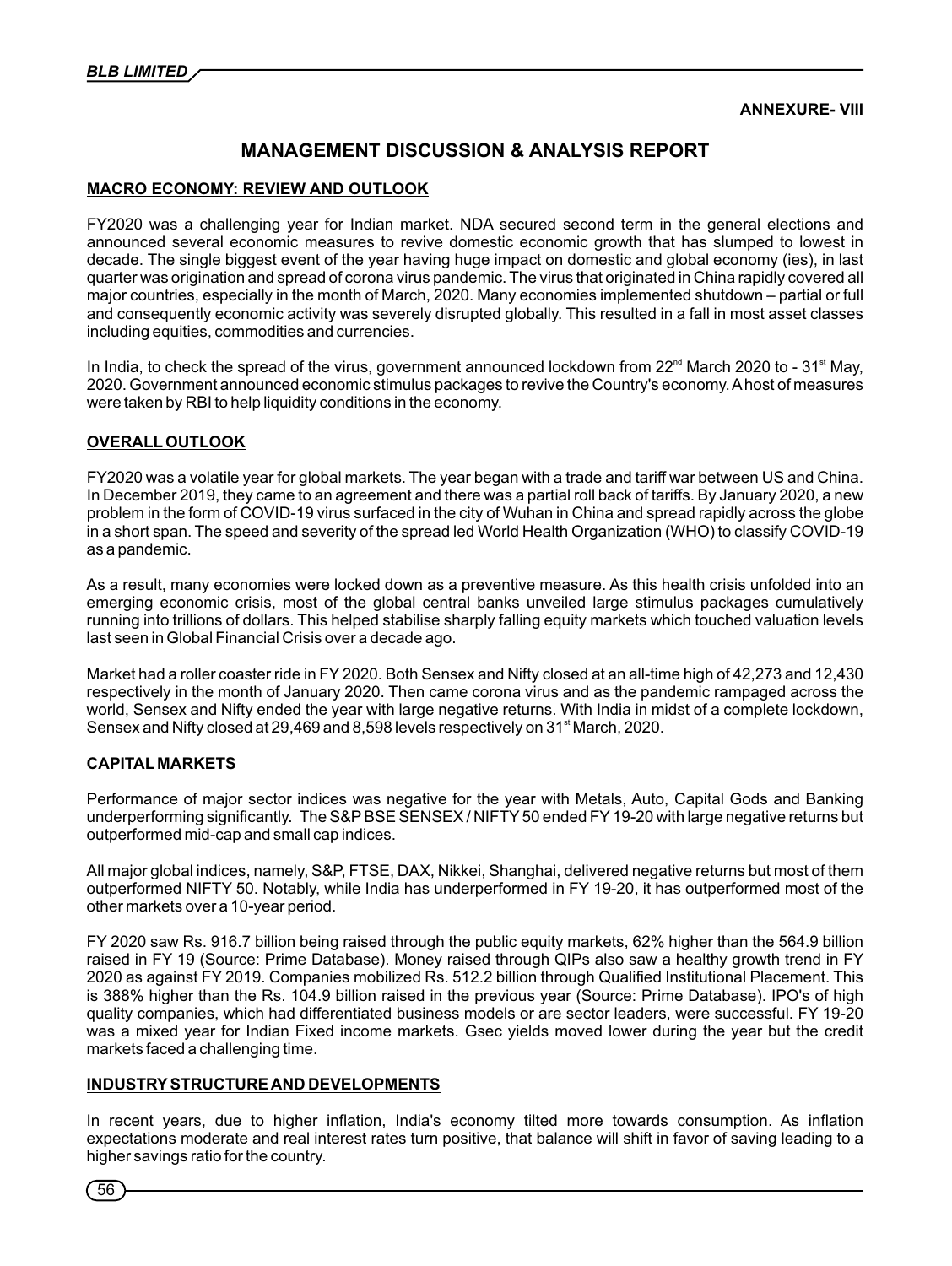Capital market activity in FY 2019-20 remained subdued owing to sharp sell-off in broader markets, liquidity issues, disrupted financial markets, election uncertainty, surge in oil prices etc. Fund raising activity took a backseat as financial markets were under pressure. One of the biggest challenges for the broking industry has long been fall in share of high yielding cash segment volumes as against low yielding derivative. With SIP book now at record high and incremental investments expected into equities by pension funds, insurance companies and other long-term institutional investors, money flow into equity is likely to remain robust in the future.

The future outlook for the Capital Markets is dependent upon key factors like global (and domestic) economic growth pick up, buoyancy in the primary markets, lack of alternate investment opportunities and technology upgradation. A broad based macro- economic recovery will lead to improved corporate profits thus supporting higher stock prices and positive equity market sentiments. FIIs have begun their buying spree since past few weeks which we expect to stay for a while considering improving India's macro. This shall keep the capital market conditions buoyant for the forthcoming quarters.

# **OPPORTUNITIES AND THREATS**

#### **Opportunities**

- Long-term economic outlook positive, will lead to opportunity for financial services
- Growing Financial Services industry's share of wallet for disposable income.
- Regulatory reforms would aid greater participation by all class of investors
- Leveraging technology to enable best practices and processes
- Corporates looking at consolidation / acquisitions / restructuring opens out opportunities for the corporate advisory business

# **Threats**

- Spread of Pandemic
- Time for reversal of pessimistic sentiments
- Slowdown of economy
- Slow recovery of economic activities
- Execution risk
- Slowdown in global economies and liquidity flow concern
- Increased intensity of competition from local and global players
- Market trends making other assets relatively attractive as investment avenues
- Technological changes

#### **SEGMENT WISE PERFORMANCE – FINANCIALPERFORMANCE**

Your Company operates in only one segment i.e., trading and investment in Shares and Securities.

The Board of Directors primarily uses a measure of adjusted earnings before interest, tax, depreciation and amortization (adjusted EBITDA) to assess the performance of the operating segments. However, the Board of Directors also receives information about the segments' revenue and assets on a periodical basis.

Revenue for the financial year ended 31<sup>st</sup> March 2020 is INR 20,233.80 Lakhs as against INR INR 19,374.13 Lakhs for the previous Financial Year ended 31<sup>st</sup> March 2019.

PBT (Profit before Tax)/ (Loss) for the financial year ended 31<sup>st</sup> March, 2020 is at INR (1175.05) Lakhs as against INR (286.83) Lakhs for the previous Financial Year ended  $31<sup>st</sup>$  March 2019.

Further, Company's loss after Tax, for the period under review, is Rs. 804.01 Lakhs as against Rs. 405.95 Lakhs as compared to previous financial year 2018-19.

#### **OUTLOOK, RISKS AND CONCERNS**

The nature of Company's business is susceptible to various kinds of risks. The Company encounters risks like Market Risk, Credit Risk, Technology Risk, Reputation Risk, Regulatory & Compliance Risk, Operational Risks on daily business operations. For overcoming such risks Company has framed comprehensive risk management

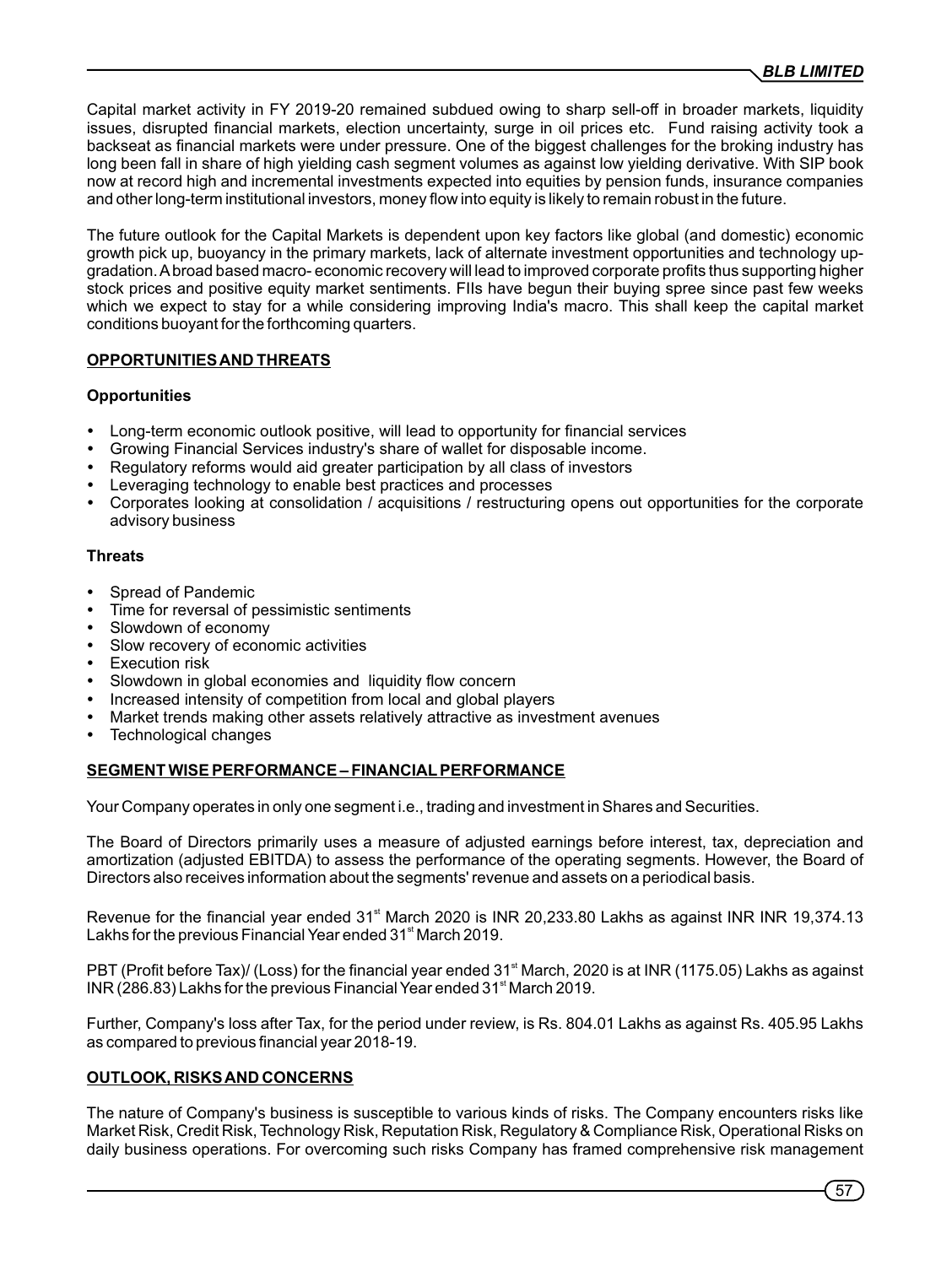# *BLB LIMITED*

techniques and safeguards, to ensure that major risks are properly assessed, analyzed and appropriate mitigation tools are applied. These techniques remain dynamic and align with the continuing requirements and demands of the market.

Our Outlook, risks and concerns are as follows:

- Spending on technology products and Services including both the economic and regulatory requirement in the market.
- We have reduced debt on the balance sheet to nearly zero and as we have articulated in the past, we do not expect to leverage the balance sheet. Our focus will be on generating income from trading and investment in securities market.

# **INTERNAL CONTROLSYSTEMS AND THEIR ADEQUACY**

BLB has adequate internal audit and control system across all group companies/business segments. Risk based internal audit, through external audit firms, are being conducted periodically to independently evaluate adequacy of internal controls, adherence of processes and procedures and compliance of regulatory and legal requirements. The internal audit programme is periodically reviewed by Audit Committee of Board, which is chaired by Independent Director, for its effectiveness and timely reporting. The internal control procedures include segregation of roles and responsibilities, independent confirmations, physical verifications and preventive checks on compliance risk.

Statutory and standard auditing practices employed include, interalia, compliance to accounting and auditing standards, compliance of all relevant rules & regulations, tax laws and review of related party transactions.

BLB believes in conduct of its affairs in a fair and transparent manner by adopting highest standards of professionalism, honesty, integrity and ethical behavior.

#### **MATERIAL DEVELOPMENTS IN HUMAN RESOUCE/ INDUSTRIAL RELATIONS FRONT, INCLUDING NUMBER OF PEOPLE EMPLOYED**

At BLB it is our endeavour to create an employee centric culture. The knowledge, skill, competencies of the employees are being continuously developed by way of proper training programs. Company emphasizes in improving the efficiency and skills of employees by adopting Total Quality Management (TQM) Technique, this helps employees to resolve problems through a pro – active approach. We believe in growing with the growth of employees. The company has also organized motivational activities for its employees. We have always strive to act as a catalyst in achieving the goals of the organization by developing the capabilities of the employees.

## **DETAILS OF SIGNIFICANT CHANGES**

As per the amendment made under Schedule V to the Listing Regulations read with Regulation 34(3) of the Listing Regulations, details of significant changes (i.e. change of 25% or more as compared to the immediately previous financial year) in Key Financial Ratios and any changes in Return on Net Worth of the Company including explanations therefor are given below:

| S.<br>No. | <b>Particulars</b>        | <b>Current</b><br><b>F.Y. 31st</b><br><b>March, 2020</b> | <b>Previous</b><br><b>F.Y. 31st</b><br><b>March, 2019</b> | Changes, if any, and reason thereof                                                                                                             |
|-----------|---------------------------|----------------------------------------------------------|-----------------------------------------------------------|-------------------------------------------------------------------------------------------------------------------------------------------------|
|           | <b>Debtors Turnover</b>   | 43.56                                                    | 21.55                                                     | Improved by 50.52%;<br>Due to increase in turnover.                                                                                             |
| 2         | <b>Inventory Turnover</b> | 74.68                                                    | 19.77                                                     | Improved by 73.52%;<br>Due to increase in sales and operational<br>activities.                                                                  |
| 3         | Interest Coverage Ratio   | Negative<br>(0.57)                                       | Negative<br>(1.36)                                        | EBIT figures for both the period are<br>negative but cost has significantly come<br>down during the year 2019-20 as<br>compared for FY 2018-19. |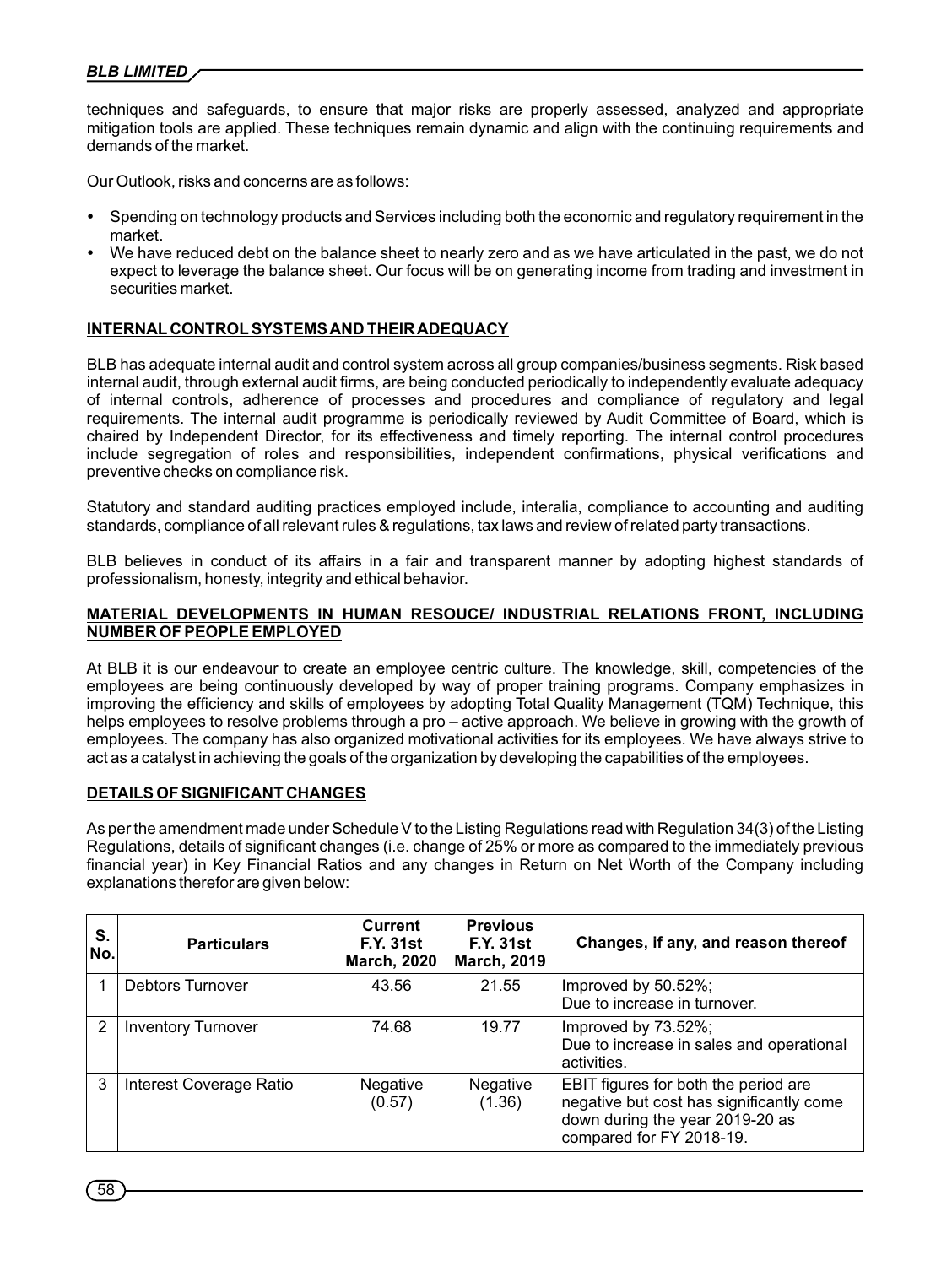| S.<br>No. | <b>Particulars</b>          | <b>Current</b><br><b>F.Y. 31st</b><br><b>March, 2020</b> | <b>Previous</b><br><b>F.Y. 31st</b><br><b>March, 2019</b> | Changes, if any, and reason thereof                                                                                                                  |
|-----------|-----------------------------|----------------------------------------------------------|-----------------------------------------------------------|------------------------------------------------------------------------------------------------------------------------------------------------------|
| 4         | <b>Current Ratio</b>        | 2.03                                                     | 3.57                                                      | Reduced by 43.13%;<br>Due to reduction in Inventories of the<br>Company from Rs. 1802.19 lacs in<br>previous FY to Rs. 115.68 lacs in<br>current FY. |
| 5         | Debt Equity Ratio           | 0.33                                                     | 0.16                                                      | Improved by 51.52%<br>Due to decrease in debt of the Company<br>in the current FY.                                                                   |
| 6         | Operating Profit Margin (%) | (0.26)                                                   | (0.67)                                                    | Due to better margins                                                                                                                                |
|           | Net Profit Margin (%)       | (4.43)                                                   | (1.93)                                                    | Increased due to higher turnover and<br>increase in arbitrage business                                                                               |
| 8         | Return on Net worth (%)     | (11.66)                                                  | (4.40)                                                    | Stock market volatility                                                                                                                              |

#### **DISCLOSURE OF ACCOUNTING TREATMENT**

The financial statements of the Company have been prepared in accordance with the Section 133 of the Companies Act, 2013 and Indian Accounting Standard Rules, 2015, which became applicable on the Company w.e.f. 01.04.2017. The significant accounting policies which are consistently applied are set out in the Notes to the Financial Statements.

# **CAUTIONARY NOTE**

All statements that address expectations or projections about future, but not limited to the company's/ group's strategy for growth, product development, market position, expenditures and financial results may be forward looking statements within the meaning of applicable rules and regulations. Since these are based on certain assumptions and expectations of future events, the company cannot guarantee that these are accurate or will be realized. The company assumes no responsibility to publicly amend, modify or revise any such statements on the basis of subsequent developments, information or events.

> **FOR AND ON BEHALF OF THE BOARD OF DIRECTORS OF BLB LIMITED**

> > **(BRIJ RATTAN BAGRI) CHAIRMAN DIN: 00007441**

**Place: New Delhi Date: 24.08.2020**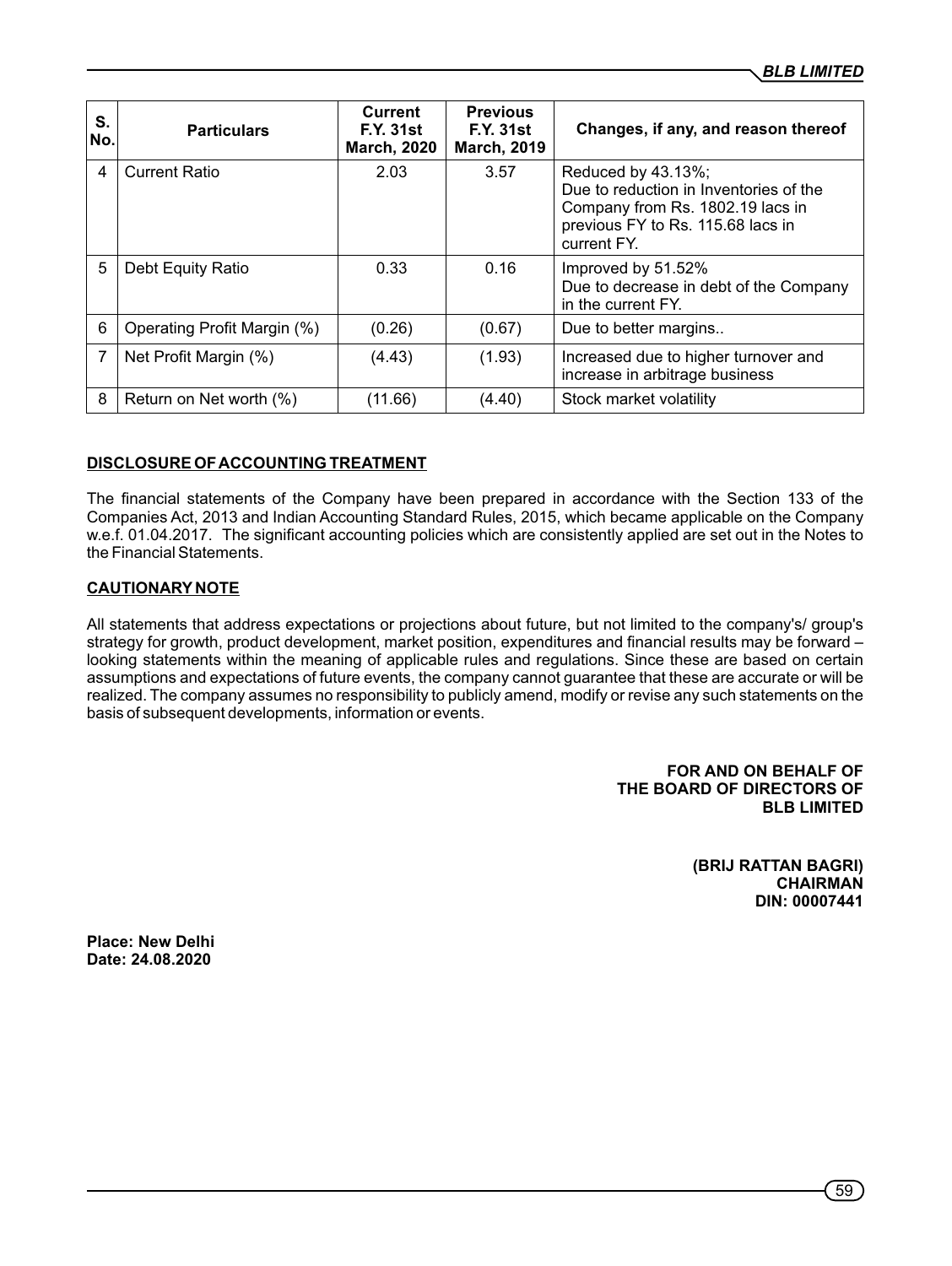# **INDEPENDENT AUDITOR'S REPORT**

#### **To the Members of BLB Limited**

#### **Report on the Audit of the Financial Statements**

#### **Opinion**

- **1.** We have audited the financial statements of BLB Limited ("the Company"), which comprise the Balance Sheet as at 31st March 2020, the Statement of Profit and Loss (including Other Comprehensive Income), Statement of Changes in Equity and the Statement of Cash Flows for the year then ended, and Notes to the financial statements, including a summary of significant accounting policies and other explanatory information (hereinafter referred to as "the financial statements").
- **2.** In our opinion and to the best of our information and according to the explanations given to us, the aforesaid financial statements give the information required by the Companies Act, 2013 in the manner so required and give a true and fair view in conformity with the Indian Accounting Standards prescribed under section 133 of the Act read with the Companies (Indian Accounting Standards) Rules, 2015, as amended, ("Ind AS") and other accounting principles generally accepted in India, of the state of affairs of the Company as at March 31, 2020, the *loss* and total comprehensive income, changes in equity and its cash flows for the year ended on that date.

#### **Basis for Opinion**

**3.** We conducted our audit of the financial statements in accordance with the Standards on Auditing specified under section 143(10) of the Companies Act, 2013. Our responsibilities under those Standards are further described in the Auditor's Responsibilities for the Audit of the Financial Statements section of our report. We are independent of the Company in accordance with the Code of Ethics issued by the Institute of Chartered Accountants of India together with the ethical requirements that are relevant to our audit of the financial statements under the provisions of the Companies Act, 2013 and the Rules thereunder, and we have fulfilled our other ethical responsibilities in accordance with these requirements and the Code of Ethics. We believe that the audit evidence we have obtained is sufficient and appropriate to provide a basis for our audit opinion on the financial statements.

#### **Key Audit Matters**

**4.** Key audit matters are those matters that, in our professional judgment, were of most significance in our audit of the financial statements of the current period. These matters were addressed in the context of our audit of the financial statements as a whole, and in forming our opinion thereon, and we do not provide a separate opinion on these matters. We have determined the matters described below to be the key audit matters to be communicated in our report.

| S No. | <b>Key Audit Matter</b>                                                                                                                                                                              | How our audit addressed the Key Audit Matter                                                                                                                                                                                                   |
|-------|------------------------------------------------------------------------------------------------------------------------------------------------------------------------------------------------------|------------------------------------------------------------------------------------------------------------------------------------------------------------------------------------------------------------------------------------------------|
| i)    | <b>Identification &amp; Provision for Bad &amp; Doubtful</b><br>Debts.<br>The company is required to regularly assess the<br>recoverability of its trade receivables. The                            | To consider whether management's estimation<br>methodology was appropriate, our key audit<br>procedures performed in report of this area<br>included the following:                                                                            |
|       | recoverability of trade receivables from 'The Calcutta<br>Stock Exchange Association Ltd' was significant to<br>our audit due to magnitude and pending litigation<br>since financial year 2000-2001. | In order to evaluate the reasonableness of the<br>Company's estimations for the provision for bad<br>and doubtful debts, our key audit procedures<br>included analysing the aging of accounts<br>receivable, examining the historical recovery |
|       | We focused on this area since it required use of<br>judgment due to related uncertainty. This involves<br>judgement as the expected credit losses must reflect                                       | records, and the legal status of The Calcutta Stock<br>Exchange Association Ltd as well as inspecting<br>the amount received in the subsequent period.                                                                                         |
|       | information about past events, current conditions and<br>forecasts of future conditions as well as the time value<br>of money. As such, this is considered to be a key audit<br>risk.                | We inspected the legal records and the<br>documents related to settlement reached by the<br>Company to ascertain the likelihood of claims<br>being successful and recoverable.                                                                 |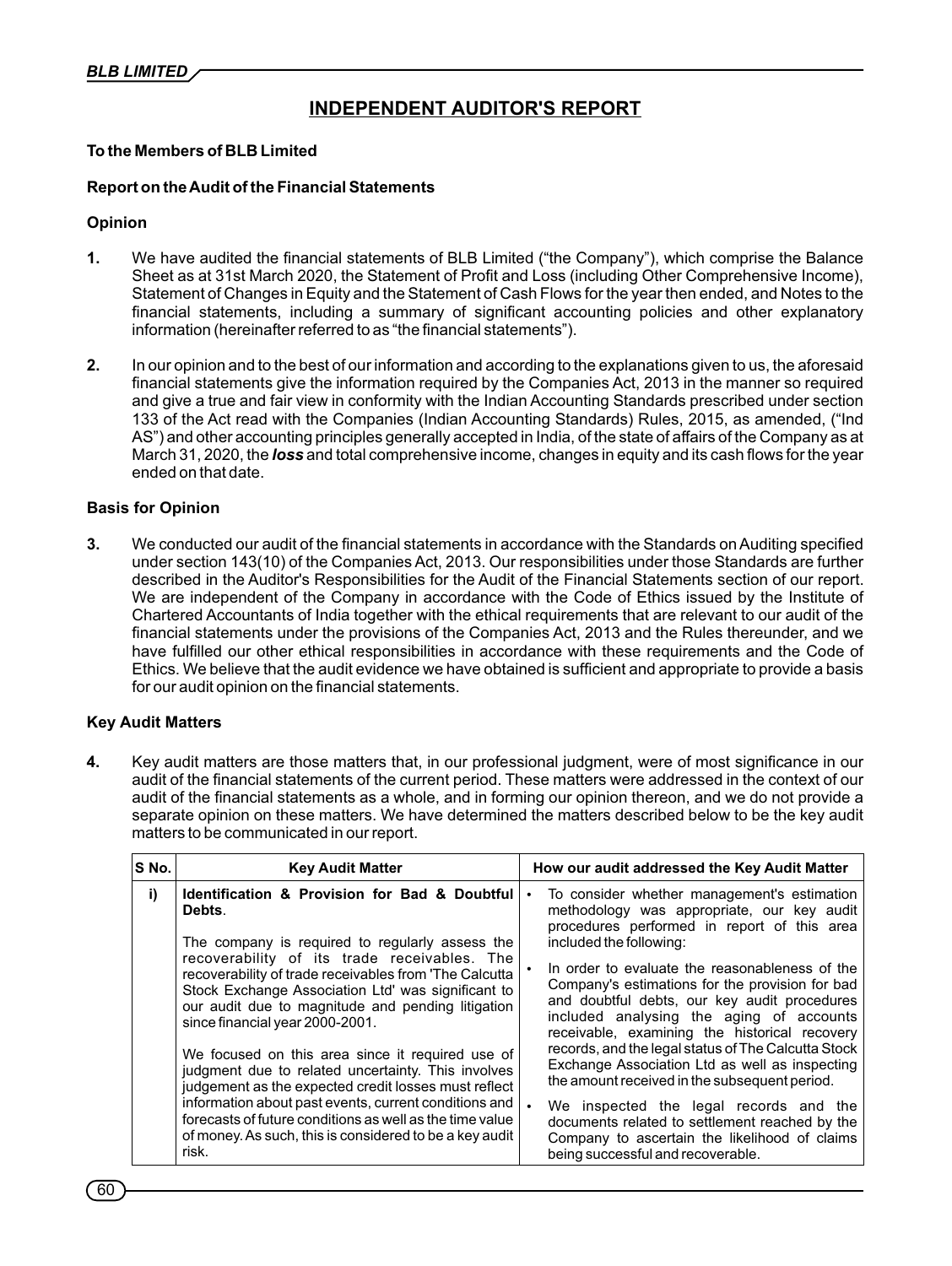| S No. | <b>Key Audit Matter</b>                                                                                                                                                                                                                                                                                                                          | How our audit addressed the Key Audit Matter                                                                                                                                                                                                                |
|-------|--------------------------------------------------------------------------------------------------------------------------------------------------------------------------------------------------------------------------------------------------------------------------------------------------------------------------------------------------|-------------------------------------------------------------------------------------------------------------------------------------------------------------------------------------------------------------------------------------------------------------|
|       | The disclosure is set out in the following notes:<br>Note 1.4 Use of Estimates and Judgement,<br>Note 9 Status of Trade Receivable &<br>$\bullet$<br>Note 33.1 Credit Risk                                                                                                                                                                       | We performed retrospective review of<br>$\bullet$<br>management judgements relating to accounting<br>estimate included in the financial statement of<br>prior year and compared with the outcome.                                                           |
|       | Presently, looking to ongoing uncertainties and<br>financial burden, the Company has entered into an<br>agreement with 'The Calcutta Stock Exchange<br>Association Ltd' to end litigations for and against the<br>Company pending before Hon'ble Delhi High Court<br>and Hon'ble Calcutta High Court subject to certain<br>terms and conditions. | Based on our procedures, we found<br>management's assessment in respect of<br>provision for bad & doubtful Debts to be fairly<br>reasonable. We also found that the disclosures in<br>the financial statements in respect of this matter to<br>be adequate. |
| ii)   | Settlement of uncertain Tax Disputes and<br>Litigations                                                                                                                                                                                                                                                                                          | We obtained details of completed tax<br>$\bullet$<br>assessments and demands upto the year ended<br>March 31, 2020 from the management.                                                                                                                     |
|       | The Company was subjected to material uncertain<br>service tax dispute of the amalgamated erstwhile<br>step-down subsidiary pending with Hon'ble Delhi<br>High Court which involved significant financial impact<br>on the Company.                                                                                                              | We considered the tax dispute resolution scheme<br>announced by the Govt followed by the company<br>to settle the tax disputes and the payments made<br>thereof putting end to penal actions.                                                               |
|       | The Company has availed the benefits of Sab ka<br>Vishwas (Legal Dispute Resolution) Scheme 2019<br>and has deposited the disputed service tax liabilities<br>putting an end to uncertainties and probable<br>additional financial burden. We have designated this<br>as a focus area of the audit.                                              | From the evidences obtained, we found the<br>Company's settlement of the litigation and related<br>disclosures to be adequate and acceptable.ments<br>in respect of this matter to be adequate.                                                             |

# **Information Other than the Financial Statements and Auditor's Report Thereon**

**5.** The Company's Board of Directors is responsible for the preparation of the other information. The other information comprises the information included in the Management Discussion and Analysis, Board's Report including Annexures to Board's Report, Business Responsibility Report, Corporate Governance and Shareholder's Information, but does not include the financial statements and our auditor's report thereon.

Our opinion on the financial statements does not cover the other information and we do not express any form of assurance conclusion thereon.

In connection with our audit of the financial statements, our responsibility is to read the other information and, in doing so, consider whether the other information is materially inconsistent with the financial statements or our knowledge obtained during the course of our audit or otherwise appears to be materially misstated. If, based on the work we have performed, we conclude that there is a material misstatement of this other information, we are required to report that fact. We have nothing to report in this regard.

#### **Management's Responsibility for the Financial Statements**

**6.** The Company's Board of Directors is responsible for the matters stated in section 134(5) of the Companies Act, 2013 ("the Act") with respect to the preparation of these financial statements that give a true and fair view of the financial position, financial performance, changes in equity and cash flows of the Company in accordance with the accounting principles generally accepted in India, including the accounting Standards specified under section 133 of the Act. This responsibility also includes maintenance of adequate accounting records in accordance with the provisions of the Act for safeguarding of the assets of the Company and for preventing and detecting frauds and other irregularities; selection and application of appropriate accounting policies; making judgments and estimates that are reasonable and prudent; and design, implementation and maintenance of adequate internal financial controls, that were operating effectively for ensuring the accuracy and completeness of the accounting records, relevant to the preparation and presentation of the financial statement that give a true and fair view and are free from material misstatement, whether due to fraud or error.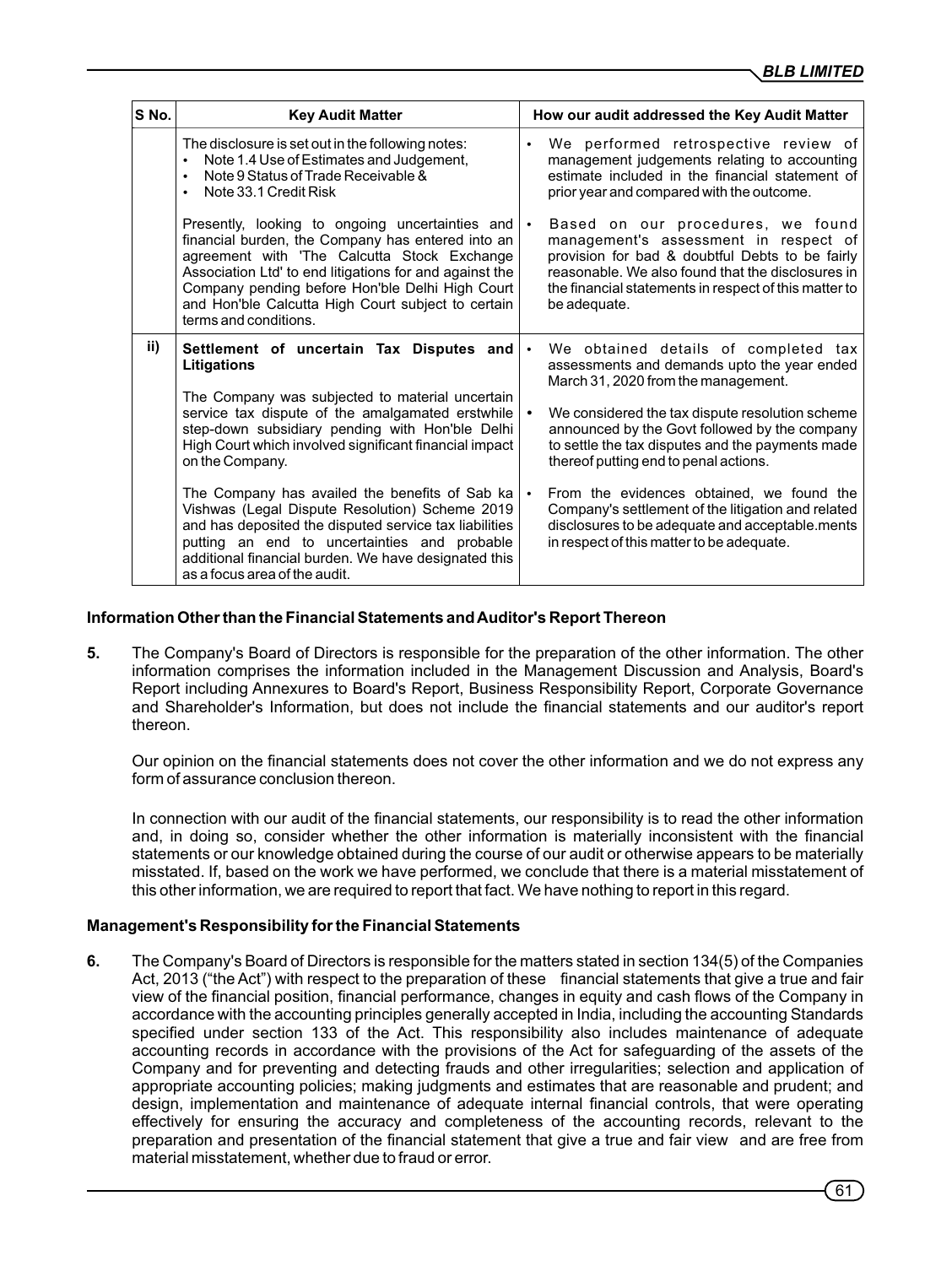- **7.** In preparing the financial statements, management is responsible for assessing the Company's ability to continue as a going concern, disclosing, as applicable, matters related to going concern and using the going concern basis of accounting unless management either intends to liquidate the Company or to cease operations, or has no realistic alternative but to do so.
- **8.** The Board of Directors is also responsible for overseeing the Company's financial reporting process.

#### **Auditor's Responsibilities for the Audit of the Financial Statements**

- **9.** Our objectives are to obtain reasonable assurance about whether the financial statements as a whole are free from material misstatement, whether due to fraud or error, and to issue an auditor's report that includes our opinion. Reasonable assurance is a high level of assurance but is not a guarantee that an audit conducted in accordance with Standards on Auditing will always detect a material misstatement when it exists. Misstatements can arise from fraud or error and are considered material if, individually or in the aggregate, they could reasonably be expected to influence the economic decisions of users taken on the basis of these financial statements.
- **10.** As part of an audit in accordance with Standards on Auditing, we exercise professional judgment and maintain professional skepticism throughout the audit. We also:
	- Identify and assess the risks of material misstatement of the financial statements, whether due to fraud or error, design and perform audit procedures responsive to those risks, and obtain audit evidence that is sufficient and appropriate to provide a basis for our opinion. The risk of not detecting a material misstatement resulting from fraud is higher than for one resulting from error, as fraud may involve collusion, forgery, intentional omissions, misrepresentations, or the override of internal control.
	- Obtain an understanding of internal control relevant to the audit in order to design audit procedures that are appropriate in the circumstances. Under section 143(3)(i) of the Companies Act, 2013, we are also responsible for expressing our opinion on whether the company has adequate internal financial controls system in place and the operating effectiveness of such controls.
	- Evaluate the appropriateness of accounting policies used and the reasonableness of accounting estimates and related disclosures made by management.
	- Conclude on the appropriateness of management's use of the going concern basis of accounting and, based on the audit evidence obtained, whether a material uncertainty exists related to events or conditions that may cast significant doubt on the Company's ability to continue as a going concern. If we conclude that a material uncertainty exists, we are required to draw attention in our auditor's report to the related disclosures in the financial statements or, if such disclosures are inadequate, to modify our opinion. Our conclusions are based on the audit evidence obtained up to the date of our auditor's report. However, future events or conditions may cause the Company to cease to continue as a going concern.
	- Evaluate the overall presentation, structure and content of the financial statements, including the disclosures, and whether the financial statements represent the underlying transactions and events in a manner that achieves fair presentation.
- **11.** We communicated with those charged with governance regarding, among other matters, the planned scope and timing of the audit and significant audit findings, including any significant deficiencies in internal control that we identify during our audit.
- **12.** We also provide those charged with governance with a statement that we have complied with relevant ethical requirements regarding independence, and to communicate with them all relationships and other matters that may reasonably be thought to bear on our independence, and where applicable, related safeguards.
- **13.** From the matters communicated with those charged with governance, we determine those matters that were of most significance in the audit of the financial statements of the current period and are therefore the

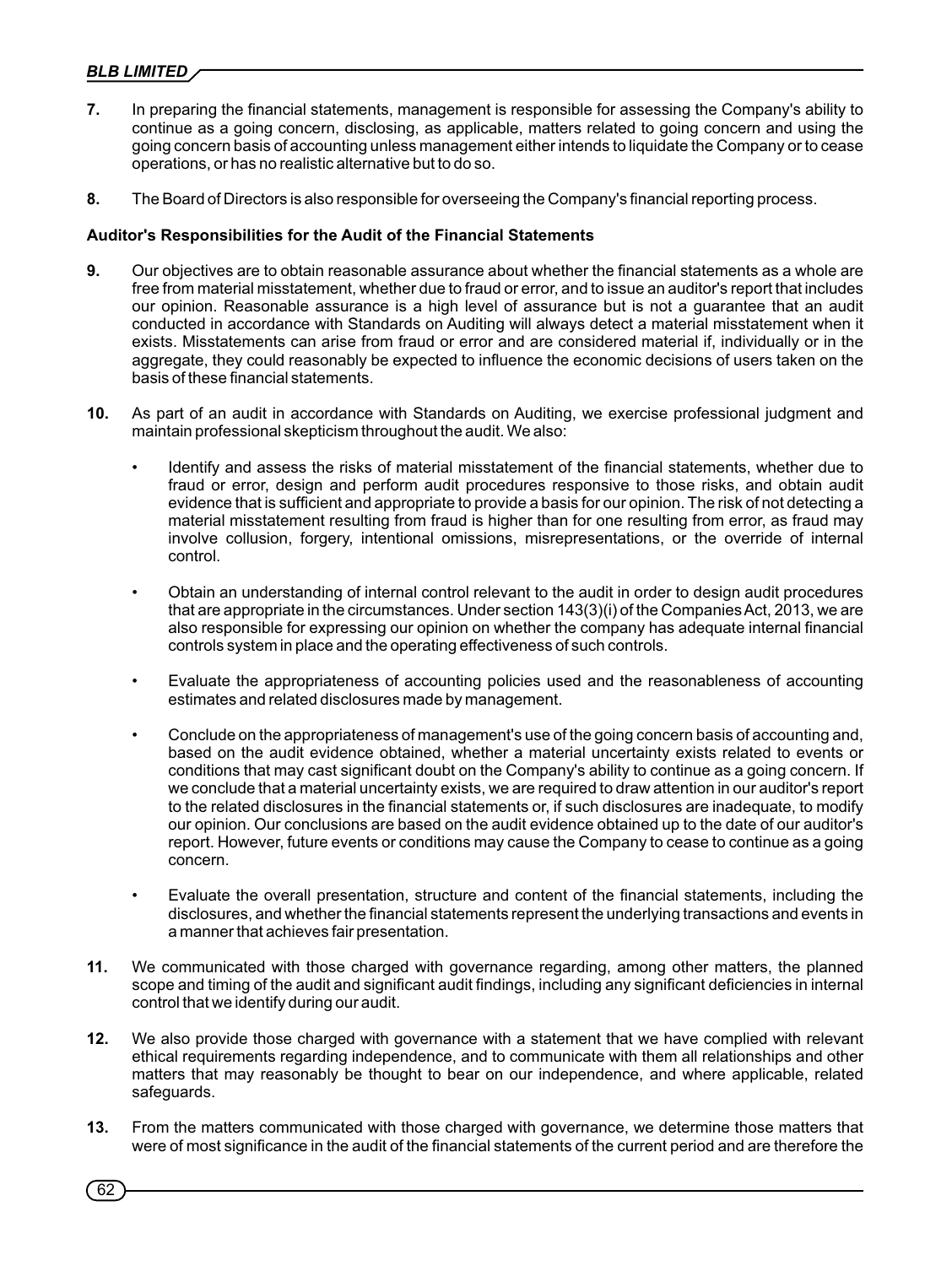key audit matters. We describe these matters in our auditor's report unless law or regulation precludes public disclosure about the matter or when, in extremely rare circumstances, we determine that a matter should not be communicated in our report because the adverse consequences of doing so would reasonably be expected to outweigh the public interest benefits of such communication.

#### **Report on Other Legal and Regulatory Requirements**

- **14.** As required by Section 197(16) of the Act, we report that the Company has paid remuneration to its directors during the year in accordance with the provisions of and limits laid down under Section 197 read with Schedule V to the Act.
- **15.** As required by the Companies (Auditor's Report) Order, 2016 (the 'Order') issued by the Central Government of India in terms of Section 143(11) of the Act, we give in the "Annexure A", a statement on the matters specified in paragraphs 3 and 4 of the Order.
- **16.** Further to our comments in Annexure A, as required by Section 143(3) of the Act, we report that:
	- (a) We have sought and obtained all the information and explanations which to the best of our knowledge and belief were necessary for the purposes of our audit.
	- (b) In our opinion, proper books of account as required by law have been kept by the Company so far as it appears from our examination of those books.
	- (c) The Balance Sheet, the Statement of Profit and Loss, and the Cash Flow Statement dealt with by this Report are in agreement with the books of account.
	- (d) In our opinion, the aforesaid financial statements comply with the Accounting Standards specified under Section 133 of the Act, read with Rule 7 of the Companies (Accounts) Rules, 2014.
	- (e) On the basis of the written representations received from the directors as on 31st March, 2020 taken on record by the Board of Directors, none of the directors is disqualied as on 31st March, 2020 from being appointed as a director in terms of Section 164 (2) of the Act.
	- (f) With respect to the adequacy of the internal financial controls over financial reporting of the Company and the operating effectiveness of such controls, refer to our separate Report in "Annexure B".
	- (g) With respect to the other matters to be included in the Auditor's Report in accordance with Rule 11 of the Companies (Audit and Auditors) Rules, 2014, in our opinion and to the best of our information and according to the explanations given to us:
		- i. The Company has disclosed the impact of pending litigations on its financial position in its financial statements:
		- ii. The Company has made provision, as required under the applicable law or accounting standards, for material foreseeable losses, if any, on long-term contracts including derivative contracts; and
		- iii. There has been no delay in transferring amounts, required to be transferred, to the Investor Education and Protection Fund by the Company.

For **M/S. R K AHUJA & CO,** Chartered Accountants (FRN : 031632N)

**(RAMESH KUMAR AHUJA) Proprietor** M. No. 090396

Place : New Delhi. Dated : 29th June 2020. UDIN: 20090396AAAAG1892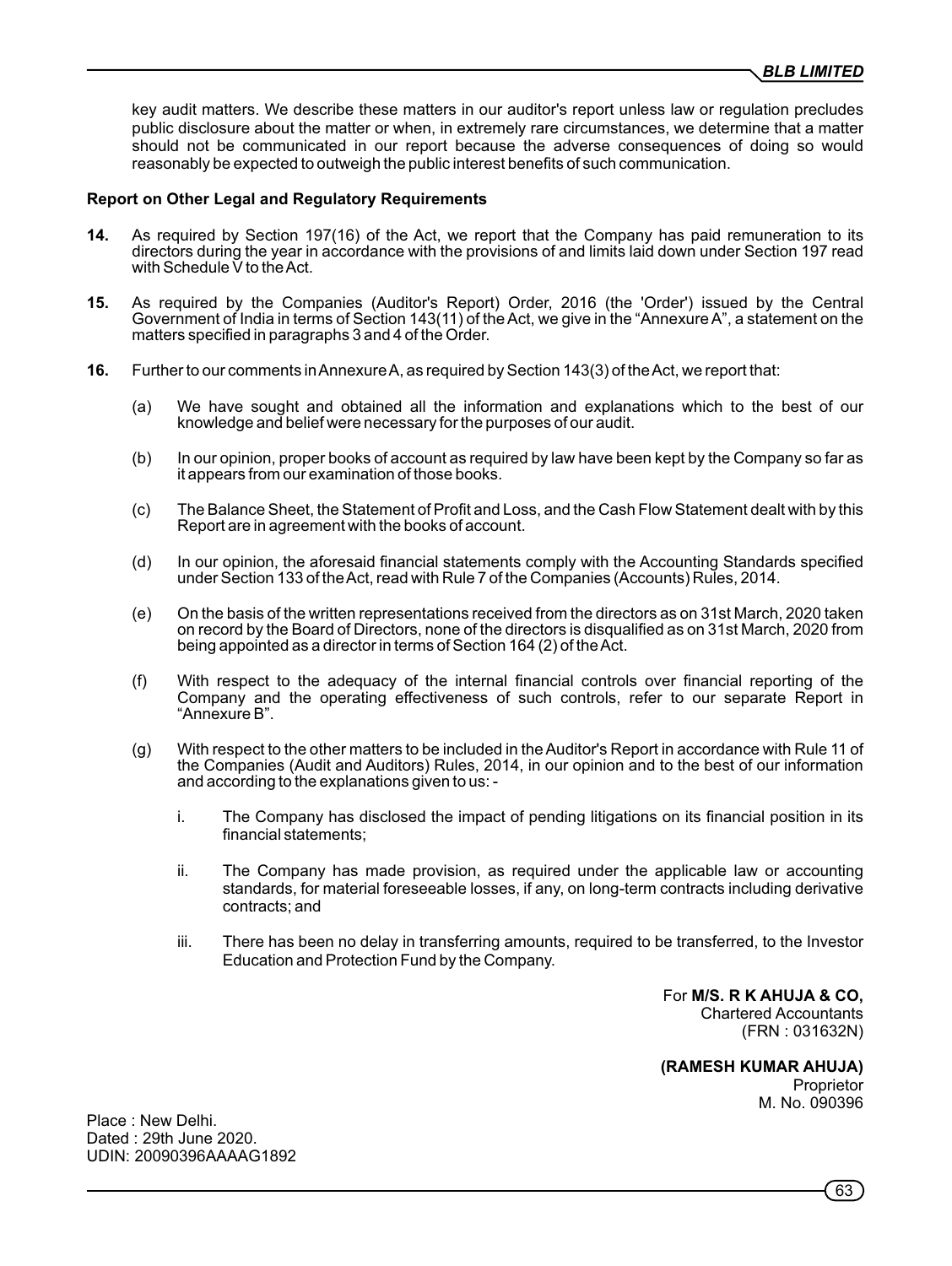# **'ANNEXURE – A' TO THE INDEPENDENT AUDITORS' REPORT**

*(Referred to in paragraph 16 under 'Report on Other Legal and Regulatory Requirements' section of our report to the Members of BLB Limited of even date) we report that:* 

- $(i)$  In respect of the Company's fixed assets
	- a) The Company has maintained proper records showing full particulars including quantitative details and situation of property, plant and equipment.
	- b) The property, plant and equipment were physically verified by the Management during the year in accordance with a regular programme of verification which, in our opinion, provides for physical verification of all the property, plant and equipment at reasonable intervals. According to the information and explanations given to us, no material discrepancies were noticed on such verification.
	- c) According to the information and explanations given to us, the records examined by us and based on the examination of the conveyance deeds provided to us, we report that, the title deeds, comprising all the immovable properties of land and buildings which are freehold, are held in the name of the Company as at the balance sheet date except in respect of land and building of the gross block of `360.33 Lacs acquired pursuant to a Scheme of Amalgamation from BLB Commodities Ltd one of the four subsidiaries are pending to be transferred in the name of the Company. In respect of immovable properties of land and building that have been taken on long-term lease and disclosed as fixed assets in the financial statements, the lease agreements are in the name of the Company.
- (ii) As explained to us, the inventories of securities held as stock-in-trade have been verified by the management with demat accounts maintained with depositories at reasonable intervals and that the Units of Mutual Funds held as Stock-in-Trade in demat accounts with the custodians are verified from the statements received from them on a regular basis. The company is maintaining proper records of inventories and as explained to us, no discrepancies were noticed on verification of stocks and book records.
- (iii) The Company has not granted any loans, secured or unsecured to the company or other parties covered in the register maintained under Section 189 of the Companies Act, 2013.
- (iv) According to the information and explanations given to us, there are no loans, investments, guarantees and security which required the compliance of Section 185 and Section 186 of the Companies Act 2013. Accordingly, the item (iv) of paragraph 3 of the Order is not applicable to the Company.
- (v) According to the information and explanations given to us, the company has not accepted any deposit from the public and therefore the provision of clause (v) of paragraph 3 of the Order is not applicable to the Company.
- (vi) The Central Government has not prescribed the maintenance of cost records under section 148(1) of the Companies Act, 2013 for any of the activities rendered by the Company.
- (vii) (a) According to the information and explanations given to us and on the basis of our examination of the records, the company is regular in depositing with appropriate authorities, undisputed statutory dues including Goods and Services Tax, Provident Fund, Employees' State Insurance, Income-Tax, Cess and any other statutory dues. According to the information and explanation given to us, no undisputed amounts of statutory dues were in arrears as at 31.03.2020 for a period of more than six months from the date they became payable.

(b) According to the records and information and explanations given to us, there are no dues of statutory dues referred to in sub-clause (a) that have not been deposited with the appropriate authorities on account of disputes.

(viii) According to the information and explanations given to us, the Company has not defaulted in repayment of borrowing to financial institutions or banks. However, the company did not take any loans or borrowings from government or debenture holders during the year.

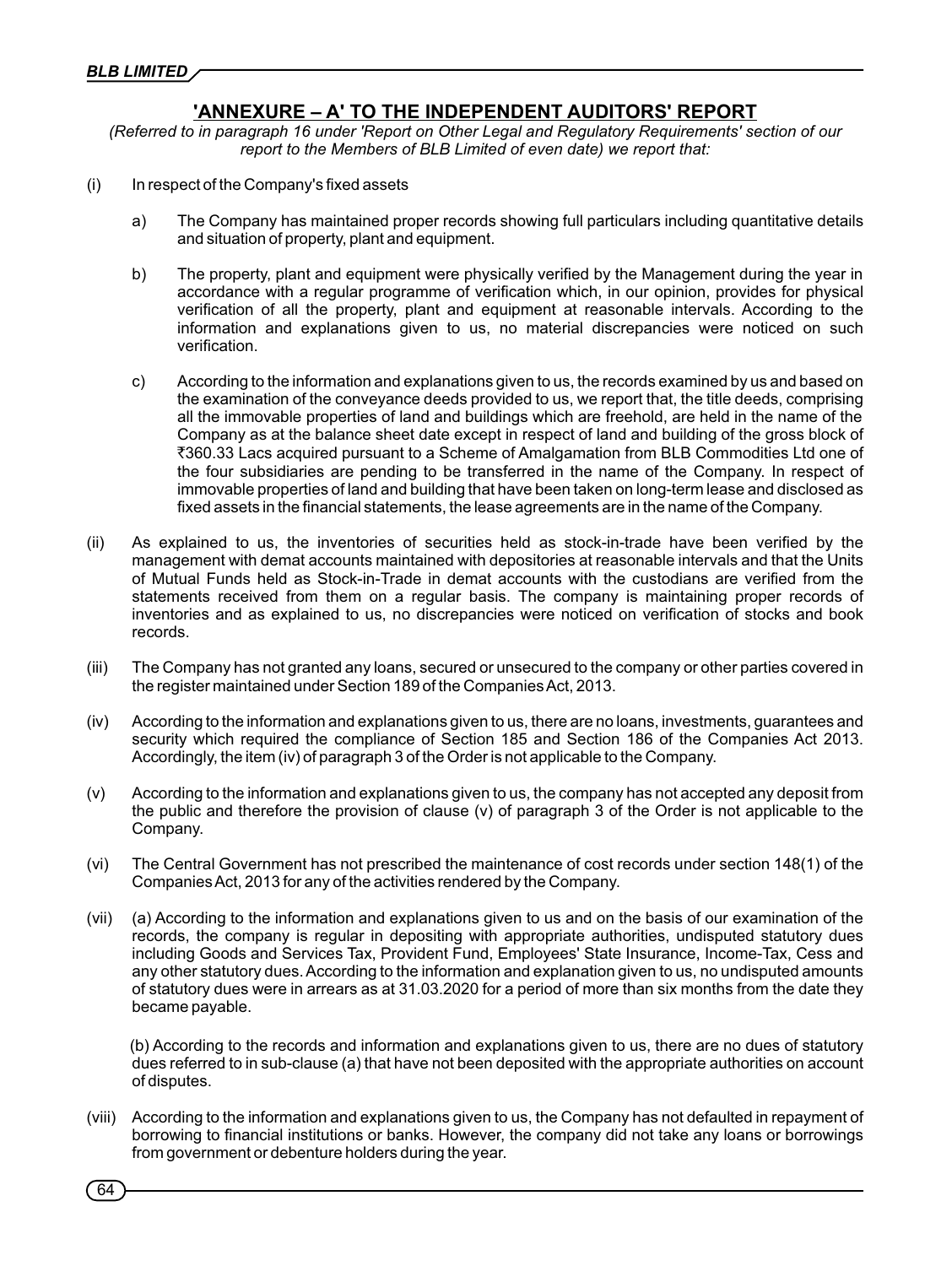- (ix) According to the information and explanations given to us, the Company has not raised moneys by way of initial public offer or further public offer (including debt instruments) and term loans during the year as such clause (ix) of paragraph 3 of the Order is not applicable.
- (x) According to the information and explanations given to us, no fraud by the Company or on the Company by its officers or employees has been noticed or reported during the course of our audit.
- (xi) According to the information and explanations given to us, the Company has paid managerial remuneration by in accordance with the requisite approvals mandated by the provisions of section 197 read with Schedule V to the Companies Act, 2013.
- (xii) In our opinion and according to the information and explanations given to us, the Company is not a nidhi company. Accordingly, the clause (xii) of paragraph 3 of the Order is not applicable.
- (xiii) According to the information and explanations given to us and based on our examination of the records, the Company's transactions with its related parties are in compliance with sections 177 and 188 of the Companies Act, 2013 where applicable and the details of related party transactions have been disclosed in the financial statements as required by the applicable accounting standards.
- (xiv) According to the information and explanations given to us and based on our examination of the records of the Company, the Company has not made any preferential allotment or private placement of shares or fully or partly convertible debentures during the year.
- (xv) In our opinion and according to the information and explanations given to us, the Company has not entered into non-cash transactions with its directors or persons connected with him and therefore the clause (xv) of paragraph 3 of the Order is not applicable.
- (xvi) In our opinion and according to the information and explanations provided to us, the Company is not required to be registered under section 45-IAof the Reserve Bank of India Act 1934.

For **M/S. R K AHUJA & CO,** Chartered Accountants (FRN : 031632N)

(RAMESH KUMAR AHUJA) Proprietor M. No. 090396

Place : New Delhi. Dated : 29th June 2020. UDIN: 20090396AAAAG1892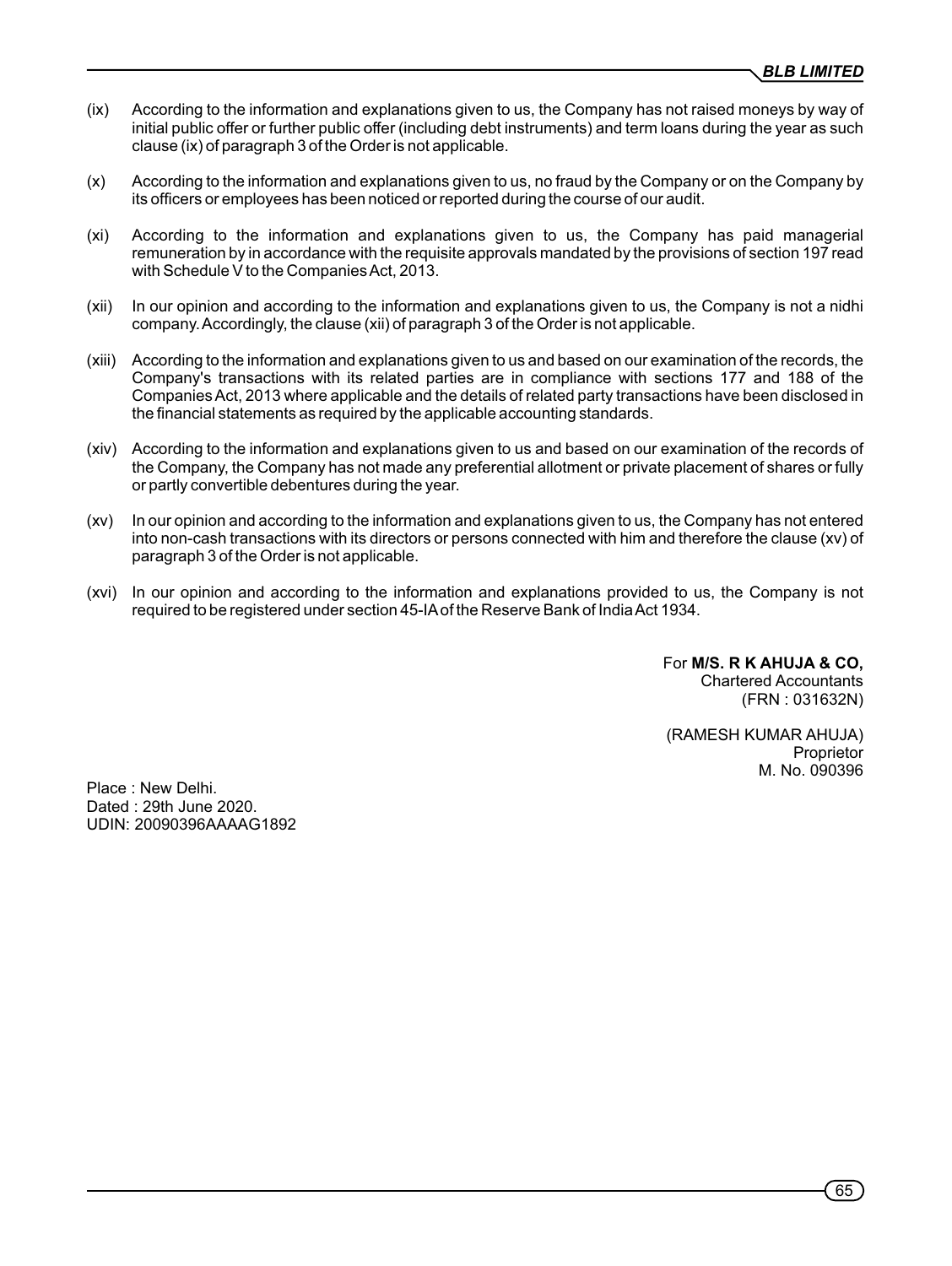# **'ANNEXURE – B' TO THE INDEPENDENT AUDITORS' REPORT**

*(Referred to in paragraph 17(f) under 'Report on Other Legal and Regulatory Requirements' section of our report to the Members of BLB Limited of even date)* 

#### **Report on the Internal Financial Controls under Clause (i) of Sub-section 3 of Section 143 of the Companies Act, 2013 ("the Act")**

We have audited the internal financial controls over financial reporting of **BLB Limited** ("the Company") as of 31 March 2020 in conjunction with our audit of the financial statements of the Company for the year ended on that date.

# **1. Management's Responsibility for Internal Financial Controls**

The Company's management is responsible for establishing and maintaining internal financial controls based on the internal control over financial reporting criteria established by the Company considering the essential components of internal control stated in the Guidance Note on Audit of Internal Financial Controls Over Financial Reporting issued by the Institute of Chartered Accountants of India. These responsibilities include the design, implementation and maintenance of adequate internal financial controls that were operating effectively for ensuring the orderly and efcient conduct of its business, including adherence to company's policies, the safeguarding of its assets, the prevention and detection of frauds and errors, the accuracy and completeness of the accounting records, and the timely preparation of reliable financial information, as required under the Companies Act, 2013.

# **2. Auditors' Responsibility**

Our responsibility is to express an opinion on the Company's internal financial controls over financial reporting based on our audit. We conducted our audit in accordance with the Guidance Note on Audit of Internal Financial Controls Over Financial Reporting (the "Guidance Note") issued by the Institute of Chartered Accountants of India and the Standards on Auditing prescribed under Section 143(10) of the Companies Act, 2013, to the extent applicable to an audit of internal financial controls. Those Standards and the Guidance Note require that we comply with ethical requirements and plan and perform the audit to obtain reasonable assurance about whether adequate internal financial controls over financial reporting was established and maintained and if such controls operated effectively in all material respects. Our audit involves performing procedures to obtain audit evidence about the adequacy of the internal financial controls system over financial reporting and their operating effectiveness. Our audit of internal financial controls over financial reporting included obtaining an understanding of internal financial controls over financial reporting, assessing the risk that a material weakness exists, and testing and evaluating the design and operating effectiveness of internal control based on the assessed risk. The procedures selected depend on the auditor's judgement, including the assessment of the risks of material misstatement of the financial statements, whether due to fraud or error. We believe that the audit evidence we have obtained is sufficient and appropriate to provide a basis for our audit opinion on the Company's internal financial controls system over financial reporting.

#### **3. Meaning of Internal Financial Controls over Financial Reporting**

A company's internal financial control over financial reporting is a process designed to provide reasonable assurance regarding the reliability of financial reporting and the preparation of financial statements for external purposes in accordance with generally accepted accounting principles. A company's internal financial control over financial reporting includes those policies and procedures that

- i) pertain to the maintenance of records that, in reasonable detail, accurately and fairly reflect the transactions and dispositions of the assets of the company;
- ii) provide reasonable assurance that transactions are recorded as necessary to permit preparation of financial statements in accordance with generally accepted accounting principles, and that receipts and expenditures of the company are being made only in accordance with authorisations of management and directors of the company; and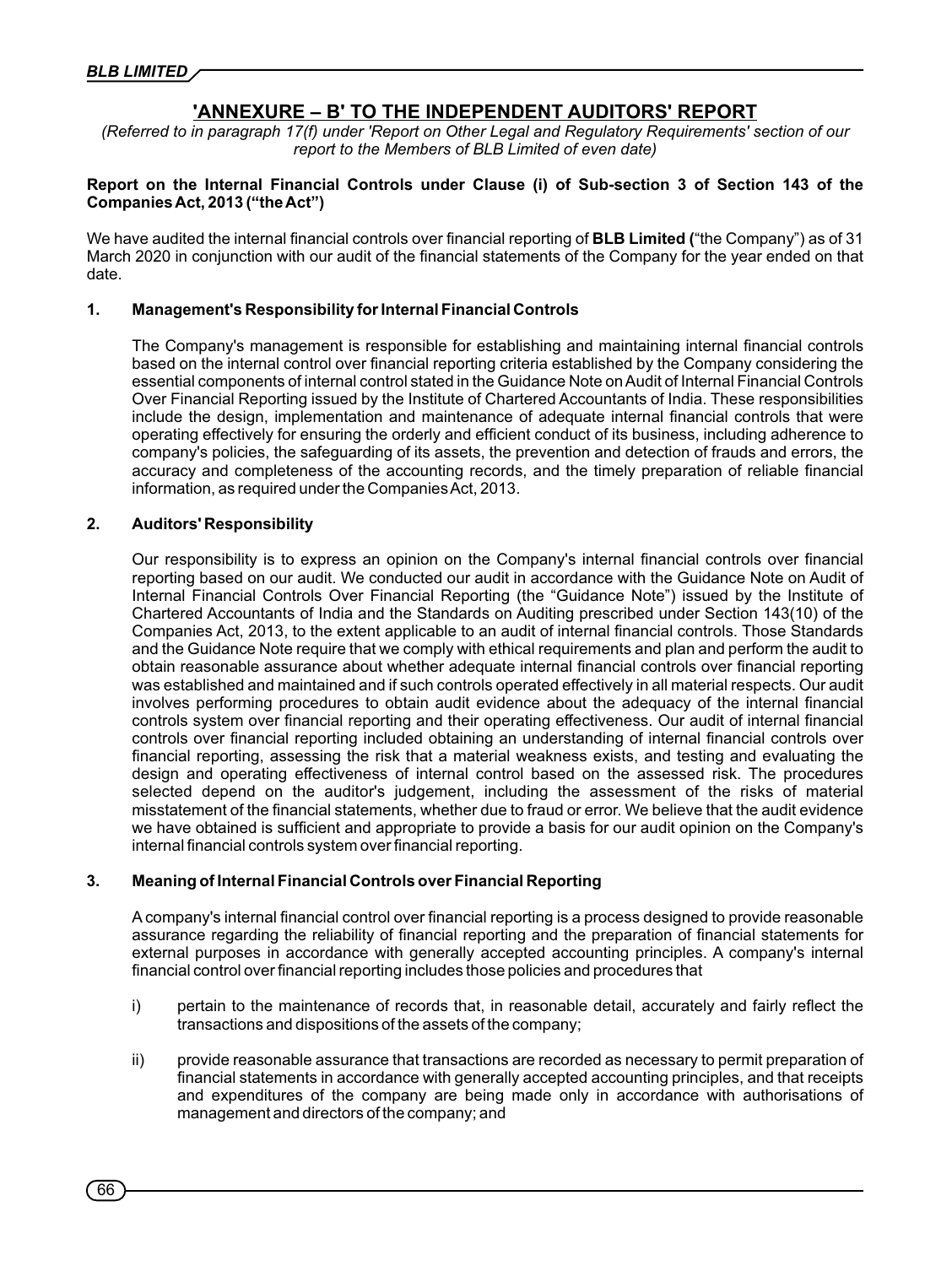iii) provide reasonable assurance regarding prevention or timely detection of unauthorised acquisition, use, or disposition of the company's assets that could have a material effect on the financial statements.

## **(a) Inherent Limitations of Internal Financial Controls Over Financial Reporting**

Because of the inherent limitations of internal financial controls over financial reporting, including the possibility of collusion or improper management override of controls, material misstatements due to error or fraud may occur and not be detected. Also, projections of any evaluation of the internal financial controls over financial reporting to future periods are subject to the risk that the internal financial control over financial reporting may become inadequate because of changes in conditions, or that the degree of compliance with the policies or procedures may deteriorate.

#### **(b) Opinion**

In our opinion, to the best of our information and according to the explanations given to us, the Company has, in all material respects, an adequate internal financial controls system over financial reporting and such internal financial controls over financial reporting were operating effectively as at March 31, 2020, based on the internal control over financial reporting criteria established by the Company considering the essential components of internal control stated in the Guidance Note on Audit of Internal Financial Controls Over Financial Reporting issued by the Institute of Chartered Accountants of India.

> For **M/S. R K AHUJA & CO,** Chartered Accountants (FRN : 031632N)

(RAMESH KUMAR AHUJA) **Proprietor** M. No. 090396

Place : New Delhi. Dated : 29th June 2020. UDIN: 20090396AAAAG1892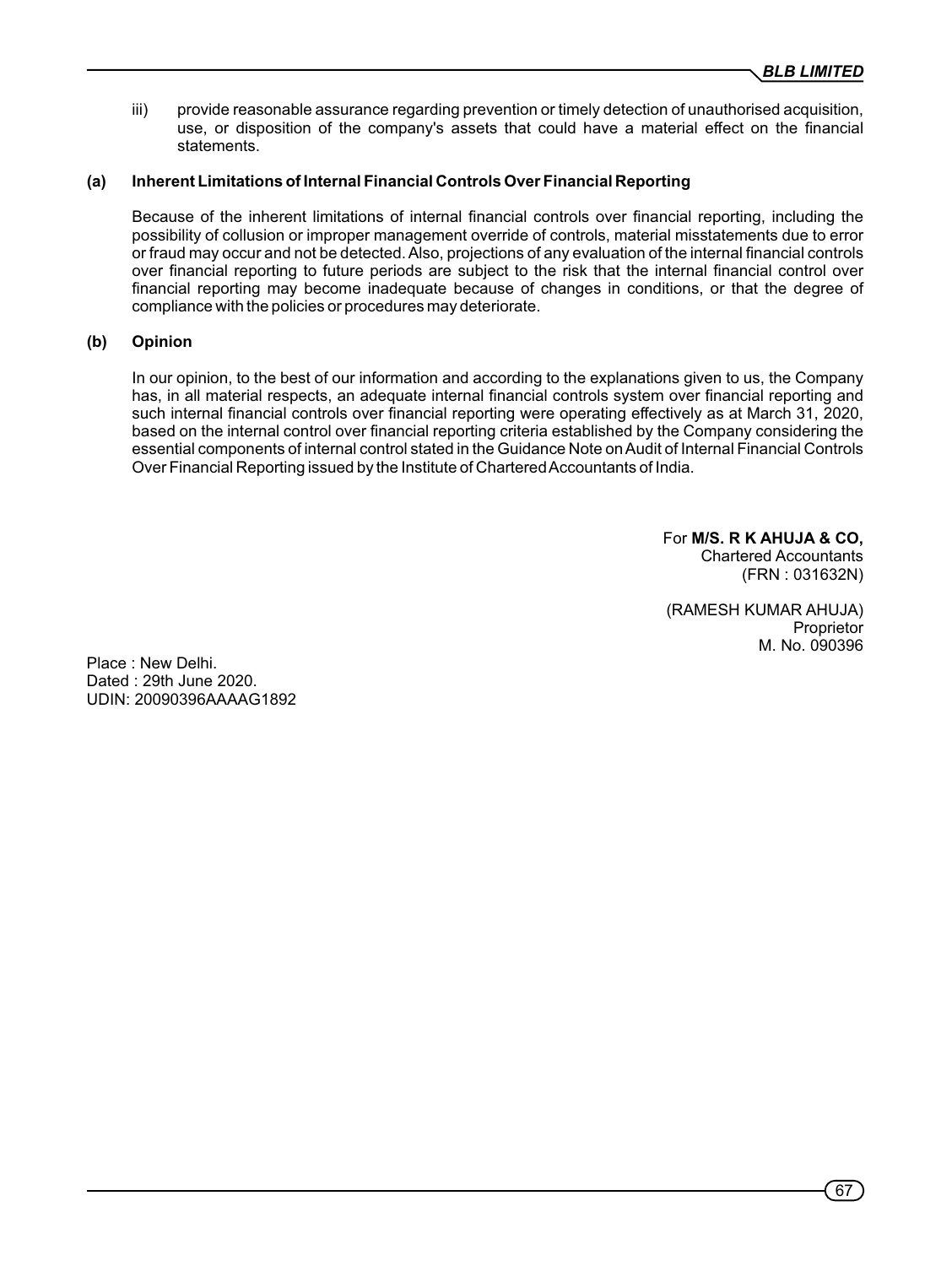|                                                                      |          |                                             | (₹ in lacs)                     |
|----------------------------------------------------------------------|----------|---------------------------------------------|---------------------------------|
| <b>Particulars</b>                                                   | Note No. | As at<br><b>31st March 2020</b>             | As at<br><b>31st March 2019</b> |
| Assets                                                               |          |                                             |                                 |
| <b>Non-Current Assets</b>                                            |          |                                             |                                 |
| Property, Plant and Equipment                                        | 2        | 1,153.01                                    | 1,646.93                        |
| Capital Work-In-Progress                                             | 2        | 45.84                                       | 45.84                           |
| Intangible Assets                                                    | 3        | 4.45                                        | 3.12                            |
| <b>Financial Assets</b>                                              |          |                                             |                                 |
| i. Investments                                                       | 4        | 142.84                                      | 240.61                          |
| ii. Other Financial Assets                                           | 5        | 305.45                                      | 197.12                          |
| Deferred Tax Assets                                                  | 6        | 670.04                                      | 299.75                          |
| <b>Other Current Assets</b>                                          | 7        | 2,651.87                                    | 2,651.87                        |
| Income Tax Assets (Net)                                              | 13       | 69.58                                       | 52.93                           |
| <b>Total Non-Current Assets</b>                                      |          | 5,043.08                                    | 5,138.17                        |
| <b>Current Assets</b>                                                |          |                                             |                                 |
| Inventories                                                          | 8        | 404.91                                      | 115.68                          |
| <b>Financial Assets</b>                                              |          |                                             |                                 |
| i. Trade Receivables                                                 | 9        | 15.74                                       | 876.90                          |
| ii. Cash and Cash Equivalents                                        | 10       | 752.82                                      | 144.67                          |
| iii. Other Bank Balances                                             | 11       | 403.49                                      | 32.89                           |
| iv. Loans                                                            | 12       |                                             | 200.00                          |
| v. Other Financial Assets                                            | 5        | 3,496.33                                    | 3,292.77                        |
| Current Income Tax Assets (Net)                                      | 13       | 27.55                                       | 22.63                           |
| <b>Other Current Assets</b>                                          | 7        | 93.68                                       | 86.70                           |
| <b>Total Current Assets</b>                                          |          | 5,194.52                                    | 4,772.24                        |
|                                                                      |          |                                             |                                 |
| <b>Total Assets</b>                                                  |          | 10,237.60                                   | 9,910.41                        |
| <b>Equity and Liabilities</b>                                        |          |                                             |                                 |
| <b>Equity</b>                                                        |          |                                             |                                 |
| <b>Equity Share Capital</b>                                          | 14.1     | 528.65                                      | 528.65                          |
| <b>Other Equity</b>                                                  | 14.2     | 7,150.57                                    | 8,046.00                        |
| <b>Total Equity</b>                                                  |          | 7,679.22                                    | 8,574.65                        |
|                                                                      |          |                                             |                                 |
| Liabilities                                                          |          |                                             |                                 |
| <b>Current Liabilities</b>                                           |          |                                             |                                 |
| <b>Financial Liabilities</b>                                         |          |                                             |                                 |
| i. Borrowings                                                        | 15       | 1,570.00                                    | 1,265.00                        |
| ii. Trade Payables                                                   |          |                                             |                                 |
| - Total outstanding dues of micro enterprises and                    |          |                                             |                                 |
| small enterprises                                                    | 16       |                                             | 0.54                            |
| - Total outstanding dues of creditors other than                     |          |                                             |                                 |
| micro enterprises and small enterprises                              | 16       | 43.83                                       | 20.55                           |
| iii. Other Financial Liabilities                                     | 17       | 40.31                                       | 44.32                           |
| <b>Employee Benefit Obligations</b>                                  | 18       | 1.89                                        | 5.35                            |
| <b>Other Current Liabilities</b>                                     | 19       | 902.35                                      |                                 |
| <b>Total Current Liabilities</b>                                     |          | 2,558.38                                    | 1,335.76                        |
| <b>Total Liabilities</b>                                             |          | 2,558.38                                    | 1,335.76                        |
| <b>Total Equity and Liabilities</b>                                  |          | 10,237.60                                   | 9,910.41                        |
| See accompanying notes to the financial statements.                  |          |                                             |                                 |
| As per our report of even date attached<br>$For M/c$ D K Abuja 8 Co. |          | By order of the Board<br><b>DID</b> Limited |                                 |

# **BALANCE SHEET AS AT 31ST MARCH, 2020**

**For M/s R K Ahuja & Co Chartered Accountants FRN: 031632N Ramesh Kumar Ahuja**  (Proprietor) **Membership number: 090396** New Delhi Dated : 29th June 2020 UDIN : 20090396AAAAG1892

# **BLB Limited**

**Brij Rattan Bagri**  (Chairman) DIN : 00007441

**Deepak Shrivastava**  (Chief Financial Officer)

**Anshul Mehra** (Executive Director) DIN: 00014049

 **Varsha Yadav**  (Company Secretary)

 $(68)$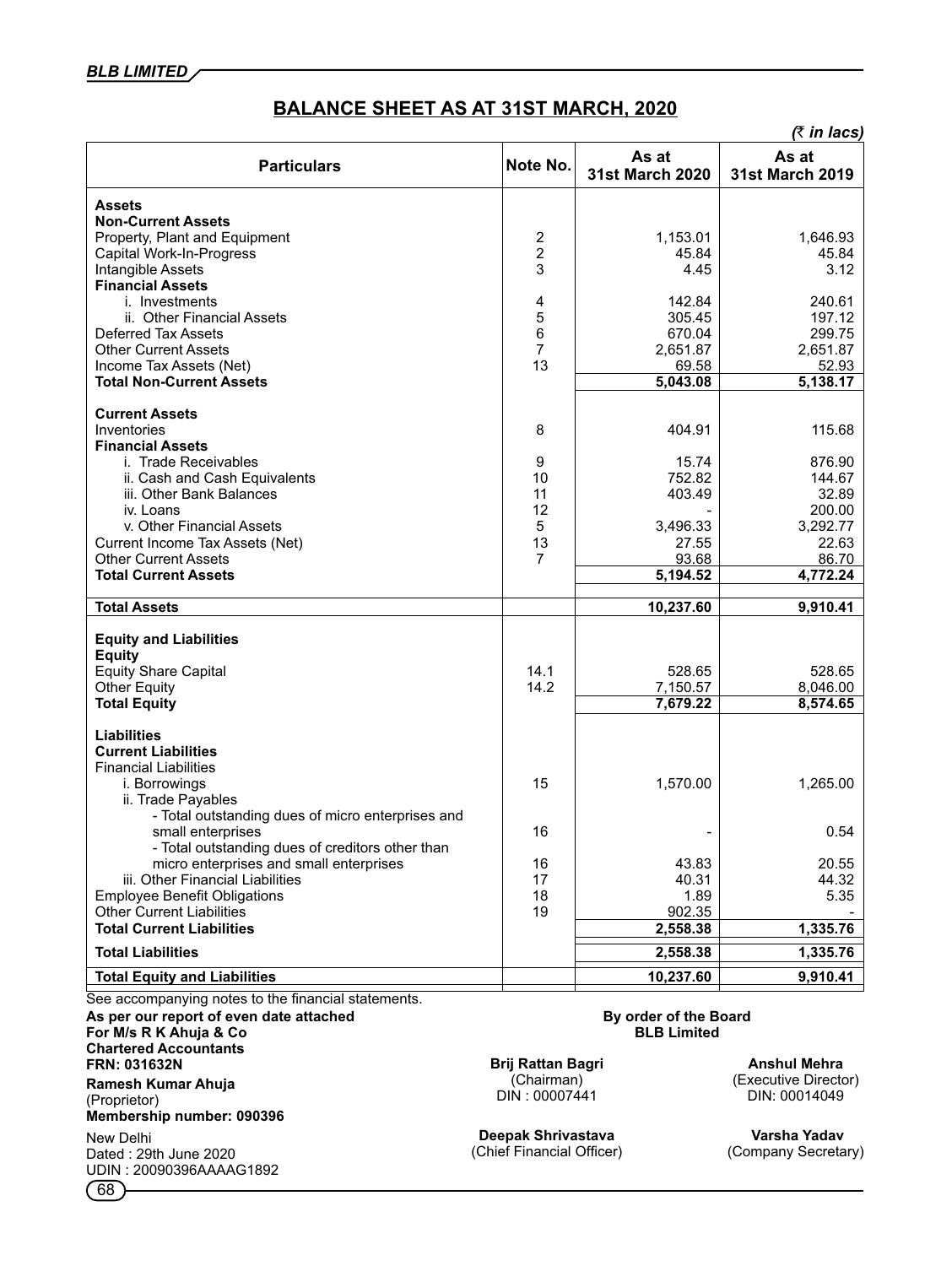# **STATEMENT OF PROFIT AND LOSS FOR THE YEAR ENDED ON 31ST MARCH, 2020**

|                                                                                                                          |          |                                             | (रै in lacs) |
|--------------------------------------------------------------------------------------------------------------------------|----------|---------------------------------------------|--------------|
| <b>Particulars</b>                                                                                                       | Note No. | 2019-2020                                   | 2018-2019    |
| <b>Income</b>                                                                                                            |          |                                             |              |
| Revenue from Operations                                                                                                  | 20       | 20,233.80                                   | 19,374.13    |
| Other Income                                                                                                             | 21       | 66.45                                       | 21.63        |
| Other Gains/(Losses) - Net                                                                                               | 22       | (332.02)                                    | 98.10        |
| <b>Total Income</b>                                                                                                      |          | 19,968.23                                   | 19,493.86    |
|                                                                                                                          |          |                                             |              |
| <b>Expenses</b>                                                                                                          |          |                                             |              |
| Purchase of Stock-In-Trade                                                                                               | 23       | 19,832.59                                   | 17,581.41    |
| Changes in Inventories of Stock-in-Trade                                                                                 | 24       | (289.23)                                    | 1,686.51     |
| <b>Employee Benefit Expenses</b>                                                                                         | 25       | 133.04                                      | 168.97       |
| Depreciation and Amortisation Expenses                                                                                   | 26       | 36.87                                       | 36.30        |
| <b>Finance Costs</b>                                                                                                     | 27       | 154.62                                      | 121.32       |
| <b>Other Expenses</b>                                                                                                    | 28       | 342.37                                      | 186.18       |
| <b>Total Expenses</b>                                                                                                    |          | 20,210.26                                   | 19,780.69    |
| (Loss)/Profit before exceptional items and taxes                                                                         |          | (242.03)                                    | (286.83)     |
| Less : Exceptional items                                                                                                 | 32       | 933.02                                      |              |
| (Loss) /Profit before taxes                                                                                              |          | (1, 175.05)                                 | (286.83)     |
| <b>Tax Expenses</b>                                                                                                      |          |                                             |              |
| i) Current Tax                                                                                                           | 29       | 0.60                                        | (14.83)      |
| ii) Deferred Tax                                                                                                         | 29       | (371.64)                                    | 133.95       |
| <b>Total Tax Expenses</b>                                                                                                |          | (371.04)                                    | 119.12       |
| Loss for the Year                                                                                                        |          | (804.01)                                    | (405.95)     |
| <b>Other Comprehensive Income</b>                                                                                        |          |                                             |              |
| (i) Items that will not be reclassified to profit or loss                                                                |          |                                             |              |
| - Measurements of Equity Instruments                                                                                     |          | (90.07)                                     | 30.09        |
| (ii) Income tax relating to above item                                                                                   |          | (1.35)                                      | 2.72         |
| <b>Total Other Comprehensive Income (net of tax)</b>                                                                     |          | (91.42)                                     | 32.81        |
| <b>Total Comprehensive Loss for the Year</b>                                                                             |          | (895.43)                                    | (373.14)     |
| Earnings per equity share of Face Value of ₹1/- each                                                                     |          |                                             |              |
| Basic Earnings Per Share (in ₹)                                                                                          | 41       | (1.52)                                      | (0.77)       |
| Diluted Earnings Per Share (in ₹)                                                                                        | 41       | (1.52)                                      | (0.77)       |
| See accompanying notes to the financial statements.<br>As per our report of even date attached<br>For M/s R K Ahuja & Co |          | By order of the Board<br><b>BLB Limited</b> |              |

**For M/s R K Ahuja & Co Chartered Accountants FRN: 031632N Ramesh Kumar Ahuja**  (Proprietor) **Membership number: 090396** New Delhi

Dated : 29th June 2020 UDIN : 20090396AAAAG1892 **Brij Rattan Bagri** 

(Chairman) DIN : 00007441

**Deepak Shrivastava**  (Chief Financial Officer)

**Anshul Mehra** (Executive Director) DIN: 00014049

 **Varsha Yadav**  (Company Secretary)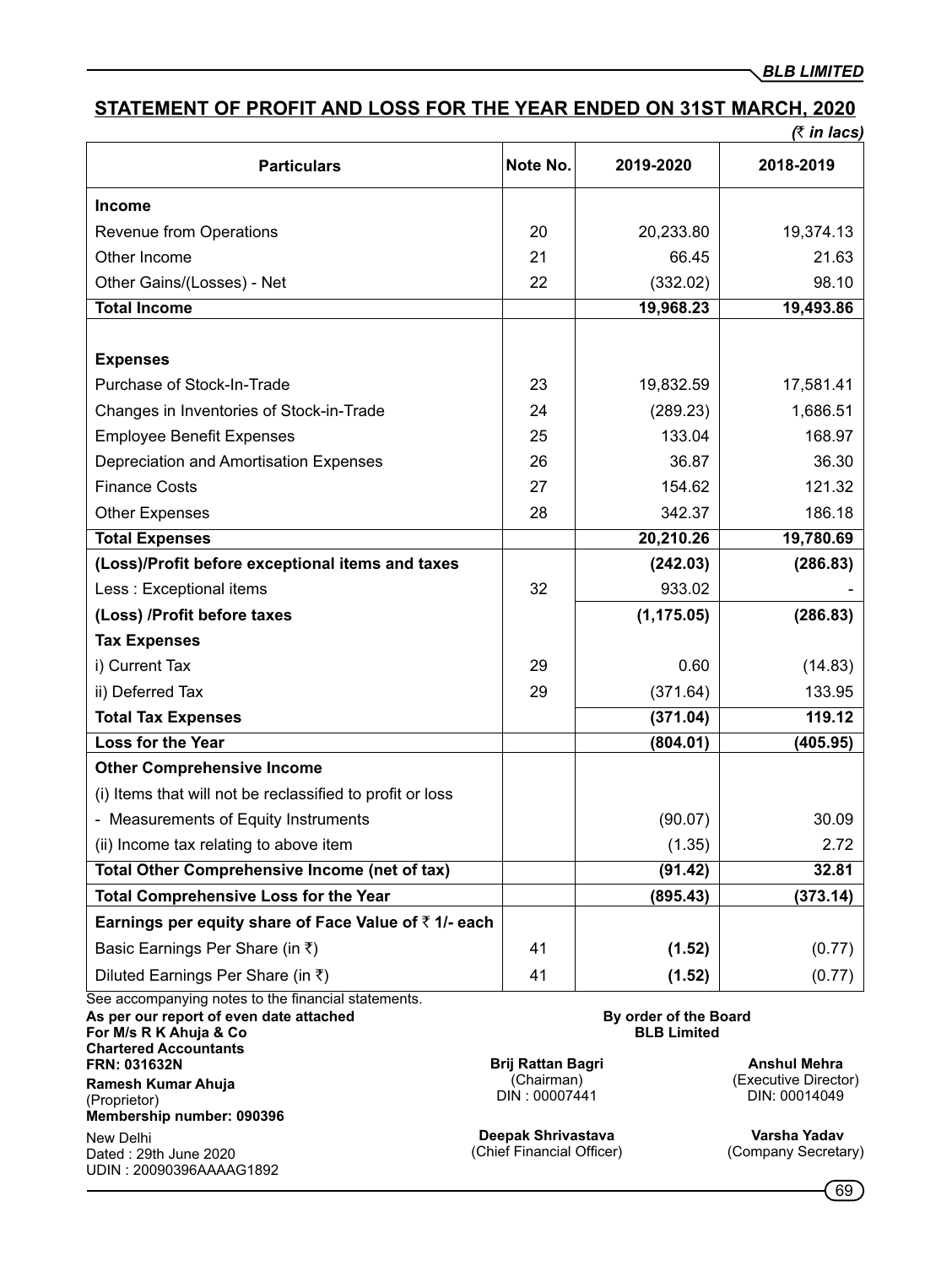# **CASH FLOW STATEMENT FOR THE YEAR ENDED 31ST MARCH 2020**

|                                                                               |                  | $(3 \nmid n \text{ lacs})$ |
|-------------------------------------------------------------------------------|------------------|----------------------------|
| <b>Particulars</b>                                                            | 2019-2020        | 2018-2019                  |
| <b>Cash Flow from Operating Activities</b>                                    |                  |                            |
| (Loss)/Profit before exceptional items and taxes                              | (242.03)         | (286.83)                   |
| Adjustments to reconcile net loss to net cash provided by                     |                  |                            |
| operating activities:                                                         |                  |                            |
| Depreciation and Amortisation Expense                                         | 36.87            | 36.30                      |
| Interest Income                                                               | (25.26)          | (14.36)                    |
| Bad Debts written off                                                         |                  | 5.44                       |
| Net Loss/(Gain) on Disposal of Property, Plant and Equipment                  | 332.02           | (76.78)                    |
| Net Gain/(Loss) on Disposal of Investments                                    |                  | (21.32)                    |
| Dividend Income from Investments                                              | (4.85)           | (4.70)                     |
| Premium on Open Contracts of Options                                          | (12.76)          | 14.03                      |
| <b>Additional Service Tax Deposited</b>                                       | (71.86)          |                            |
| Amount paid towards BLB Employees Group Gratuity Trust                        | (5.19)           |                            |
| <b>Provision for Gratuity</b>                                                 | 1.75             | 5.19                       |
| Adjustments for (increase)/ decrease in operating assets:                     |                  |                            |
| <b>Other Non-Current Financial Assets</b>                                     | (108.33)         | 97.38                      |
| <b>Other Current Financial Assets</b>                                         | (203.56)         | (2,740.96)                 |
| Trade Receivables                                                             |                  | 0.59                       |
| Inventories                                                                   | (289.23)         | 1,686.51                   |
| <b>Other Current Assets</b>                                                   | (6.98)           | 1,441.72                   |
| Adjustments for increase/ (decrease) in operating liabilities                 |                  |                            |
| <b>Trade and Other Payables</b>                                               | 22.74            | (68.23)                    |
| <b>Employee Benefit Obligations</b>                                           | (0.02)           | (0.74)                     |
| <b>Other Financial Liabilities</b>                                            | 8.74             | (6.63)                     |
| <b>Other Current Liabilities</b><br><b>Cash Generated from Operations</b>     | 902.35<br>334.40 | (100.00)                   |
| Income taxes paid (net of Refunds)                                            | (22.17)          | (33.39)<br>(23.21)         |
| <b>Net Cash Inflow from Operating Activities</b>                              | 312.23           | (56.60)                    |
|                                                                               |                  |                            |
| <b>Cash Flow from Investing Activities</b>                                    |                  |                            |
| Payments for Property, Plant and Equipment including Capital Work in Progress | (23.79)          | (0.50)                     |
| Payments for Purchase of Investments                                          |                  | (2, 187.97)                |
| Proceeds from Sale of Property, Plant and Equipment                           | 147.48           | 766.45                     |
| Proceeds from Sale/Redemption of Investments                                  | 7.70             | 2,763.70                   |
| <b>Other Non-Current Assets</b>                                               |                  | (1,439.25)                 |
| Inter-corporate deposit                                                       | 200.00           | (200.00)                   |
| <b>Interest Received</b>                                                      | 25.26            | 14.36                      |
| Dividend Income from Investments                                              | 4.85             | 4.70                       |
| Bank Balances not considered as Cash and Cash Equivalents                     | (370.60)         | (17.93)                    |
| <b>Net Cash Outflow from Investing Activities</b>                             | (9.10)           | (296.44)                   |
| <b>Cash Flow from Financing Activities</b>                                    |                  |                            |
| Acceptance/ Repayment of Current Borrowings (Net)                             | 305.00           | 5.00                       |
| <b>Net Cash Inflow from Financing Activities</b>                              | 305.00           | 5.00                       |
| Net Increase/ (Decrease) In Cash and Cash Equivalents                         | 608.13           | (348.04)                   |
| Cash and Cash Equivalents at the beginning of the financial year              | 144.67           | 492.71                     |
| Cash and Cash Equivalents at end of the year                                  | 752.80           | 144.67                     |

See accompanying notes to the financial statements. **As per our report of even date attached For M/s R K Ahuja & Co Chartered Accountants FRN: 031632N Ramesh Kumar Ahuja**  (Proprietor) **Membership number: 090396**

 $(70)$ New Delhi Dated : 29th June 2020 UDIN : 20090396AAAAG1892

#### **By order of the Board BLB Limited**

**Brij Rattan Bagri**  (Chairman) DIN : 00007441

**Deepak Shrivastava**  (Chief Financial Officer)

**Anshul Mehra** (Executive Director) DIN: 00014049

 **Varsha Yadav**  (Company Secretary)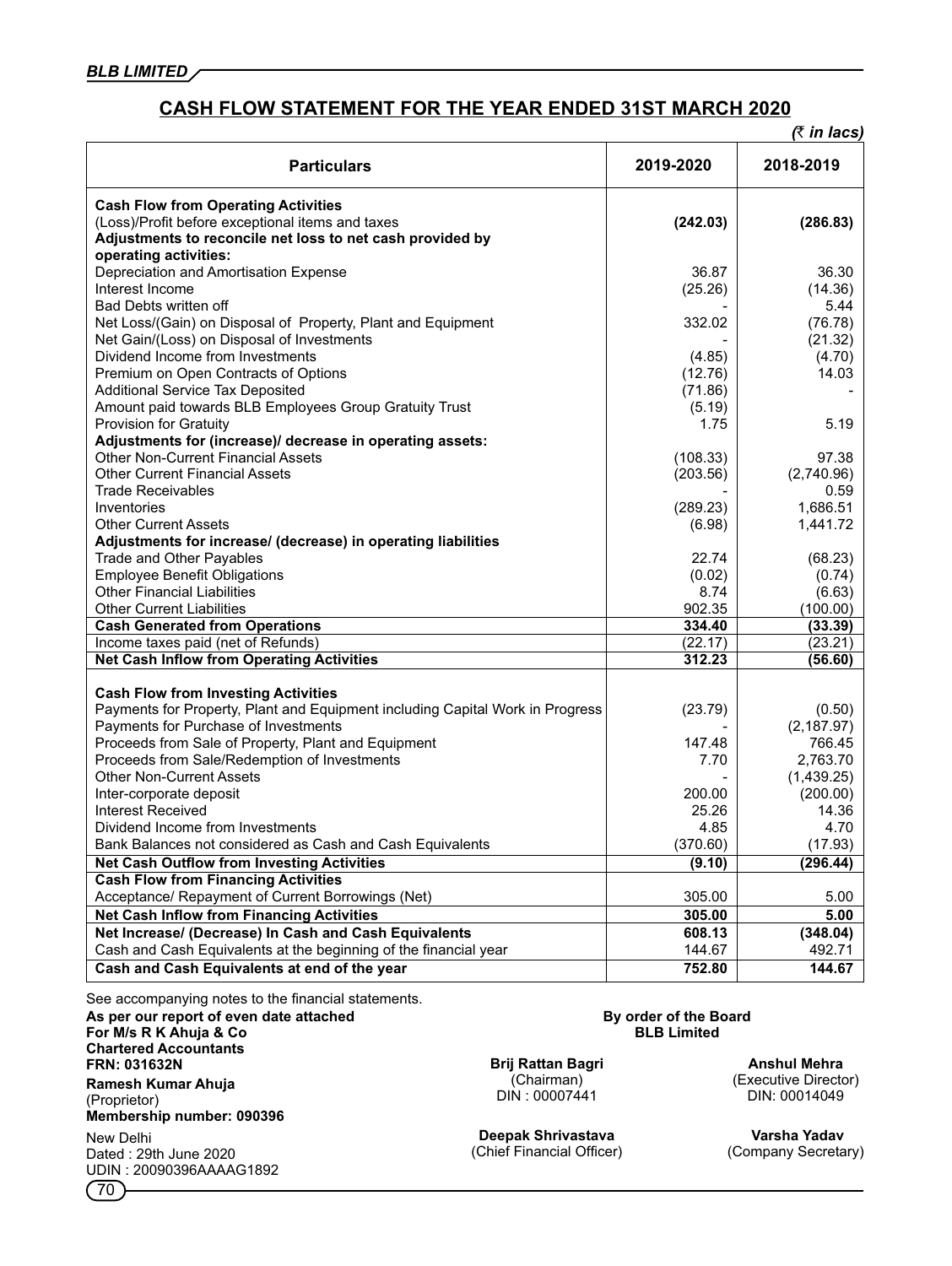| A. Equity Share Capital                                                     |      |                       |                                                                 |                      |                                                                        |                                             |                                                                 | (₹ in lacs)                                                            |
|-----------------------------------------------------------------------------|------|-----------------------|-----------------------------------------------------------------|----------------------|------------------------------------------------------------------------|---------------------------------------------|-----------------------------------------------------------------|------------------------------------------------------------------------|
| Balance at the beginning<br>of the Reporting period<br>i.e. 1st April, 2018 |      |                       | Changes in Equity Share<br>Capital during the<br>year 2018-2019 |                      | Balance at the end of the<br>Reporting period i.e.<br>31st March, 2019 |                                             | Changes in Equity Share<br>Capital during the year<br>2019-2020 | Balance at the end of<br>the Reporting period<br>i.e. 31st March, 2020 |
| 528.65                                                                      |      |                       |                                                                 |                      | 528.65                                                                 |                                             |                                                                 | 528.65                                                                 |
| <b>B. Other Equity</b>                                                      |      |                       |                                                                 |                      |                                                                        |                                             |                                                                 |                                                                        |
|                                                                             |      |                       |                                                                 | Reserves and surplus |                                                                        |                                             |                                                                 |                                                                        |
| Particulars                                                                 |      | Reserve<br>Capital    | Securities<br>Premium                                           | Reserve<br>General   | Retained<br>earnings                                                   | Redemption<br>Reserve<br>Capital            | comprehensive<br>income<br>Other                                | Total                                                                  |
| Balance at 1 April 2018                                                     | 14.2 | 710.29                | 250.47                                                          | 2,250.00             | 4,973.45                                                               | 250.00                                      | (15.07)                                                         | 8,419.14                                                               |
| Loss for the year ended March 31, 2019                                      |      |                       |                                                                 |                      | (405.95)                                                               |                                             |                                                                 | (405.95)                                                               |
| Other Comprehensive Income                                                  | 14.2 |                       |                                                                 |                      |                                                                        |                                             | 32.81                                                           | 32.81                                                                  |
| Total Comprehensive Income for the year                                     |      | $\blacksquare$        | $\blacksquare$                                                  | ı                    | (405.95)                                                               | ı                                           | 32.81                                                           | (373.14)                                                               |
| Balance at 31 March 2019                                                    |      | 710.29                | 250.47                                                          | 2,250.00             | 4,567.50                                                               | 250.00                                      | 17.74                                                           | 8,046.00                                                               |
|                                                                             |      |                       |                                                                 |                      |                                                                        |                                             |                                                                 |                                                                        |
| Loss for the year ended March 31, 2020<br>Balance at 1 April 2019           | 14.2 | 710.29                | 250.47                                                          | 2,250.00             | (804.01)<br>4,567.50                                                   | 250.00                                      | 17.74                                                           | 8,046.00<br>(804.01)                                                   |
| Other Comprehensive Income                                                  | 14.2 |                       |                                                                 |                      |                                                                        |                                             | (91.42)                                                         | (91.42)                                                                |
| Total Comprehensive Income for the year                                     |      |                       |                                                                 |                      | (804.01)                                                               |                                             | (91.42)                                                         | (895.43)                                                               |
| Balance at 31 March 2020                                                    |      | 710.29                | 250.47                                                          | 2,250.00             | 3,763.49                                                               | 250.00                                      | (73.68)                                                         | 7,150.57                                                               |
| The accompanying notes form an integral part of the                         |      | financial statements. |                                                                 |                      |                                                                        |                                             |                                                                 |                                                                        |
| As per our report of even date attached<br>For M/s R K Ahuja & Co           |      |                       |                                                                 |                      |                                                                        | By order of the Board<br><b>BLB Limited</b> |                                                                 |                                                                        |
| <b>Chartered Accountants</b><br>FRN: 031632N                                |      |                       |                                                                 |                      | Brij Rattan Bagri                                                      |                                             |                                                                 | Anshul Mehra                                                           |
| Membership number: 090396<br>Ramesh Kumar Ahuja<br>(Proprietor)             |      |                       |                                                                 |                      | DIN : 00007441<br>Chairman)                                            |                                             |                                                                 | (Executive Director)<br>DIN: 00014049                                  |
| Dated : 29th June 2020<br>UDIN : 20090396AAAAG1892<br>New Delhi             |      |                       |                                                                 |                      | (Chief Financial Officer)<br>Deepak Shrivastava                        |                                             |                                                                 | (Company Secretary)<br>Varsha Yadav                                    |

 $\overline{71}$ 

Dated : 29th June 2020 DDIN : 20090309002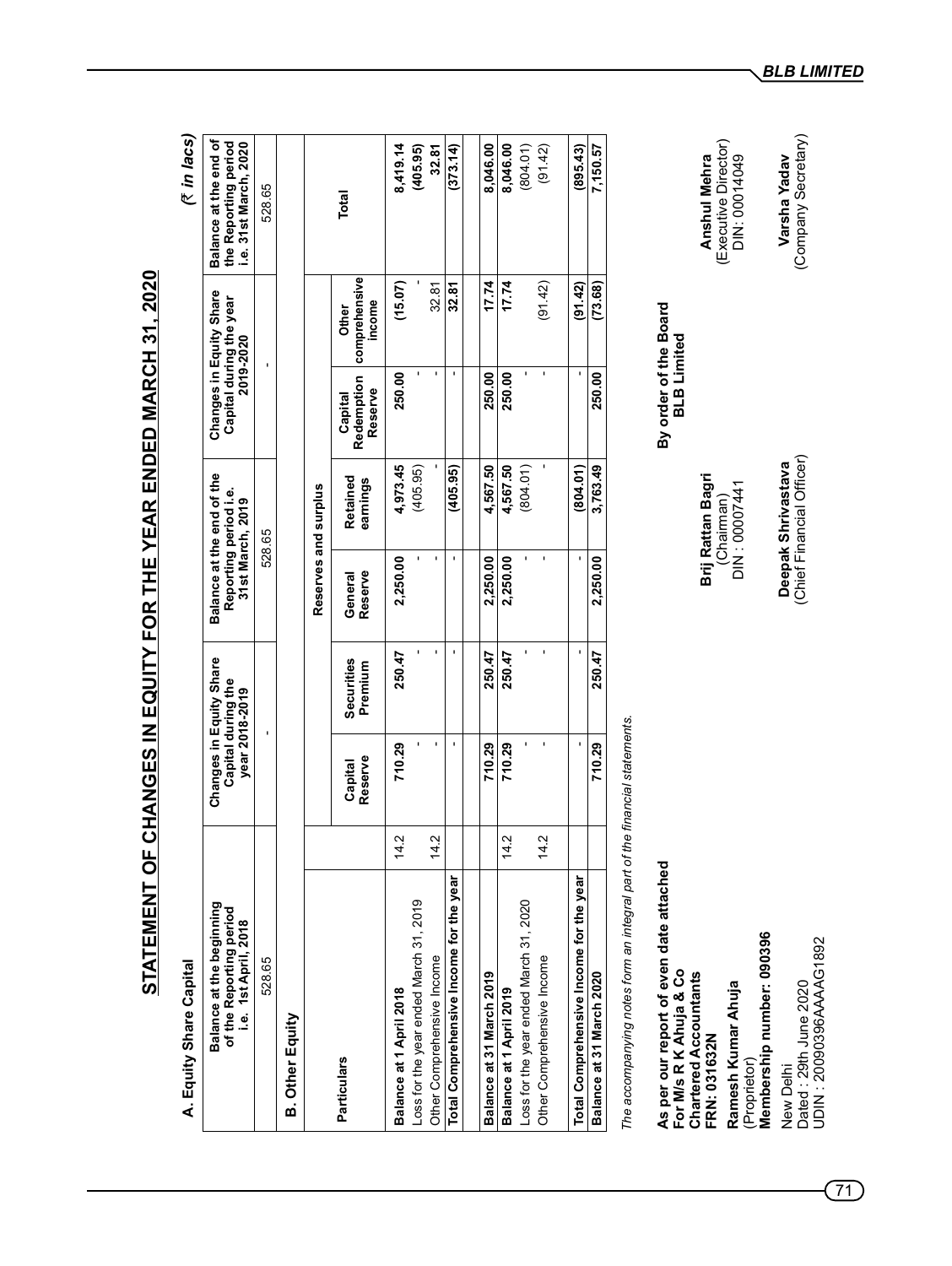# **NOTES TO FINANCIAL STATEMENTS FOR THE YEAR ENDED MARCH 31, 2020**

# 1 Company overview and Significant Accounting Policies

#### **1.1 Corporate Information**

BLB Limited (the Company) is a Public Company domiciled in India and is incorporated under the provisions of Indian Companies Act. Its shares are publicly traded on the National Stock Exchange of India Limited ("NSE") and the BSE Limited ("BSE"). The Registered Office of the Company is situated at 3rd Floor, 4760-61/23, Ansari Road, Daryaganj, Delhi – 110002, India.

The Company is a member of NSE and engaged in the business of trading and investment in shares & securities. The financial statements for the year ended March 31, 2020 were approved by the Board of Directors and authorised for issue on June 29, 2020.

#### **1.2 Basis of Preparation of Financial Statements**

These financial statements have been prepared in accordance with Indian Accounting Standards (IndAS), under the historical cost convention on the accrual basis except for certain nancial instruments which are measured at fair values, the provisions of the Companies Act, 2013 ('the Act') (to the extent notified) and guidelines issued by the Securities and Exchange Board of India (SEBI). The IndAS are prescribed under Section 133 of the Companies Act read with Rule 3 of the Companies (Indian Accounting Standards) Rules, 2015 and relevant amendment rules issued thereafter.

Historical cost is generally based on the fair value of the consideration given in exchange for goods and services. Fair value is the price that would be received to sell an asset or paid to transfer a liability in an orderly transaction between market participants at the measurement date. All assets and liabilities are classified as Current and Non-Current as per company's normal operating cycle of 12 months which is based on the nature of business of the Company. Current Assets do not include elements which are not expected to be realised within one year and Current Liabilities do not include items which are due after one year, the period of one year being reckoned from the reporting date.

Accounting policies have been consistently applied except where a newly issued accounting standard is initially adopted or are vision to an existing accounting standard requires a change in the accounting policy hitherto in use.

#### **1.3 Rounding off**

All amounts in the financial statement and accompanying notes are presented in Lacs unless stated otherwise.

#### **1.4 Use of Estimates and Judgement**

The preparation of financial statements requires management to exercise judgement and make estimates and assumptions that affects the reported amounts of revenue, expenses, assets and liabilities. These estimates and assumptions are based on historical experience and various other factors that are believed to be reasonable under the circumstances. Actual results may differ from these estimates. These estimates and underlying assumptions are reviewed on a periodic basis. Revisions to accounting estimates are recognised in the period in which the results are known/materialise.

The areas involving significant estimates and judgement include determination of useful life of Property, Plant and Equipment (Refer note 1.5), measurement of defined benefit obligations (Refer note 18), recognition and measurement of provisions and contingencies (Refer note 38) and recognition of deferred tax assets/liabilities (Refer note 6).

#### **1.5 Property, Plant and Equipment**

Property, Plant and Equipment are stated at cost of acquisition or construction less accumulated depreciation and impairment, if any. For this purpose, cost includes deemed cost which represents the carrying value of Property, Plant and Equipment recognised as at 1st April, 2016 measured as per the previous GAAP.

Cost is inclusive of inward freight, duties and taxes and incidental expenses related to acquisition. In respect of major projects involving construction, related pre-operational expenses form part of the value of assets capitalised. Expenses capitalised also include applicable borrowing costs for qualifying assets, if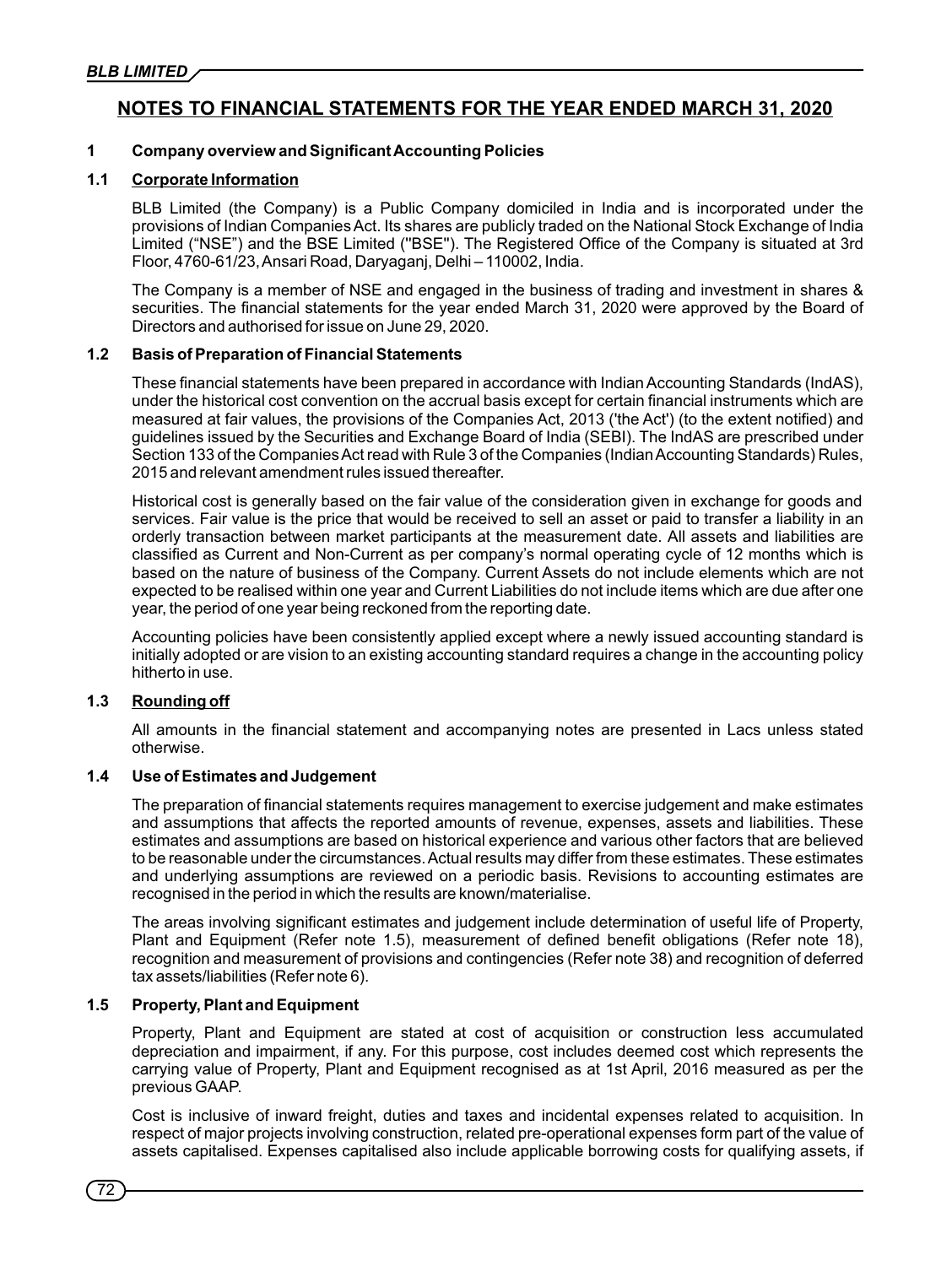any. All Upgradation / enhancements are charged off as revenue expenditure unless they bring similar significant additional benefits.

An item of property, plant and equipment is derecognized upon disposal or when no future economic benefits are expected to arise from the continued use of asset. Any gain or loss arising on the disposal or retirement of an item of property, plant and equipment is determined as the difference between the sales proceeds and the carrying amount of the asset and is recognised in the Statement of Profit and Loss.

| <b>S. No.</b>  | <b>Particulars</b>                | <b>Estimated Useful Life</b> |
|----------------|-----------------------------------|------------------------------|
|                | Leasehold land                    | Over lease term              |
| 2              | Building other than factory       | 60 years                     |
| 3              | Computers                         |                              |
|                | - Computers and other peripherals | 3 years                      |
|                | - Servers and networking          | 6 years                      |
| $\overline{4}$ | <b>Furniture &amp; Fixtures</b>   | 10 years                     |
| 5              | Vehicles                          | 8 years                      |
| 6              | Other equipment                   | 5 - 15 years                 |

The useful lives have been determined based on technical evaluation done by the expert's which are in line those specified by Schedule II to the Companies Act 2013. The residual values are not more than 5% of the original cost of the asset. The depreciation methods, asset's residual values and useful lives are reviewed, and adjusted if appropriate, at the end of each reporting period.

Advances paid towards the acquisition of property, plant and equipment outstanding at each Balance Sheet date is classified as capital advances under Other Non-Current Assets and the cost of assets not put to use before such date is disclosed under 'Capital work-in-progress'.

The cost and related accumulated depreciation are eliminated from the financial statements upon sale or retirement of the asset and the resultant gains or losses are recognized in the Statement of Profit and Loss.

#### **1.6 Intangible Assets**

Intangible assets are stated at cost less accumulated amortization and impairment. Intangible assets are amortized over their respective individual estimated useful lives on a straight-line basis, from the date they are available for use. The estimated useful life of an identifiable intangible asset is based on a number of factors including the effects of obsolescence, demand, competition, and other economic factors (such as the stability of the industry, and known technological advances), and the level of maintenance expenditures required to obtain the expected future cash flows from the asset.

# **1.7 Investments :**

Investments are classified as Current or Non-Current based upon management intent at the time of acquisition. Investments that are intended to be held for not more than one year from the date of acquisition are classified as Current Investments. All other investments are classified as Non-Current Investments.

#### **1.8 Inventories**

The shares and securities acquired with the intention of trading are considered as Stock in trade and disclosed as Current Assets.

The shares and securities are valued at lower of aggregate cost or aggregate market price / aggregate net asset value in case of unquoted, as per the provisions of ICDS. The cost is determined on First In First Out (FIFO) basis. The equity shares lend by the company are considered as part of inventories in the financial statements.

The Units of open-ended Mutual Fund Schemes are valued at lower of the cost or closing NAV, the cost is determined on First In First Out (FIFO) basis.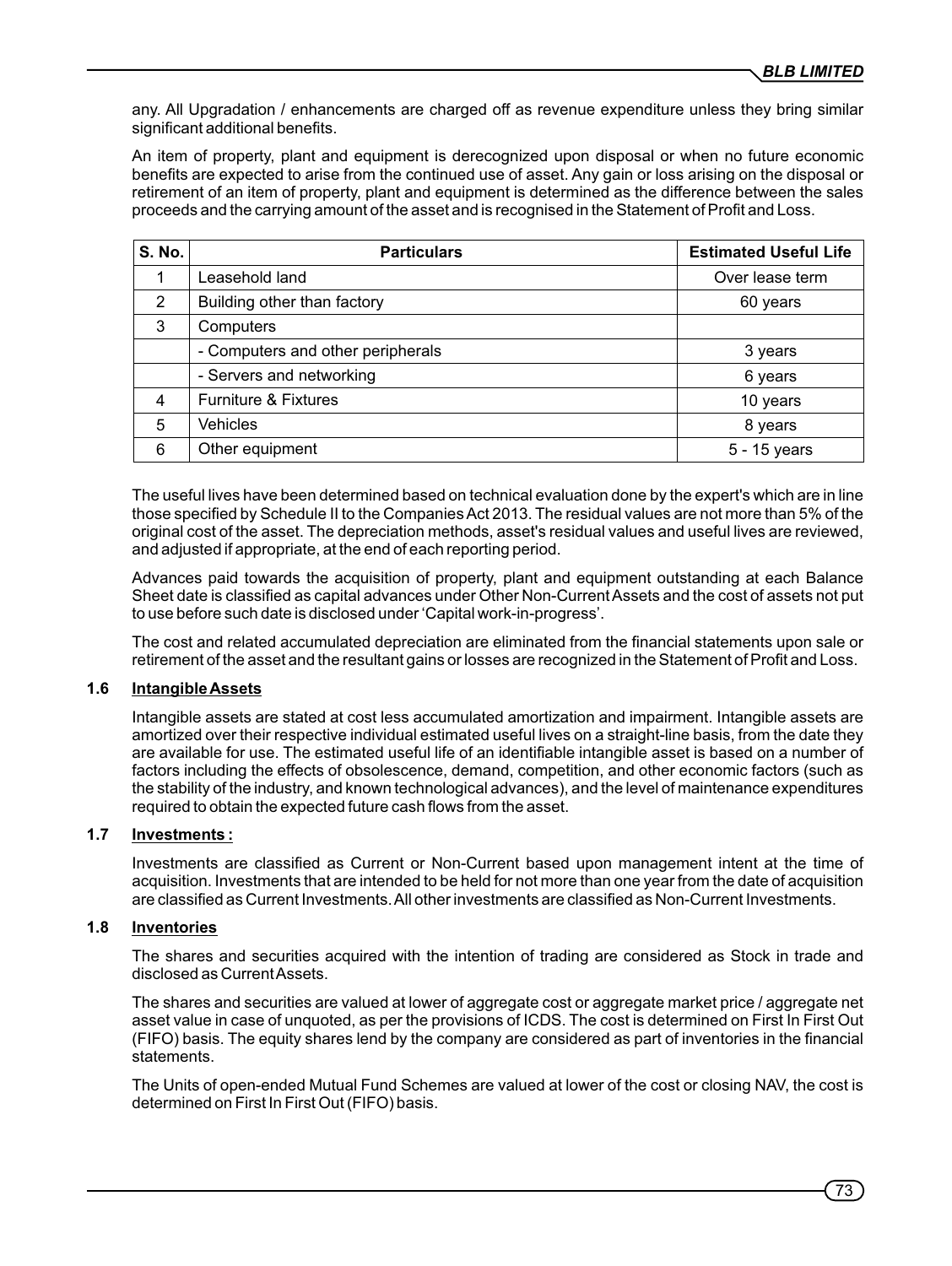#### *Shares & Securities transacted on SLB platform*

The equity shares borrowed through Securities Lending and Borrowing Segment of NSE are dealt as under:-

 i) Shares borrowed and held in the demat account are not considered as part of stock in trade in the financial statements. (Refer note 30)

ii) the borrowed equity shares sold but not yet purchased at the end of the financial year are accounted in the nancial statements at closing rates and are shown under the head 'Liabilities on sale of borrowed securities under SLB Segment' (Note no 19 & 30).

iii) the equity shares lend by the company are considered as part of inventories in the financial statements. (Note no 30.1)).

#### **1.9 Financial Instruments, Financial Assets, Financial Liabilities and Equity Instruments**

#### *Recognition*

Financial assets include Investments, Trade receivables, Advances, Security Deposits, Cash and Cash Equivalents. Such assets are initially recognised at transaction price when the Company becomes party to contractual obligations. The transaction price includes transaction costs unless the asset is being fair valued through the Statement of Profit and Loss.

#### *Classication*

Management determines the classification of an asset at initial recognition depending on the purpose for which the assets were acquired. The subsequent measurement of financial assets depends on such classification.

#### *Financial assets are classied as those measured at:*

#### *Amortised cost*

Where the financial assets are held solely for collection of cash flows arising from payments of principal and/ or interest.

#### *Fair Value Through Other Comprehensive Income (FVTOCI)*

Where the financial assets are held not only for collection of cash flows arising from payments of principal and interest but also from the sale of such assets. Such assets are subsequently measured at fair value, with unrealised gains and losses arising from changes in the fair value being recognised in Other Comprehensive Income.

#### *Fair Value Through Profit or Loss (FVTPL)*

Where the assets are managed in accordance with an approved investment strategy that triggers purchase and sale decisions based on the fair value of such assets. Such assets are subsequently measured at fair value, with unrealised gains and losses arising from changes in the fair value being recognised in the Statement of Profit and Loss in the period in which they arise.

#### *Measurement*

Trade receivables, Advances, Security Deposits, Cash and cash equivalents etc. are classified for measurement at amortised cost while investments may fall under any of the aforesaid classes. However, in respect of particular investments in equity instruments that would otherwise be measured at fair value through profit or loss, an irrevocable election at initial recognition may be made to present subsequent changes in fair value through other comprehensive income.

#### *Impairment of Financial Assets*

The Company assesses on a forward looking basis the expected credit losses associated with its assets carried amortized cost and FVOCI debt instruments. The impairment methodology applied depends on whether there has been a significant increase in credit risk.

For trade receivables only, the Company applies the simplied approach permitted by Ind AS 109 Financial Instruments, which requires expected lifetime losses to be recognized from initial recognition of the receivables.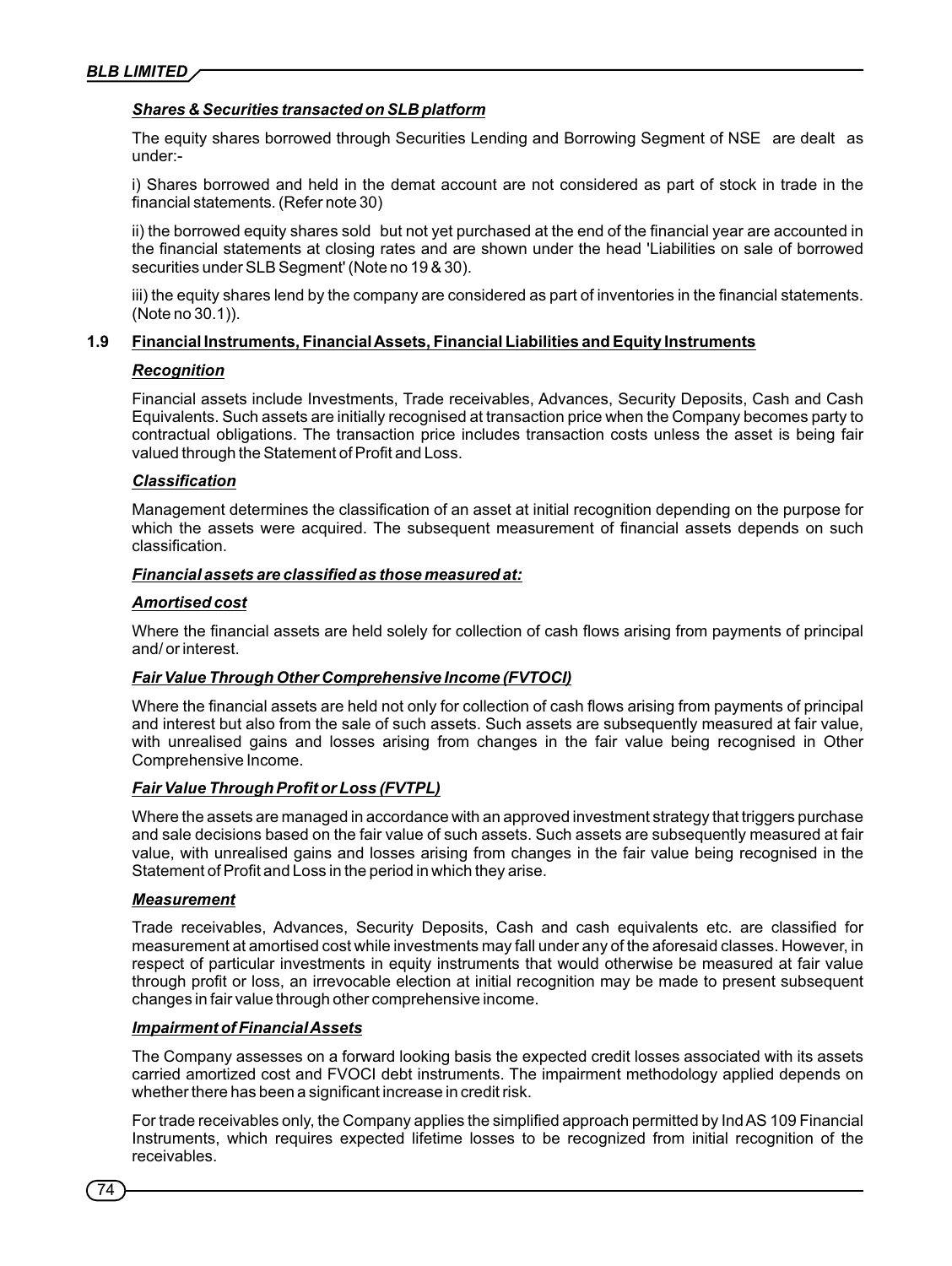# *Derecognition of Financial Assets*

Afinancial asset is derecognised only when

- The Company has transferred the rights to receive cash flows from the financial asset; or

- Retains the contractual rights to receive the cash flows of the financial asset, but assumes a contractual obligation to pay the cash flows to one or more recipients.

Where the entity has transferred an asset, the Company evaluates whether it has transferred substantially all risks and rewards of ownership of the financial asset. In such cases, the financial asset is derecognised. Where the entity has not transferred substantially all risks and rewards of ownership of the financial asset, the financial asset is not derecognised.

Where the entity has neither transferred a financial asset nor retained substantially all risks and rewards of ownership of the financial asset, the financial asset is derecognised if the Company has not retained control of the financial asset. Where the Company retains control of the financial asset, the asset is continued to be recognised to the extent of continuing involvement in the financial asset.

#### *Income Recognition*

Dividend income is recognised in the Statement of Profit and Loss when the right to receive dividend is established.

#### *Offsetting Financial Instruments*

Financial assets and liabilities are offset and the net amount is reported in the balance sheet where there is a legally enforceable right to offset the recognised amounts and there is an intention to settle on a net basis or realise the asset and settle the liability simultaneously. The legally enforceable right must not be contingent on future events and must be enforceable in the normal course of business and in the event of default, insolvency or bankruptcy of the Company or the counterparty.

#### *Financial Liabilities*

#### *i) Trade Payables and Other Financial Liabilities*

Trade Payables and Other Financial Liabilities are initially recognised at the value of the respective contractual obligations. Trade and other payables represent liabilities for goods and services provided to the Company prior to the end of financial year which are unpaid. The amounts are unsecured and presented as current liabilities unless payment is not due within 12 months after the reporting period.

#### *ii) Borrowings*

Borrowings are removed from the balance sheet when the obligation specified in the contract is discharged, cancelled or expired. The difference between the carrying amount of a financial liability that has been extinguished or transferred to another party and the consideration paid, including any non-cash assets transferred or liabilities assumed, is recognized in profit or loss as other gains/(losses).

Borrowings are classified as current liabilities unless the Company has an unconditional right to defer settlement of the liability for at least 12 months after the reporting period. Where there is a breach of a material provision of a long-term loan arrangement on or before the end of the reporting period with the effect that the liability becomes payable on demand on the reporting date, the entity does not classify the liability as current, if the lender agreed, after the reporting period and before the approval of the financial statements for issue, not to demand payment as a consequence of the breach.

#### **Equity Instruments**

Equity shares are classified as equity. Incremental costs directly attributable to the issue of new shares or options are shown in equity as deduction, net of tax, from the proceeds.

# **1.10 Revenue Recognition**

# **(a) Sale of Shares & Securities**

Revenue from sales is recognized at the completion of each settlement of the capital market segment of the Stock Exchange.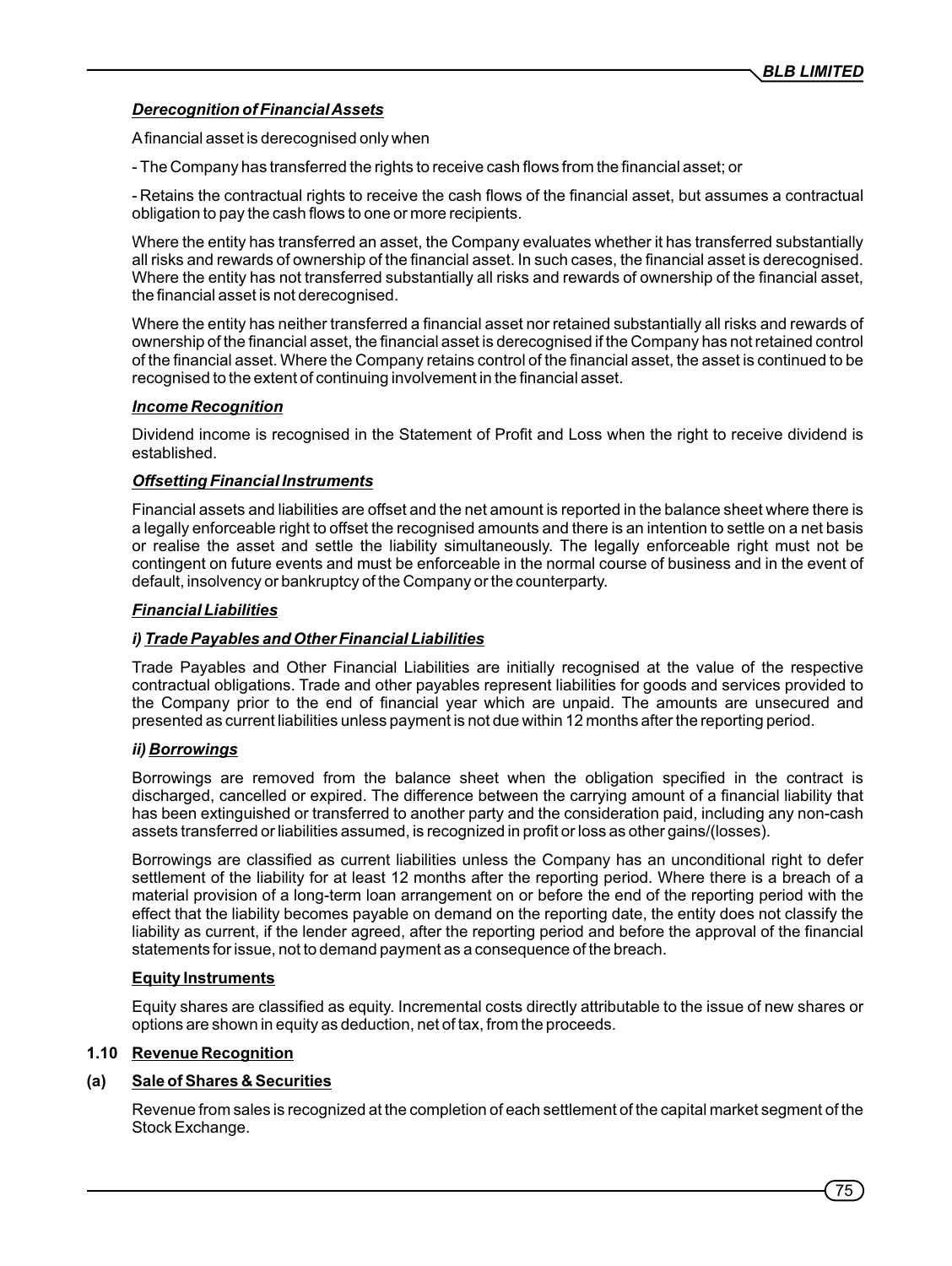In respect of non-delivery based transactions in capital market segment, the profit/loss is accounted for at the end of each settlement.

#### *Revenue from Shares borrowed under Securities Lending and Borrowing Scheme (SLBS)*

i) the borrowed equity shares sold and repurchased during the year are considered as sales in the financial statements.

ii) the borrowed equity shares sold but not yet purchased at the end of the financial year are valued at closing rates and shown in the financial statements as Obligation of Borrowed Shares & Securities under SLB Segment under the head 'Purchase of Stock-In-Trade ' (Note no 23).

#### *Revenue from derivative market segment:-*

- in respect of settled contracts the difference between the transaction price and settlement price is recognized in the Statement of Profit and Loss; and

- in respect of open interests as on the balance sheet date, the derivatives are valued at fair value, and the difference between the fair value and the transaction price, is recognized in the Statement of Profit and Loss.

Income from Dividend is recognized when the right to receive payment is established.

#### **(b)** *Other Income*

Gain on Sale of Investment is recorded on transfer of title from the Company and is determined as the difference between the sale price and carrying value of the investment.

The revenue from Interest & Other Income is recognized on accrual basis as part of Other Income in the Statement of Profit and Loss.

#### **1.11** *Employee Benets*

#### **a. Short-term Obligations**

Liabilities for wages, salaries and bonus, including non-monetary benefits that are expected to be settled wholly within 12 months after the end of the period in which the employees render the related service are recognised in respect of employees' services up to the end of the reporting period and are measured at the amounts expected to be paid when the liabilities are settled. The liabilities are presented as current employee benefit obligations in the balance sheet.

#### **b. Post-Employment Obligations**

The Company operates the following post-employment schemes:

- defined benefit plans for gratuity, and
- defined contribution plans for provident fund.

#### **Defined Benefit Plans**

The liability or asset recognised in the balance sheet in respect of defined benefit gratuity plans is the present value of the defined benefit obligation at the end of the reporting period less the fair value of plan assets. The defined benefit obligation is calculated annually by actuaries using the projected unit credit method. The present value of the defined benefit obligation is determined by discounting the estimated future cash outflows by reference to market yields at the end of the reporting period on government bonds that have terms approximating to the terms of the related obligation.

The net interest cost is calculated by applying the discount rate to the net balance of the defined benefit obligation and the fair value of plan assets. This cost is included in employee benefit expense in the statement of profit and loss. Remeasurement gains and losses arising from experience adjustments and changes in actuarial assumptions are recognised in the period in which they occur, directly in other comprehensive income. They are included in retained earnings in the statement of changes in equity and in the balance sheet. Changes in the present value of the defined benefit obligation resulting from plan amendments or curtailments are recognised immediately in profit or loss as past service cost.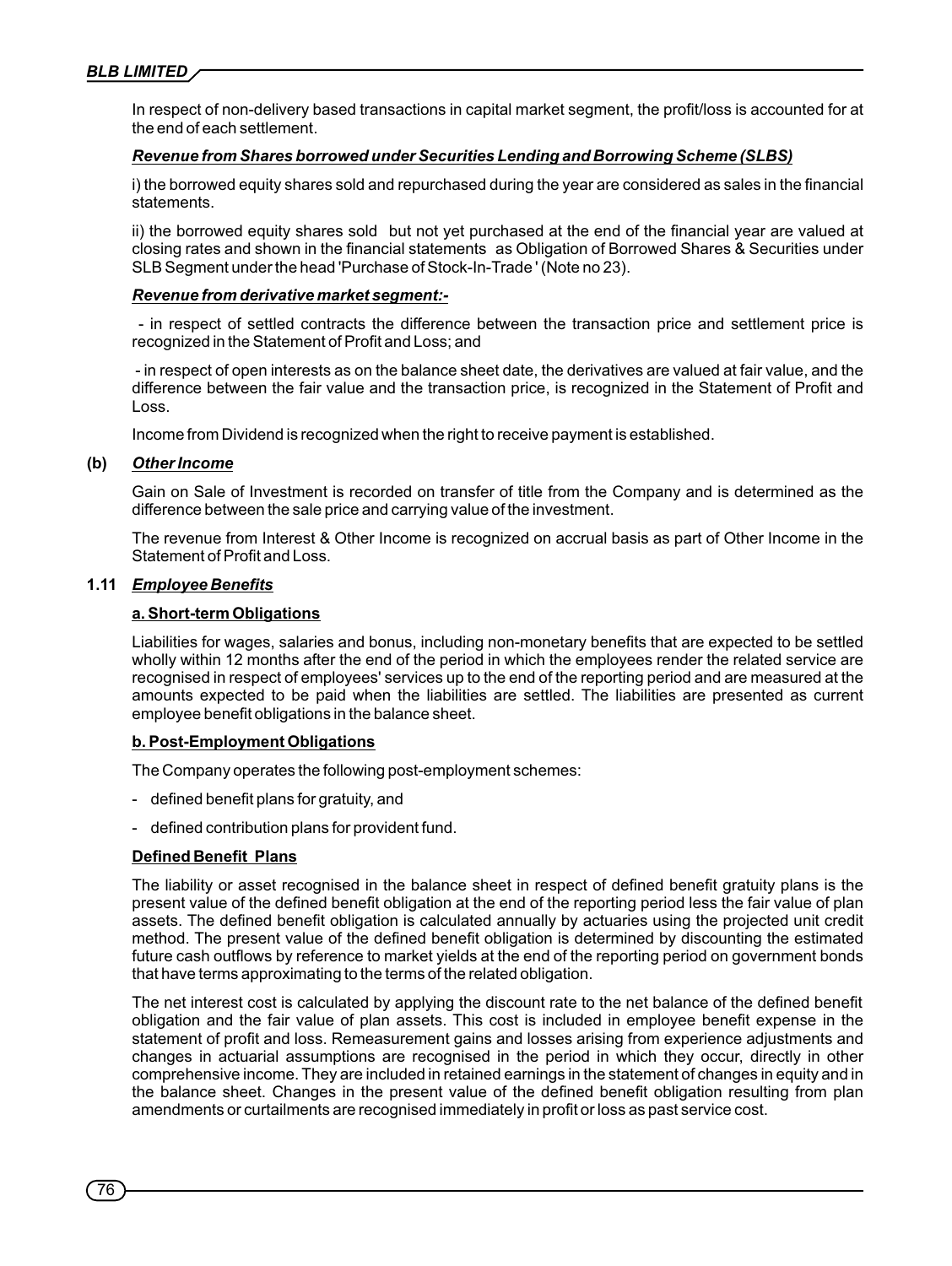# **Defined Contribution Plans**

The Company pays provident fund contributions to publicly administered provident funds as per local regulations. The Company has no further payment obligations once the contributions have been paid. The contributions are accounted for as defined contribution plans and the contributions are recognised as employee benefit expense when they are due. Prepaid contributions are recognised as an asset to the extent that a cash refund or a reduction in the future payments is available.

# **1.12 Derivatives**

Derivatives are initially recognised at fair value on the date a derivative contract is entered into and are subsequently re-measured to their fair value at the end of each reporting period. The Company enters into certain derivative contracts to hedge risks which are not designated as hedges. Such contracts are accounted for at fair value through profit or loss and are included in Net Gain on Settlement of Future Contracts (Refer Note no: 20)

#### **1.13 Impairment of Non-Financial Assets**

Intangible assets and property, plant and equipment are evaluated for recoverability whenever events or changes in circumstances indicate that their carrying amounts may not be recoverable. For the purpose of impairment testing, the recoverable amount (i.e. the higher of the fair value less cost to sell and the valuein-use) is determined on an individual asset basis unless the asset does not generate cash flows that are largely independent of those from other assets. In such cases, the recoverable amount is determined for the cash generating unit to which the asset belongs.

#### **1.14 Borrowing Costs**

Borrowings are measured at amortized cost. Fees paid on the establishment of loan facilities are recognized as transaction costs of the loan to the extent that it is probable that some or all of the facility will be drawn down. To the extent there is no evidence that it is probable that some or all of the facility will be drawn down, the fee is capitalized as a prepayment for liquidity services and amortized over the period of the facility to which it relates.

General and specific borrowing costs that are directly attributable to the acquisition, construction or production of a qualifying asset are capitalised during the period of time that is required to complete and prepare the asset for its intended use or sale. Qualifying assets are assets that necessarily take a substantial period of time to get ready for their intended use or sale. Investment income earned on the temporary investment of specific borrowings pending their expenditure on qualifying assets is deducted from the borrowing costs eligible for capitalisation. Other borrowing costs are expensed in the period in which they are incurred.

#### **1.15 Income Tax**

Income tax expense comprises current tax expense and the net change in the deferred tax asset or liability during the year. Current and deferred tax are recognised in the Statement of Profit and Loss, except when they relate to items that are recognised in Other Comprehensive Income or directly in equity, in which case, the current and deferred tax are also recognised in Other Comprehensive Income or directly in equity, respectively.

#### **(i) Current tax:**

Current tax expenses are accounted in the same period to which the revenue and expenses relate. Provision for current income tax is made for the tax liability payable on taxable income after considering tax allowances, deductions and exemptions determined in accordance with the applicable tax rates and the prevailing tax laws.

Current tax assets and current tax liabilities are offset when there is a legally enforceable right to set off the recognised amounts and there is an intention to settle the asset and the liability on a net basis.

#### **(ii) Deferred tax :**

Deferred income tax is recognised using the balance sheet approach. Deferred tax assets and liabilities are recognised for deductible and taxable temporary differences arising between the tax base of assets and liabilities and their carrying amount in financial statements, except when the deferred tax arises from the initial recognition of goodwill, an asset or liability in a transaction that is not a business combination and affects neither accounting nor taxable profits or loss at the time of the transaction.

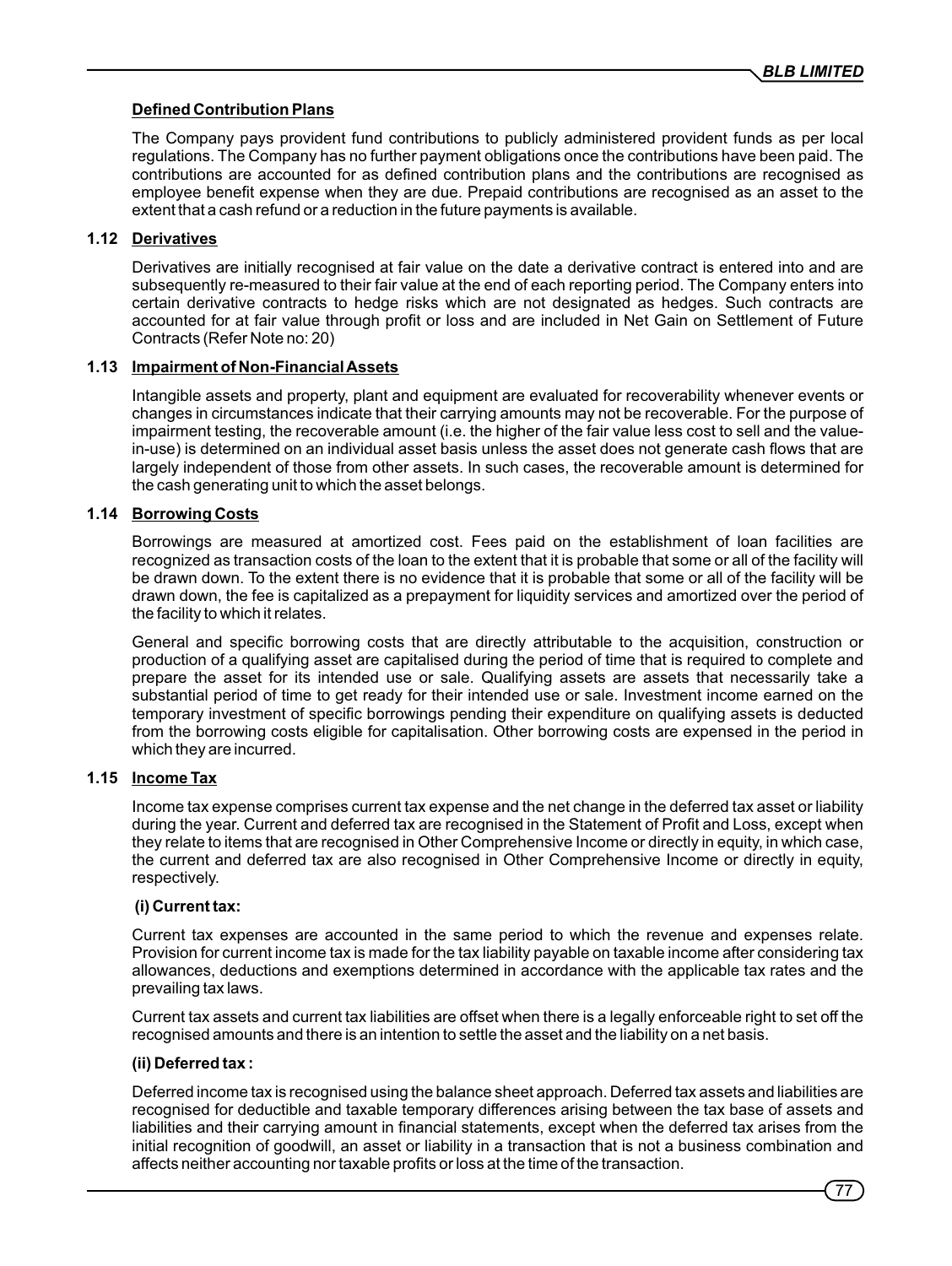Deferred income tax assets are recognised to the extent that it is probable that taxable profit will be available against which the deductible temporary differences and the carry forward of unused tax credits and unused tax losses can be utilised.

Deferred tax liabilities are generally recognised for all taxable temporary differences except in respect of taxable temporary differences associated with investments in subsidiaries, associates and interests in joint ventures where the timing of the reversal of the temporary difference can be controlled and it is probable that the temporary difference will not reverse in the foreseeable future.

Deferred tax liabilities and assets are measured at the tax rates that are expected to apply in the period in which the liability is settled or the asset realised, based on tax rates (and tax laws) that have been enacted or substantially enacted by the end of the reporting period.

Deferred tax assets and liabilities are offset when there is a legally enforceable right to set off current tax assets against current tax liabilities and when they relate to income taxes levied by the same taxation authority and the Company intends to settle its current tax assets and liabilities on a net basis.

Minimum Alternative Tax ("MAT") credit forming part of deferred tax assets is recognised as an asset only when and to the extent there is convincing evidence that the Company will pay normal income tax during the specified period. Such asset is reviewed at each Balance Sheet date and the carrying amount of the MAT credit asset is written down to the extent there is no longer a reasonable certainty to the effect that the Company will pay normal income tax during the specified period.

#### **1.16 Segment Reporting**

Operating segments are reported in a manner consistent with the internal reporting provided to the management of the company. The Board of Directors assesses the financial performance and position of the Company and makes strategic decisions.

#### **1.17 Earnings Per Share**

#### **a. Basic Earnings Per Share**

Basic earnings per share is calculated by dividing:

- the profit attributable to owners of the Company
- by the weighted average number of equity shares outstanding during the financial year

#### **b. Diluted Earnings Per Share**

Diluted earnings per share adjusts the figures used in the determination of basic earnings per share to take into account the after-income tax effect of interest and other financing costs associated with dilutive potential equity shares, and the weighted average number of additional equity shares that would have been outstanding assuming the conversion of all dilutive potential equity shares.

#### **1.18 Cash Flow Statement**

Cash flows are reported using the indirect method, whereby profit/loss for the period is adjusted for the effects of transactions of a non-cash nature, any deferrals or accruals of past or future operating cash receipts or payments and item of income or expenses associated with investing or financing cash flows. The cash flows from operating, investing and financing activities of the Company are segregated.

#### **1.19 Events occurring after the Balance Sheet date**

There have been no material events other than disclosed in the financial statements after reporting date which would require disclosure or adjustments to the financial statements as of and for the year ended 31 March 2020.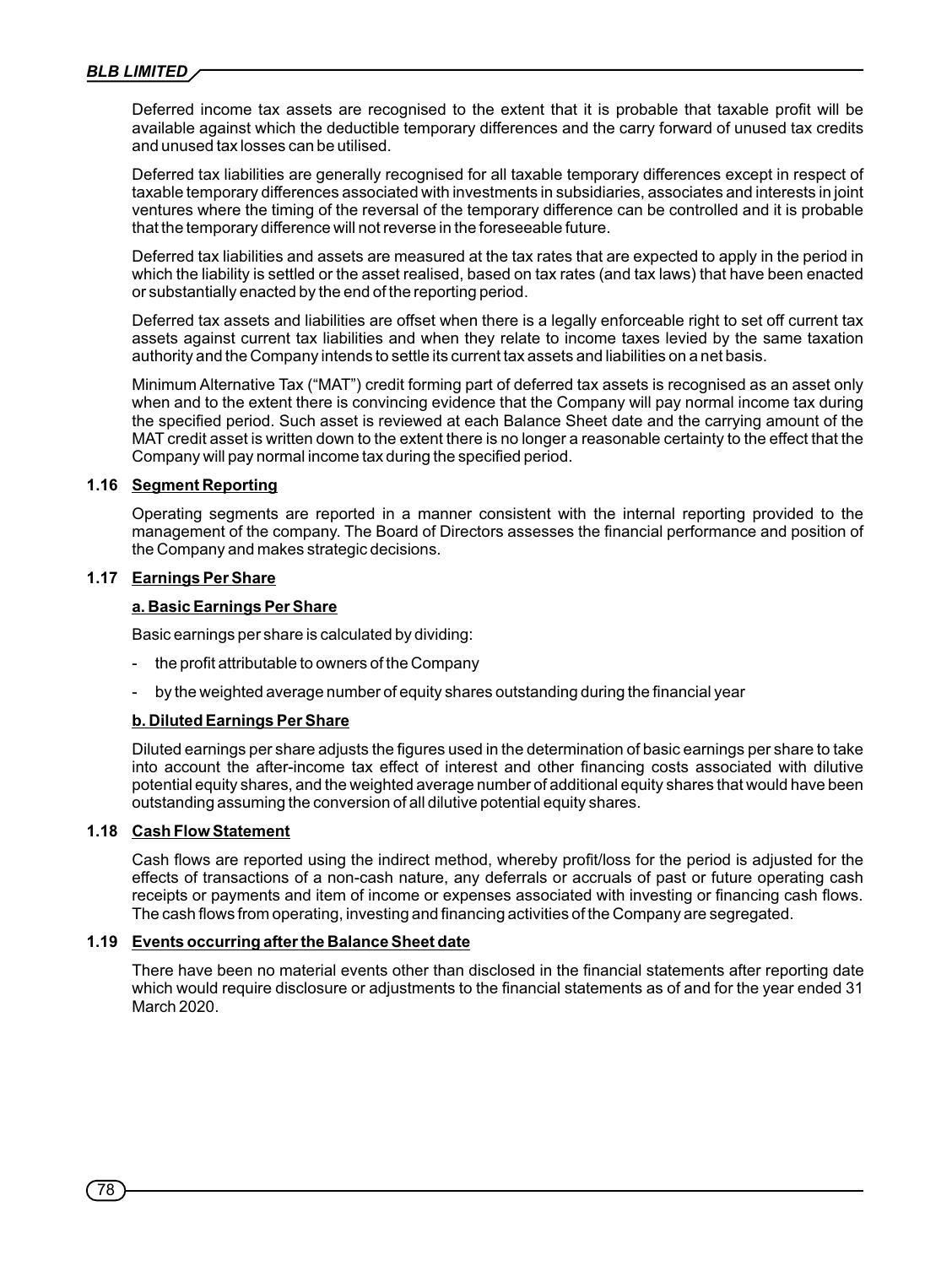NOTES TO THE FINANCIAL STATEMENTS FOR THE YEAR ENDED 31ST MARCH, 2020. **NOTES TO THE FINANCIAL STATEMENTS FOR THE YEAR ENDED 31ST MARCH, 2020.** 2. Property, Plant and Equipment **2. Property, Plant and Equipment**

| <b>Particulars</b>                      | easehold<br>Land | Freehold<br>Land | Building | Computers | Furniture<br>Fixtures<br>ಳ | Vehicles | Equipment<br>Other | Total    | Capital work<br>in progress<br>- Building |
|-----------------------------------------|------------------|------------------|----------|-----------|----------------------------|----------|--------------------|----------|-------------------------------------------|
| Gross carrying amount                   |                  |                  |          |           |                            |          |                    |          |                                           |
| Deemed cost - 1 April 2018              | 1,004.85         | 608.28           | 219.73   | 25.07     | 53.59                      | 72.73    | 26.16              | 2,010.41 | 490.67                                    |
| Additions                               | ı                |                  | ı        | ı         |                            |          | 0.50               | 0.50     | ı                                         |
| <b>Disposals</b>                        | (235.21)         | ı                | (15.21)  | ı         |                            | (11.02)  | (0.37)             | (261.81) | (444.83)                                  |
| As At 31 March 2019                     | 769.64           | 608.28           | 204.52   | 25.07     | 53.59                      | 61.71    | 26.29              | 1,749.10 | 45.84                                     |
| Additions                               | ı                | ı                | ,        | 0.65      |                            | 20.86    | 0.34               | 21.85    | ı                                         |
| <b>Disposals</b>                        | (500.00)         | ı                | ı        | ı         | (0.68)                     | (6.50)   | (6.02)             | (513.20) | ı                                         |
| As At 31 March 2020                     | 269.64           | 608.28           | 204.52   | 25.72     | 52.91                      | 76.07    | 20.61              | 1,257.75 | 45.84                                     |
|                                         |                  |                  |          |           |                            |          |                    |          |                                           |
| <b>Accumulated Depreciation</b>         |                  |                  |          |           |                            |          |                    |          |                                           |
| 1 April 2018                            | 31.16            | ï                | 741      | 14.60     | 4.84                       | 18.57    | 6.26               | 82.84    | ï                                         |
| Depreciation for the year               | 14.27            | ı                | 0.05     | 4.40      | 4.63                       | 9.32     | 3.63               | 36.30    |                                           |
| <b>Disposals</b>                        | (11.78)          | ı                | (0.56)   | ı         |                            | (4.63)   | ı                  | (16.97)  | ï                                         |
| As At 31 March 2019                     | 33.65            | п                | 6.90     | 19.00     | 9.47                       | 23.26    | 9.89               | 102.17   | ï                                         |
| Depreciation for the year               | 5.73             |                  | 11.37    | 141       | 4.48                       | 9.78     | 3.49               | 36.26    |                                           |
| <b>Disposals</b>                        | (25.35)          | ٠                | ı        |           | (0.31)                     | (3.01)   | (5.02)             | (33.69)  | ı                                         |
| As At 31 March 2020                     | 14.03            | ı                | 18.27    | 20.41     | 13.64                      | 30.03    | 8.36               | 104.74   | ı                                         |
| Net carrying amount as at 31 March 2020 | 255.61           | 608.28           | 186.25   | 5.31      | 39.27                      | 46.04    | 12.25              | 1,153.01 | 45.84                                     |
| Net Carrying Amount as at 31 March 2019 | 735.99           | 608.28           | 197.62   | 6.07      | 44.12                      | 38.45    | 16.40              | 1,646.93 | 45.84                                     |

# **i) Depreciation Expense**

 $\Rightarrow$ 

The aggregate depreciation has been included under depreciation and amortisation expense in the Statement of Prot and Loss. **Depreciation Expense**<br>The aggregate depreciation has been included under depreciation and amortisation expense in the Statement of Profit and Loss.

# **ii) Capital Work-in-Progress**  $\widehat{=}$

Capital work-in-progress comprises of Shops situated at Greater Noida under renovation. Capital Work-in-Progress<br>Capital work-in-progress comprises of Shops situated at Greater Noida under renovation.

- Land and Building include two Flats situated at Jaipur & one Shop situated at Faridabad of the total value of ₹ 360.33 Lacs acquired from BLB Commodities Limited (erstwhile<br>wholly-owned subsidiary) upon amalgamation during iii) Land Building include two Flats situated at Jaipur & one Shop situated at Faridabad of the total value of ₹ 360.33 Lacs acquired from BLB Commodities Limited (erstwhile wholly-owned subsidiary) upon amalgamation during the nancial year 2018-19 are pending to be transferred in the name of the Company.  $\widehat{\mathbf{m}}$
- iv) Out of freehold land and building as above, Flat No 401 & 501 situated at Jaipur of total value of ` 340.34 Lacs are pledged with HDFC Bank towards Bank Guarantees. Out offreehold land and building as above, Flat No 401 & 501 situated at Jaipur of total value of ₹340.34Lacs are pledged with HDFC Bank towards Bank Guarantees.  $\widehat{\boldsymbol{\Sigma}}$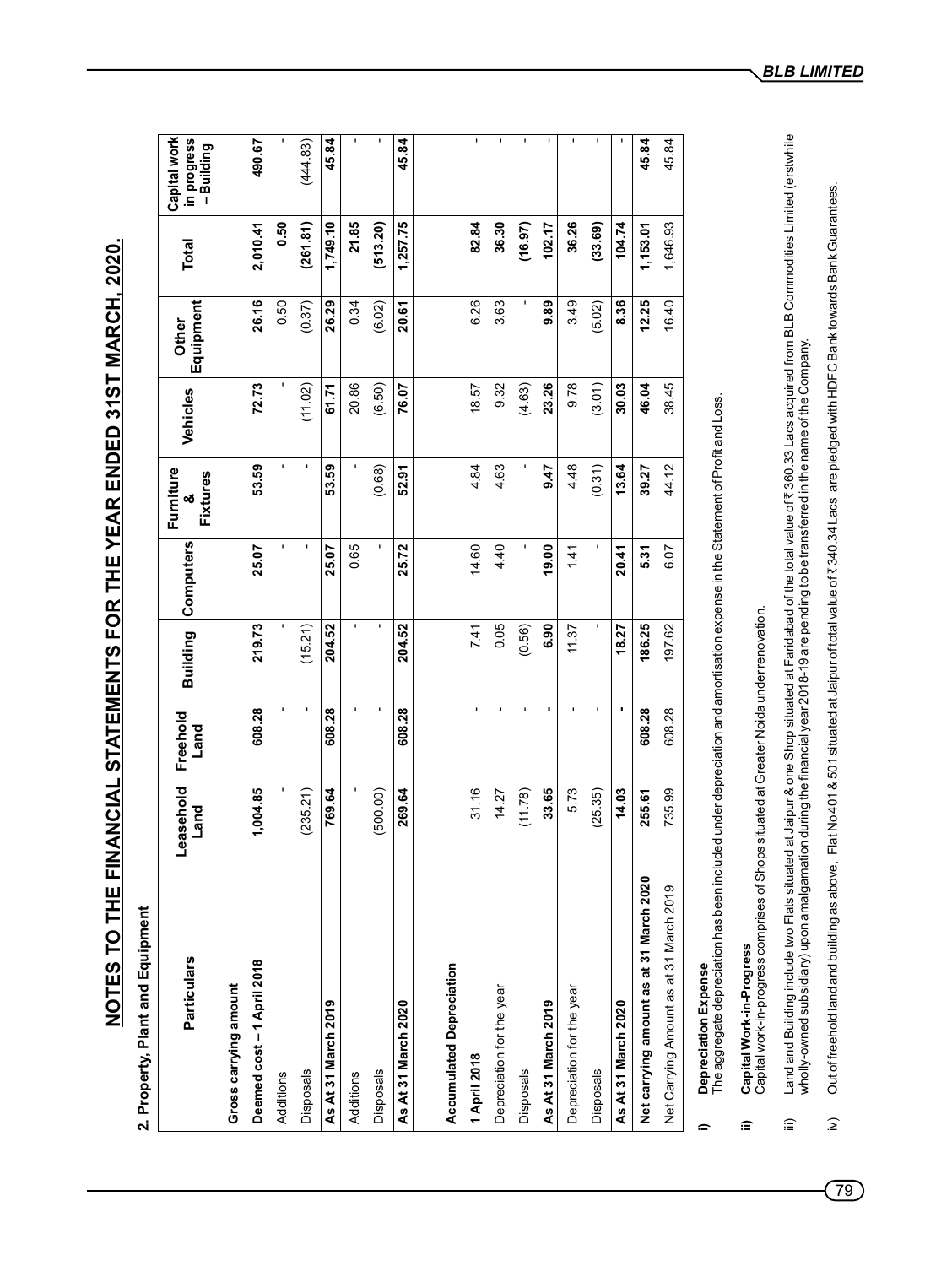# **3** *Intangible Assets*

The changes in the carrying value of Intangible Assets are as follows:

| <b>Particulars</b>                                                                                             | Co-op Society<br><b>Rights</b> | <b>Computer</b><br><b>Software</b> | Total        |
|----------------------------------------------------------------------------------------------------------------|--------------------------------|------------------------------------|--------------|
| Deemed cost - 1 April 2018                                                                                     | 0.01                           | 3.94                               | 3.95         |
| Additions                                                                                                      |                                |                                    |              |
| <b>Disposals</b>                                                                                               | 0.01                           |                                    | 0.01         |
| As At 31st March 2019                                                                                          |                                | 3.94                               | 3.94         |
| Additions                                                                                                      |                                | 1.94                               | 1.94         |
| <b>Disposals</b>                                                                                               |                                |                                    |              |
| As At 31st March 2020                                                                                          |                                | 5.88                               | 5.88         |
| <b>Accumulated Amortisation</b><br>As At 01st April 2018<br>Amortisation for the year<br>As At 31st March 2019 |                                | 0.82<br>0.82                       | 0.82<br>0.82 |
| Amortisation for the year                                                                                      |                                | 0.61                               | 0.61         |
| As At 31st March 2020                                                                                          |                                | 1.43                               | 1.43         |
| Net carrying amount as at 31 March 2020                                                                        | $\overline{\phantom{0}}$       | 4.45                               | 4.45         |
| Net carrying amount as at 31 March 2019                                                                        |                                | 3.12                               | 3.12         |

#### **4** *Investments*

|     | <b>Particulars</b>                                                                                                             | As at | As at<br>31st March 2020 31st March 2019 |
|-----|--------------------------------------------------------------------------------------------------------------------------------|-------|------------------------------------------|
| i)  | 4.1 Investment in equity instruments - fully paid up<br>Unquoted, fully paid-up<br><b>Investment in Equity Shares - Others</b> |       |                                          |
|     | 80,000 (31 March 2019: 80,000) equity shares of<br>The Delhi Stock Exchange Association Ltd of ₹1/- each                       | 21.29 | 21.12                                    |
|     | 250 (31 March 2019: 250,) equity shares of The Calcutta<br>Stock Exchange Association Ltd of ₹1/- each                         | 7.29  | 7.25                                     |
|     | 1 (31 March 2019: 1,) equity share of UP Stock and Capital<br>Ltd of ₹ 2000/- each                                             | 2.24  | 2.16                                     |
|     |                                                                                                                                | 30.82 | 30.53                                    |
| ii) | <b>Quoted, Fully Paid-up</b><br><b>Investment in Equity Shares of Other Companies</b>                                          |       |                                          |
|     | 1,55,172 (31 March 2019: 1,55,172) equity shares of<br>VBC Ferro Alloys Ltd of ₹10/- each                                      | 27.31 | 69.67                                    |
|     | 200,000 (31 March 2019: 200,000) equity shares of<br>Midvalley Entertainment Ltd of ₹10/- each (See note.1 below)              | 0.38  | 30.40                                    |
|     | 100,000 (31 March 2019: 100,000) equity shares of<br>Nila Spaces Ltd of ₹ 1/- each (see note.2 below)                          | 0.51  | 2.50                                     |
|     |                                                                                                                                | 28.20 | 102.57                                   |
|     | <b>Total Equity Investments</b>                                                                                                | 59.02 | 133.10                                   |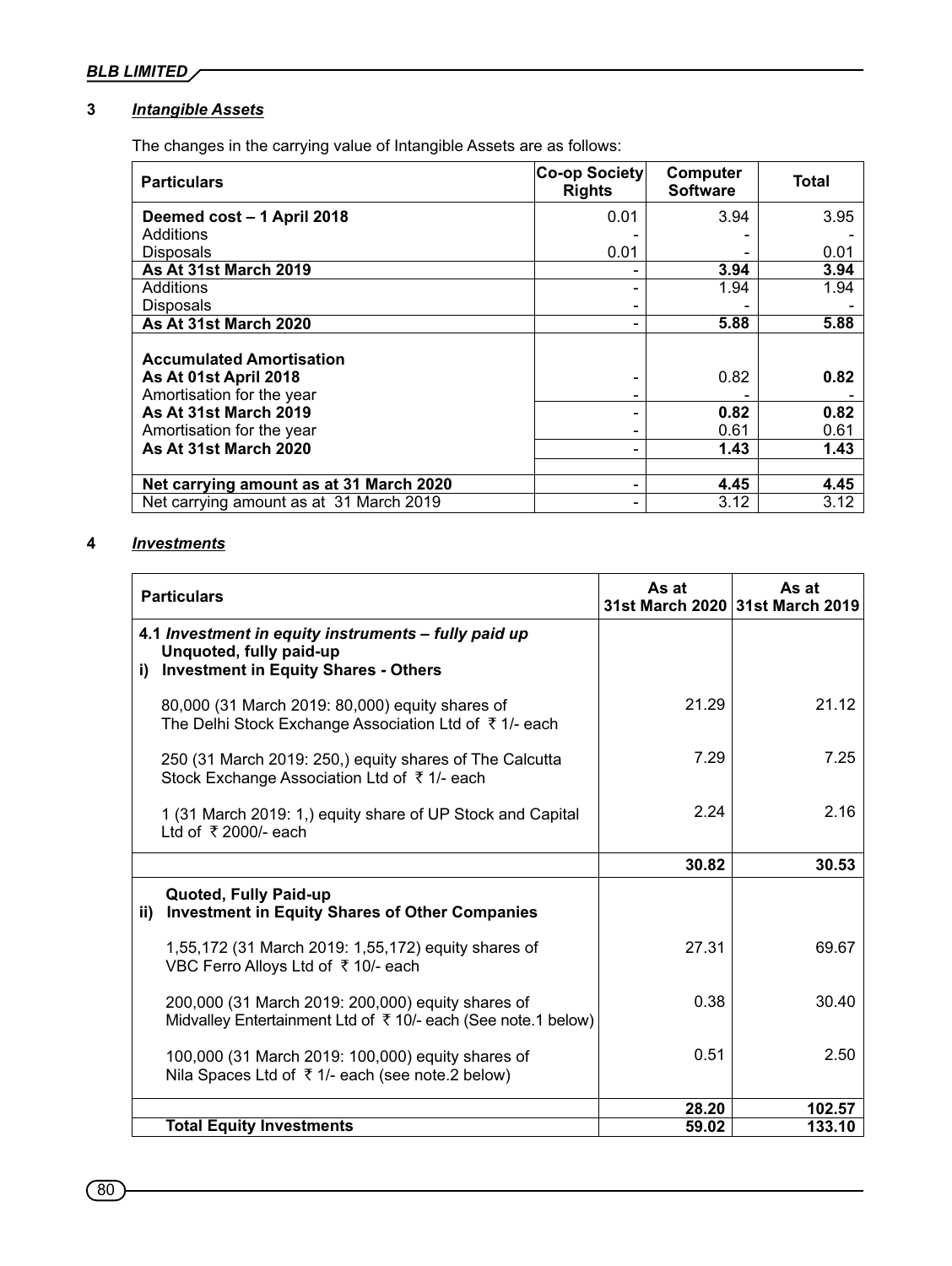| <b>Particulars</b>                                                                                                                                                                                                 | As at<br>31st March 2020 31st March 2019 | As at             |
|--------------------------------------------------------------------------------------------------------------------------------------------------------------------------------------------------------------------|------------------------------------------|-------------------|
| 4.2 Investment in Alternative Investment Fund<br>930,259.065 Units (31 March 2019: 930,259.065 Units)<br>IIFL Special Opportunities Fund having face value of<br>₹ 9.1727 each (31 March 2019: ₹ 10/-) fully paid. | 83.82                                    | 107.51            |
| <b>Total Investments</b>                                                                                                                                                                                           | 83.82                                    | 107.51            |
| <b>Total Non-Current Investments measured at</b><br><b>Fair Value through other Comprehensive Income</b>                                                                                                           | 142.84                                   | 240.61            |
| *Additional Information<br>Aggregate amount of quoted investments at market value                                                                                                                                  | 28.20                                    | 102.57            |
| thereof<br>Aggregate amount of unquoted investments<br>Aggregate amount of impairment in the value of<br>investments                                                                                               | 114.64<br>90.07                          | 138.04<br>(30.09) |

# **5** *Other Financial Assets*

| <b>Particulars</b>                                              | As at    | As at<br>31st March 2020 31st March 2019 |
|-----------------------------------------------------------------|----------|------------------------------------------|
| <b>Non-Current</b>                                              |          |                                          |
| Others                                                          |          |                                          |
| - Fixed Deposits with Banks (refer Note below)                  | 188.05   | 22.81                                    |
| - Security Deposits                                             | 117.40   | 174.31                                   |
| <b>Total Non-Current Other Financial Assets</b>                 | 305.45   | 197.12                                   |
| <b>Current</b>                                                  |          |                                          |
| <b>Others</b><br>- Fixed Deposits with Banks (refer note below) | 3,046.66 | 3,257.26                                 |
| - Accrued Interest on deposits with Banks                       | 34.62    | 35.51                                    |
| - Accrued income from Mutual Fund                               | 4.12     |                                          |
| - Margins with Stock Exchange                                   | 410.93   |                                          |
| <b>Total Current Other Financial Assets</b>                     | 3,496.33 | 3,292.77                                 |
| <b>Total Other Financial Assets</b>                             | 3,801.78 | 3,489.89                                 |

# **\*Additional Information**

i) The entire non-current and current fixed deposits with banks are restricted deposits and held either as security deposits with other parties or held as margin money for borrowings.

₹ 1,183.75 lacs (2019: ₹ 1,362.50 lacs) with various Stock Exchanges towards Capital adequacy deposits / margins

₹2,033.75 lacs (2019: ₹1,908.11 lacs) with Banks against various facilities provided by them.

₹ 17.21 lacs (2019: ₹ 9.46 lacs) with various VAT Departments, Mandi Samitis etc. towards security deposits.

ii) The Security Deposits include  $\bar{\tau}$  9.50 lacs (2019:  $\bar{\tau}$  9.50 lacs) given to NSEL by BLB Commodities Ltd (erstwhile wholly-owned subsidiary) is due for refund as the membership has been surrendered.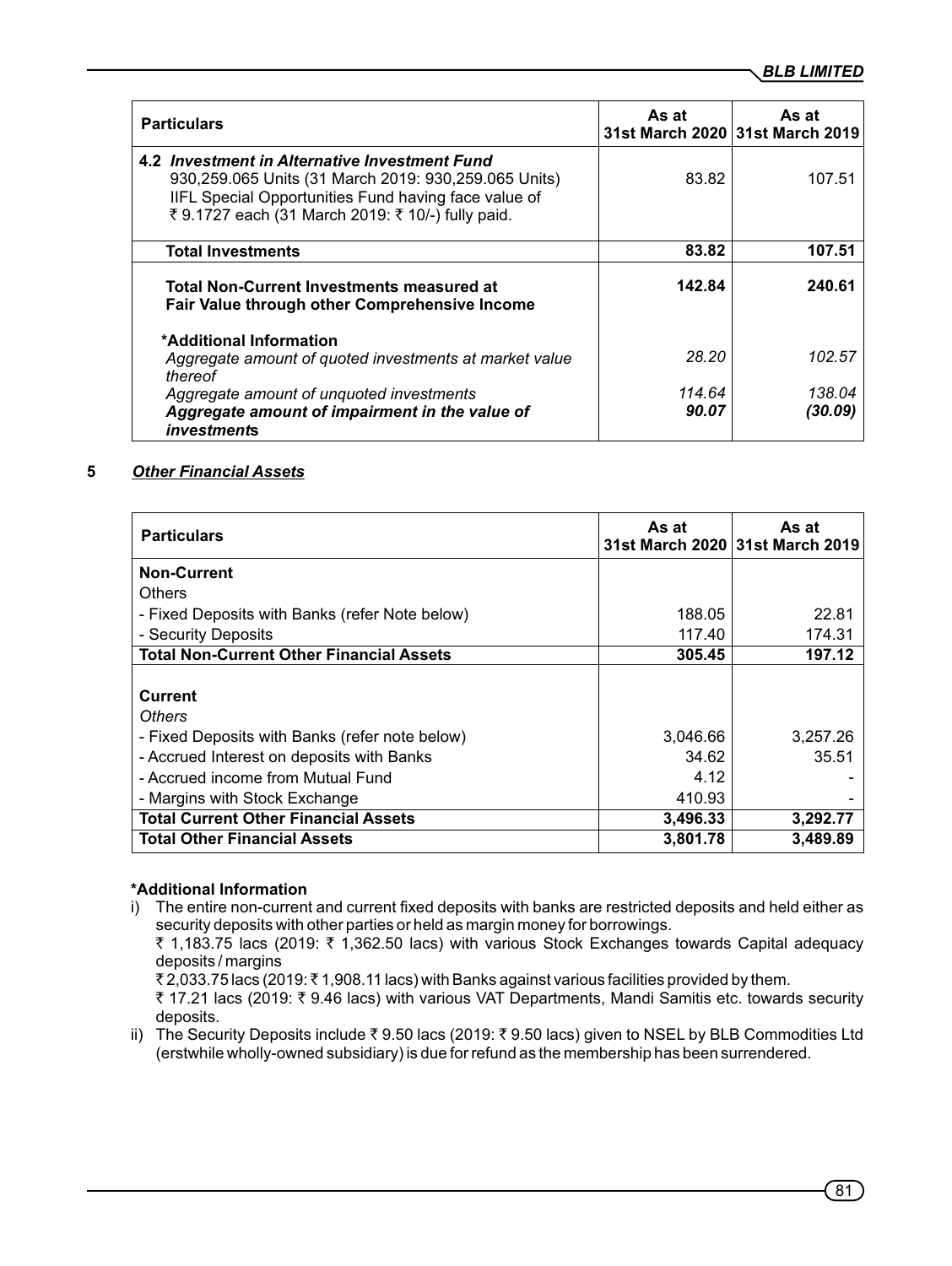# **6** *Deferred Tax Asset/ Liabilities (Net)*

The balance comprises temporary differences attributable to:

| <b>Particulars</b>                                                               | As at    | As at<br>31st March 2020 31st March 2019 |
|----------------------------------------------------------------------------------|----------|------------------------------------------|
| Property, Plant and Equipment, Capital Work in Progress and<br>Intangible Assets | (169.84) | (210.24)                                 |
| <b>Business Losses</b>                                                           | 489.10   | 465.78                                   |
| Unabsorbed Depreciation                                                          | 51.69    | 27.01                                    |
| Disallowances as per ICDS                                                        | 303.49   | 8.97                                     |
| <b>Employee Benefits</b>                                                         | 0.58     | 1.73                                     |
| <b>Capital Losses</b>                                                            | (4.95)   | 5.17                                     |
|                                                                                  | 670.07   | 298.42                                   |
| Others - OCI                                                                     | (0.03)   | 1.33                                     |
| <b>Total Deferred Tax Assets/ Liabilities(Net)</b>                               | 670.04   | 299.75                                   |

# **Movement in Deferred tax Asset/ liabilities(Net)**

| <b>Particulars</b>              | <b>PPE</b> | <b>Business</b><br><b>Losses</b> | <b>Unabsorbed</b><br><b>Depreciation</b> |
|---------------------------------|------------|----------------------------------|------------------------------------------|
| At 1st April 2018               | (105.82)   | 512.99                           | 29.10                                    |
| Charged/ (credited)             |            |                                  |                                          |
| - to Profit or Loss             | (104.42)   | (47.21)                          | (2.09)                                   |
| - to other Comprehensive Income |            |                                  |                                          |
| At 31st March 2019              | (210.24)   | 465.78                           | 27.01                                    |
| Charged/ (credited)             |            |                                  |                                          |
| - to Profit or Loss             | 40.40      | 23.32                            | 24.68                                    |
| - to Other Comprehensive Income |            |                                  |                                          |
| At 31st March 2020              | (169.84)   | 489.10                           | 51.69                                    |

| <b>Particulars</b>                  | <b>Disallowances</b><br>of Expenses | <b>Employee</b><br><b>Benefits</b> | <b>Capital Losses</b> |
|-------------------------------------|-------------------------------------|------------------------------------|-----------------------|
| At 1st April 2018                   |                                     |                                    |                       |
| Charged/ (credited)                 |                                     |                                    |                       |
| to Profit or Loss                   | 8.97                                | 1.73                               | 5.17                  |
| to other Comprehensive Income       |                                     |                                    |                       |
| <b>At 31st March 2019</b>           | 8.97                                | 1.73                               | 5.17                  |
| Charged/ (credited)                 |                                     |                                    |                       |
| to Profit or Loss                   | 294.52                              | (1.15)                             | (10.12)               |
| to Other Comprehensive Income       |                                     |                                    |                       |
| At 31st March 2020                  | 303.49                              | 0.58                               | (4.95)                |
| <b>Particulars</b>                  | <b>MAT Credit</b>                   | <b>Others</b>                      | <b>Total</b>          |
|                                     |                                     |                                    |                       |
| At 1st April 2018                   | 0.09                                | (18.55)                            | 417.81                |
| Charged/ (credited)                 |                                     |                                    |                       |
| to Profit or Loss                   | (0.09)                              | (0.36)                             | (138.30)              |
| to Current Tax Liability            |                                     |                                    |                       |
| to Other Comprehensive Income FVTPL |                                     | 17.52                              | 17.52                 |
|                                     |                                     | (1.39)                             | 297.03                |
| - to Other Comprehensive Income     |                                     | 2.72                               | 2.72                  |
| At 31st March 2019                  |                                     | 1.33                               | 299.75                |
| Charged/ (credited)                 |                                     |                                    |                       |
| to Profit or Loss                   |                                     | 18.91                              | 390.56                |
| to Other Comprehensive Income FVTPL |                                     | (17.52)                            | (17.52)               |
|                                     | $\overline{\phantom{a}}$            | 1.39                               | 672.79                |
| - to Other Comprehensive Income     |                                     | (2.75)                             | (2.75)                |
| <b>At 31st March 2020</b>           | -                                   | (0.03)                             | 670.04                |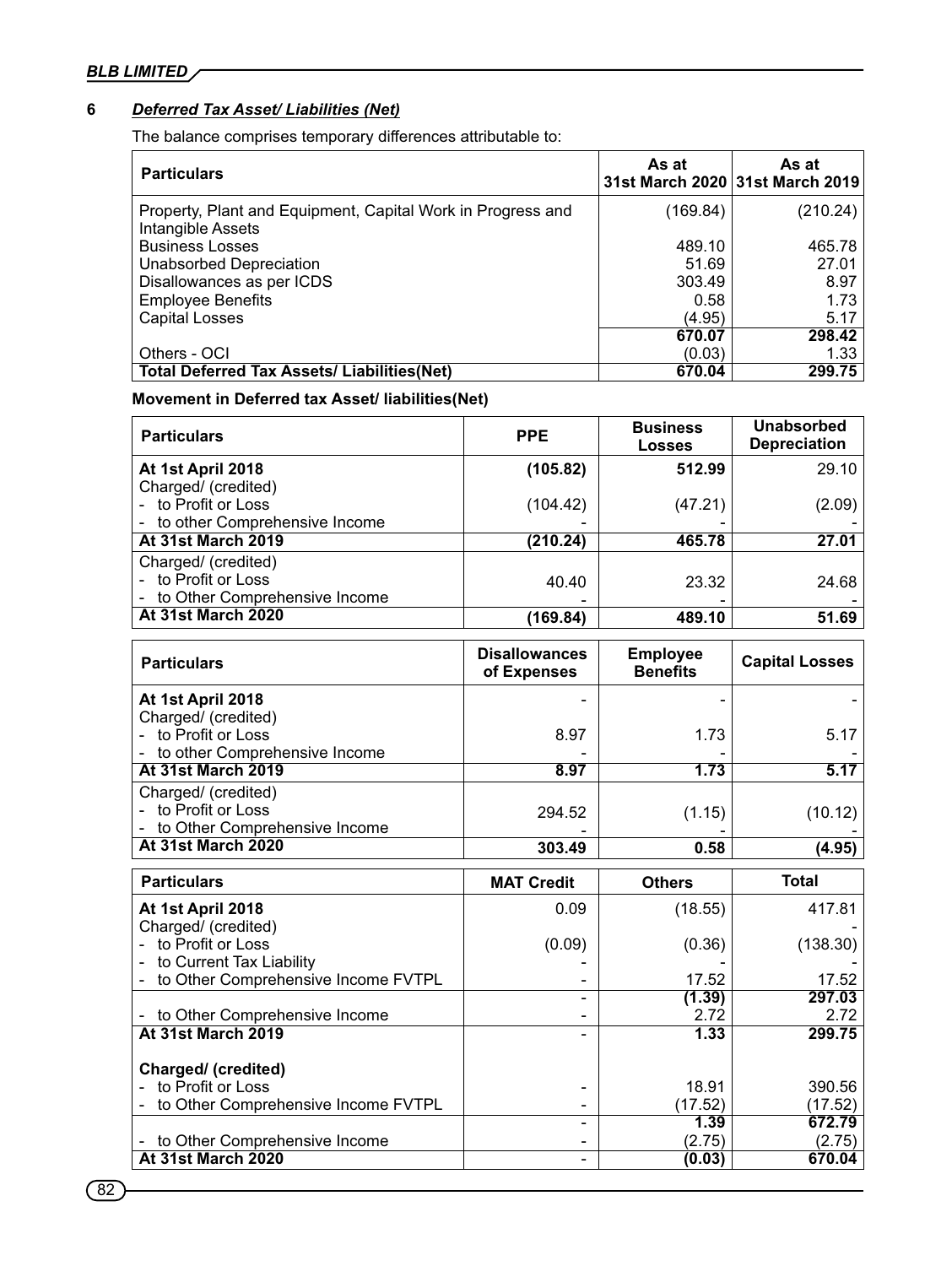# **7** *Other Assets*

| <b>Particulars</b>                    | As at<br>31st March 2020 31st March 2019 | As at    |
|---------------------------------------|------------------------------------------|----------|
| Unsecured, considered good:           |                                          |          |
| <b>Non-Current</b>                    |                                          |          |
| Capital Advances                      | 2,651.87                                 | 2,651.87 |
| <b>Total Other Non-Current Assets</b> | 2,651.87                                 | 2,651.87 |

#### **\*Additional Information**

*The erstwhile amalgamated subsidiary - BLB Commodities Ltd.(BCL) made a total advance of Rs. 1382*  Lacs to M/s Avinash Bhosale Group (ABIL), Pune during the financial period 2013-2017 towards booking *of a at at Pune. The company at the time of adoption of Ind AS restated the said advance at its fair market value at Rs. 1212.61 Lacs during the financial year 2017-18. The said property was ready for possession and registration, however, BCL observed violation of certain provisions of Maharashtra Ownership Flats (Regulation of the Promotion of Construction, Sale, Management and Transfer) Act, 1963 (MOFA).*  Accordingly BCL filed a case with National Consumer Disputes Redressal Commission, New Delhi against ABIL during the FY 2016-17 for refund of money and the present management is confident of the recovery *of the said entire advance.* 

| <b>Current</b>                    |          |          |
|-----------------------------------|----------|----------|
| Input taxes recoverable           | 51.49    | 56.43    |
| Insurance Claim Receivable        | -        | 1.09     |
| Prepayments                       | 20.17    | 24.88    |
| Others                            | 22.02    | 4.30     |
| <b>Total Other Current Assets</b> | 93.68    | 86.70    |
|                                   |          |          |
| <b>Total Other Assets</b>         | 2,745.55 | 2,738.57 |

#### **8** *Inventories*

| <b>Particulars</b>           | As at<br>  31st March 2020   31st March 2019 | As at  |
|------------------------------|----------------------------------------------|--------|
| Stock of Shares & Securities | 404.91                                       | 115.68 |
| <b>Total Inventories</b>     | 404.91                                       | 115.68 |

# **9** *Trade Receivable*

| <b>Particulars</b>                                       | As at    | As at<br>31st March 2020 31st March 2019 |
|----------------------------------------------------------|----------|------------------------------------------|
| Unsecured, considered good:                              |          |                                          |
| Receivable from Others*                                  | 876.90   | 876.90                                   |
| Less: Provision for Doubtful Receivables (refer note 32) | (861.16) |                                          |
| <b>Total Receivables</b>                                 | 15.74    | 876.90                                   |
| <b>Current Portion</b>                                   | 15.74    | 876.90                                   |
| <b>Non-Current Portion</b>                               | -        |                                          |

#### **\*Additional Information**

*During the year, the Company has entered into an agreement with 'The Calcutta Stock Exchange Association Ltd' to end litigations for and against the Company pending before Hon'ble Delhi High Court and Hon'ble Calcutta High Court. As a result the management has recognized a provision of the expected loss of Rs. 861.16 Lacs as per the requirement of Ind- AS 109 "Financial Instruments" .*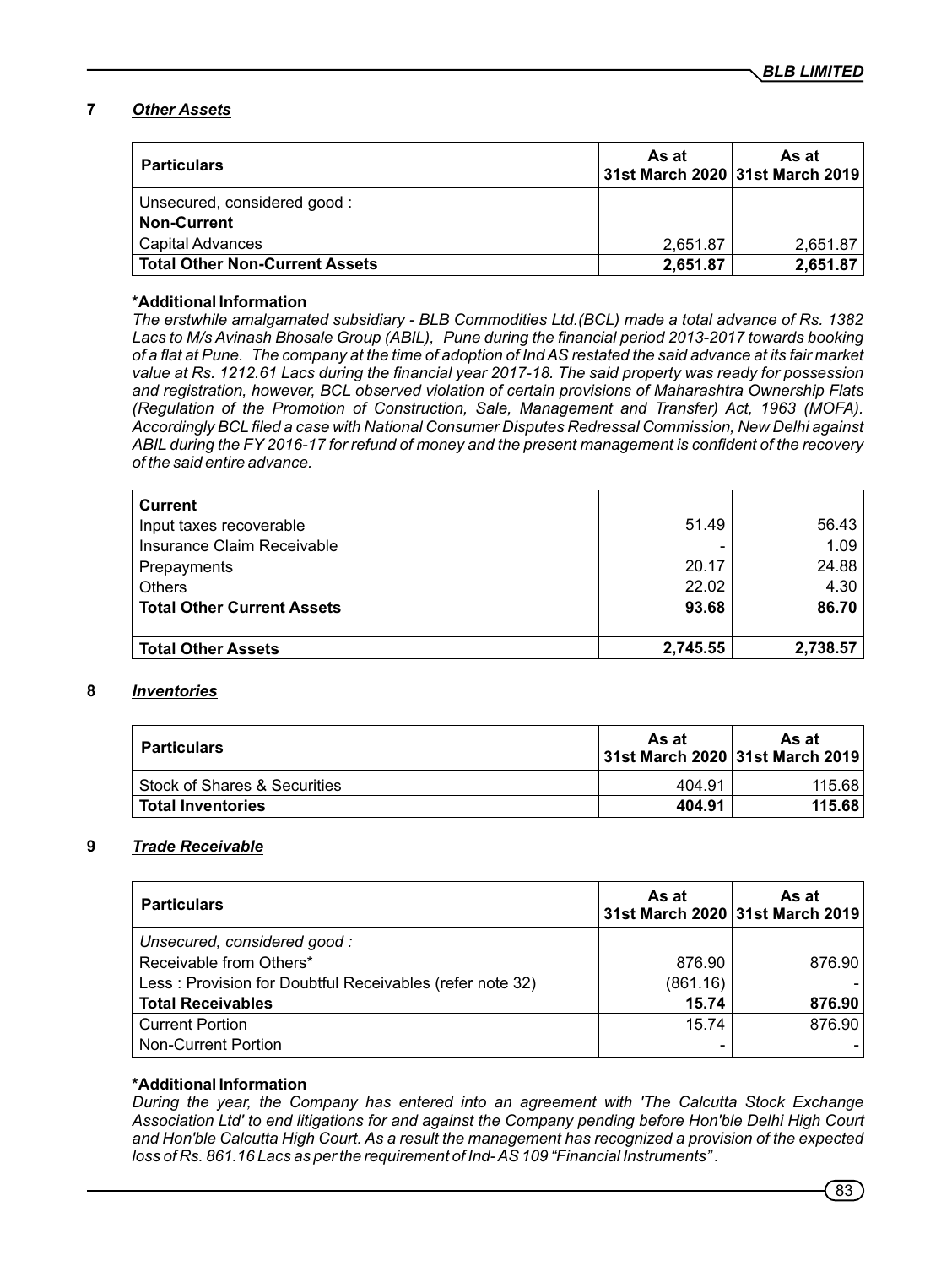# **10** *Cash and Cash Equivalents*

| <b>Particulars</b>                     | As at<br>31st March 2020 31st March 2019 | As at  |
|----------------------------------------|------------------------------------------|--------|
| Balances with Banks-Current Account    | 740.57                                   | 80.68  |
| Cash on Hand                           | 12.25                                    | 63.99  |
| <b>Total Cash and Cash Equivalents</b> | 752.82                                   | 144.67 |

# **11** *Other Bank Balances*

| <b>Particulars</b>                                                  | As at<br>31st March 2020 31st March 2019 | As at |
|---------------------------------------------------------------------|------------------------------------------|-------|
| <b>Earmarked Balances</b>                                           | 1.74                                     | 3.49  |
| Deposits with maturity of less than three months (refer note below) | 401.75                                   | 29.40 |
| <b>Total Other Bank Balances</b>                                    | 403.49                                   | 32.89 |

# **\*Additional Information**

*i) Earmarked Balances represent unclaimed dividend for earlier periods.* 

*ii) Deposits with maturity of less than three months represent:* 

₹*400 lacs (2019:* ₹*25 lacs) with various Stock Exchanges towards Capital adequacy deposits/margins.* 

₹ *Nil (2019:* ₹*3.90 lacs) with Banks against various facilities provided by them.* 

₹*1.75 lacs (2019:* ₹*0.50 lacs) with various VAT departments/ Mandi Samities* 

# **12** *Loans*

| <b>Particulars</b>          | As at<br>31st March 2020 31st March 2019 | As at  |
|-----------------------------|------------------------------------------|--------|
| Unsecured, considered good: |                                          |        |
| Inter-corporate deposit     | -                                        | 200.00 |
| <b>Total Loans</b>          |                                          | 200.00 |

# **13** *Income Tax Assets (Net)*

The detail of Income Tax Assets and Liabilities are as follows:

| <b>Particulars</b>                           | As at | As at<br>31st March 2020 31st March 2019 |
|----------------------------------------------|-------|------------------------------------------|
| <b>Non-Current</b>                           |       |                                          |
| Income Tax Assets (Net)                      | 69.58 | 52.93                                    |
| <b>Total Non-Current Income Taxes</b>        | 69.58 | 52.93                                    |
|                                              |       |                                          |
| <b>Current Income Tax Assets/(Liability)</b> |       |                                          |
| Income Tax Assets                            | 27.55 | 22.63                                    |
| Net Current Income Tax at the end            | 27.55 | 22.63                                    |
|                                              |       |                                          |
| Total Income Tax (Net) at the end            | 97.13 | 75.56                                    |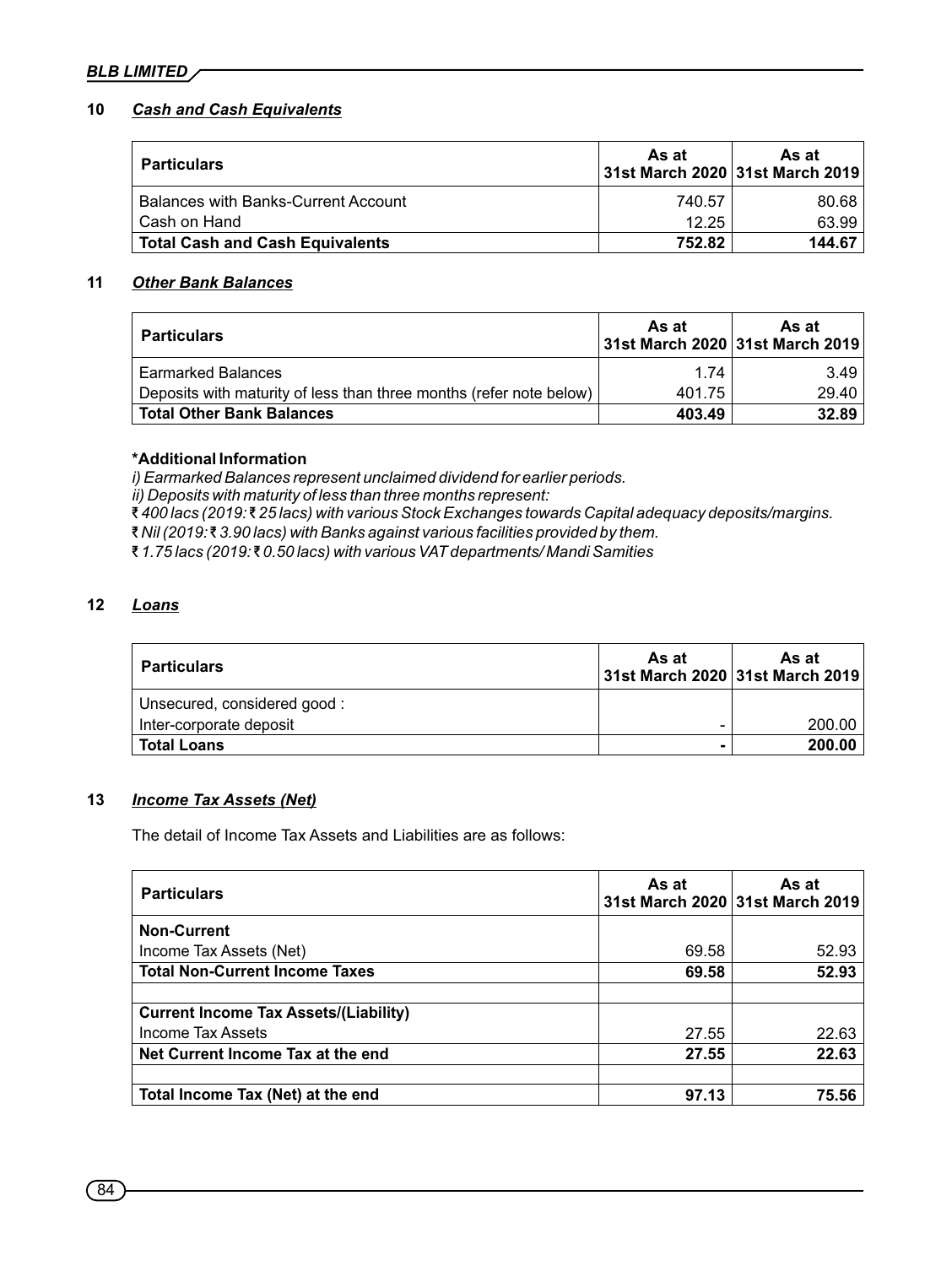# **14** *Share Capital*

# **14.1** *Authorised Share Capital*

| <b>Particulars</b>                    | As at 31st March 2020 |               | As at 31st March 2019 |          |
|---------------------------------------|-----------------------|---------------|-----------------------|----------|
|                                       | No. of Shares         | <b>Amount</b> | No. of Shares         | Amount   |
| Equity Shares of ₹1 each              | 265,000,000           | 2,650.00      | 265,000,000           | 2.650.00 |
| <b>Preference Shares of ₹100 each</b> | 500,000               | 500.00        | 500,000               | 500.00   |
| <b>Total</b>                          |                       | 3,150.00      |                       | 3,150.00 |

# **A) Reconciliation of number of Equity Shares outstanding:**

| <b>Particulars</b>                                    | As at 31st March 2020 |               | As at 31st March 2019 |               |
|-------------------------------------------------------|-----------------------|---------------|-----------------------|---------------|
|                                                       | <b>No. of Shares</b>  | <b>Amount</b> | No. of Shares         | <b>Amount</b> |
| As at beginning of the year<br><b>Issue of Shares</b> | 52,865,258            | 528.65        | 52,865,258            | 528.65        |
| As at end of the year                                 | 52,865,258            | 528.65        | 52,865,258            | 528.65        |

#### *Terms and rights attached to Equity Shares*

The Company has issued only one class of Equity Shares having a par value of ₹1/-. Each holder of Equity Shares is entitled to one vote per share.

#### **B) Details of Shareholders Holding more than 5% shares in the Company**

| <b>Name of Shareholders</b>        | As at 31st March 2020      |                       |                            | As at 31st March 2019 |
|------------------------------------|----------------------------|-----------------------|----------------------------|-----------------------|
|                                    | <b>Number</b><br>of shares | Percentage<br>holding | <b>Number</b><br>of shares | Percentage<br>holding |
| Sh. Brij Rattan Bagri              | 32,309,490                 | $61.12\%$             | 32,309,490                 | 61.12%                |
| Smt. Malati Bagri                  | 3,068,200                  | $5.80\%$              | 3,068,200                  | 5.80%                 |
| <b>ACN Financial Services Ltd.</b> | 10,340,389                 | 19.56%                | 10,340,389                 | 10.67%                |

# **14.2** *Other Equity*

| <b>Particulars</b>                | As at    | As at<br>31st March 2020 31st March 2019 |
|-----------------------------------|----------|------------------------------------------|
| Securities Premium                | 250.47   | 250.47                                   |
| <b>Capital Reserve</b>            | 710.29   | 710.29                                   |
| <b>General Reserve</b>            | 2,250.00 | 2,250.00                                 |
| <b>Capital Redemption Reserve</b> | 250.00   | 250.00                                   |
| <b>Retained Earnings</b>          | 3,763.49 | 4,567.50                                 |
| Other Comprehensive Income        | (73.68)  | 17.74                                    |
| <b>Total Other Equity</b>         | 7,150.57 | 8,046.00                                 |

#### *Securities Premium*

| <b>Particulars</b>                | As at<br>31st March 2020 31st March 2019 | As at  |
|-----------------------------------|------------------------------------------|--------|
| <b>Opening Balance</b>            | 250.47                                   | 250.47 |
| Received/Utilized during the Year | $\overline{\phantom{0}}$                 |        |
| <b>Closing Balance</b>            | 250.47                                   | 250.47 |

Securities premium is used to record the premium received upon issue of shares. The reserve will be utilised in accordance with the provisions of the Act.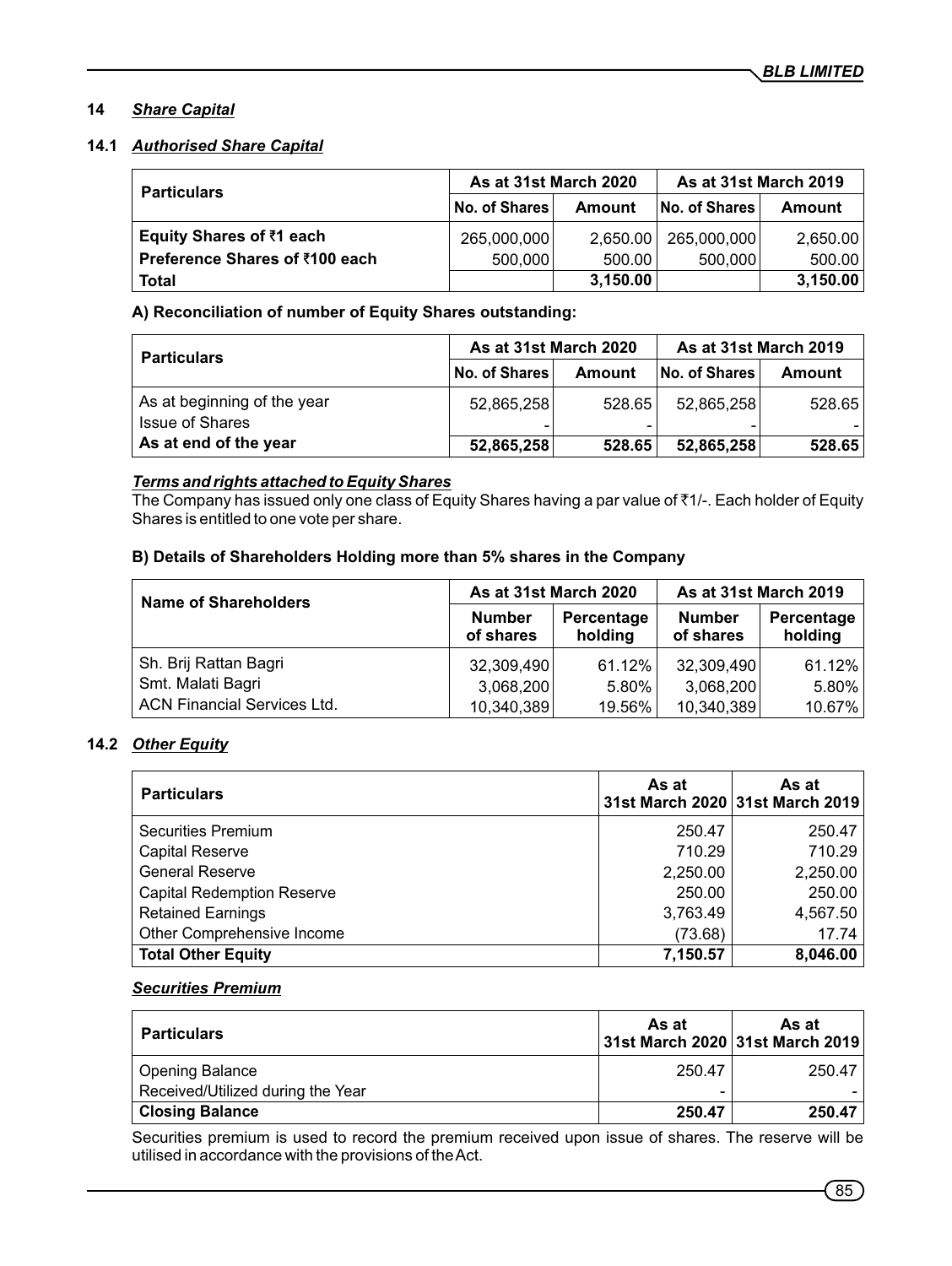#### *Capital Reserve*

| <b>Particulars</b>                | As at<br>31st March 2020 31st March 2019 | As at  |
|-----------------------------------|------------------------------------------|--------|
| <b>Opening Balance</b>            | 710.29                                   | 710.29 |
| Received/Utilized during the Year | $\overline{\phantom{0}}$                 |        |
| <b>Closing Balance</b>            | 710.29                                   | 710.29 |

Capital reserve is recorded under previous GAAP relating to amalgamation of common control entity. The reserve is to be utilised in accordance with the provisions of the Companies Act, 2013.

#### *General Reserve*

| <b>Particulars</b>                   | As at<br>31st March 2020 31st March 2019 | As at    |
|--------------------------------------|------------------------------------------|----------|
| Opening Balance                      | 2.250.00                                 | 2.250.00 |
| Transferred/Utilized during the Year | $\overline{\phantom{0}}$                 |          |
| <b>Closing Balance</b>               | 2,250.00                                 | 2,250.00 |

General reserve is created from time to time by way of transfer of profits from retained earnings for appropriation purposes. It is a free reserve which is to be utilized in accordance with the provisions of the Companies Act, 2013.

#### *Capital Redemption Reserve*

| <b>Particulars</b>                   | As at<br>31st March 2020 31st March 2019 | As at  |
|--------------------------------------|------------------------------------------|--------|
| Opening Balance                      | 250.00                                   | 250.00 |
| Transferred/Utilized during the Year | -                                        |        |
| <b>Closing Balance</b>               | 250.00                                   | 250.00 |

Capital Redemption reserve is recorded under previous GAAP relating to redemption of NCD's. The reserve is to be utilised in accordance with the provisions of the Companies Act, 2013.

#### *Retained Earnings*

| <b>Particulars</b>     | As at<br>31st March 2020 31st March 2019 | As at    |
|------------------------|------------------------------------------|----------|
| <b>Opening balance</b> | 4.567.50                                 | 4.973.45 |
| Net Loss for the Year  | (804.01)                                 | (405.95) |
| <b>Closing Balance</b> | 3,763.49                                 | 4,567.50 |

Retained earnings are created from the profit / loss of the Company, as adjusted for distributions to owners, transfers to other reserves, etc.

| <b>Particulars</b>                                | As at<br>31st March 2020 31st March 2019 | As at   |
|---------------------------------------------------|------------------------------------------|---------|
| Items of other Comprehensive Income (Net of Tax)  |                                          |         |
| <b>Opening balance</b>                            | 17.74                                    | (15.07) |
| - Change in Fair Value of FVOCI Equity instrument | (90.07)                                  | 30.09   |
| - Tax Impact on above                             | (1.35)                                   | 2.72    |
| <b>Closing Balance</b>                            | (73.68)                                  | 17.74   |

This represents cumulative gains and losses arising on the revaluation of equity instruments measured at fair value through Other Comprehensive Income that have been recognized in other comprehensive income, net of amounts reclassified to profit or loss when such assets are disposed off and impairment losses on such instruments.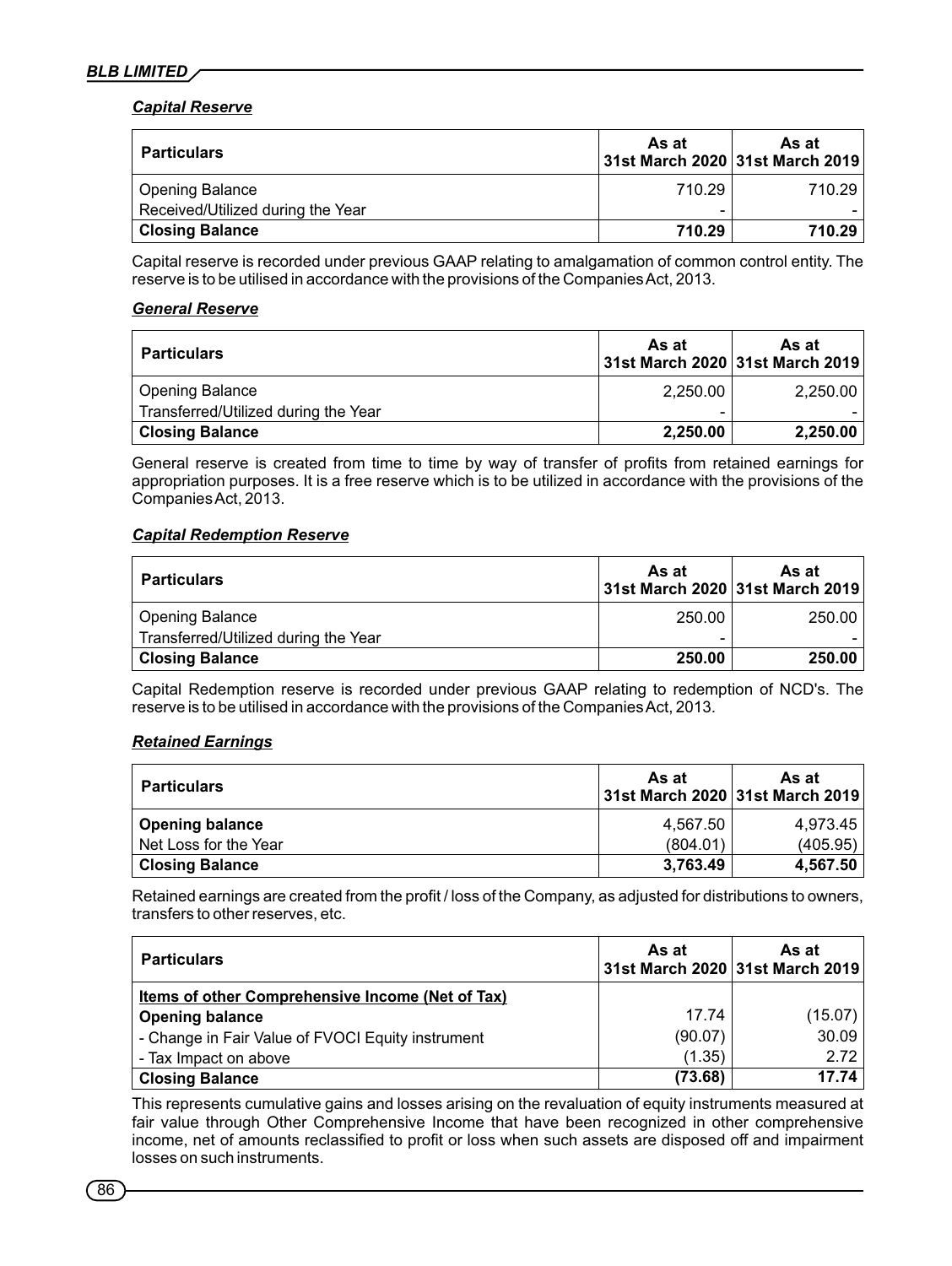# **15** *Current Borrowings*

| <b>Particulars</b>              | <b>Effective</b><br>interest rate | As at<br>31st March 2020 31st March 2019 | As at    |
|---------------------------------|-----------------------------------|------------------------------------------|----------|
| <b>Unsecured Loans</b>          |                                   |                                          |          |
| (Repayable on Demand)           |                                   |                                          |          |
| i) From Director                | 8% P.A.                           | 1,570.00                                 | 1.265.00 |
| <b>Total Current Borrowings</b> |                                   | 1,570.00                                 | 1,265.00 |

# **16** *Trade Payables*

| <b>Particulars</b>                                                | As at | As at<br>31st March 2020 31st March 2019 |
|-------------------------------------------------------------------|-------|------------------------------------------|
| <b>Current</b>                                                    |       |                                          |
| <b>Expenses Payable</b>                                           |       |                                          |
| Total outstanding dues of Micro Enterprises and Small Enterprises |       | 0.54                                     |
| Total outstanding dues of other Expenses                          | 43.83 | 20.55                                    |
| Total Trade and Other Payable [refer note 31]                     | 43.83 | 21.09                                    |

# **17** *Other Financial Liabilities*

| <b>Particulars</b>                       | As at | As at<br>31st March 2020 31st March 2019 |
|------------------------------------------|-------|------------------------------------------|
| <b>Current</b>                           |       |                                          |
| (a) Unpaid Dividends [Refer Note below]  | 1.74  | 3.48                                     |
| (b) Premium on Open Contracts of Options | 1.28  | 14.03                                    |
| (c) Statutory Taxes and Dues             | 37.29 | 26.81                                    |
| <b>Total Other Financial Liabilities</b> | 40.31 | 44.32                                    |

During the year, unclaimed dividends of ₹ 1.74 lacs for the FY 2011-12 have been transferred to Investor Education and Protection Fund (IEPF). (2019; ₹1.63 lacs for the FY2010-11)

#### **18** *Employee Benefit Obligations*

| <b>Particulars</b>                                | As at | As at<br>31st March 2020 31st March 2019 |
|---------------------------------------------------|-------|------------------------------------------|
| <b>Current</b>                                    |       |                                          |
| Gratuity                                          | 1.75  | 5.19                                     |
| <b>Bonus</b>                                      | 0.14  | 0.16                                     |
| <b>Total Current Employee Benefit Obligations</b> | 1.89  | 5.35                                     |
| <b>Total Employee Benefit Obligations</b>         | 1.89  | 5.35                                     |

#### **Post-Employment Obligations - Gratuity**

The Company provides for gratuity for employees as per the Payment of Gratuity Act, 1972. Employees who are in continuous service for a period of 5 years are eligible for gratuity. The Liability for gratuity is funded with the Life Insurance Corporation of India (LIC) and the premium based on actuarial valuation is paid to LIC through Employees Group Gratuity Schemes. The amounts recognised in the balance sheet and the movements in the net defined benefit obligation over the year are as follows:

 $[87]$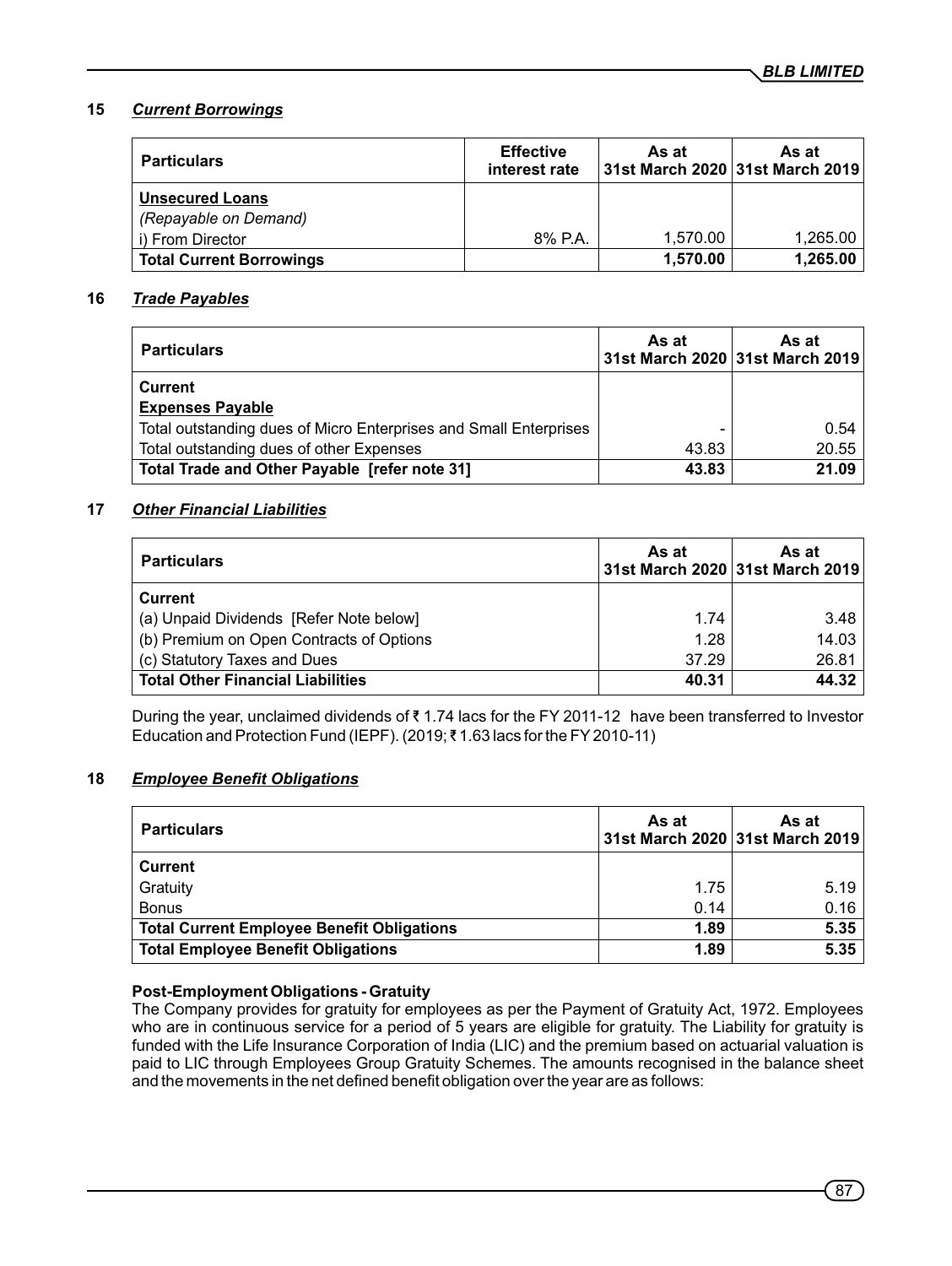| <b>Particulars</b>                                      | As at | As at<br>31st March 2020 31st March 2019 |
|---------------------------------------------------------|-------|------------------------------------------|
| Present Value of Obligation at Beginning of the Year    | 28.73 | 23.62                                    |
| <b>Current Service Cost</b>                             | 1.56  | 2.02                                     |
| Interest Expense/(Income)                               | 2.01  | 1.83                                     |
| Re-measurements                                         |       |                                          |
| - Experience (gains)/losses                             | 3.69  | 11.62                                    |
| <b>Total Amount</b>                                     | 35.99 | 39.09                                    |
| Less: Benefit Payments                                  | 19.09 | 10.36                                    |
| Present Value of Obligation at end of the year          | 16.90 | 28.73                                    |
| Funds available with the Employees Group Gratuity Trust | 15.15 | 23.53                                    |
| <b>Provision for the Current Year</b>                   | 1.75  | 5.19                                     |

#### **Significant actuarial assumptions:**

The significant actuarial assumptions were as follows

| <b>Particulars</b>        | As at<br>31st March 2020 31st March 2019<br>(%) | As at<br>(%) |
|---------------------------|-------------------------------------------------|--------------|
| Discount Rate             | 7.00                                            | 7.75         |
| <b>Withdrawal Rate</b>    | 5.00                                            | 5.00         |
| <b>Salary Growth Rate</b> | 5.00                                            | 5.00         |

#### **Sensitivity Analysis**

Reasonably possible changes at the reporting date to one of the relevant actuarial assumptions, holding other assumptions constant, would have affected the defined benefit obligation by the amounts shown below.

| <b>Particulars</b>               | As at 31st March 2020 |                                                                 |      | As at 31st March 2019 |
|----------------------------------|-----------------------|-----------------------------------------------------------------|------|-----------------------|
|                                  |                       | Increase $(\%)$ Decrease $(\%)$ Increase $(\%)$ Decrease $(\%)$ |      |                       |
| Discount Rate (1% movement)      | 8.00                  | 9.00                                                            | 7.00 | 8.00                  |
| Withdrawal Rate (1% movement)    | 1.00                  | 1.00                                                            | 1.00 | 1.00                  |
| Salary Growth Rate (1% movement) | 9.00                  | 8.00                                                            | 8.00 | 8.00                  |

#### **Defined Contribution Plans**

The Company has defined contribution plan of provident fund for employees for which contribution at the rate of 12% of basic salary were made as per regulations. The contributions are made to registered provident fund administered by the government. The obligation of the Company is limited to the amount contributed and it has no further contractual or any constructive obligation. The expense recognised during the period towards defined contribution plan is ₹4.44 Lacs (31 March 2019 : ₹5.15 Lacs ).

# **19** *Other Current Liabilities*

| <b>Particulars</b>                                                                        | As at<br>$\vert$ 31st March 2020 $\vert$ 31st March 2019 $\vert$ | As at |
|-------------------------------------------------------------------------------------------|------------------------------------------------------------------|-------|
| Liabilities on sale of borrowed securities under SLB Segment<br>(Refer Note no $1(1.9)$ ) | 902.35                                                           |       |
| <b>Total Other Current Liabilities</b>                                                    | 902.35                                                           |       |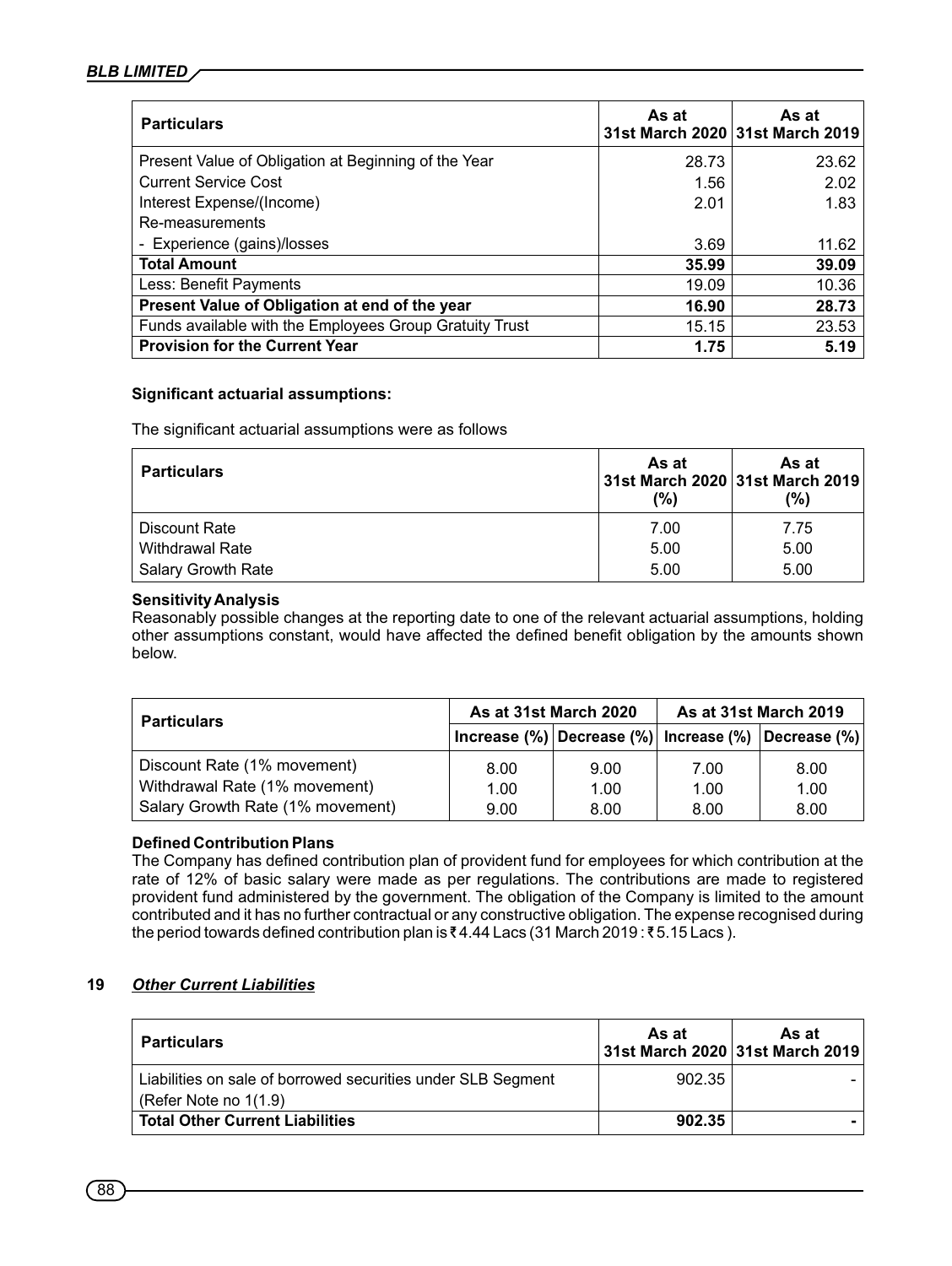# **20** *Revenue From Operations*

| <b>Particulars</b>                                      | 2019-2020 | 2018-2019 |
|---------------------------------------------------------|-----------|-----------|
| Sale of Shares & Securities                             | 19,439.71 | 16,250.81 |
| Net Gain on Settlement of Future Contracts              | 510.99    | 258.96    |
| Dividend Income                                         | 49.78     | 14.84     |
| Interest Income on Bank Fixed Deposits                  | 233.03    | 140.33    |
| <b>Shares Lending Fees</b>                              | 0.29      |           |
| Revenue of subsidiaries upon amalgamation               |           |           |
| Sale of Agro Products                                   |           | 2,711.56  |
| Mark to Market Margins (Net) in Settlement of Contracts |           | (2.37)    |
| <b>Total Revenue From Operations</b>                    | 20,233.80 | 19,374.13 |

# **21** *Other Income*

| <b>Particulars</b>        | 2019-2020 | 2018-2019 |
|---------------------------|-----------|-----------|
| Income from Investments   | 4.85      | 4.70      |
| Interest Income Others    | 25.26     | 14.36     |
| Miscellaneous Income      | 36.34     | 2.57      |
| <b>Total Other Income</b> | 66.45     | 21.63     |

# **22** *Other Gains / (Losses)*

| <b>Particulars</b>                                   | 2019-2020                | 2018-2019 |
|------------------------------------------------------|--------------------------|-----------|
| Net Gain / (Loss) on disposal of Investments         | $\overline{\phantom{0}}$ | 21.32     |
| Net gain / (loss) on disposal of property, equipment | (332.02)                 | 76.78     |
| <b>Total Other Gains / (Losses)</b>                  | (332.02)                 | 98.10     |

# **23** *Purchase of Stock-In-Trade*

| <b>Particulars</b>                                             | 2019-2020 | 2018-2019 |
|----------------------------------------------------------------|-----------|-----------|
| - Shares & Securities                                          | 18,930.24 | 14,663.30 |
| - Obligation of Borrowed Shares & Securities under SLB Segment | 902.35    |           |
| Purchases of subsidiaries upon amalgamation                    |           |           |
| - Agro Products                                                | -         | 2,918.11  |
| <b>Total Purchase of Stock-In-Trade</b>                        | 19,832.59 | 17,581.41 |

# **24** *Changes in Inventories*

| <b>Particulars</b>                  | 2019-2020 | 2018-2019 |
|-------------------------------------|-----------|-----------|
| <b>Opening Balance</b>              |           |           |
| <b>Shares &amp; Securities</b>      | 115.68    | 1.802.19  |
| <b>Total Opening Balance</b>        | 115.68    | 1,802.19  |
| <b>Closing Balance</b>              |           |           |
| <b>Shares &amp; Securities</b>      | 404.91    | 115.68    |
| <b>Total Closing Balance</b>        | 404.91    | 115.68    |
| <b>Total Changes in Inventories</b> | (289.23)  | 1,686.51  |

 $\circled{\scriptstyle 89}$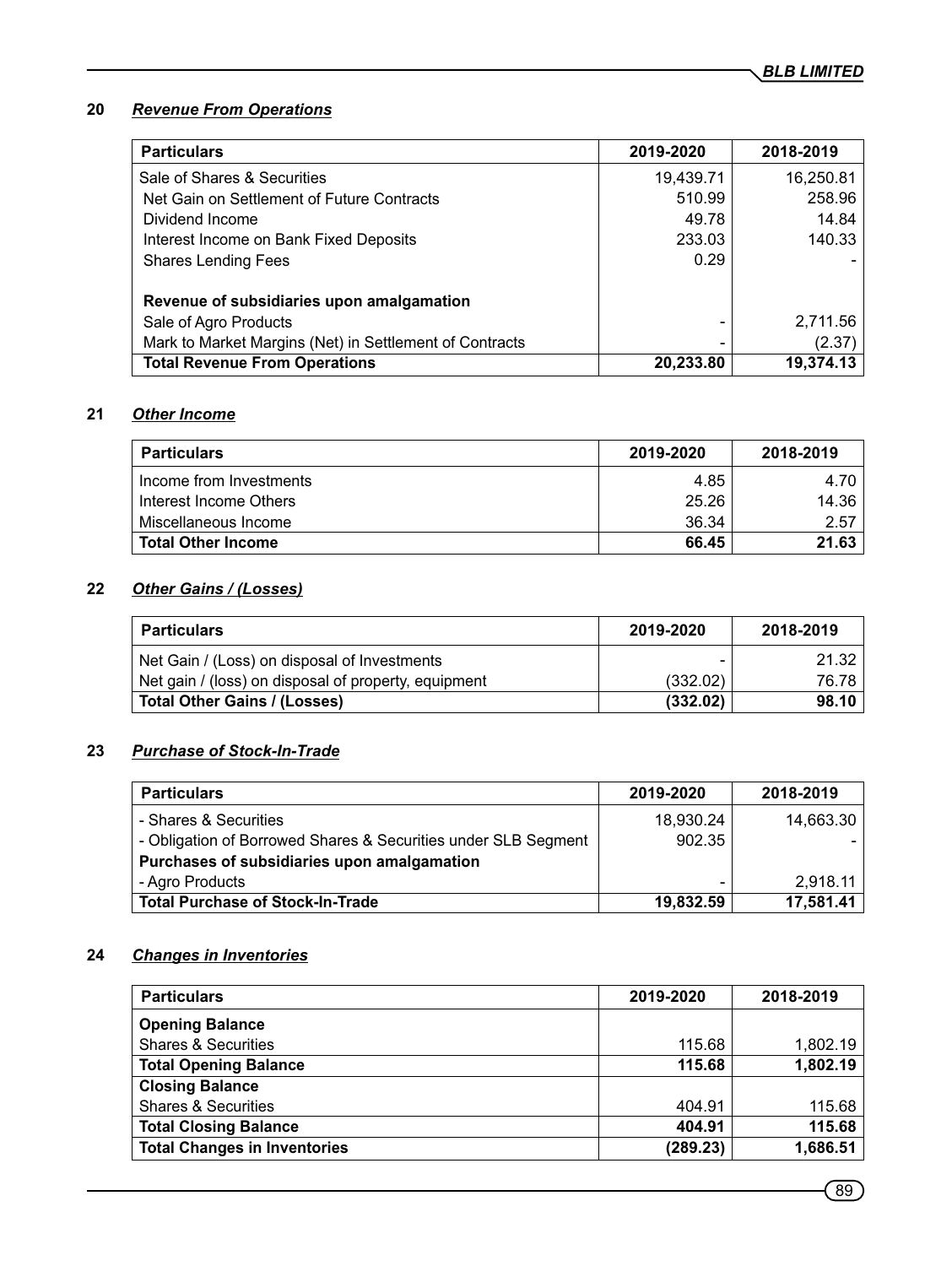# **25** *<u>Employee Benefit Expenses</u>*

| <b>Particulars</b>                        | 2019-2020                | 2018-2019 |
|-------------------------------------------|--------------------------|-----------|
| Salaries, Wages and Bonus                 | 120.65                   | 152.57    |
| Contribution to Provident and Other Funds | 6.24                     | 7.45      |
| <b>Employees Gratuity</b>                 | 4.90                     | 5.19      |
| <b>Compensated Absence</b>                | $\overline{\phantom{0}}$ | 2.04      |
| <b>Staff Welfare Expenses</b>             | 1.25                     | 1.72      |
| <b>Total Employee Benefit Expense</b>     | 133.04                   | 168.97    |

# **26** *Depreciation and Amortisation Expense*

| <b>Particulars</b>                                 | 2019-2020 | 2018-2019 |
|----------------------------------------------------|-----------|-----------|
| Depreciation on Property, Plant and Equipment      | 36.26     | 36.30     |
| Amortization of Intangible Assets                  | 0.61      |           |
| <b>Total Depreciation and Amortisation Expense</b> | 36.87     | 36.30     |

# **27** *Finance Cost*

| <b>Particulars</b>               | 2019-2020 | 2018-2019 |
|----------------------------------|-----------|-----------|
| Interest on debts and borrowings | 48.70     | 22.37     |
| Interest on Director Loans       | 105.92    | 98.95     |
| <b>Total Finance Cost</b>        | 154.62    | 121.32    |

# **28** *Other Expenses*

| <b>Particulars</b>                                  | 2019-2020 | 2018-2019 |
|-----------------------------------------------------|-----------|-----------|
| <b>Operational Expenses</b>                         |           |           |
| In respect of Shares and Securities<br>Ð            |           |           |
| <b>Depository Transaction Charges</b>               | 0.84      | 0.69      |
| <b>SEBI Registration Fees</b>                       | 1.23      | 1.78      |
| <b>Securities Transaction Tax</b>                   | 42.63     | 36.09     |
| <b>Software Expenses</b>                            | 11.16     | 14.46     |
| <b>Stock Exchange Expenses</b>                      | 14.97     | 21.45     |
| <b>Telecommunication Expenses</b>                   | 0.46      | 1.27      |
| Shares Borrowing Cost paid to Exchange              | 195.81    |           |
| II) In respect of Agro Products (upon amalgamation) |           | 0.51      |
| Commodity exchange expenses                         |           | 19.20     |
| Freight Forwarding & Others                         |           | 2.76      |
| Warehousing, DP & assaying charges                  | 267.10    | 98.21     |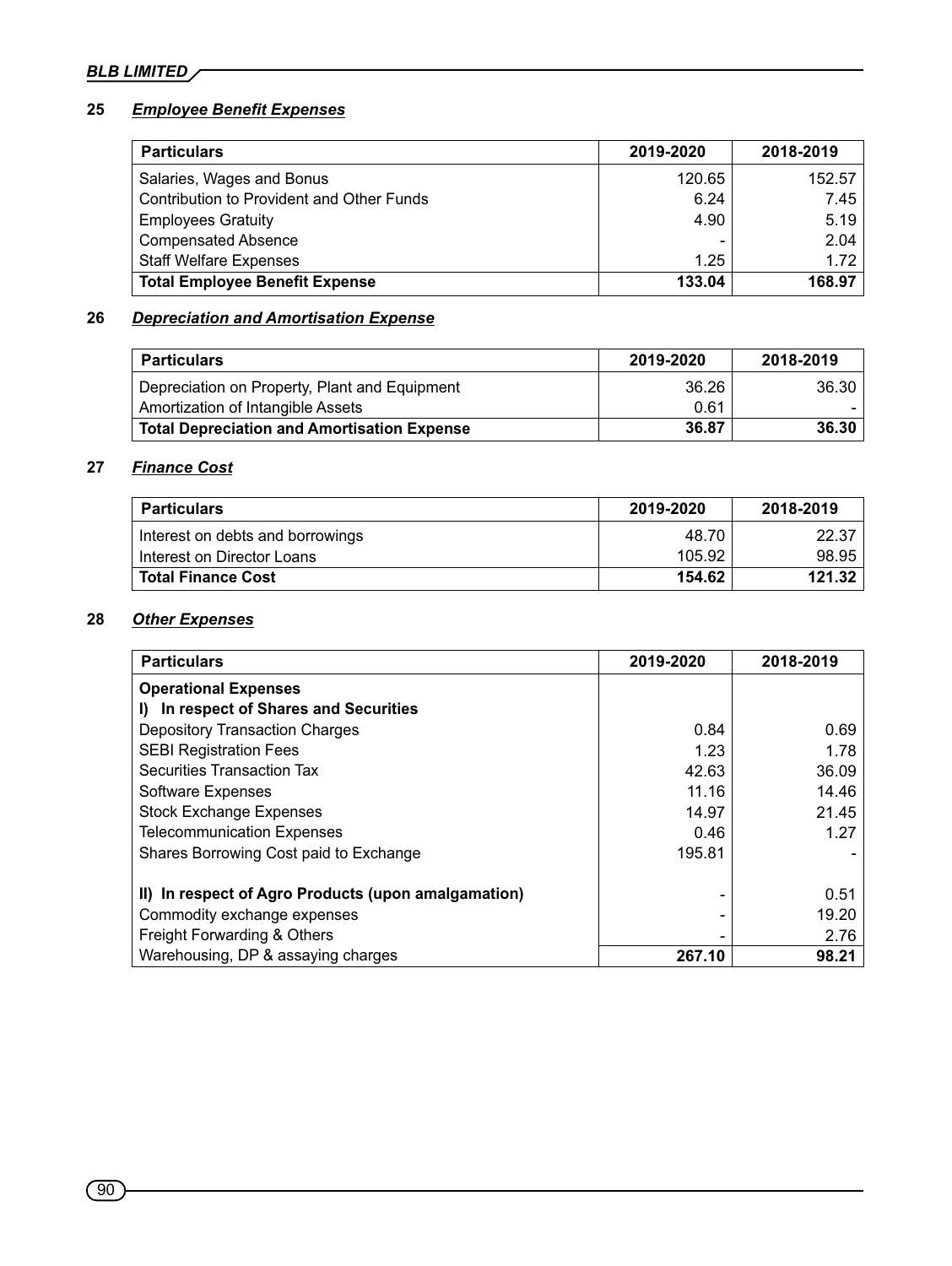| <b>Particulars</b>                           | 2019-2020 | 2018-2019 |
|----------------------------------------------|-----------|-----------|
| <b>Administrative &amp; Selling Expenses</b> |           |           |
| <b>Advertising &amp; Publicity Expenses</b>  | 1.29      | 1.25      |
| <b>Bad Debts written off</b>                 |           | 5.44      |
| <b>Computer &amp; Software Expenses</b>      | 1.81      | 3.60      |
| Insurance Expense                            | 0.12      | 0.35      |
| Legal & Professional Charges                 | 14.05     | 9.27      |
| <b>Listing Fees</b>                          | 6.37      | 6.37      |
| Miscellaneous Expenses                       | 5.18      | 5.49      |
| Merger Expenses                              |           | 10.85     |
| <b>Statutory Audit Fees</b>                  | 2.00      | 2.00      |
| Postage, Telephone & telex etc.              | 7.24      | 7.59      |
| Power and Fuel                               | 6.30      | 7.27      |
| <b>Printing &amp; Stationery</b>             | 3.14      | 2.98      |
| <b>Prior Period Items</b>                    |           | 0.77      |
| Rates & Taxes                                | 12.81     | 1.30      |
| Rent                                         | 2.79      | 7.79      |
| Repairs & Maintenance - Buildings            | 4.16      | 3.67      |
| Repairs & Maintenance - Others               | 0.31      | 0.18      |
| Repairs & Maintenance - Vehicles             | 3.40      | 3.94      |
| <b>Shareholder's Meeting Expenses</b>        | 0.44      | 0.54      |
| <b>Travelling and Conveyance</b>             | 3.86      | 7.32      |
|                                              | 75.27     | 87.97     |
|                                              |           |           |
| <b>Total Other Expenses</b>                  | 342.37    | 186.18    |

# **29** *Income Tax Expense*

This note provides an analysis of the Company's income tax expense, shows amounts that are recognised directly in equity and how the tax expense is affected by non-assessable and non-deductible items.

| <b>Particulars</b>                                      | As at    | As at<br>31st March 2020 31st March 2019 |
|---------------------------------------------------------|----------|------------------------------------------|
| <b>Current Tax</b>                                      |          |                                          |
| Current Tax on Profits for the year                     |          | (14.83)                                  |
| Adjustments for Current Tax of prior periods            | 0.60     |                                          |
| <b>Total Current Tax Expense</b>                        | 0.60     | (14.83)                                  |
| Deferred tax                                            |          |                                          |
| Increase / (Decrease) in Deferred Tax Asset/Liabilities | (371.64) | 133.95                                   |
| <b>Total Deferred Tax Expense / (benefit)</b>           | (371.64) | 133.95                                   |
| Income tax expense                                      | (371.04) | 119.12                                   |

# **Reconciliation of tax expense:-**

| <b>Particulars</b>                                                           | As at       | As at<br>31st March 2020 31st March 2019 |
|------------------------------------------------------------------------------|-------------|------------------------------------------|
| <b>Loss before Income Taxes</b>                                              | (1, 175.05) | (286.83)                                 |
| Tax at the Indian tax rate of 33.38% (2018-2019: 33.38%)                     | (392.23)    | (95.74)                                  |
| Tax effect of amounts which are deductible in calculating taxable income     | (38.96)     | (18.14)                                  |
| Tax effect of amounts which are not deductible in calculating taxable income | 451.33      | 29.64                                    |
| Business loss c/f to next year                                               | 79.20       | 1.00                                     |
| Unabsorbed Speculative Business adjusted/ carried over                       | (99.33)     | 64.67                                    |
| Adjustments for tax of prior periods                                         | 0.60        | (14.83)                                  |
| <b>Income Tax Expense</b>                                                    | 0.60        | (33.40)                                  |

 $\boxed{91}$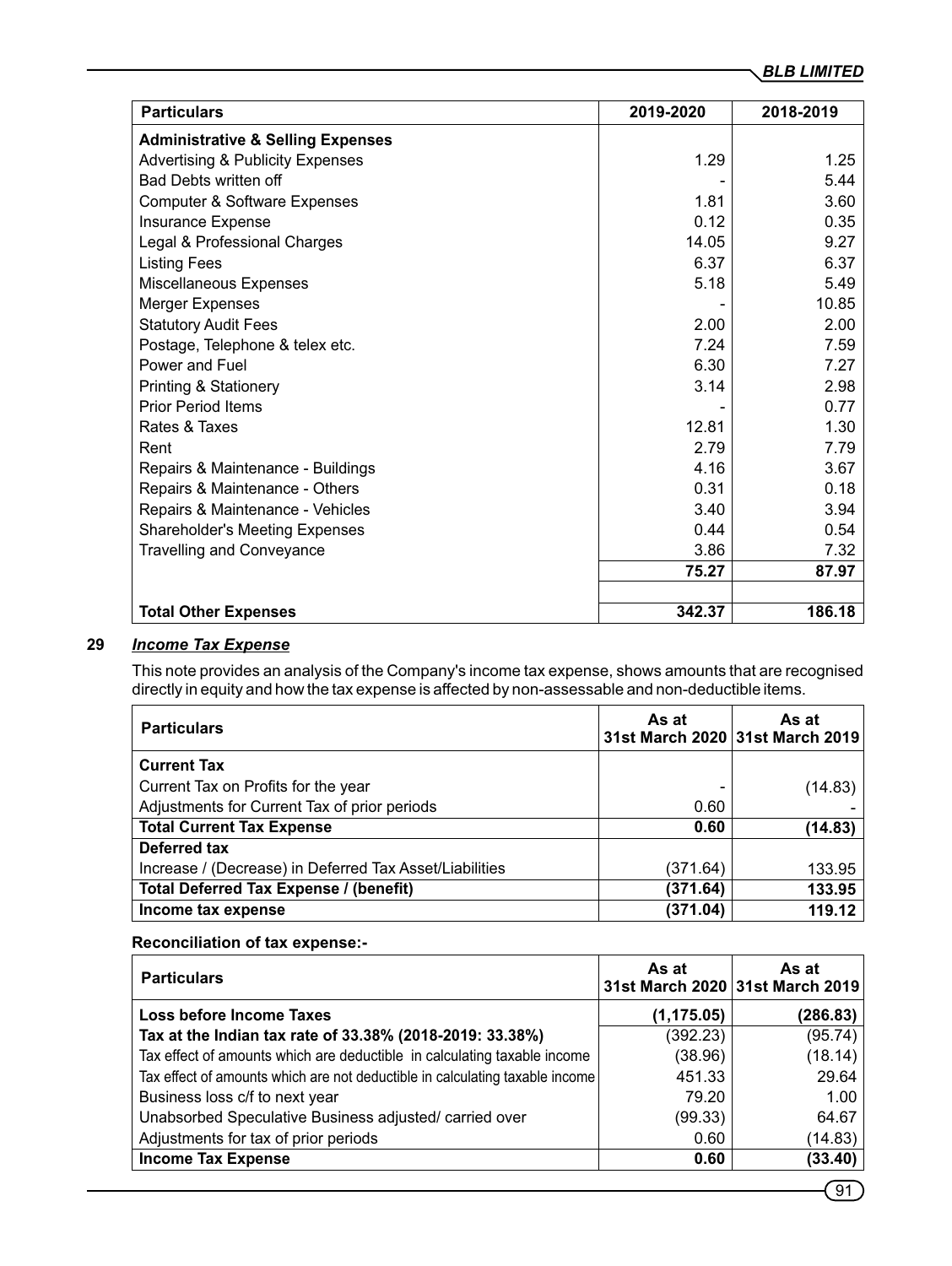# **30 Position of Shares borrowed by the Company under SLB segment as on 31st March 2020**

|     | <b>S. No Particulars</b>                             |           | As at<br>$\vert$ Numbers $\vert$ 31st March 2020 $\vert$ <sup>r</sup> | As at<br>$\sim$ Numbers 31st March 2019 |
|-----|------------------------------------------------------|-----------|-----------------------------------------------------------------------|-----------------------------------------|
|     | Equity Shares borrowed and held in<br>Demat Account  | 21.648    | 57.96                                                                 |                                         |
| ii) | Borrowed Equity Shares sold but<br>not yet purchased | 1.027.347 | 902.35                                                                |                                         |

#### **30.1 Shares issued by the company under SLB segment and considered as part of inventories as on 31st March 2020:**

| S. No Particulars    |        | As at<br>$\vert$ Numbers 31st March 2020 Numbers 31st March 2019 |   | As at |
|----------------------|--------|------------------------------------------------------------------|---|-------|
| <b>Equity Shares</b> | 48,000 | 42.60                                                            | - |       |

# **31 Disclosure under the Micro, Small and Medium Enterprises Development Act, 2006**

On the basis of confirmation obtained from suppliers who have registered themselves under the Micro, Small Medium Enterprise Development Act, 2006 (MSMED Act, 2006) and based on the information available with the Company, the following are the details

| S. Nol | <b>Particulars</b>                                                                                                                                                                                                                                 | As at | As at<br>31st March 2020 31st March 2019 |
|--------|----------------------------------------------------------------------------------------------------------------------------------------------------------------------------------------------------------------------------------------------------|-------|------------------------------------------|
| (i)    | Principal amount remaining unpaid                                                                                                                                                                                                                  |       | 0.54                                     |
| (ii)   | Interest due thereon remaining unpaid                                                                                                                                                                                                              |       |                                          |
| (iii)  | Interest paid by the Company in terms of Section 16 of the<br>Micro, Small and Medium Enterprises Development Act,<br>2006, along-with the amount of the payment made to the<br>supplier beyond the appointed day during the period                |       |                                          |
| (iv)   | Interest due and payable for the period of delay in making<br>payment (which have been paid but beyond the appointed<br>day during the period) but without adding interest<br>specified under the Micro, Small and Medium Enterprises<br>Act, 2006 |       |                                          |
| (v)    | Interest accrued and remaining unpaid                                                                                                                                                                                                              |       |                                          |
| (vi)   | Interest remaining due and payable even in the<br>succeeding years, until such date when the interest dues<br>as above are actually paid to the small enterprises.                                                                                 |       |                                          |

# **32** *Exceptional Items*

| <b>Particulars</b>                    | 2019-2020 | 2018-2019 |
|---------------------------------------|-----------|-----------|
| Provision for Bad & Doubtful Debts    | 861.16    |           |
| Additional Service Tax Liability Paid | 71.86     |           |
| <b>Total Finance cost</b>             | 933.02    |           |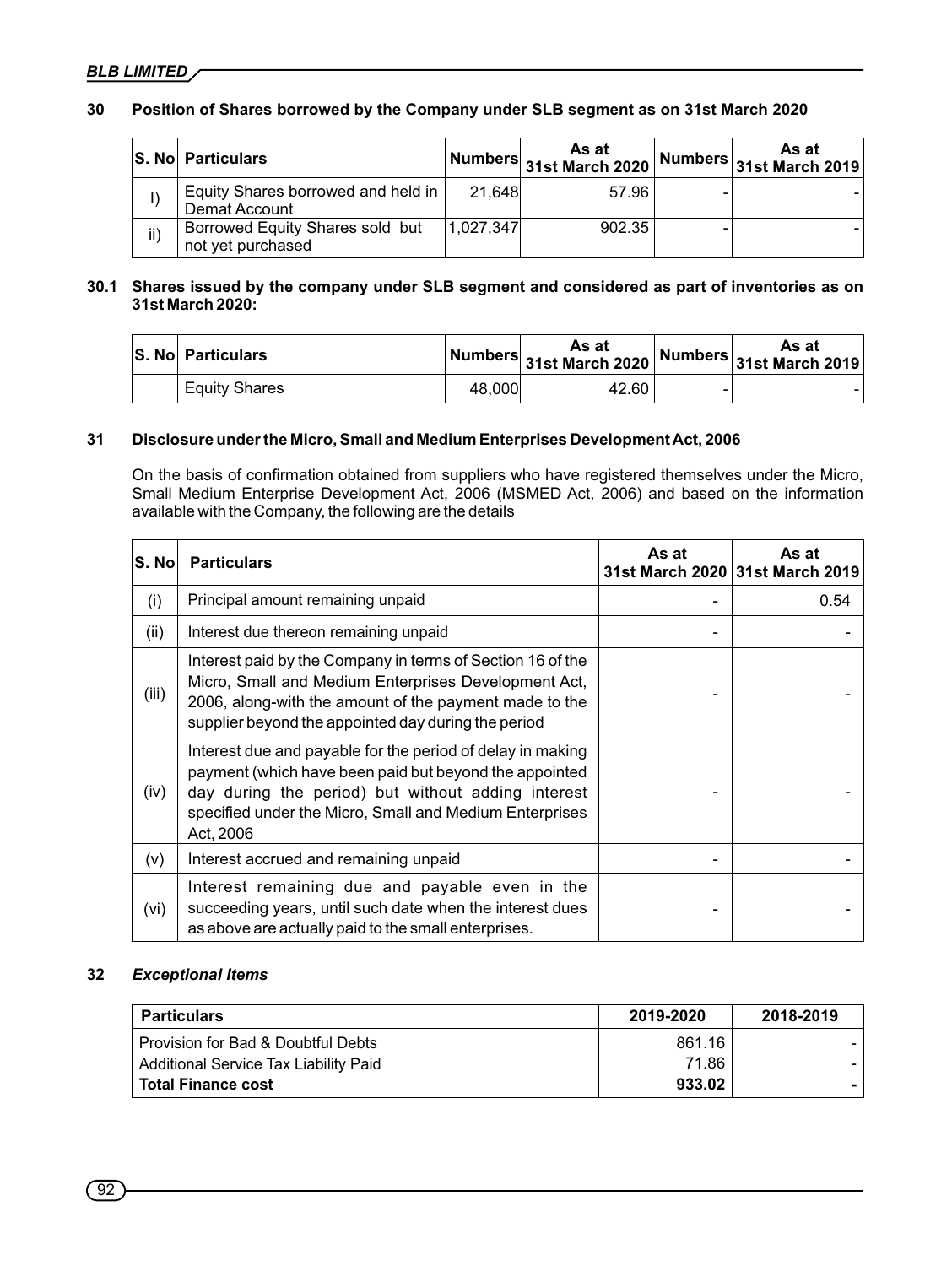# **Additional Information:**

i) Provision for bad and doubtful debts for Rs. 861.15 Lacs has been made on account of overdue debts recoverable from The Calcutta Stock Exchange Association Limited (CSEA) pending since financial year 2000-2001. The company had filed a suit for recovery with Hon'ble Delhi High Court and the case was continuing for past many years. Looking to ongoing uncertainties and financial burden, the Company has entered into an agreement with 'The Calcutta Stock Exchange Association Ltd' on 24th September 2019 to end litigations for and against the Company pending before Hon'ble Delhi High Court and Hon'ble Calcutta High Court subject to certain terms and conditions. The CSEA had agreed to pay a sum of Rs. 15.74 lacs and the balance as and when the recovery was made by CSEA from its defaulted members. In view of uncertainty with the passage of 20 years and to comply with the provision of IND AS, the management during the year, has decided to make a provision for bad and doubtful debts for Rs. 861.15 Lacs.

ii) The Company was subjected to a material uncertain service tax dispute of the erstwhile amalgamated step-down subsidiary which was pending with Hon'ble Delhi High Court and it involved significant financial impact. The Company has availed the benefit of Sab ka Vishwas (Legal Dispute Resolution) Scheme 2019 and has deposited Rs. 71.86 Lacs towards the disputed service tax liabilities putting an end to litigation with the Service Tax Department and probable additional financial burden.

#### **33** *Fair Value Measurements*

# **33.1** *Financial Instrument by Category & Fair Value Hierarchy*

|                                           | <b>FVPL/FVOCI/</b>    | <b>31st March 2020</b> |                   |                          |          |  |
|-------------------------------------------|-----------------------|------------------------|-------------------|--------------------------|----------|--|
| <b>Particulars</b>                        | <b>Amortised</b>      | Carrying               | <b>Fair Value</b> |                          |          |  |
|                                           | Cost                  | cost                   | Level 1           | Level 2                  | Level 3  |  |
| <b>Financial Assets</b>                   |                       |                        |                   |                          |          |  |
| Investment in Equity instruments - Others | <b>FVOCI</b>          | 142.84                 | 112.02            | 30.82                    |          |  |
| Trade Receivables                         | <b>Amortised Cost</b> | 15.74                  |                   |                          | 15.74    |  |
| Cash and Cash Equivalents                 | <b>Amortised Cost</b> | 752.82                 |                   | -                        | 752.82   |  |
| <b>Other Bank Balances</b>                | <b>Amortised Cost</b> | 403.49                 |                   |                          | 403.49   |  |
| Loans                                     | <b>Amortised Cost</b> |                        |                   |                          |          |  |
| <b>Other Finanical Assets</b>             | Amortised Cost        | 3,801.78               |                   | $\overline{\phantom{a}}$ | 3,801.78 |  |
| <b>Total Financial Assets</b>             |                       | 5,116.67               | 112.02            | 30.82                    | 4,973.83 |  |
| <b>Financial Liability</b>                |                       |                        |                   |                          |          |  |
| <b>Borrowings</b>                         | Amortised Cost        | 1,570.00               |                   | $\overline{\phantom{a}}$ | 1,570.00 |  |
| <b>Trade and Other Payables</b>           | <b>Amortised Cost</b> | 43.83                  |                   |                          | 43.20    |  |
| <b>Other Financial Liabilities</b>        | <b>Amortised Cost</b> | 40.31                  |                   |                          | 39.02    |  |
| <b>Total Financial Liability</b>          |                       | 1,654.14               |                   | $\blacksquare$           | 1,652.22 |  |

 $93)$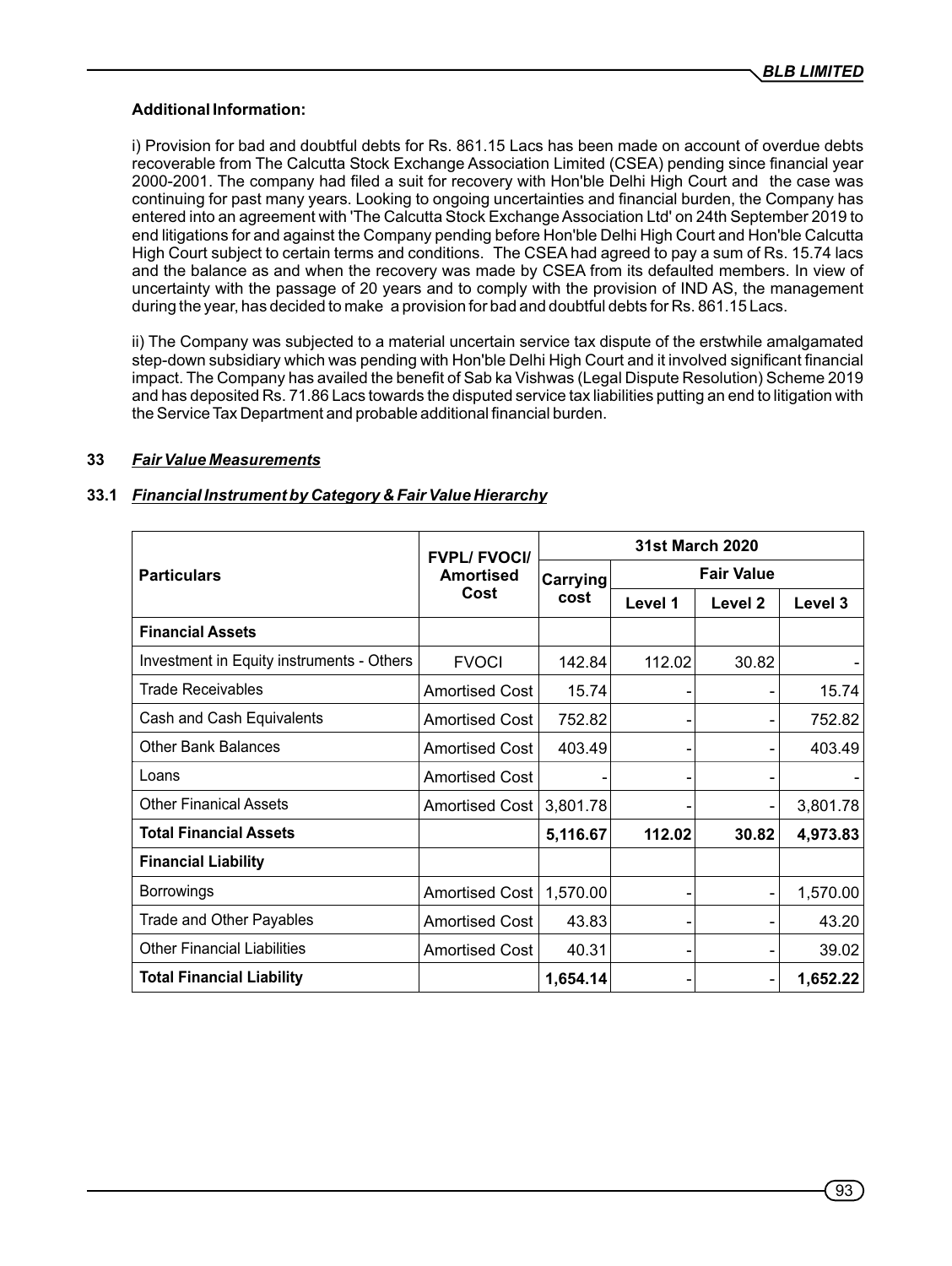|                                           | <b>FVPL/FVOCI/</b>    | <b>31st March 2019</b> |                   |         |          |  |
|-------------------------------------------|-----------------------|------------------------|-------------------|---------|----------|--|
| <b>Particulars</b>                        | <b>Amortised</b>      | Carrying               | <b>Fair Value</b> |         |          |  |
|                                           | Cost                  | cost                   | Level 1           | Level 2 | Level 3  |  |
| <b>Financial Assets</b>                   |                       |                        |                   |         |          |  |
| Investment in Equity instruments - Others | <b>FVOCI</b>          | 240.61                 | 102.57            | 138.04  |          |  |
| Trade Receivables                         | <b>Amortised Cost</b> | 876.90                 |                   |         | 876.90   |  |
| Cash and Cash Equivalents                 | <b>Amortised Cost</b> | 144.67                 |                   |         | 144.67   |  |
| <b>Other Bank Balances</b>                | <b>Amortised Cost</b> | 32.89                  |                   |         | 32.89    |  |
| Loans                                     | <b>Amortised Cost</b> | 200.00                 |                   |         | 200.00   |  |
| <b>Other Finanical Assets</b>             | <b>Amortised Cost</b> | 3,489.89               |                   |         | 3,489.89 |  |
| <b>Total Financial Assets</b>             |                       | 4,984.96               | 102.57            | 138.04  | 4,744.35 |  |
| <b>Financial Liability</b>                |                       |                        |                   |         |          |  |
| <b>Borrowings</b>                         | Amortised Cost        | 1,265.00               |                   |         | 1,265.00 |  |
| Trade and Other Payables                  | <b>Amortised Cost</b> | 21.09                  |                   |         | 21.09    |  |
| <b>Other Financial Liabilities</b>        | <b>Amortised Cost</b> | 44.32                  |                   |         | 44.32    |  |
| <b>Total Financial Liability</b>          |                       | 1,330.41               |                   |         | 1,330.41 |  |

*This section explains the judgements and estimates made in determining the fair values of the financial instruments that are (a) recognised and measured at fair value and (b) measured at amortised cost and for which fair values are*  disclosed in the financial statements. To provide an indication about the reliability of the inputs used in determining fair value, the Company has classified its financial instruments into the three levels prescribed under the accounting *standard.* 

Level 1: Level 1 hierarchy includes financial instruments measured using quoted prices. This includes mutual funds *that have quoted price and are valued using the closing NAV.* 

Level 2: The fair value of financial instruments that are not traded in an active market (for example, over-the counter *derivatives) is determined using valuation techniques which maximise the use of observable market data and rely as*  little as possible on entity-specific estimates. If all significant inputs required to fair value an instrument are observable, *the instrument is included in level 2.* 

Level 3: If one or more of the significant inputs is not based on observable market data, the instrument is included in *level 3.* 

#### **33.2** *Valuation Technique used to determine Fair Value*

*Specific valuation techniques used to value financial instruments include: - the use of quoted market prices*

#### **33.3** *Fair value of Financial Assets and Liabilities measured at Amortised Cost*

The carrying amounts of financial assets comprising trade receivables cash and cash equivalents, fixed deposits with banks, security and other deposits and carrying value of financial liabilities comprising borrowings and trade and other payables are considered to be the same as their fair values, due to their short-term nature and covered under level 3 category.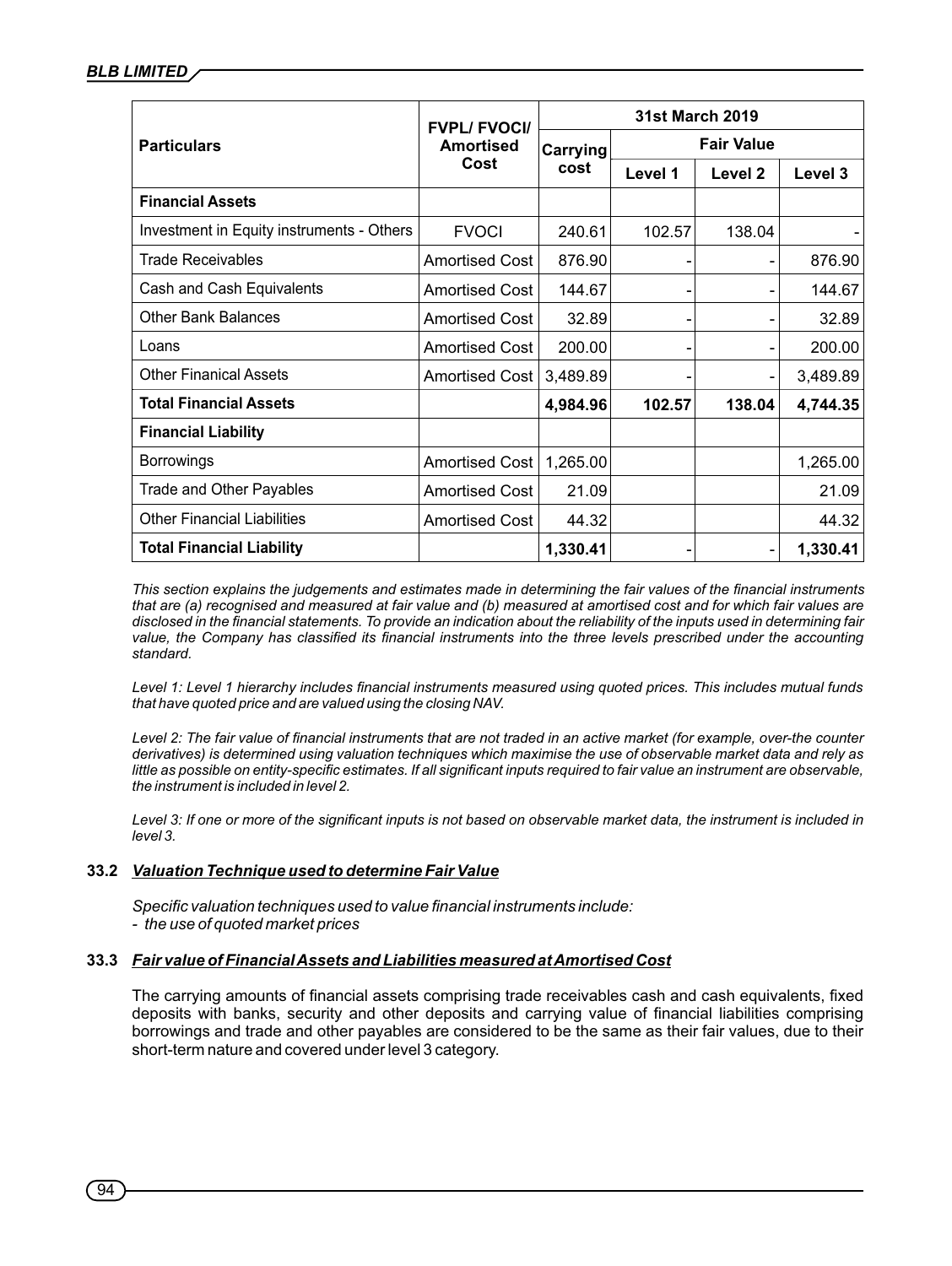# **33.4** *Financial Risk Management*

The Company's activities expose it to market risk, liquidity risk and credit risk. This note explains the sources of risk which the Company is exposed to and how such risk were managed.

| <b>Risk</b>                              | <b>Exposure arising from</b>                                                                           | <b>Measurement</b>                            | <b>Measurement</b>                                                       |
|------------------------------------------|--------------------------------------------------------------------------------------------------------|-----------------------------------------------|--------------------------------------------------------------------------|
| <b>Credit risk</b>                       | Cash and cash<br>equivalents, trade<br>receivables, financial<br>assets measured<br>at amortised cost. | Aging analysis<br>Credit ratings              | Diversification of<br>bank deposits,<br>credit limits.                   |
| <b>Liquidity risk</b>                    | Borrowings and<br>other liabilities                                                                    | Rolling cash flow<br>forecasts                | Availability of<br>committed credit<br>lines and borrowing<br>facilities |
| Market risk -<br><b>Securities price</b> | Future commercial<br>transactions                                                                      | Cash flow forecasting<br>Sensitivity analysis | <b>Future contracts</b>                                                  |

The Company's risk management is carried out under the policies approved by the board of directors. The board regularly reviews overall risk management, as well as policies covering specific areas, Securities price risk, credit risk, use of derivative financial instruments and non-derivative financial instruments, and investment of excess liquidity.

#### **33.5** *Credit Risk Management*

The risk of financial loss due to counterparty's failure to honour its obligations arises principally in relation to transactions where the Company provides goods on deferred terms.

The Company's policies are aimed at minimising such losses, and require that deferred terms are granted only to customers who demonstrate an appropriate payment history and satisfy creditworthiness procedures. Individual exposures are monitored with customers subject to credit limits to ensure that the Company's exposure to bad debts is not significant. The maximum exposure to credit risk regarding financial assets is the carrying amount as disclosed in the balance sheet. With respect to credit risk arising from all other financial assets of the Company, the Company's exposure to credit risk arises from default of the counterparty, with a maximum exposure equal to the corresponding carrying amount of these instruments.

On account of the adoption of Ind AS 109, the Company uses expected credit loss model to assess the impairment loss or gain. The Company uses a provision matrix to compute the expected credit loss allowance for trade receivables. The provision matrix takes into account available external and internal credit risk factors such as historical experience for customers. The Company's receivable are high quality with negligible credit risk and the counter-party has strong capacity to meet the obligations and where the risk of default is negligible or nil. Accordingly, no provision for expected credit loss is recognised.

The following table provides information about the exposure to credit risk for trade receivables from individual customers.

| <b>Particulars</b>         | As at                    | As at<br>31st March 2020 31st March 2019 |
|----------------------------|--------------------------|------------------------------------------|
| Current (not past due)     | -                        |                                          |
| 1-30 days past due         | -                        |                                          |
| 31-60 days past due        | $\overline{\phantom{0}}$ |                                          |
| 61-90 days past due        | -                        |                                          |
| More than 90 days past due | 15.74                    | 876.90                                   |
| <b>Total</b>               | 15.74                    | 876.90                                   |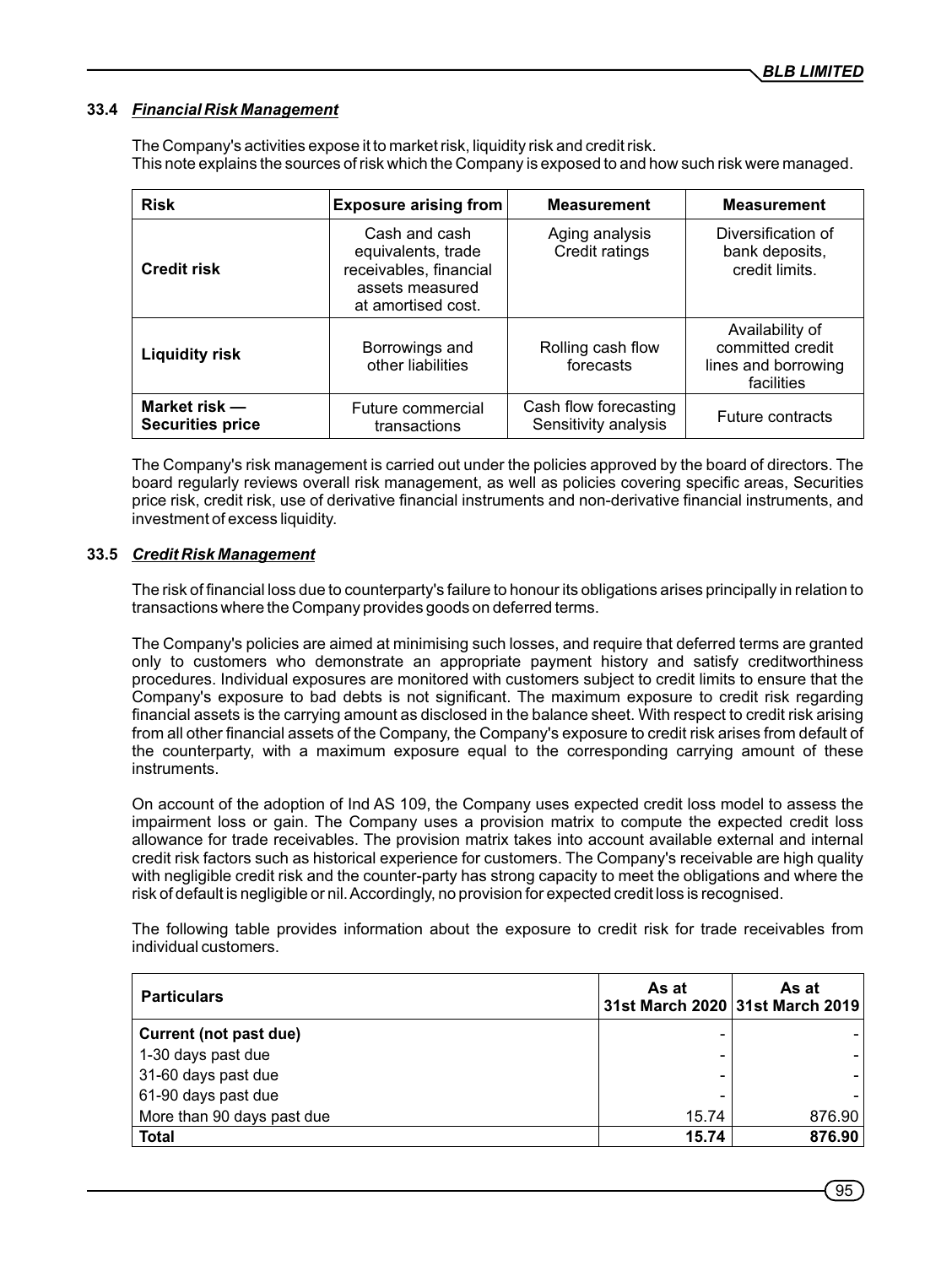# **33.6** *Liquidity Risk Management*

Prudent liquidity risk management implies maintaining sufficient cash and marketable securities and the availability of funding through an adequate amount of committed credit facilities to meet obligations when due and to close out market positions. Due to the dynamic nature of the underlying businesses, Company treasury maintains flexibility in funding by maintaining availability under committed credit lines.

Management monitors rolling forecasts of the Company's liquidity position (comprising the undrawn borrowing facilities below) and cash and cash equivalents on the basis of expected cash flows. In addition, the Company's liquidity management policy involves monitoring balance sheet liquidity ratios against internal and external regulatory requirements and maintaining debt financing plans.

The Company had access to the following borrowing facilities at the end of the reporting period:

| <b>Particulars</b>                 | As at<br>31st March 2020 31st March 2019 | As at    |
|------------------------------------|------------------------------------------|----------|
| Working capital – Non - fund based | 5,000.00                                 | 4,000.00 |
| Working capital – fund based       | 900.00                                   | 900.00   |
| <b>Total borrowing facilities</b>  | 5,900.00                                 | 4,900.00 |

#### **Maturities of Financial Liabilities**

The table below analyse the Company's financial liabilities into relevant maturity groupings based on their contractual maturities for:

- all non-derivative financial liabilities, and

- net settled derivative financial instruments for which the contractual maturities are essential for an understanding of the timing of the cash flows.

The amounts disclosed in the table are the contractual undiscounted cash flows. Balances due within 12 months equal their carrying balances as the impact of discounting is not significant.

| As at 31st March 2020                   | Less than 3<br>months    | 3 months to<br>6 months  | 6 months to<br>1 year |
|-----------------------------------------|--------------------------|--------------------------|-----------------------|
| <b>Non-derivative</b>                   |                          |                          |                       |
| <b>Borrowings</b>                       | $\overline{\phantom{0}}$ |                          | 1,570.00              |
| <b>Trade Payable</b>                    | 43.20                    | $\,$                     |                       |
| <b>Other Financial Liablities</b>       | 39.02                    | $\overline{\phantom{0}}$ |                       |
| <b>Total Non-Derivative Liabilities</b> | 82.22                    |                          | 1,570.00              |

| As at 31st March 2019                   | Less than 3<br>months | 3 months to<br>6 months | 6 months to<br>1 year |
|-----------------------------------------|-----------------------|-------------------------|-----------------------|
| <b>Non-derivative</b>                   |                       |                         |                       |
| <b>Borrowings</b>                       |                       |                         | 1,265.00              |
| Trade Payable                           | 21.09                 | $\,$                    |                       |
| <b>Other Financial Liablities</b>       | 44.32                 |                         |                       |
| <b>Total Non-Derivative Liabilities</b> | 65.41                 |                         | 1,265.00              |

# **33.7** *Market Risk Management*

#### **Interest Rate Risk**

The Company's main risk i.e. interest rate risk arises from borrowings with variable rates, which expose the Company to cash flow interest rate risk. During 31 March 2020 and 31 March 2019, the Company's borrowings at variable rate were mainly denominated in ₹.

The Company's fixed rate borrowings are carried at amortised cost. They are therefore not subject to interest rate risk as defined in Ind AS 107, since neither the carrying amount nor the future cash flows will fluctuate because of a change in market interest rates.

The long term variable interest rate borrowings are not significant and accordingly, no such sensitivity for interest rate cash flow has been disclosed.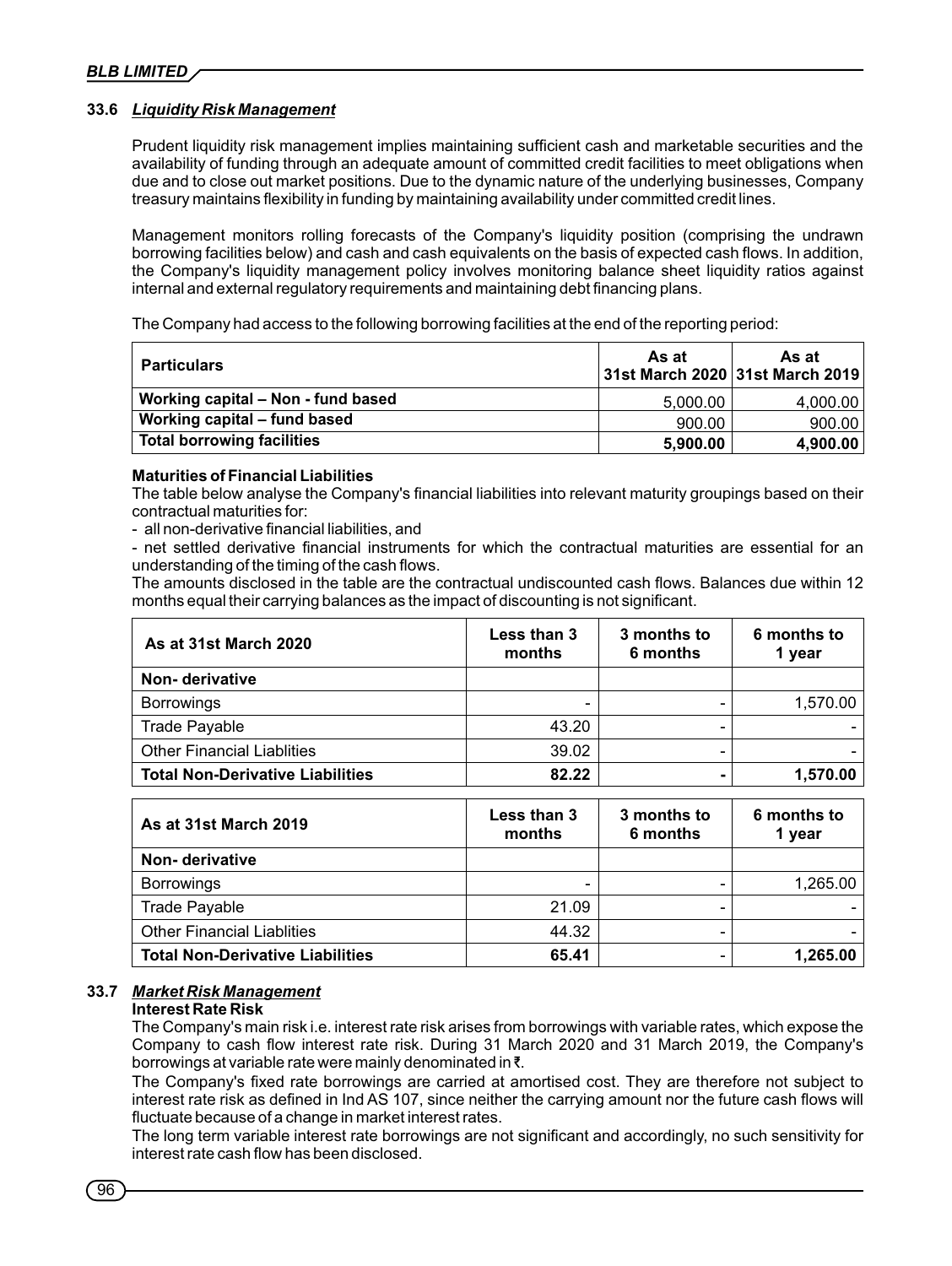# **34** *Capital Management*

#### **34.1 Risk Management**

The Company's objectives when managing capital are to

- safeguard their ability to continue as a going concern, so that they can continue to provide returns for shareholders and benefits for other stakeholders, and

- Maintain an optimal capital structure to reduce the cost of capital.

In order to maintain or adjust the capital structure, the Company issue new shares. Consistent with others in the industry, the Company monitors capital on the basis of the following gearing ratio: Net debt (total borrowings net of cash and cash equivalents) divided by Total 'equity' (as shown in the balance sheet.

The gearing ratios were as follows:

| <b>Particulars</b>              | As at<br>31st March 2020 31st March 2019 | As at    |
|---------------------------------|------------------------------------------|----------|
| <b>Net Debt</b>                 | 817.18                                   | 1.120.33 |
| <b>Total Equity</b>             | 7.679.22                                 | 8,589.47 |
| <b>Net Debt to Equity Ratio</b> | 0.11                                     | 0.13     |

#### **34.2** *Loan Covenants*

The Company has complied with all loan covenants required under borrowing facilities.

#### **34.3** *Impact of COVID 19*

There has been no material impact of COVID 19 in the operating results which would have required disclosure or adjustment to the financial statements for the year ended 31 March 2020.

#### **35 Related Party Transactions**

#### **35.1** *Controlling Shareholders*

The Company is controlled by Sh. Brij Rattan Bagri owning 61.12% of Equity Share Capital as on 31 March 2020 (61.12% - 31 March 2019)

#### *Key Management Personnel and Their Relatives* **Name of key management**

Sh. Brij Rattan Bagri (Chairman), Relatives: Smt. Malati Bagri (Wife), Ms. Nanditaa Bagri (Daughter), Sh. Siddharth Bagri (Son) Sh. Vikram Rathi (Executive Director) (up to 01-10-2019) Smt. Dhwani Jain (Director) Sh Rajesh Kumar Damani (Director) (up to 01-08-2018) Sh Manas Jain (Director) (up to 20-09-2018) Sh Keshav Chand Jain (Director)(Resigned on 09-04-2019 & Reappointed on 01-08-2019) Sh. Chitter Kumar Aggarwal (Director) (from 28-08-2018) Sh. Ram Pal Sharma (Director) (from 20-09-2018) Sh. Anshul Mehra (Chief Financial Officer) (up to 13-08-2019) Sh. Anshul Mehra (Executive Director) (from 01-08-2019) Sh. Deepak Shrivastava (Chief Financial Officer) (from 13-08-2019) Sh. Vikash Rawal (Chief Financial Officer) (up to 13-08-2018) Ms. Abha Garg (Company Secretary) (up to 16-06-2018) Ms. Varsha Yadav (Company Secretary) (from 02-08-2018)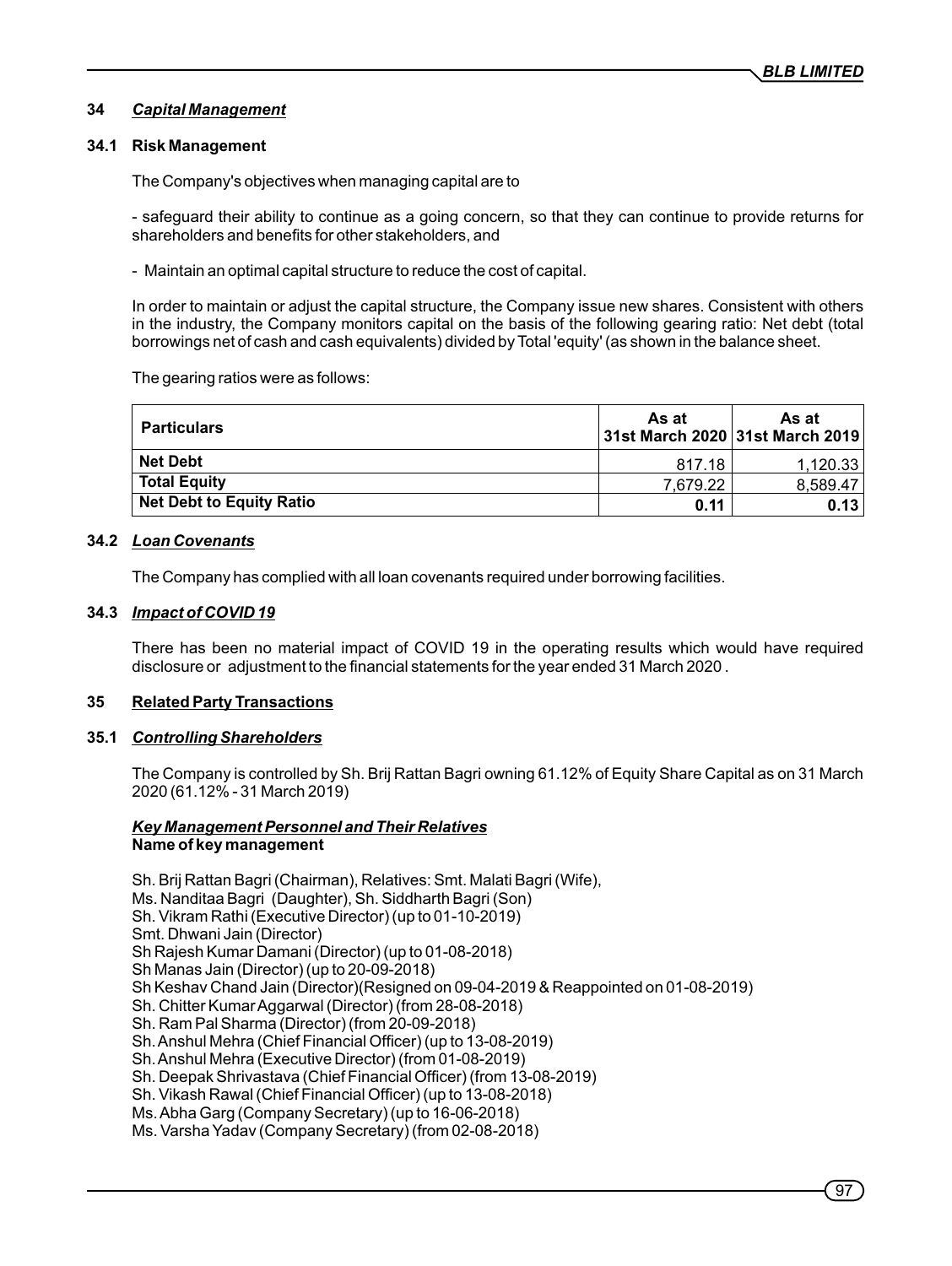# *Enterprises where Key Managerial Personnel along with their relatives exercise Signicant Inuence:*

Manu Properties Pvt. Limited BLB Limited Employees Group Gratuity Scheme Malati Brij Rattan Bagri Trust

# **35.2** *Key Management Personnel Payments*

| <b>Particulars</b>                     | 2019-2020 | 2018-2019 |
|----------------------------------------|-----------|-----------|
| <b>Interest Payments</b>               |           |           |
| (1) Sh Brij Rattan Bagri               | 105.93    | 98.95     |
| <b>Legal Fees for taxation matters</b> |           |           |
| (1) M/s K.C Jain Advocates             | 1.00      |           |
| <b>Rent Expenses</b>                   |           |           |
| (1) Sh Brij Rattan Bagri               | 0.25      | 1.50      |
| (2) Smt Malati Bagri                   | 0.75      | 4.50      |
| <b>Short Term Employee Benefits</b>    |           |           |
| (1) Vikram Rathi                       | 22.68     | 19.59     |
| (2) Vikash Rawal                       |           | 6.72      |
| (3) Nanditaa Bagri                     | 4.44      | 11.40     |
| (4) Anshul Mehra                       | 10.44     | 7.23      |
| (5) Abha Garg                          |           | 0.86      |
| (6) Varsha Yadav                       | 6.15      | 4.59      |
| (7) Siddharth Bagri                    | 8.94      |           |
| (8) Deepak Shrivastava                 | 5.04      |           |
| Rental Income                          |           |           |
| (1) Manu Properties Pvt. Limited       | 0.32      |           |

# **35.3** *Balances with Related Parties*

All outstanding balances are unsecured and are repayable in cash. The aggregate value of the Company's outstanding balances relating to related parties are as follows:

| <b>Particulars</b>               | <b>Receivable</b><br>/ Payable | As at    | As at<br>31st March 2020 31st March 2019 |
|----------------------------------|--------------------------------|----------|------------------------------------------|
| <b>Outstanding balances</b>      |                                |          |                                          |
| Director's Loan                  |                                |          |                                          |
| (1) Sh Brij Rattan Bagri         | Payable                        | 1,570.00 | 1,265.00                                 |
| <b>Other Current Assets</b>      |                                |          |                                          |
| (1) Manu Properties Pvt. Limited | Receivable                     | 0.06     |                                          |

# **35.4** *Collateral and Personal Guarantee by Related Parties*

The Key Management Personnel along with their relatives have given personal guarantees for fund and non-fund based banking facilities obtained by Company as follows:

| <b>Particulars</b>         | As at<br>31st March 2020 31st March 2019 | As at    |
|----------------------------|------------------------------------------|----------|
| <b>Personal Guarantees</b> | 5.900.00                                 | 4.000.00 |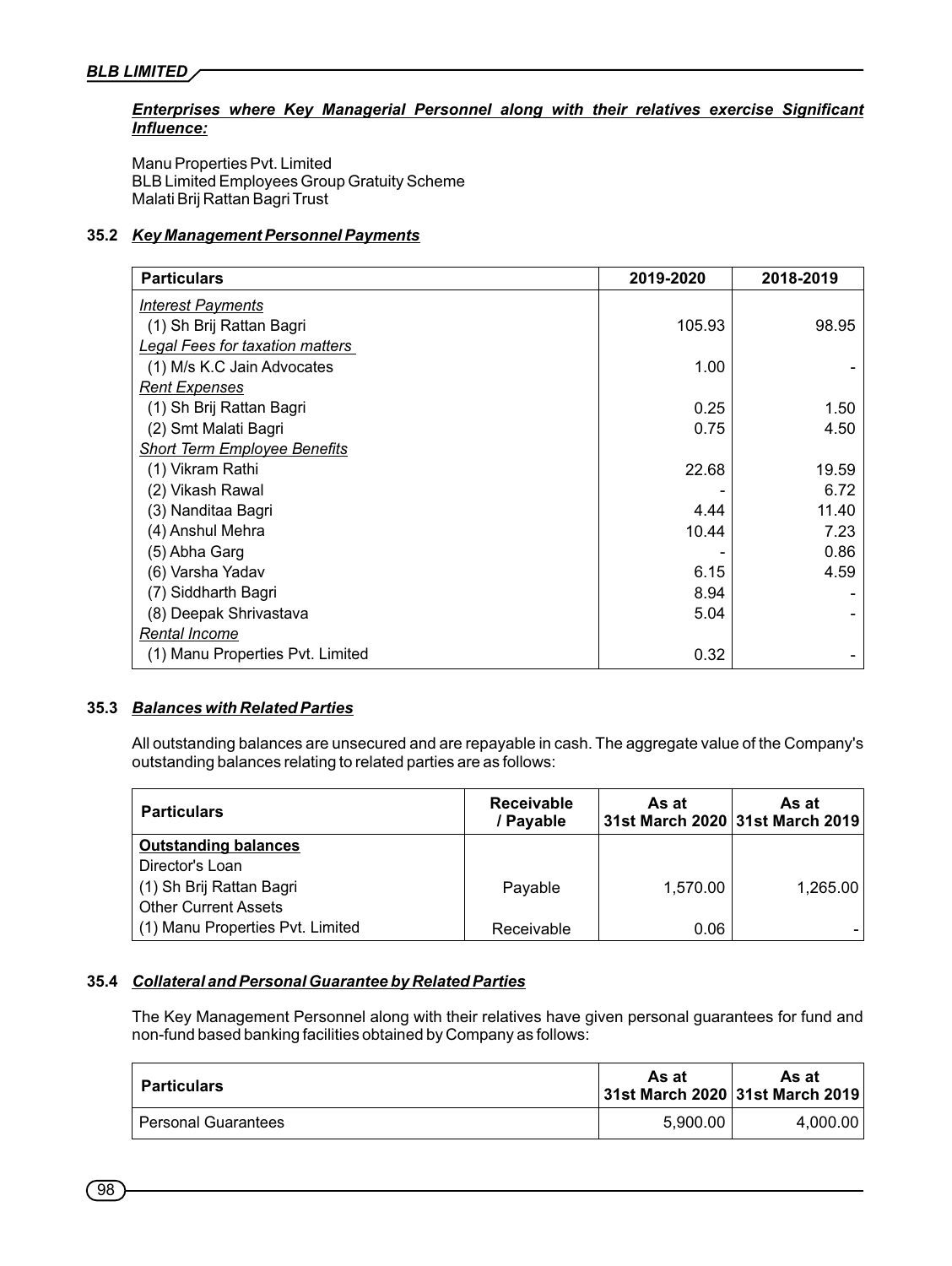# **36** *Financial Derivative Instruments*

#### **Outstanding Derivative Contracts:**

| <b>Particulars</b>    | Nature of    | As at 31st March 2020    |           | As at 31st March 2019 |               |
|-----------------------|--------------|--------------------------|-----------|-----------------------|---------------|
|                       | position     | <b>Contracts</b>         | Amount    | <b>Contracts</b>      | <b>Amount</b> |
| - Equity Stock Future | <b>LONG</b>  | 154                      | 431.12    | -                     |               |
| - Equity Stock Future | <b>SHORT</b> | 94                       | 370.31    | -                     |               |
| - Equity Stock Option | <b>SHORT</b> | 8                        | 24.00     |                       |               |
| - Equity Index Option | <b>SHORT</b> | 1,300                    | 11,785.45 |                       |               |
| - Equity Index Option | <b>LONG</b>  | 15                       | 97.88     | 135                   | 10.70         |
|                       |              |                          |           |                       |               |
| - Equity Index Future | <b>LONG</b>  | $\overline{\phantom{0}}$ |           | 11                    | 67.16         |
| - Equity Index Future | <b>SHORT</b> | 5                        | 32.24     |                       |               |
| - Equity Index Option | <b>SHORT</b> |                          |           | 3,363                 | 18.15         |

#### **37** *Segment information*

#### **Description of segments and principal activities**

Based on the guiding principles given in Ind AS 108 on 'Operating Segments', during the year, the Company's business activity falls within a single operating segment, namely Shares & Securities. "However, during the previous financial year 2018-2019, the Company's board of directors had identified three reportable segments of its business as Shares & Securities, Agro Products & Others after the Amalgamation of four wholly owned subsidiaries carrying different businesses.

The Board of Directors primarily uses a measure of adjusted earnings before interest, tax, depreciation and amortisation (adjusted EBITDA) to assess the performance of the operating segments. However, the board of directors also receives information about the segments' revenue and assets on a periodical basis.

#### **Segment revenue and results**

The expenses and income which are not directly attributable to any business segment are shown as unallocable expenditure (net of unallocable income).

#### **Segment assets and liabilities:**

Assets used by the operating segments mainly consist of property, plant and equipment, trade receivables, cash and cash equivalents and inventories. Segment liabilities include trade payables and other liabilities. Common assets and liabilities which cannot be allocated to any of the segments are shown as a part of unallocable assets/liabilities.

The measurement principles of segments are consistent with those used in preparation of these financial statements. There are no inter-segment transfers.

| <b>Particulars</b>             | As at     | As at<br>31st March 2020 31st March 2019 |
|--------------------------------|-----------|------------------------------------------|
| <b>Segment Revenue:</b>        |           |                                          |
| 1) Shares & Securities         | 20,233.80 | 16,664.94                                |
| 2) Agro products               |           | 2,709.19                                 |
| 3) Others                      | -         |                                          |
| <b>Revenue from operations</b> | 20,233.80 | 19,374.13                                |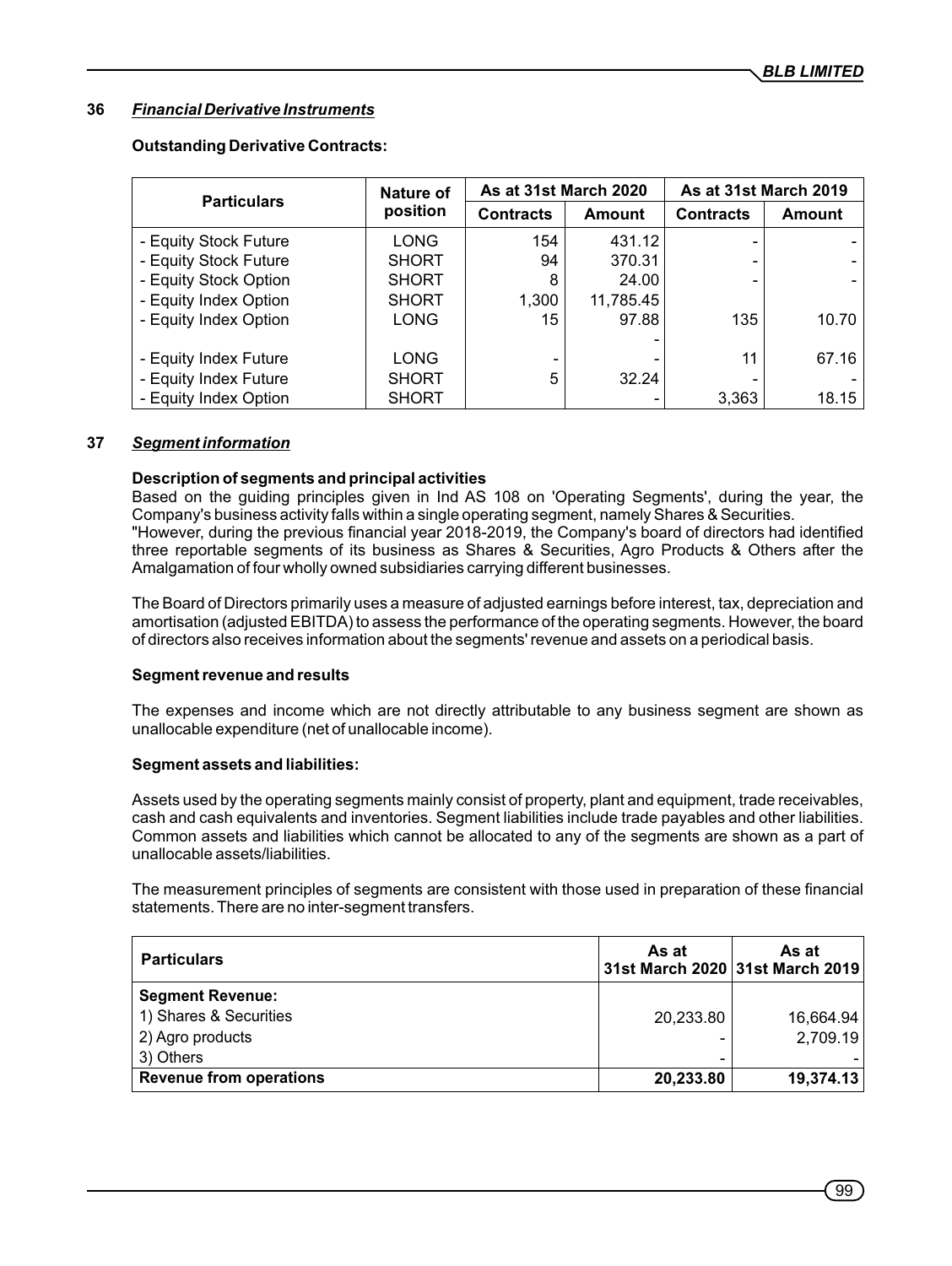| <b>Particulars</b>             | As at       | As at<br>31st March 2020 31st March 2019 |
|--------------------------------|-------------|------------------------------------------|
| <b>Segment Results:</b>        |             |                                          |
| 1) Shares & Securities         | 423.34      | 49.59                                    |
| 2) Agro products               |             | (298.91)                                 |
| 3) Others                      |             | 0.38                                     |
|                                | 423.34      | (248.94)                                 |
| Less: Finance costs            | (154.62)    | (121.32)                                 |
| Add: Interest and other income | (265.57)    | 119.73                                   |
| Less: Unallocable Expenditure  | (245.18)    | (36.30)                                  |
| Less: Exceptional items        | (933.02)    |                                          |
| <b>Loss Before Tax</b>         | (1, 175.05) | (286.83)                                 |
| Add: Current Tax               | 0.60        | (14.83)                                  |
| Less: Deferred Tax             | (371.64)    | 133.95                                   |
| Loss for the year              | (804.01)    | (405.95)                                 |

# **Segment assets**

The segment wise assets are as follows:

| <b>Particulars</b>     | As at                        | As at<br>31st March 2020 31st March 2019 |
|------------------------|------------------------------|------------------------------------------|
| <b>Segment assets</b>  |                              |                                          |
| 1) Shares & Securities | 10,237.60                    | 5,889.48                                 |
| 2) Agro products       | $\overline{\phantom{0}}$     | 550.30                                   |
| 3) Others              | -                            | 2.84                                     |
| 4) Un-allocated        | $\qquad \qquad \blacksquare$ | 3,467.79                                 |
| <b>Total Assets</b>    | 10,237.60                    | 9,910.41                                 |

#### **Segment liabilities**

Segment liabilities are measured in the same way as in the financial statements. These liabilities are allocated based on the operations of the segment. The Company's borrowings, derivative financial instruments, deferred tax liabilities and current tax liabilities are not considered to be segment liabilities.

| <b>Particulars</b>                     | As at    | As at<br>31st March 2020 31st March 2019 |
|----------------------------------------|----------|------------------------------------------|
| 1) Shares & Securities                 | 2,558.38 | 385.59                                   |
| 2) Agro products                       | -        | 950.16                                   |
| 3) Others                              |          | 0.01                                     |
| 4) Un-allocated                        | -        | 14.82                                    |
| Total liabilities as per balance sheet | 2,558.38 | 1,350.58                                 |

#### **38 Contingent Liabilities**

| <b>Particulars</b>                                           | As at<br>31st March 2020 31st March 2019 | As at    |
|--------------------------------------------------------------|------------------------------------------|----------|
| Claims against the Company not acknowledged as debts         |                                          |          |
| - Case filed by M/s Bal Corp Corporation Ltd, Canada against |                                          |          |
| erst while amalgamated subsidiary - BCL                      | 1200.00                                  | 1200.00  |
| <b>Total Contingent Liabilities</b>                          | 1,200.00                                 | 1,200.00 |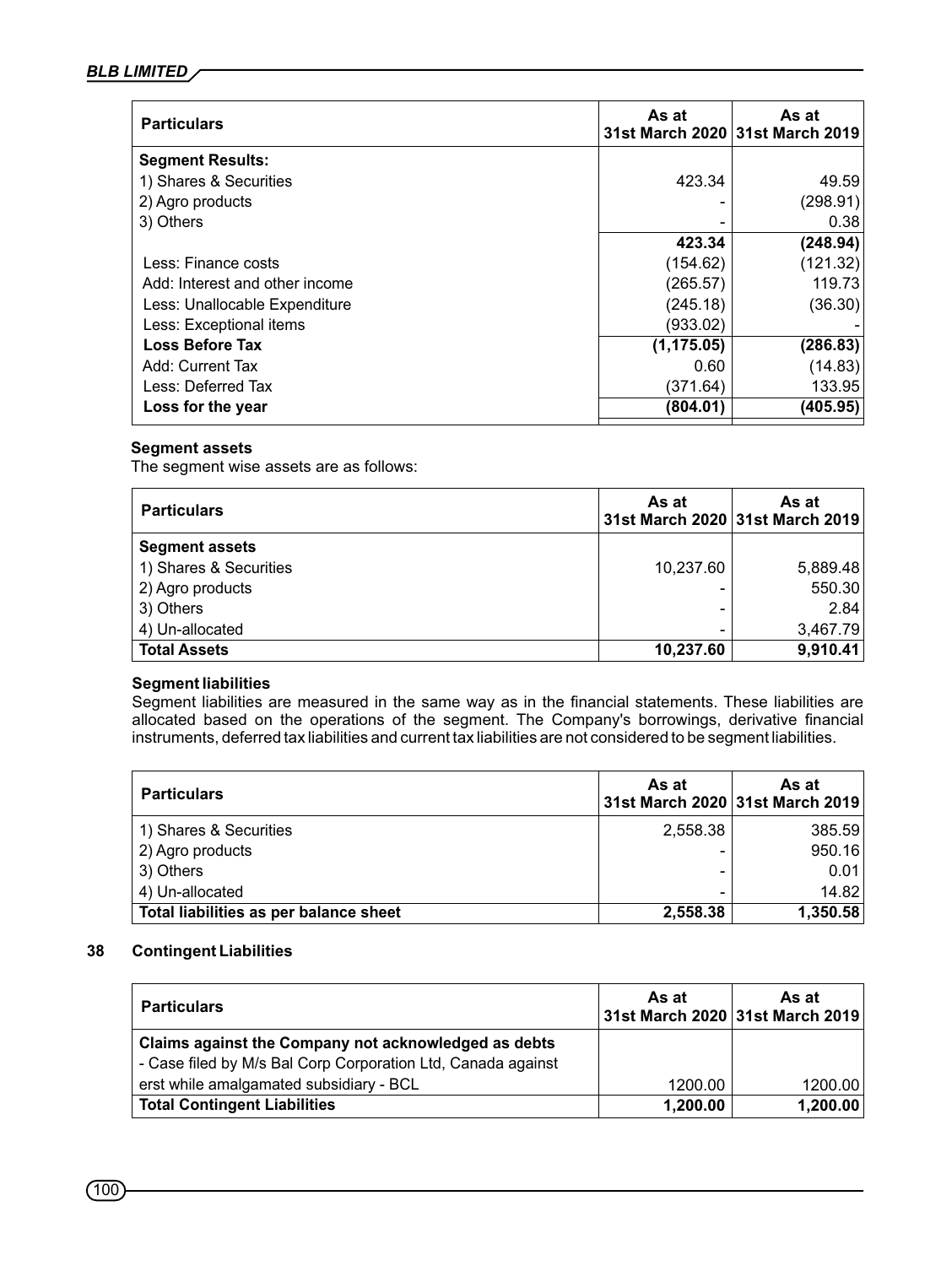i) During the year 2018-19, under consideration M/s Balcorp Ltd, Canada filed a Suit for Recovery at Hon'ble Delhi High Court, against erstwhile amalgamted Wholly Owned subsidiary BLB Commodities Ltd, claiming USD 16,68,669 (Principal USD 13,02,532 and Interest USD 3,66,136.40), against alledged breach of contract for import of almonds, which was mutually settled earlier. Company is contesting the same.

ii) During FY 2011-12 a search was carried out at erstwhile amalgamted Wholly Owned subsidiary BLB Commodities Ltd by the Gujarat Value Added Tax Department whereby the GVAT department has raised a demand of ₹ 28.67 lacs along with the penalty on account of denial of the input credit claimed by the company on the VAT which was collected by some suppliers from the Company. However, it was alleged that they have not deposited the amount with the Department. The said company made payment under protest and led an appeal with appropriate authorities. In FY 2014-15 the said company further paid ₹4.37 lacs under protest towards additional demand raised by the GVAT department for the FY 2011-12 on account of denial of the input credit claimed which was collected by some suppliers from the Company and alleged to have not been deposited by them. Subsequently the company has received ₹15.76 lacs from the GVAT department from the above

#### **39** *Guarantees*

| <b>Particulars</b>                                                                                                                  | As at<br>31st March 2020 31st March 2019 | As at    |
|-------------------------------------------------------------------------------------------------------------------------------------|------------------------------------------|----------|
| Outstanding guarantees to various banks, in respect of the<br>guarantees given by banks in favour of stock exchanges and<br>others. | 4,300.00                                 | 4,000.00 |

# **40 Commitments**

#### *Contractual Commitments*

Capital expenditure contracted for at the end of the reporting period but not recognised as liabilities is as follows:

| <b>Particulars</b>            | As at<br>31st March 2020 31st March 2019 | As at    |
|-------------------------------|------------------------------------------|----------|
| Property, Plant and Equipment | 3.560.75                                 | 3.560.75 |
| <b>Total Commitments</b>      | 3.560.75                                 | 3,560.75 |

#### **41** *Earnings Per Share*

The calculations of profit attributable to equity shareholders and weighted average number of equity shares outstanding for the purposes of calculation of basic earnings per share as well as diluted earnings per share are as follows:

| <b>Particulars</b>                                                                                                                                                                           |                                                         | As at                                       | As at<br>31st March 2020 31st March 2019                             |
|----------------------------------------------------------------------------------------------------------------------------------------------------------------------------------------------|---------------------------------------------------------|---------------------------------------------|----------------------------------------------------------------------|
| Loss attributable to Equity Shareholders<br>Weighted average number of Equity Shares having face value of ₹1/- each                                                                          |                                                         | (804.01)<br>52,865,258                      | (405.95)<br>52,865,258                                               |
| <b>Basic and Diluted Earnings Per Share</b>                                                                                                                                                  |                                                         | (1.52)                                      | (0.77)                                                               |
| As per our report of even date attached<br>For M/s R K Ahuja & Co.<br><b>Chartered Accountants</b><br><b>FRN: 031632N</b><br>Ramesh Kumar Ahuja<br>(Proprietor)<br>Membership number: 090396 | <b>Brij Rattan Bagri</b><br>(Chairman)<br>DIN: 00007441 | By order of the Board<br><b>BLB Limited</b> | Anshul Mehra<br>(Executive Director)<br>DIN: 00014049                |
| New Delhi<br>Dated: 29th June 2020<br>UDIN: 20090396AAAAG1892                                                                                                                                | Deepak Shrivastava<br>(Chief Financial Officer)         |                                             | Varsha Yadav<br>(Company Secretary)<br>$\overline{A}$ $\overline{A}$ |